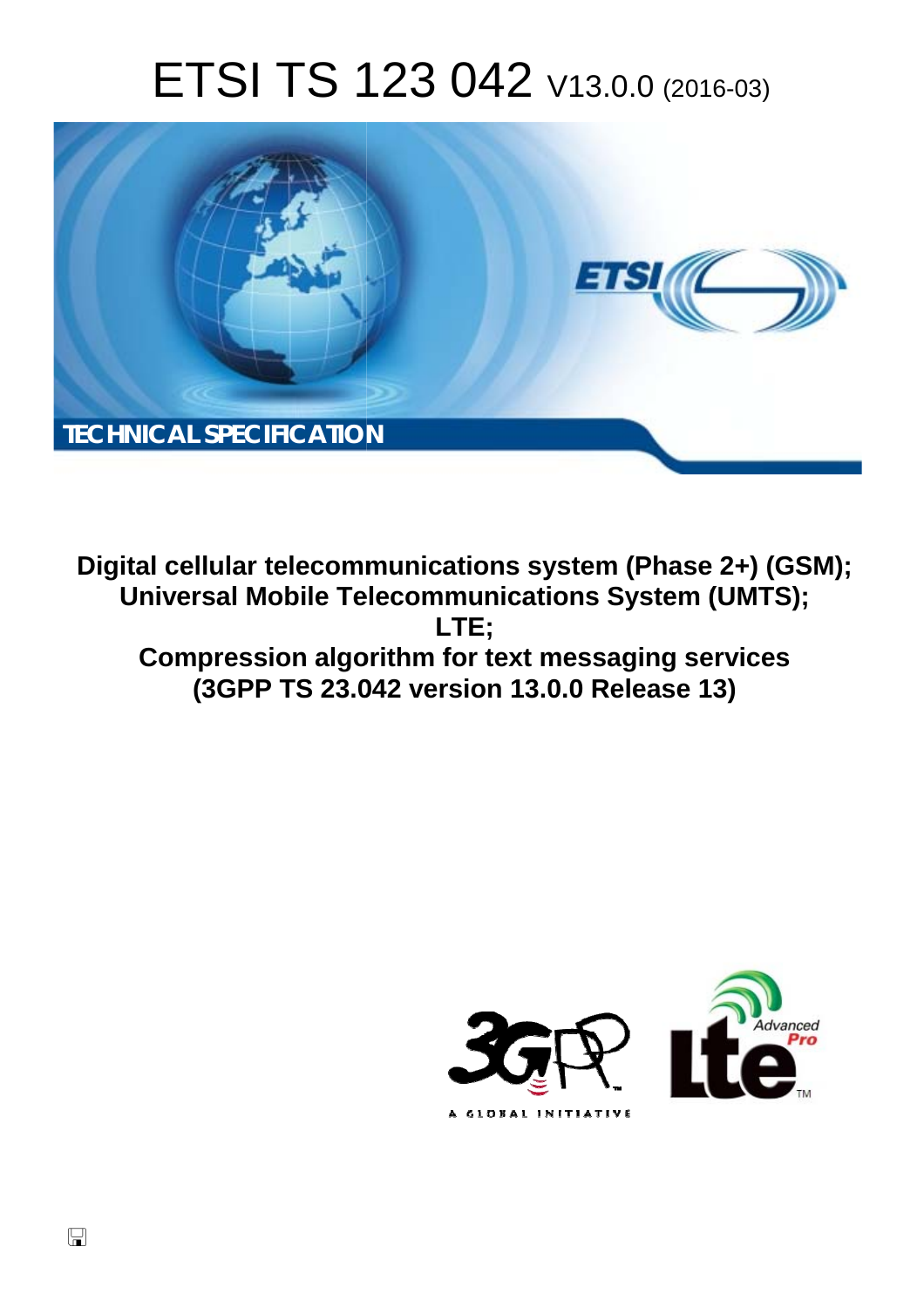Reference RTS/TSGC-0123042vd00

Keywords

GSM, LTE, UMTS

#### *ETSI*

#### 650 Route des Lucioles F-06921 Sophia Antipolis Cedex - FRANCE

Tel.: +33 4 92 94 42 00 Fax: +33 4 93 65 47 16

Siret N° 348 623 562 00017 - NAF 742 C Association à but non lucratif enregistrée à la Sous-Préfecture de Grasse (06) N° 7803/88

#### *Important notice*

The present document can be downloaded from: <http://www.etsi.org/standards-search>

The present document may be made available in electronic versions and/or in print. The content of any electronic and/or print versions of the present document shall not be modified without the prior written authorization of ETSI. In case of any existing or perceived difference in contents between such versions and/or in print, the only prevailing document is the print of the Portable Document Format (PDF) version kept on a specific network drive within ETSI Secretariat.

Users of the present document should be aware that the document may be subject to revision or change of status. Information on the current status of this and other ETSI documents is available at <http://portal.etsi.org/tb/status/status.asp>

If you find errors in the present document, please send your comment to one of the following services: <https://portal.etsi.org/People/CommiteeSupportStaff.aspx>

#### *Copyright Notification*

No part may be reproduced or utilized in any form or by any means, electronic or mechanical, including photocopying and microfilm except as authorized by written permission of ETSI.

The content of the PDF version shall not be modified without the written authorization of ETSI. The copyright and the foregoing restriction extend to reproduction in all media.

> © European Telecommunications Standards Institute 2016. All rights reserved.

**DECT**TM, **PLUGTESTS**TM, **UMTS**TM and the ETSI logo are Trade Marks of ETSI registered for the benefit of its Members. **3GPP**TM and **LTE**™ are Trade Marks of ETSI registered for the benefit of its Members and of the 3GPP Organizational Partners.

**GSM**® and the GSM logo are Trade Marks registered and owned by the GSM Association.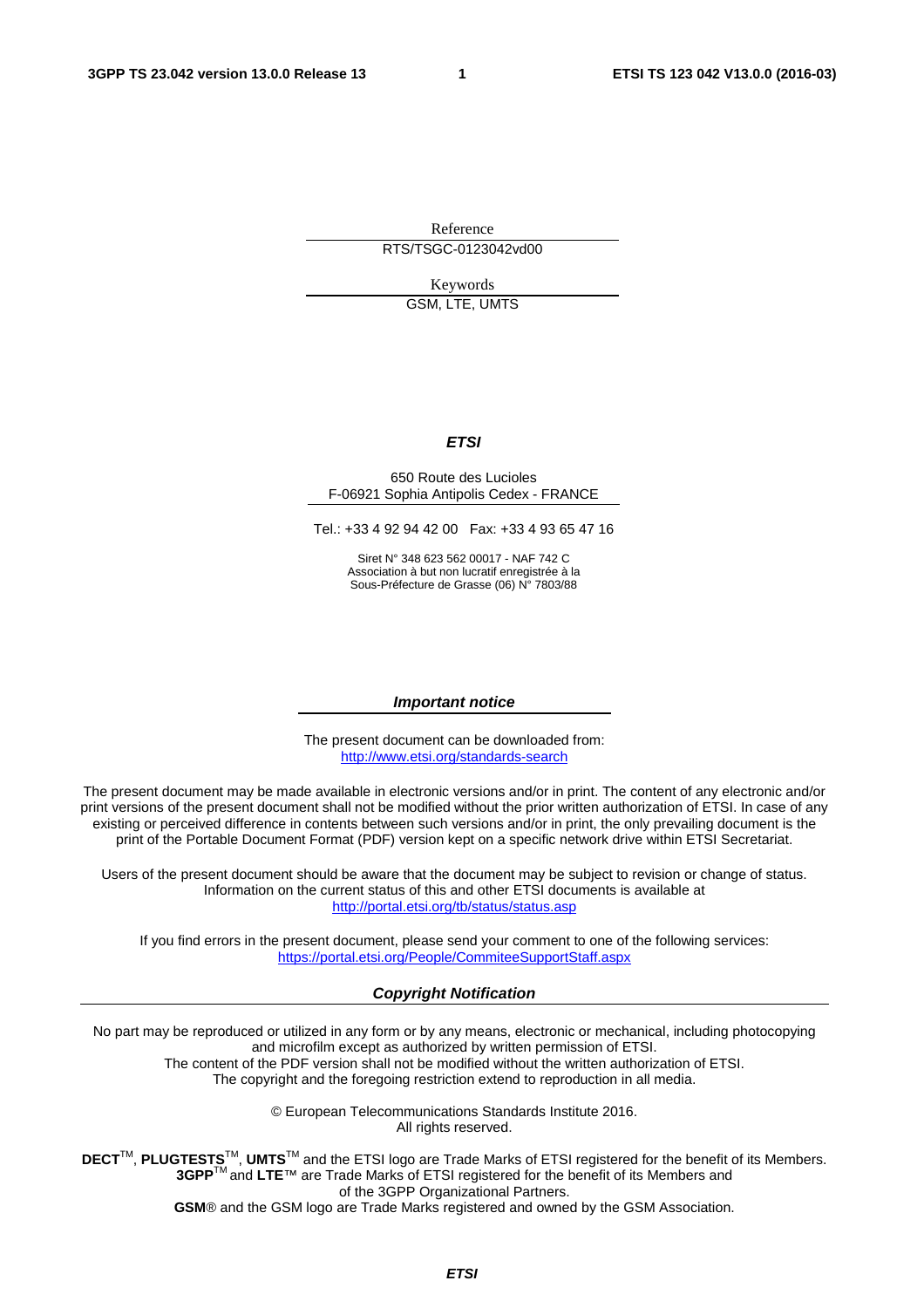# Intellectual Property Rights

IPRs essential or potentially essential to the present document may have been declared to ETSI. The information pertaining to these essential IPRs, if any, is publicly available for **ETSI members and non-members**, and can be found in ETSI SR 000 314: *"Intellectual Property Rights (IPRs); Essential, or potentially Essential, IPRs notified to ETSI in respect of ETSI standards"*, which is available from the ETSI Secretariat. Latest updates are available on the ETSI Web server ([https://ipr.etsi.org/\)](https://ipr.etsi.org/).

Pursuant to the ETSI IPR Policy, no investigation, including IPR searches, has been carried out by ETSI. No guarantee can be given as to the existence of other IPRs not referenced in ETSI SR 000 314 (or the updates on the ETSI Web server) which are, or may be, or may become, essential to the present document.

# Foreword

This Technical Specification (TS) has been produced by ETSI 3rd Generation Partnership Project (3GPP).

The present document may refer to technical specifications or reports using their 3GPP identities, UMTS identities or GSM identities. These should be interpreted as being references to the corresponding ETSI deliverables.

The cross reference between GSM, UMTS, 3GPP and ETSI identities can be found under [http://webapp.etsi.org/key/queryform.asp.](http://webapp.etsi.org/key/queryform.asp)

# Modal verbs terminology

In the present document "**shall**", "**shall not**", "**should**", "**should not**", "**may**", "**need not**", "**will**", "**will not**", "**can**" and "**cannot**" are to be interpreted as described in clause 3.2 of the [ETSI Drafting Rules](http://portal.etsi.org/Help/editHelp!/Howtostart/ETSIDraftingRules.aspx) (Verbal forms for the expression of provisions).

"**must**" and "**must not**" are **NOT** allowed in ETSI deliverables except when used in direct citation.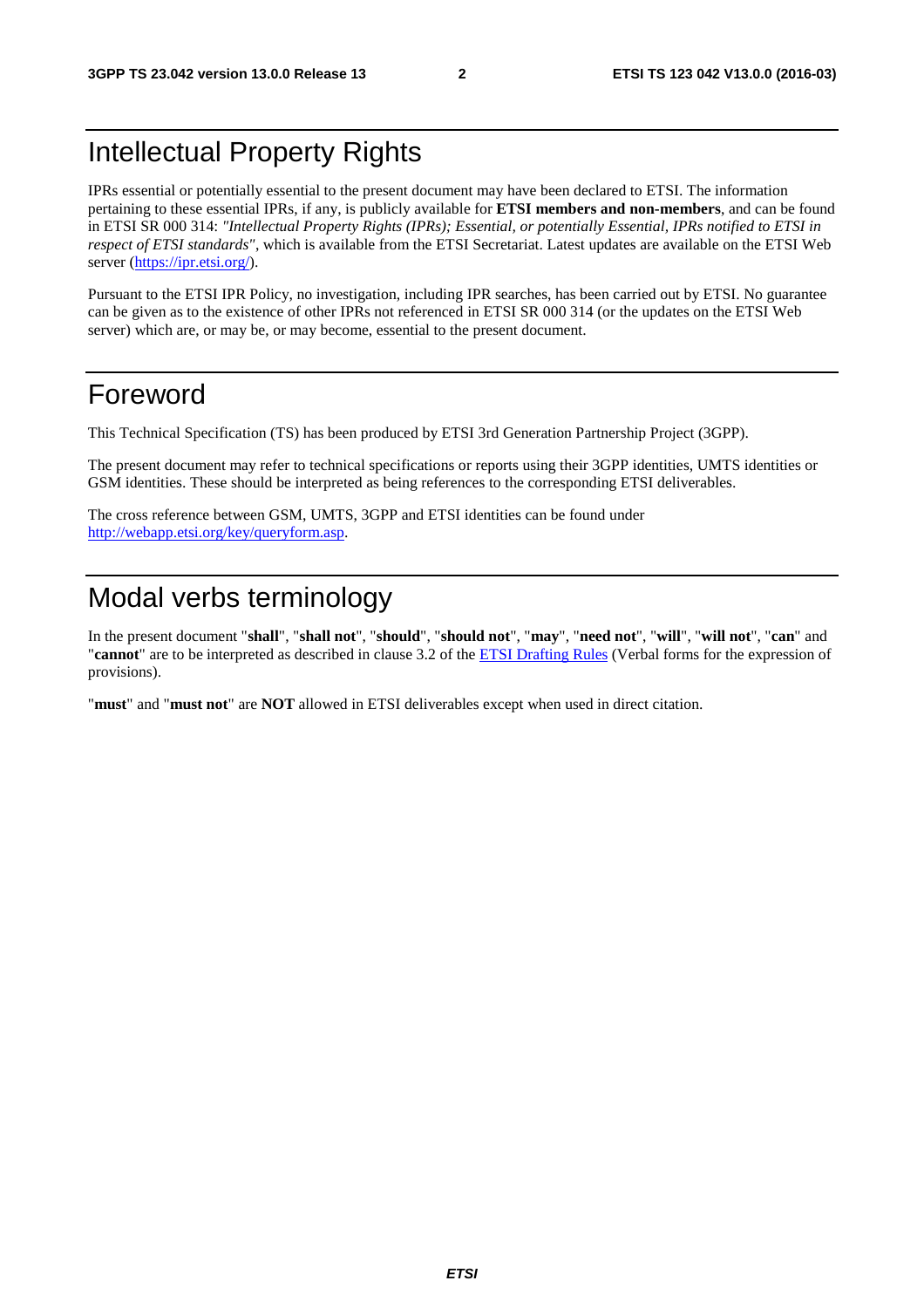$\mathbf{3}$ 

# Contents

| 1          |  |
|------------|--|
| 2          |  |
| 2.1        |  |
| 2.2        |  |
| 3          |  |
| 4          |  |
| 4.1<br>4.2 |  |
| 4.3        |  |
| 4.4        |  |
| 4.5        |  |
| 4.6        |  |
|            |  |
| 5          |  |
| 5.1        |  |
| 5.2        |  |
| 5.2.1      |  |
| 5.2.2      |  |
| 5.2.2.1    |  |
| 5.2.3      |  |
| 5.3        |  |
| 5.4        |  |
| 6          |  |
| 6.1        |  |
| 6.1.1      |  |
| 6.1.2      |  |
| 6.2        |  |
| 6.2.1      |  |
| 6.2.2      |  |
| 6.2.3      |  |
| 6.3        |  |
| 6.3.1      |  |
| 6.3.2      |  |
| 6.3.3      |  |
| 6.4        |  |
| 6.4.1      |  |
| 6.4.2      |  |
| 6.4.3      |  |
| 6.4.4      |  |
| 6.4.5      |  |
| 6.4.6      |  |
| 6.5        |  |
| 6.5.1      |  |
| 6.5.2      |  |
| 6.5.3      |  |
| 6.6        |  |
| 6.6.1      |  |
|            |  |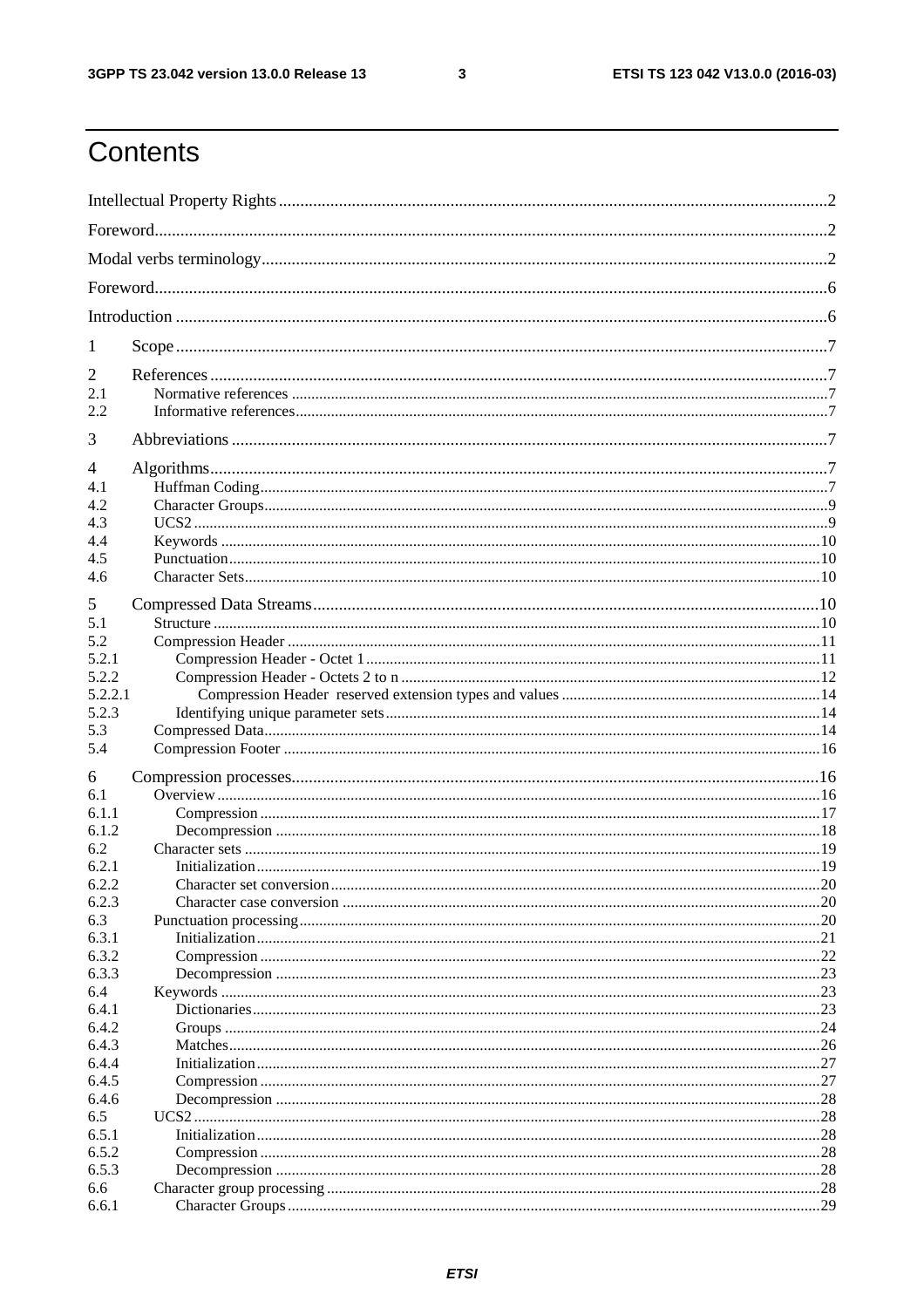$\overline{\mathbf{4}}$ 

| 6.6.2          |                             |  |
|----------------|-----------------------------|--|
| 6.6.3          |                             |  |
| 6.6.4<br>6.7   |                             |  |
| 6.7.1          |                             |  |
| 6.7.2          |                             |  |
| 6.7.3          |                             |  |
| 6.7.4          |                             |  |
| 6.7.5<br>6.7.6 |                             |  |
| 6.7.7          |                             |  |
| 7              |                             |  |
|                | Annex A (normative):        |  |
| A.1            |                             |  |
| A.2            |                             |  |
| A.3            |                             |  |
| A.4            |                             |  |
| A.5            |                             |  |
|                | <b>Annex B</b> (normative): |  |
| B.1            |                             |  |
| B.2            |                             |  |
| B.3            |                             |  |
| B.4            |                             |  |
| B.5            |                             |  |
|                | <b>Annex C</b> (normative): |  |
|                | <b>Annex D</b> (normative): |  |
|                | <b>Annex E</b> (normative): |  |
|                | <b>Annex F</b> (normative): |  |
|                | <b>Annex G</b> (normative): |  |
|                | <b>Annex H</b> (normative): |  |
|                | <b>Annex J (normative):</b> |  |
|                | <b>Annex K</b> (normative): |  |
|                |                             |  |
|                | <b>Annex L</b> (normative): |  |
|                | <b>Annex M</b> (normative): |  |
|                | <b>Annex N</b> (normative): |  |
|                | <b>Annex P</b> (normative): |  |
|                | <b>Annex Q (normative):</b> |  |
|                | <b>Annex R</b> (normative): |  |
| R.1            |                             |  |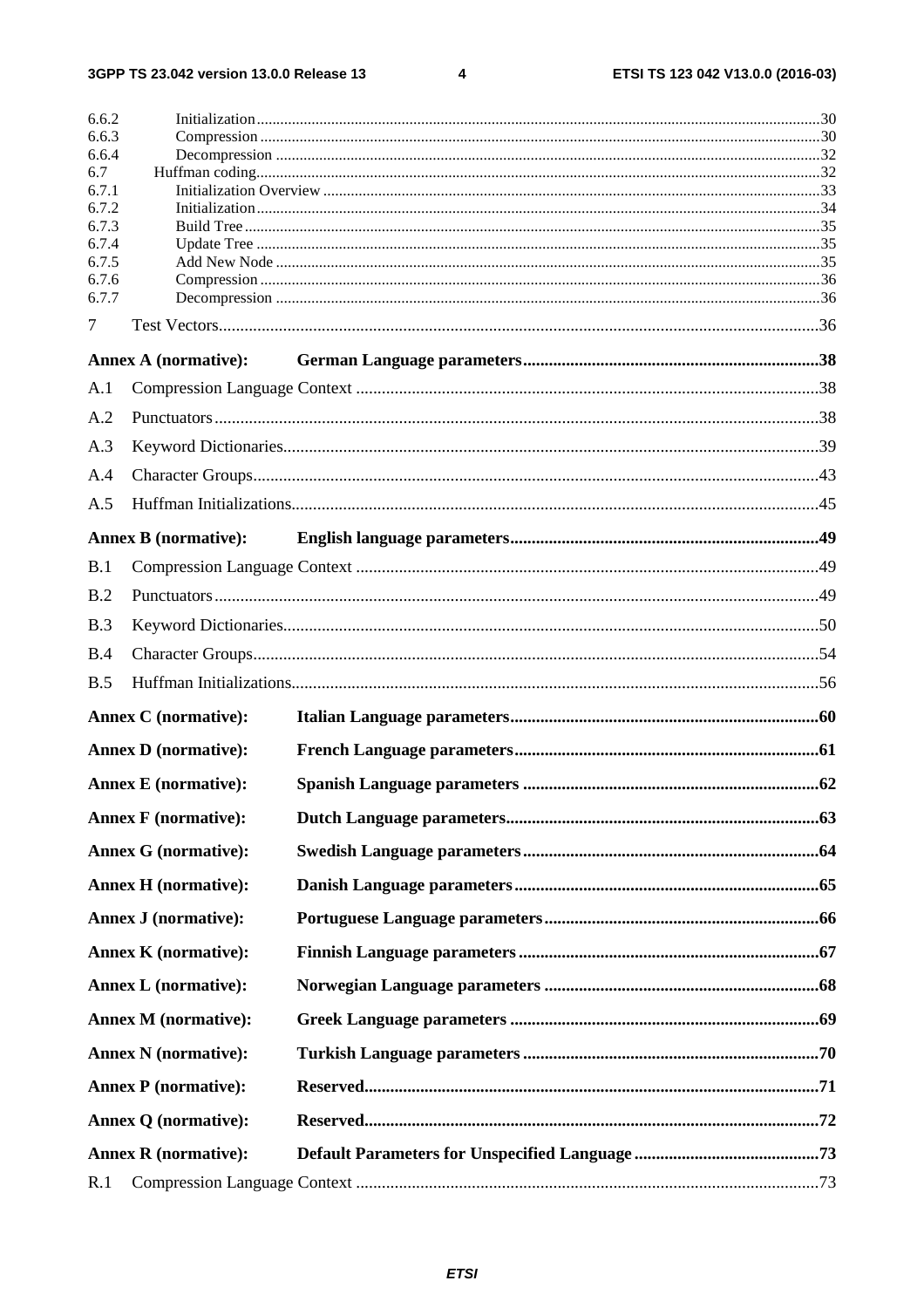$5\phantom{a}$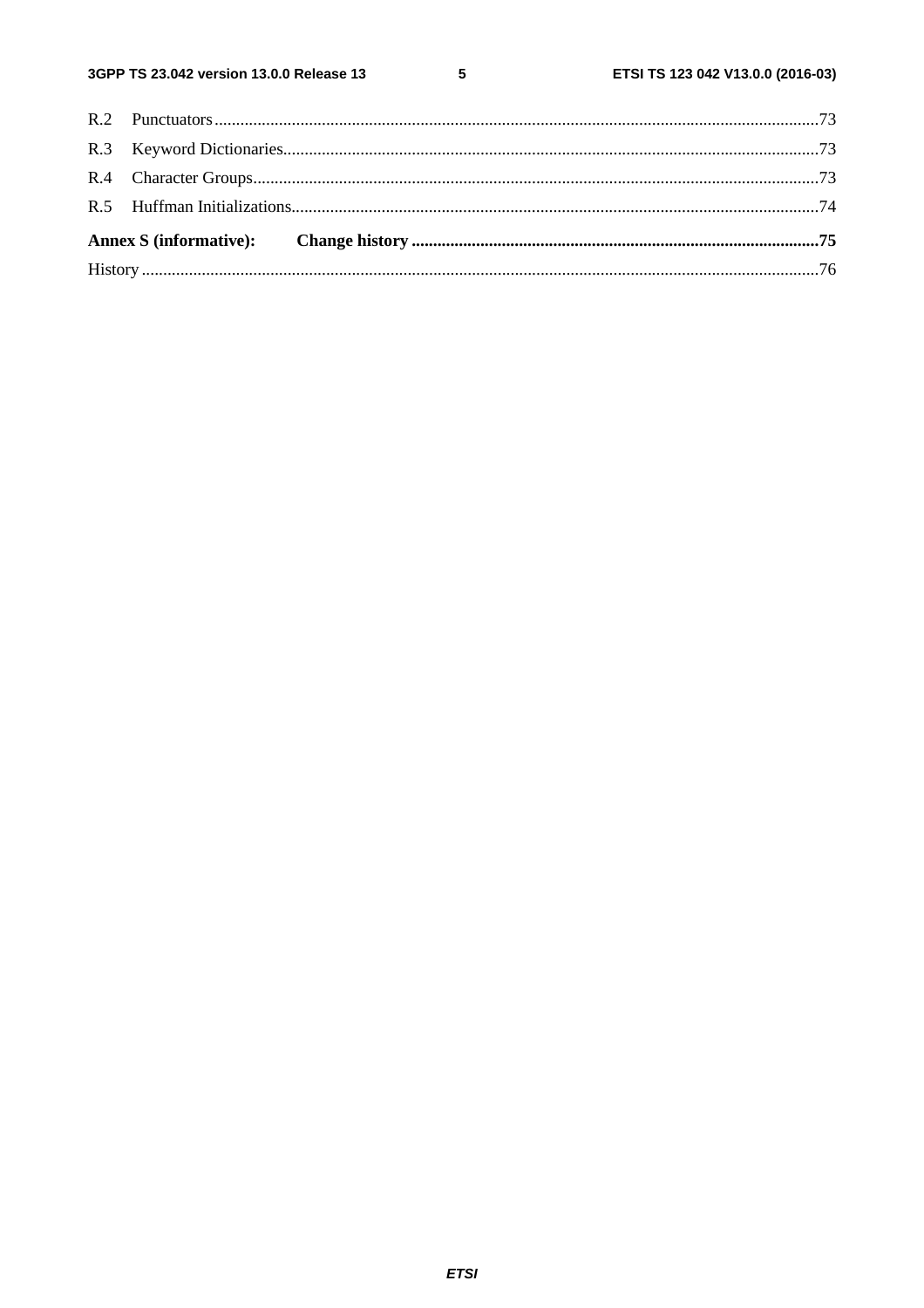# Foreword

This Technical Specification has been produced by the 3GPP.

The contents of the present document are subject to continuing work within the TSG and may change following formal TSG approval. Should the TSG modify the contents of this TS, it will be re-released by the TSG with an identifying change of release date and an increase in version number as follows:

Version x.y.z

where:

- x the first digit:
	- 1 presented to TSG for information;
	- 2 presented to TSG for approval;
	- 3 Indicates TSG approved document under change control.
- y the second digit is incremented for all changes of substance, i.e. technical enhancements, corrections, updates, etc.
- z the third digit is incremented when editorial only changes have been incorporated in the specification;

# Introduction

This clause introduces the concepts and mechanisms involved in the compression and decompression of a stream of data.

#### **Overview**

Central to the compression of a stream of data and the subsequent recovery of the original data is the that both sender and receiver have information that not only describes the content of the data stream, but how the stream is encoded.

For example, a simple rule such as "it's 8 bit data" is enough to transport any character value in the range 0 to 255 with 8 bits being required for each and every character. In contrast if both sender and receive know that some characters are more frequent than others, then the more frequent might be encoded in fewer bits while the less frequent in more resulting in a net reduction of the total number of bits used to express the data stream.

This knowledge of the nature of the data stream can be established in two ways. Either both sender and receiver can agree some key aspects of the data stream *prior* to it being processed or key aspects of the data can be garnered *dynamically* during its processing.

The disadvantage of an approach based on "prior information" is that it must be known. It can either be carried as a header to the data stream, in which case it adds to the net size of the compressed stream. Or it can be fixed and known to the (de)compression algorithm itself in which case compression performance degrades as a given stream diverges in nature from these fixed and known states. In contrast, the disadvantage of "dynamic information" is that it must be discovered; typically this means a greater processing requirement for the (de)compressor. It also implies that compression performance is initially poor as the algorithm has to "learn" about the data stream before it can apply this knowledge. It will also require greater working memory to store its knowledge about the data stream.

The choice of compression algorithms is always a balancing of compression rate (in terms of fewer output bits), working memory requirements of the (de)compressor and CPU bandwidth. For the compression of SMS messages, there is the additional requirement that it should work well (in terms of compression rate) even on short data streams.

Compression / Decompression is an optional feature but when implemented, the only mandatory requirement is "Raw Untrained Dynamic Huffman" . The default initialisation for the Huffman Encoder / Decoder operating in the Raw Untrained Dynamic Huffman mode are defined in annex R. (See also subclause 4.1.)

i.e. There is no need for any pre-defined attributes such as language dependency to be included. This is of particular significance for entities such as an MS which may have memory storage constraints.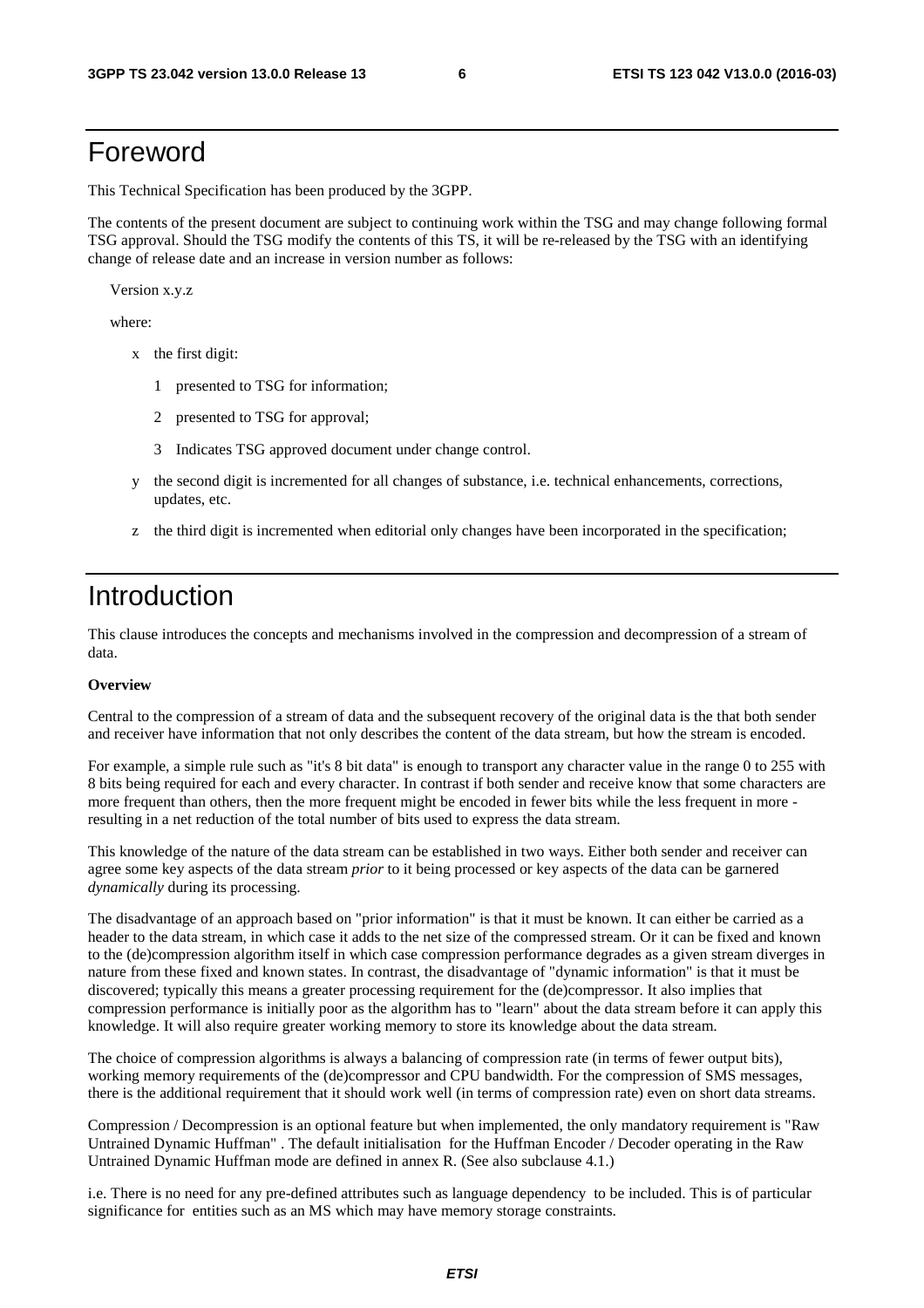# 1 Scope

The present document introduces the concepts and mechanisms involved in the compression and decompression of a stream of data.

# 2 References

The following documents contain provisions which, through reference in this text, constitute provisions of the present document.

- References are either specific (identified by date of publication, edition number, version number, etc.) or non-specific.
- For a specific reference, subsequent revisions do not apply.
- For a non-specific reference, the latest version applies. In the case of a reference to a 3GPP document (including a GSM document), a non-specific reference implicitly refers to the latest version of that document *in the same Release as the present document*.

### 2.1 Normative references

[1] 3GPP TS 23.038: "Alphabets and language-specific information".

### 2.2 Informative references

[2] "The Data Compression Handbook 2nd Edition" by Mark Nelson and Jean-Loup Gailly, published by M&T Books, ISBN 1-22851-434-1.

# 3 Abbreviations

For the purposes of the present document, the following abbreviations apply.

| CD          | <b>Compressed Data</b>               |
|-------------|--------------------------------------|
| <b>CDS</b>  | <b>Compressed Data Stream</b>        |
| <b>CDSL</b> | <b>Compressed Data Stream Length</b> |
| CF          | <b>Compression Footer</b>            |
| $CG-ID$     | <b>Character Group ID</b>            |
| <b>CH</b>   | Compression Header                   |
| <b>CLC</b>  | <b>Compression Language Context</b>  |
| $HI-ID$     | Huffman initialization ID            |
| $KD$ - $ID$ | Keyword Dictionary ID                |
| PU-ID       | PUnctuator ID                        |
|             |                                      |

# 4 Algorithms

The compression algorithm comprises a number of components that may be combined in a variety of configurations. The discrete algorithms are discussed in the following subclauses.

# 4.1 Huffman Coding

The base compression algorithm is a Huffman coder, whereby characters in the input stream are represented in the output stream by bit sequences of variable length. This length is inversely proportional to the frequency with which the character occurs in the input stream.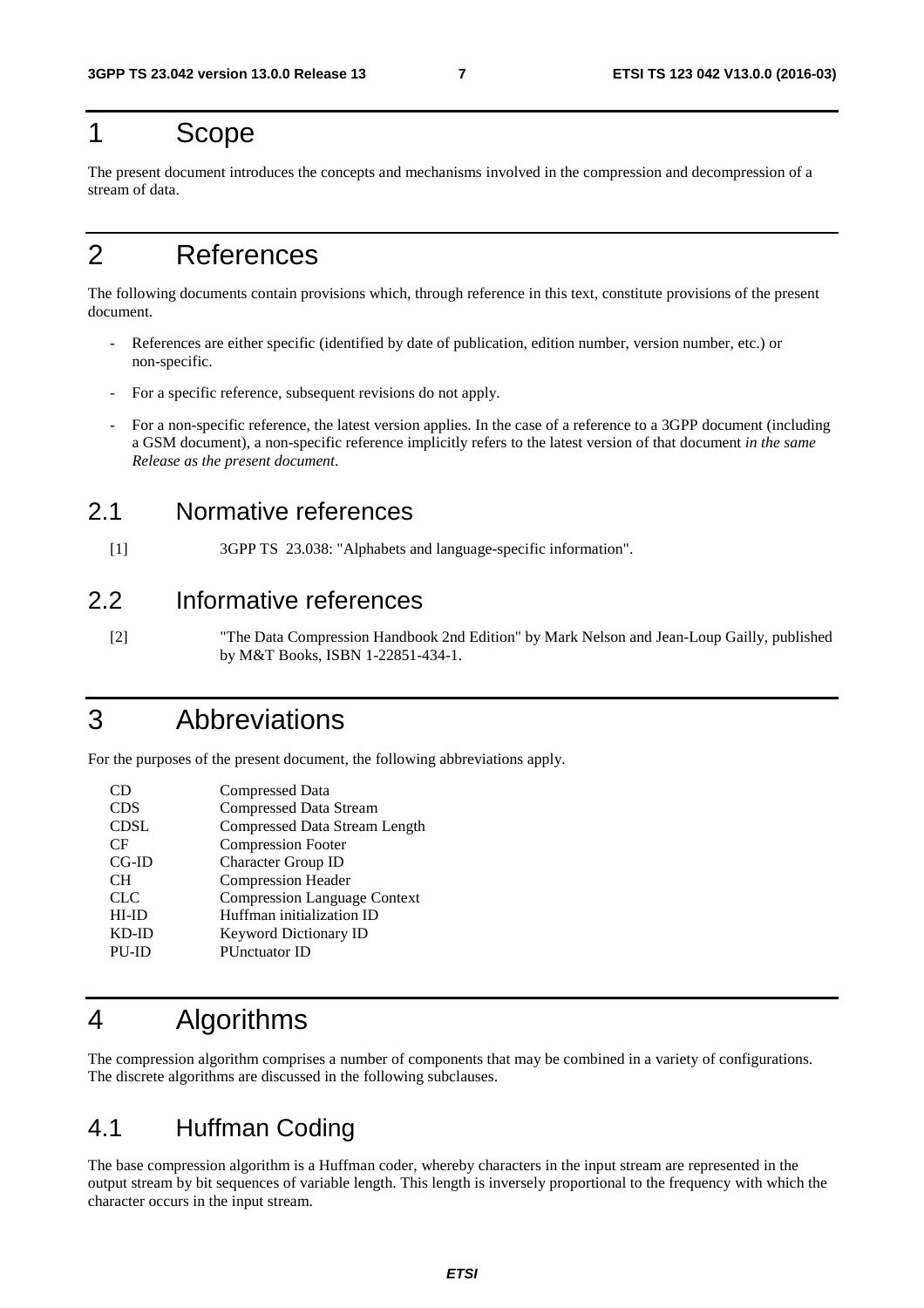#### **This is the only component of the whole compression algorithm that can be expected to be included in any implementation, all other components are optional.**

There are two possible approaches here:

- a) the (de)coder can be "pre-loaded" with a character frequency distribution, thus improving compression rate for streams that approximate to this distribution; or
- b) the (de)coder can adapt the frequency distribution it uses to (de)code characters based on the incidence of previous characters within the input stream.

In both cases, the character frequency distribution is represented in a "tree" structure, an example of which is shown in figure 1.



**Figure 1: Character frequency distribution** 

The tree represents the characters Z, W, T, R, A, O and E which have frequencies of 1, 1, 4, 6, 10, 10 and 40 respectively. The characters may be coded as variable length bit streams by starting at the "character node" and ascending to the "root node". At each stage, if a left hand path is traversed, a 0 bit is emitted and if a right hand path is traversed a 1 bit is emitted. Thus the infrequent Z and W would require 5 bits, whereas the most frequent character E requires just 1 bit. The resulting bit stream is decoded by starting at the "root node" and descending the tree, to the left or right depending on the value of the current bit, until a "character node" is reached.

It is a requirement that at any time the trees expressing the character frequencies shall be identical for both coder and decoder. This can be achieved in a number of ways.

Firstly, both coder and decoder could use a fixed and pre-agreed frequency distribution that includes all possible characters but as noted above, this use of "prior information" suffers when a given input stream has a significantly different character frequency distribution.

Secondly, the coder may calculate the character frequency distribution for the entire input stream and prepend this information to the encoded bit stream. The decoder would then generate the appropriate tree prior to processing the bitstream. This approach offers good compression, especially if the character frequency information may itself be compressed in some manner. Approaches of this type are common but the cost of the prepended information for a potentially small data stream makes it less attractive.

Thirdly, extend the algorithm such that although both coder and decoder start with known frequency distributions, and subsequently adapt these distributions to reflect the addition of each character in the input stream. One possibility is to have initial distributions that encompass all possible characters so that all that is required, as each input character is processed, is to increment the appropriate frequency and update the tree. However, the inclusion of all *possible*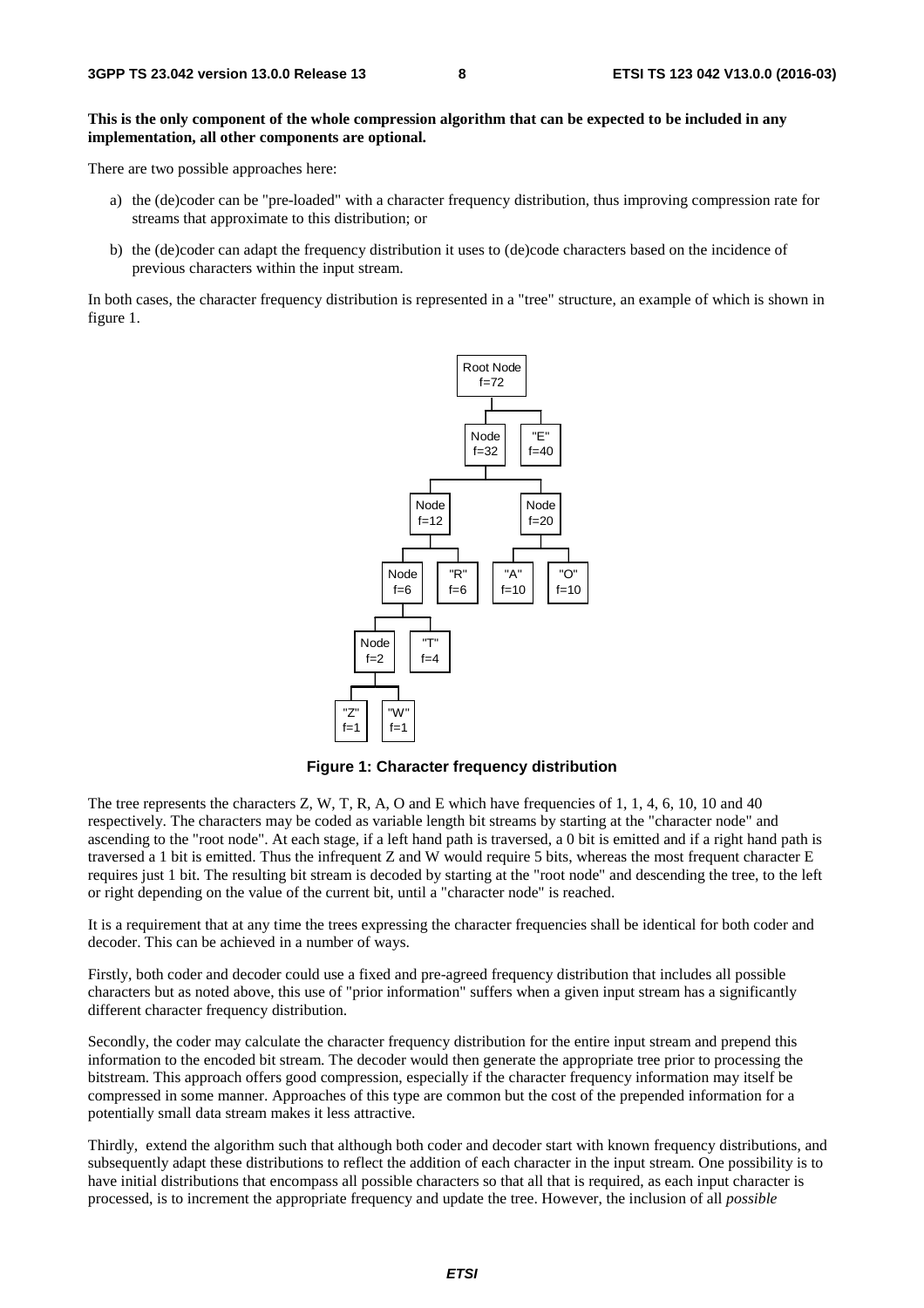characters in the initial distribution means that the tree is relatively slow to adapt, making this approach less appropriate for short messages. An alternative is to have an initial distribution that does not include all possible characters and to add new characters to the distribution if, and when, they occur in the input stream.

To achieve the latter approach, the concept of a "special" character is required. A "special" character is one whose value is outside the range of the character set being used (e.g. 256 if the character set has a range 0 to 255). These characters therefore do not form part of the input stream being conveyed, but their existence in the compressed stream signals the need for the decoder to adjust its behaviour. Here a "special" character is used to signal that the following n bits (where n is a fixed value) represent a new character that needs to be added to the frequency distribution. In the example above this would be done by replacing the "character" node containing the character Z with a new node that had as its children the "character" nodes for Z and for the new character.

This is the approach taken here. It provides considerable flexibility, effectively enabling all of the foregoing approaches. The specific approach to be used for a given message is signalled in the header.

The algorithm uses an additional optimization in that 2 special characters are defined, one meaning that a 7-bit literal follows and the other for 8-bit characters. So for example:

- − The initial tree can contain just the "new character follows" special character(s). In this case, the input stream "AAA" would result in:
	- [1 bit = new character(7bit) special][7 bits = "A"][2 bits = "A"][1 bit = "A"]
- − As can be seen from the above there is quite a high cost in adding a new character (the "special" plus literal). So if the initial tree contains a small subset of the generally most frequently used characters, the cost of character addition can be avoided for these characters.
- − Given that we can signal in the header a specific initial frequency distribution, there is no reason why this distribution cannot contain all possible characters and frequency adaptation enabled or disabled as appropriate.

A detailed description of Huffman coding can be found in Chapter 4 of "The Data Compression Handbook 2nd Edition" by Mark Nelson and Jean-Loup Gailly, published by M&T Books, ISBN 1-22851-434-1.

### 4.2 Character Groups

Character grouping is an optional component that can effect an increase in compression performance of the Huffman coder. This technique groups characters that may be expected to occur together within the input stream and signals transitions between the groups rather than each individual character.

The algorithm derives benefit by;

- a) reducing the need to add new characters to the frequency distribution; and
- b) using a smaller overall tree. For example, assume that there is no pre-loaded distribution and a stream comprised the characters "abcdefABCDEF".

The capital letters can be encoded more efficiently by signalling the transition to "upper case" and then coding the extant lower case characters rather than introducing 6 new characters. "Special" characters are used to signal transitions between groups of characters.

# 4.3 UCS2

Input streams comprising 16bit UCS2 information are handled in a manner similar to Character groups. Both coder and decoder maintain knowledge of "the current" Basic Multilingual Plane row for characters in the input stream and the row octet itself is then omitted from the output stream for sequences of characters within that row. Transitions between rows are signalled in the output stream by a "special" character.

Support for UCS2 is optional.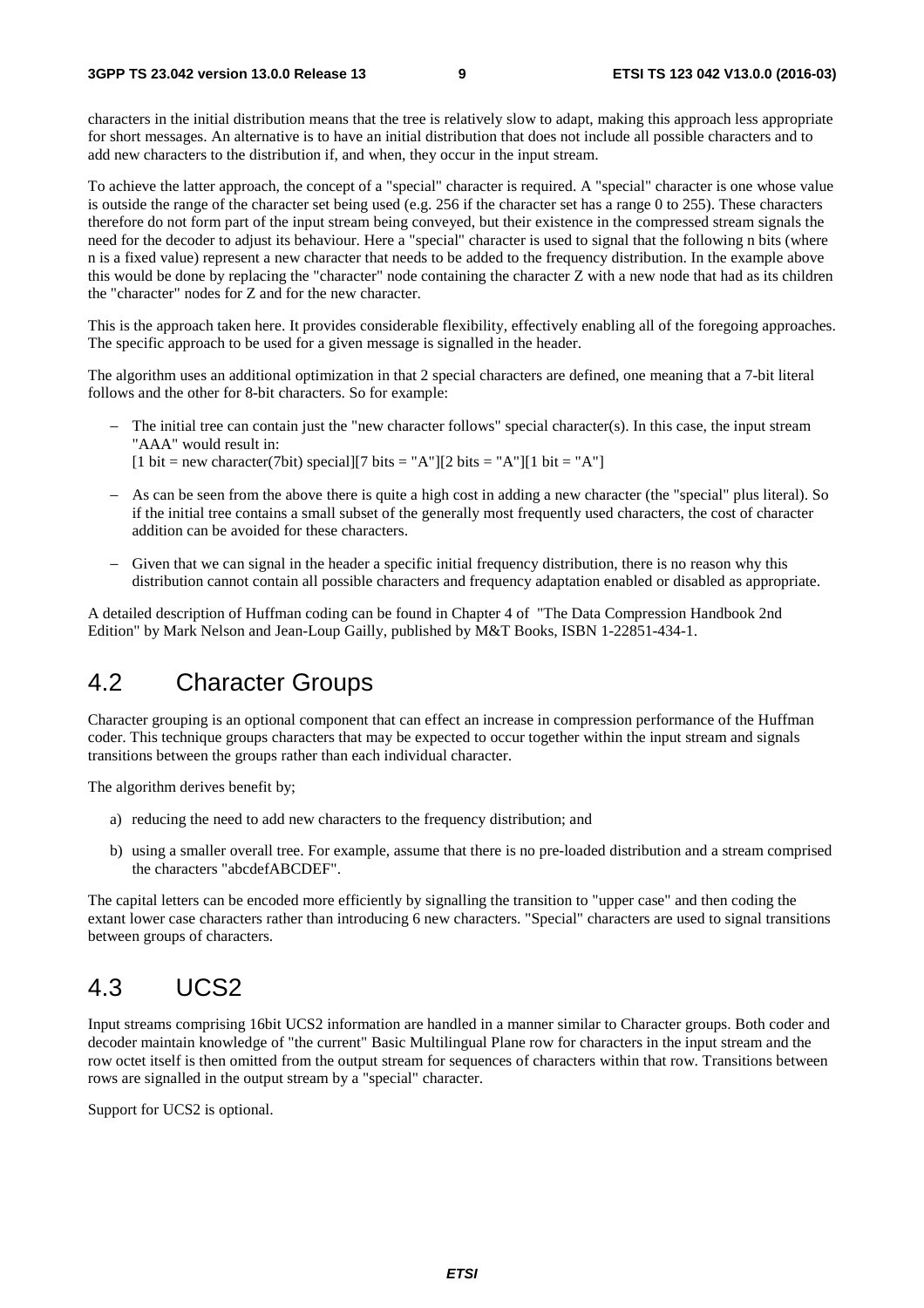### 4.4 Keywords

The algorithm optionally supports the concept of dictionaries - essentially a list of key words or phrases of up to 255 characters in length. Dictionaries need to be known to both the coder and the decoder. The input stream is matched against entries in the dictionary and matching characters in the stream are replaced with a reference to the dictionary entry.

Again "special" characters are used to signal that the following sequence of bits describe a reference to a dictionary entry. So for example, if a dictionary contains the phrases "Please" and "meeting", an input stream "Please cancel the monthly meeting" would be rendered as:

[keyword special][10 bits = "Please"][.......][keyword special][10 bits = "meeting"]

Dictionary matches for long strings can result in very high compression rates.

### 4.5 Punctuation

The punctuation processor is distinct from the other algorithms in that it is non-symmetric so the decompressed stream may not be identical to the original. Its use is therefore mainly applicable to input streams comprising human readable sentences where it is sufficient to preserve the meaning of the content, but not the exact format. It is also applicable when the input stream is a "standard sentence" that is known to produce a symmetric result. The punctuation processor is applied before (on coding) and after (on decoding) any of the other algorithms. Its functions are:

- − to remove leading and trailing spaces from the input stream;
- − to replace repeated spaces within the stream with a single space;
- − to remove (on coding) and insert (on decoding) spaces following certain punctuation characters;
- − to decapitalize (on coding) and capitalize (on decoding) the first character of the stream, the first character following an appropriate punctuation character or a paragraph symbol and capitalized single character words such as "I";
- − to remove (on coding) and insert (on decoding) a full stop if it is the last character of the stream.

The use of the punctuation processor is optional.

# 4.6 Character Sets

The use of pre-loaded frequencies, key word dictionaries and the punctuation processor all require that a consistent character set is used by both coder and decoder. As there can be no assumption that the same character will be have the same value (or even be available) on the devices used to send and receive a compressed message, the algorithms are specified to operate on a known character set *to* which (prior to coding) and *from* which (post decoding) a device needs to convert an input stream to render it in the native character set of the device.

**The handling of character sets is mandatory for all implementations.** 

# 5 Compressed Data Streams

This clause provides:

- A detailed specification of the algorithms and data structures that implement compression and decompression mechanisms.

### 5.1 Structure

A Compressed Data Stream (CDS) comprises three key components:

a Compression Header (CH) containing a variable number of octets, the content of which defines the nature of the compressed data;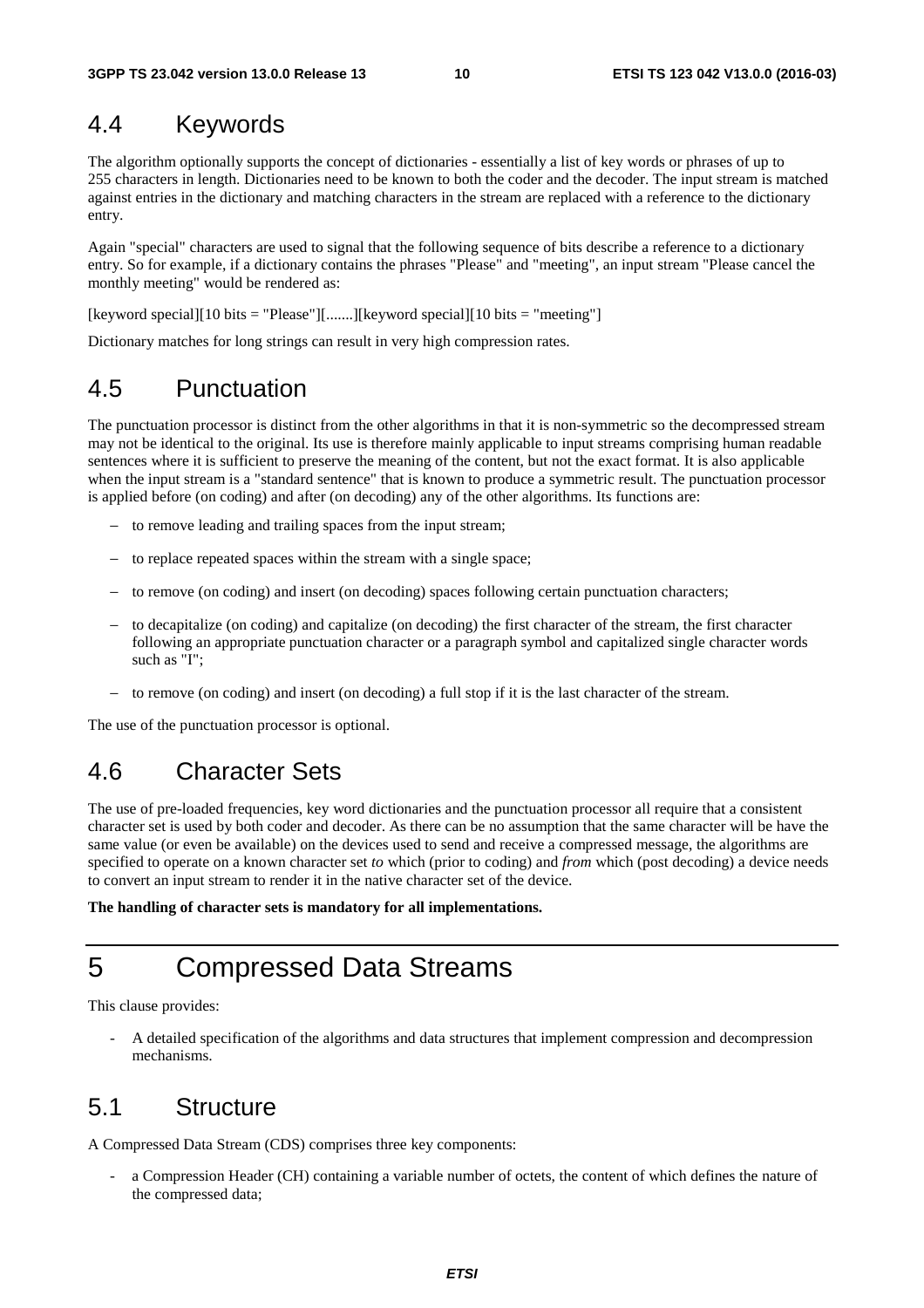- the Compressed Data (CD) which is a bit stream of variable length;
- a Compression Footer (CF) which is used to signal the number of bits in the last octet of the CDS that form part of the compressed data.

### 5.2 Compression Header

The Compression Header (CH) comprises a variable number of octets that define the nature of the compressed data.

The compression header allows for a wide range of compression alternatives, however of these alternatives only one is defined as the basic mandatory form of compression that shall be supported by all implementations. This is the use of the basic Huffman algorithm initialized with no prior knowledge of character distribution. This case can be signalled directly by setting a single octet(octet 1) for the compression header with the value of 120 (decimal).

#### 5.2.1 Compression Header - Octet 1

The first CH octet is mandatory and is defined as follows:

|             | 6 | 5           | 4 | 3 | $\overline{2}$ |             | $\mathbf{0}$ | Description                                                |  |  |  |  |
|-------------|---|-------------|---|---|----------------|-------------|--------------|------------------------------------------------------------|--|--|--|--|
| $\mathbf 0$ |   |             |   |   |                |             |              | There is no subsequent CH octet                            |  |  |  |  |
| 1           |   |             |   |   |                |             |              | A further CH octet follows                                 |  |  |  |  |
|             | n | $\mathbf n$ | n | n |                |             |              | The "Compression Language Context" this is described below |  |  |  |  |
|             |   |             |   |   | $\bf{0}$       |             |              | Punctuation processing disabled                            |  |  |  |  |
|             |   |             |   |   | 1              |             |              | Punctuation processing enabled                             |  |  |  |  |
|             |   |             |   |   |                | $\mathbf 0$ |              | Keyword processing disabled                                |  |  |  |  |
|             |   |             |   |   |                | 1           |              | Keyword processing enabled                                 |  |  |  |  |
|             |   |             |   |   |                |             | $\bf{0}$     | Character group processing disabled                        |  |  |  |  |
|             |   |             |   |   |                |             | 1            | Character group processing enabled                         |  |  |  |  |

#### **Table 1: CH octet**

As noted in clause 4, the compression algorithms can be configured to operate in a variety of ways and may rely on endto-end knowledge of "prior" information such as which key word dictionary is to be used.

A requirement that all configuration information be explicitly stated in the CH is less efficient (in terms of compression ratio) than if a default configuration is known and only variations from this need be signalled. However, a major determinant of configuration is the language in which the original message to be compressed is composed. For example, different keyword dictionaries would be required for French and opposed to German and character frequency distributions for English texts may vary greatly from those for Swedish texts. From this it can be seen that a universal "default" configuration would be of little value.

To address this, the Compression Language Context (CLC) allows a default configuration to be specified for each of the languages defined in 3GPP TS 23.038 [1] in relation to the Cell Broadcast Data Coding Scheme as follows:

- The CLC in bits 6 to 3 of the CH specify the language as per 3GPP TS 23.038 [1] in the case where bits 7 to 4 of the Cell Broadcast Data Coding Scheme octet are set to 0000.
- If and when required, higher order bits of the CLC can be signalled by a subsequent CH octet as described below.
- The CLC value 1111 (language unspecified) will indicate a "default" configuration that is language independent. This is specified in annex R and involves the basic Huffman (de-)coding with no initial character frequency distribution, see example below.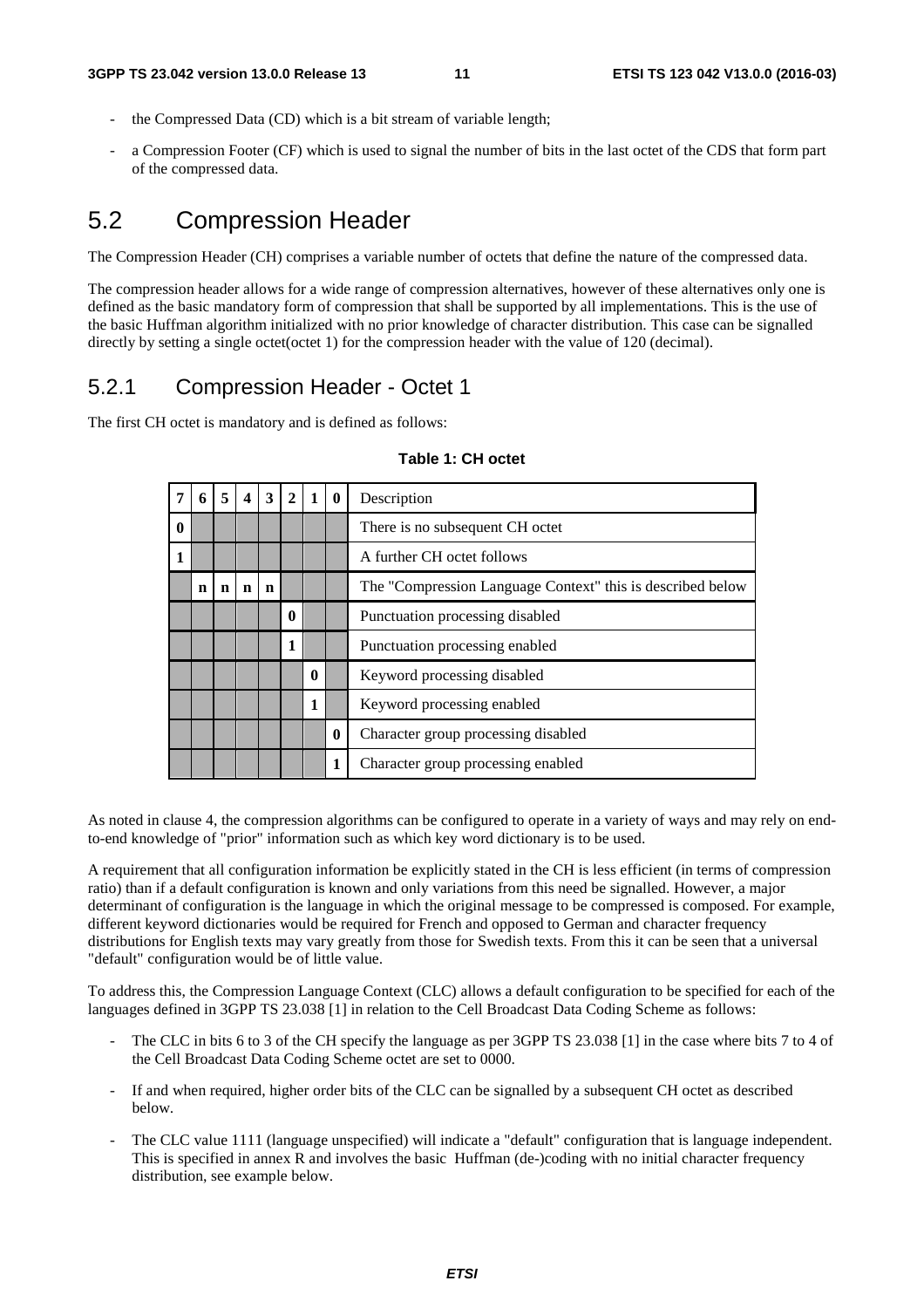| Table 2: Huffman (de-)coding with no initial character frequency distribution |  |  |  |  |  |
|-------------------------------------------------------------------------------|--|--|--|--|--|
|-------------------------------------------------------------------------------|--|--|--|--|--|

|  |  |  |  | $ 7 6 5 4 3 2 1 0 $ Description |
|--|--|--|--|---------------------------------|
|  |  |  |  |                                 |

### 5.2.2 Compression Header - Octets 2 to n

Any second and subsequent CH octets are used to vary the configuration defaults established by the CLC. These octets all comprise a continuation bit followed by a Type, Value structure as follows:

#### **Table 3: Value structure**

|   |   |   | $\boldsymbol{4}$ | 3 <sup>1</sup> | $\overline{2}$ |   |   | Description                     |
|---|---|---|------------------|----------------|----------------|---|---|---------------------------------|
| 0 |   |   |                  |                |                |   |   | There is no subsequent CH octet |
|   |   |   |                  |                |                |   |   | A further CH octet follows      |
|   | n | n | n                |                |                |   |   | <b>CH</b> Extension Type        |
|   |   |   |                  | n              | n              | n | n | <b>CH</b> Extension Value       |

The bits of the semi-octet CH Extension value are interpreted left to right, MSB to LSB. If the CH contains more than one octet of the same CH Extension type, the CH Extension value of a subsequent CH octet, is interpreted as being next most significant semi-octet of the composite value being signalled.

For example if the CLC in CH octet 1 indicates that the default Huffman Initialization ID is 1 (decimal) and the required HI-ID is 37 (decimal), then the following octets (in the range 2 to n) would also be required in the CH.

#### **Table 4: CH extension octets (Example)**

|  |  |  |  | $ 7 6 5 4 3 2 1 0 $ Description                                                                                           |  |  |  |  |
|--|--|--|--|---------------------------------------------------------------------------------------------------------------------------|--|--|--|--|
|  |  |  |  | $\vert 1 \vert 0 \vert 1 \vert 1 \vert 0 \vert 1 \vert 0 \vert 1 \vert$ The default HI-ID is replaced with the value 0101 |  |  |  |  |
|  |  |  |  | $\vert$ 0   0   1   0   The current HI-ID value (0101) is extended to 0010 0101                                           |  |  |  |  |

The following values are defined for the CH Extension Type:

- **000** Extend CLC. The CH Extension Value contains higher order bits that are to be pre-pended to the current CLC value.
- NOTE: for 1st occurrence of the Extend CLC CH Extension Type in the CH, the value for the CLC specified in CH octet 1 is *not* replaced but rather the process of "extension" begins directly. Thus is the CLC to be used is 18, octets 1 and 2 of the CH would contain:

#### **Table 5: CLC extension (Example)**

|  |  | $2 \mid 1$ |  |  | $\vert \vert$ 0 Description                         |  |  |  |
|--|--|------------|--|--|-----------------------------------------------------|--|--|--|
|  |  |            |  |  | The least significant semi-octet of the CLC is 0010 |  |  |  |
|  |  |            |  |  | The CLC value (0010) is extended to 0001 0010       |  |  |  |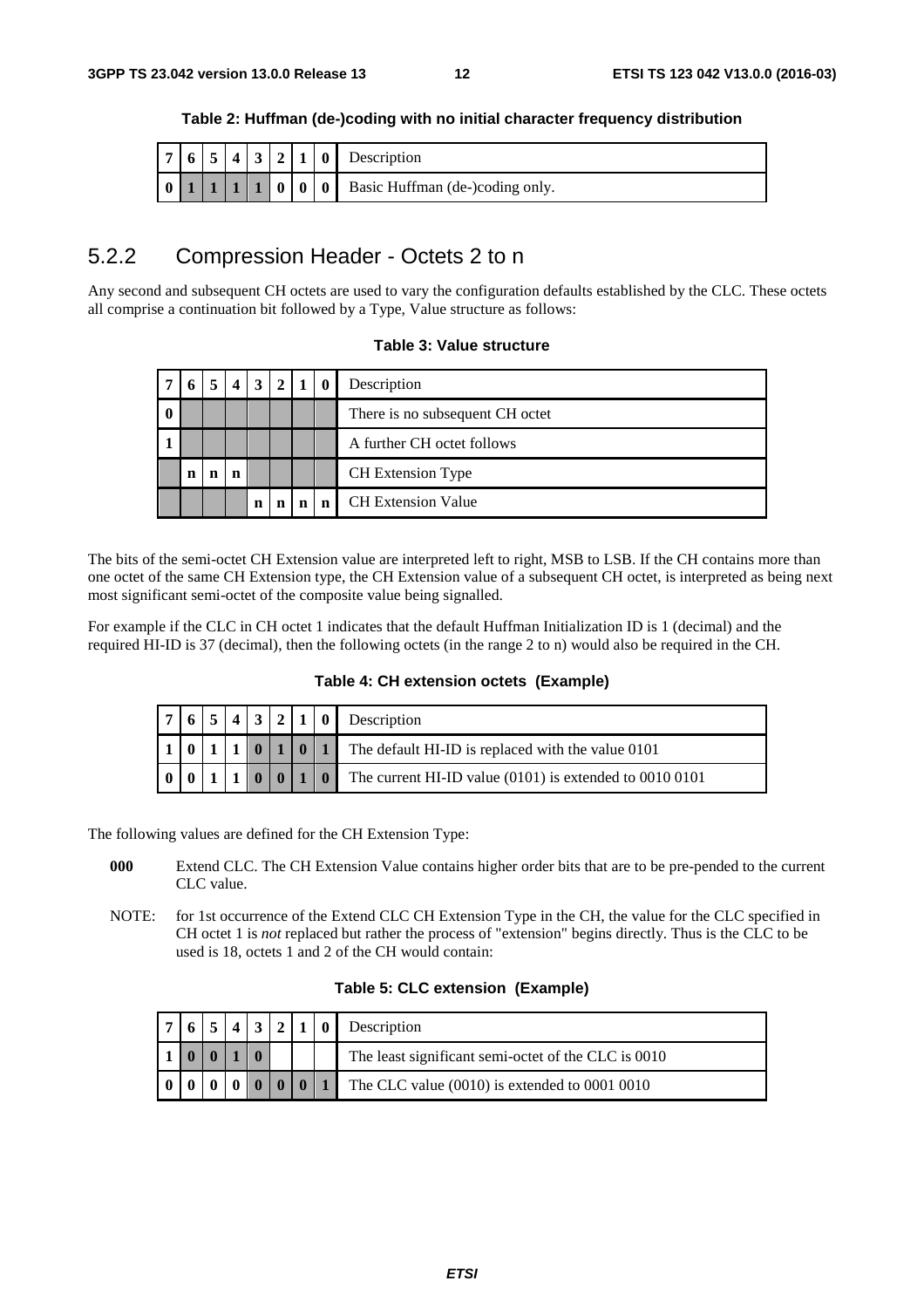**001** Change Character Set. The CLC defines a default character set (UCS2 or otherwise) within which compression will operate. The Change Character Set CH Extension Type indicates that this should be overridden by the character set specified by the CH Extension Value. If a CH contains more than one Change Character Set CH Extension Type octet, the CH Extension Value contained in subsequent CH octets of this type contains higher order bits and are to be pre-pended to the value of the new character set.

The following Character Sets are defined:

- **0000** No character set defined. To be used where original message content is binary data and compression is solely via Huffman coding with no initial frequency training and thus there is no requirement to ensure consistent use of character set by coder and decoder.
- **0001** GSM 7 bit default alphabet (3GPP TS 23.038 [1])
- **0010** Codepage 437
- **0011** Codepage 850
- All other values are reserved see section 5.2.2.1

 A Change Character Set to UCS2 codepoint is not defined here. Where the CLC indicates a character set other than UCS2 and there is a need to change to UCS2 then this is achieved using the Change UCS2 row parameter described below.

- **010** Change UCS2 Row. The CLC defines a default character set (UCS2 or otherwise) within which compression will operate. The Change UCS2 Row CH Extension Type indicates that this should be overridden by the use of UCS2 *and* the UCS2 row value for the first character in the input stream is that specified by the CH Extension Value. If a CH contains more than one Change UCS2 Row CH Extension Type octet, the CH Extension Value contained in subsequent CH octets of this type contains higher order bits for the initial UCS2 Row value and are to be pre-pended to the current value.
- NOTE: Change UCS2 Row CH Extension Type octet effectively overrides any prior Change Character Set CH Extension Type octet and vice versa so these types are logically mutually exclusive within a given CH.
- **011** Change Huffman Initialization. The CLC defines a default set of parameters for the initialization of the Huffman (de)coder. The Change Huffman Initialization CH Extension Type indicates that this should be overridden by the set of initialization parameters identified by the Huffman Initialization ID contained in the CH Extension Value. If a CH contains more than one Change Huffman Initialization CH Extension Type octet, the CH Extension Value contained in subsequent CH octets of this type contains higher order bits for the initial Huffman Initialization ID value and are to be pre-pended to the current value.
- **100** Change Keyword Dictionary. The CLC defines a default set of parameters for the initialization of the Keyword (de)coder. The Change Keyword Dictionary CH Extension Type indicates that this should be overridden by the set of initialization parameters identified by the Keyword Dictionary ID contained in the CH Extension Value. If a CH contains more than one Change Keyword Dictionary CH Extension Type octet, the CH Extension Value contained in subsequent CH octets of this type contains higher order bits for the initial Keyword Dictionary ID value and are to be pre-pended to the current value.
- **101** Change Punctuator. The CLC defines a default set of parameters for the initialization of the punctuation (de)coder. The Change Punctuator CH Extension Type indicates that this should be overridden by the set of initialization parameters identified by the Punctuator ID contained in the CH Extension Value. If a CH contains more than one Punctuator CH Extension Type octet, the CH Extension Value contained in subsequent CH octets of this type contains higher order bits for the initial Punctuator ID value and are to be pre-pended to the current value.
- **110** Change Character Group. The CLC defines a default set of parameters for the initialization of the Character Group (de)coder. The Change Character Group CH Extension Type indicates that this should be overridden by the set of initialization parameters identified by the Character Group ID contained in the CH Extension Value. If a CH contains more than one Change Character Group CH Extension Type octet, the CH Extension Value contained in subsequent CH octets of this type contains higher order bits for the initial Character Group ID value and are to be pre-pended to the current value.
- **111** Reserved, see section 5.2.2.1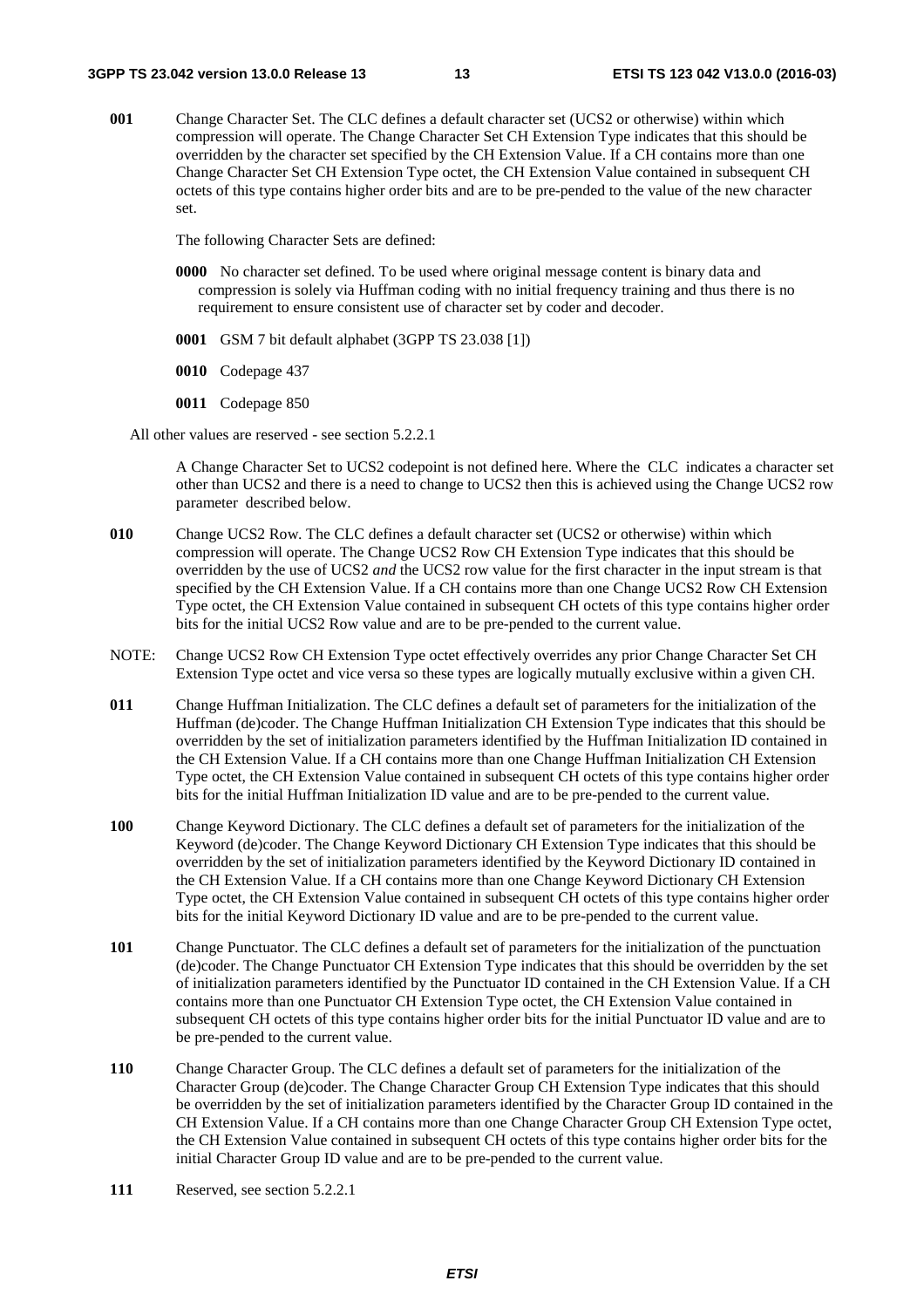#### 5.2.2.1 Compression Header reserved extension types and values

Any currently undefined values in the range 0 to 255 decimal are reserved.

Values above 255 are available for user to user requirements.

#### 5.2.3 Identifying unique parameter sets

The four component compression algorithms (Huffman, Keywords, Character Groups and Punctuation) may all have a variety of initialization options. For each algorithm, a given set of initialization options needs to be identified for the processing of a given input stream.

Initialization and operation of the algorithms depends not only on the language in which the original source text is composed but also the character set (UCS2 or otherwise) that is to be used during processing. Thus the Huffman Initialization ID (HI-ID), Keyword Dictionary ID (KD-ID), Punctuator ID (PU-ID) and Character Group ID (CG-ID) only define unique values within the context of a given character set (the default established by the CLC or subsequently amended via Change Character Set or Change UCS2 Row CH Extension types) and within the context of the language indicated by the CLC.

### 5.3 Compressed Data

The Compressed Data (CD) is a stream bits of variable length that represent either an encoding of the content original input stream or control information indication that the operation of some algorithm should vary in some manner.

Control information is signalled within the CD by Huffman encoded symbols (characters) whose value is greater than 255 decimal. Huffman encoded symbols in the range 0 to 255 are of course characters from the original input stream.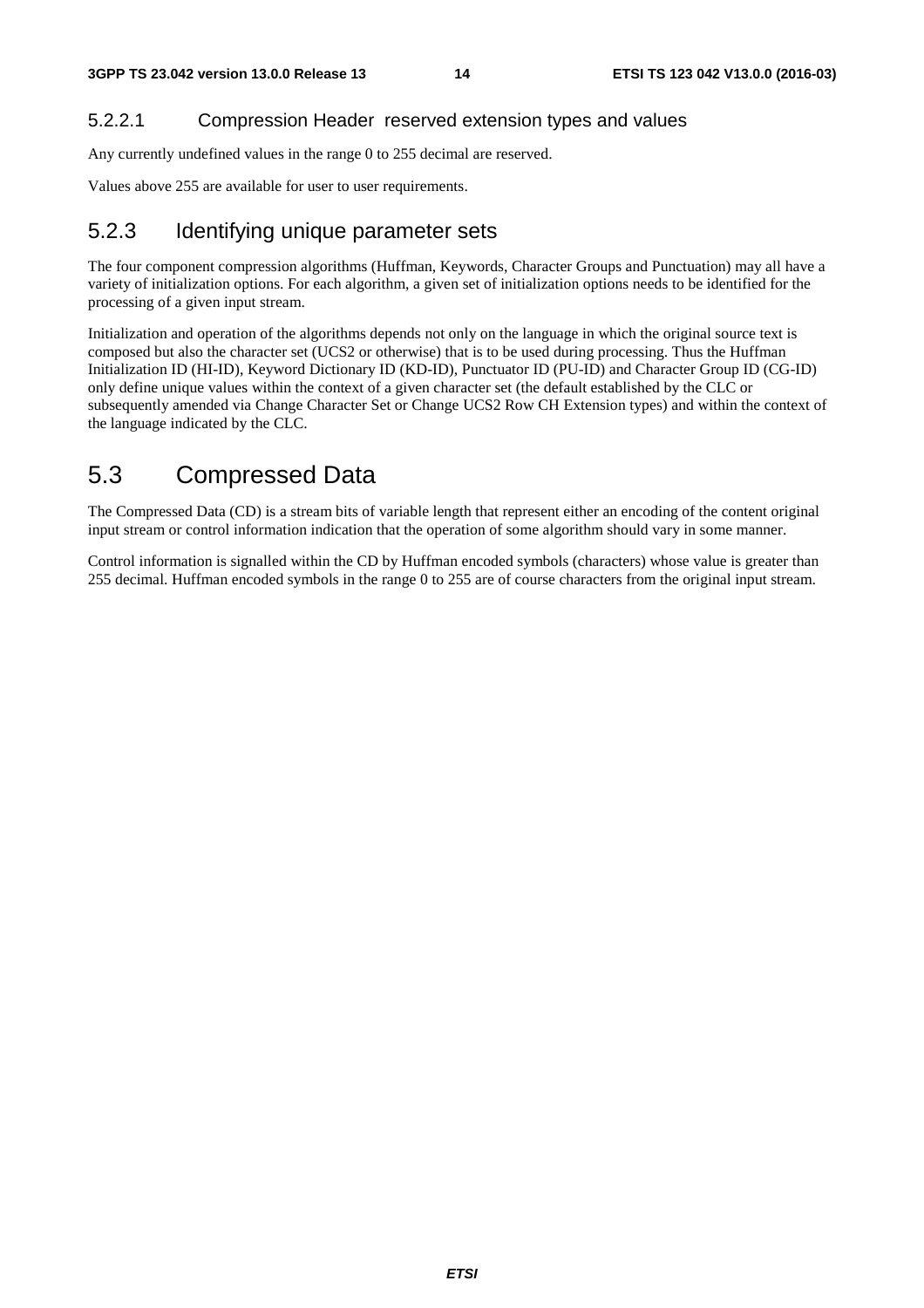The following control symbols are defined:

| <b>Decimal</b> | <b>Significance</b>                                                                                                                                                                                                                                                                                                                                                                                                                                                                                                    |
|----------------|------------------------------------------------------------------------------------------------------------------------------------------------------------------------------------------------------------------------------------------------------------------------------------------------------------------------------------------------------------------------------------------------------------------------------------------------------------------------------------------------------------------------|
| value          |                                                                                                                                                                                                                                                                                                                                                                                                                                                                                                                        |
| 256            | New 7 bit character.                                                                                                                                                                                                                                                                                                                                                                                                                                                                                                   |
|                | On encoding, if a character (octet) from the input stream in the range 0 to 127 does not<br>exist in the Huffman tree, then the New 7 bit character symbol is Huffman encoded to<br>the CD and bits 6 to 0 of the original octet are copied unchanged to the CD. The<br>Huffman tree would then be updated to include the new character as described in the<br>sections below.                                                                                                                                         |
|                | On decoding the New 7 bit character symbol, the symbol itself is discarded and the next<br>7 bits of the CD are copied unchanged to bits 6-0 of the octet to be output, bit 7 of which<br>is zero. The Huffman tree would then be updated to include the new character.                                                                                                                                                                                                                                                |
| 257            | New 8 bit character.                                                                                                                                                                                                                                                                                                                                                                                                                                                                                                   |
|                | The operation of this is identical to that of the New 7 bit character except that on<br>encoding, the input character is in the range 128-255 and on decoding, bit 7 of the<br>output character is set to 1.                                                                                                                                                                                                                                                                                                           |
| 258            | Keyword.                                                                                                                                                                                                                                                                                                                                                                                                                                                                                                               |
|                | This symbol (Huffman encoded) prefixes a sequence of bits of variable length in the CD<br>that define a representation of characters in the uncompressed stream by an entry in a<br>keyword dictionary.                                                                                                                                                                                                                                                                                                                |
|                | On encoding, if a sequence of characters in the input stream can be represented by an<br>entry in a keyword dictionary, the Keyword symbol is Huffman encoded to the CD<br>followed by the bit sequence describing the keyword entry (this is described below).<br>On decoding the Keyword symbol, the symbol itself is discarded and the bit sequence<br>describing the keyword entry is passed to the Keyword processor to recovery the<br>original character sequence to be placed in the output stream.            |
| 259 to 265     | <b>Character Group Transitions.</b>                                                                                                                                                                                                                                                                                                                                                                                                                                                                                    |
|                | These symbols signal transitions between groups of characters defined within the<br>Character Group processor. For example, if 2 groups are defined to be the lower case<br>and upper case characters then the input stream:<br>"abcdefABCDEF" would become "abcdef <change group="">abcdef"</change>                                                                                                                                                                                                                  |
|                | On encoding, Character Group Transition symbols are generated by the Character<br>Group processor and simply passed to the Huffman processor for encoding.                                                                                                                                                                                                                                                                                                                                                             |
|                | On decoding a Character Group Transition symbol, it is simply passed from the Huffman<br>processor to the Character Group processor which takes the appropriate action based<br>its current state and the group transition indicated.                                                                                                                                                                                                                                                                                  |
| 266            | New UCS2 Row.                                                                                                                                                                                                                                                                                                                                                                                                                                                                                                          |
|                | On encoding, if the next UCS2 character in the input stream has a "row octet" of a<br>different value to that of the previous character in the input stream, the New UCS2 Row<br>symbol is Huffman encoded to the CD and the 8 bit of the new row octet are copied<br>unchanged to the CD. The new row octet is stored by the UCS2 processor as the<br>"current row octet" and subsequent input characters within the current row are Huffman<br>encoded as the 8 bit value of the character within the "current row". |
|                | On decoding the New UCS2 Row symbol, the symbol is discarded and the next 8 bits<br>are read from the CD and stored by the UCS2 processor as the "current row octet".<br>Subsequent UCS2 characters are decoded by treating the 8 bit character values<br>decoded by the Huffman processor as characters within the "current row".                                                                                                                                                                                     |

#### **Table 6: Compressed Data: control symbols**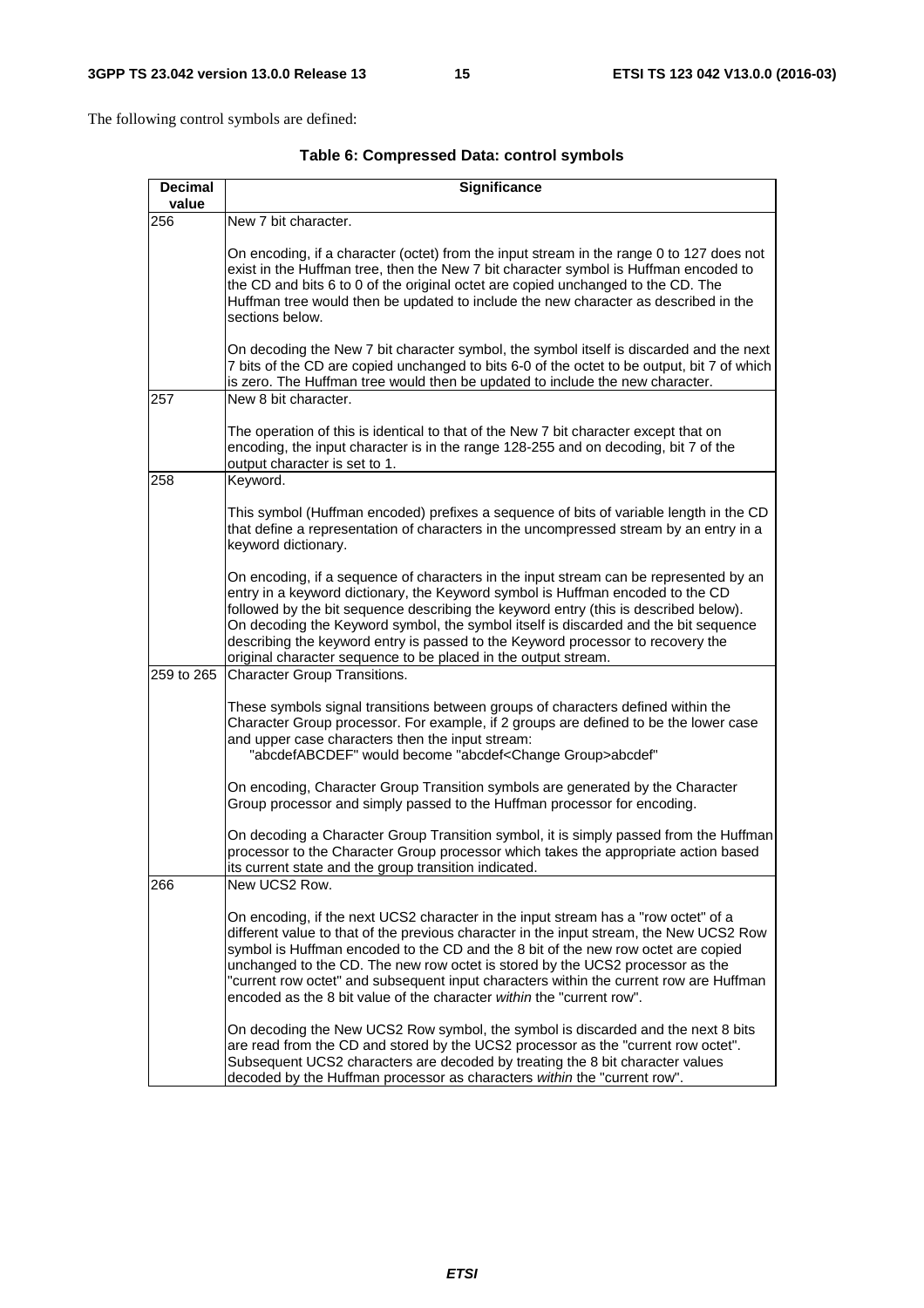# 5.4 Compression Footer

Although Compressed Data Stream Length (CDSL) - the total number of octets that contain the CDS - is known, the CD element of the CDS is a bit stream and therefore may not end on an octet boundary. The Compression Footer (CF) is used to indicate the end of the CD as follows:

- Calculate the number of meaningful bits in the last octet of the CD (i.e. total CD bits modulo 8).
- If the number of meaningful bits is  $>0$  and  $< 6$  store the number of meaningful bits in bits 2 to 0 of the last octet. Otherwise extend the CD by adding 1 octet and store the number of meaningful bits in bits 2 to 0 of this new octet. In the case where the number of meaningful bits is 8 then bits 2 to 0 of the new octet are set to zero.

For example if there are 4 meaningful bits in the last CD octet, the CF will be constructed to occupy the shaded area in table 7.

**Table 7: CF with >0 and <6 meaningful bits in last octet (Example)** 

|                               | $\vert 7 \vert 6 \vert 5 \vert 4 \vert 3 \vert 2 \vert 1 \vert 0$ |  |  |                |          |
|-------------------------------|-------------------------------------------------------------------|--|--|----------------|----------|
| $\mid X \mid X \mid X \mid X$ |                                                                   |  |  | 0 <sup>1</sup> | $\bf{0}$ |

Alternatively if there are 6 meaningful bits in the last CD octet, a new octet needs to be added. The CF will be constructed to occupy the shaded area in table 8.

#### **Table 8: CF with >5 meaningful bits in last octet (Example)**

|                                                | 7 6 5 4 3 2 1 0 7 6 5 |  |  |  |  | $4 \mid 3 \mid 2 \mid 1 \mid 0$ |  |  |
|------------------------------------------------|-----------------------|--|--|--|--|---------------------------------|--|--|
| $X \mid X \mid X \mid X \mid X \mid X \mid X'$ |                       |  |  |  |  |                                 |  |  |

If there are 8 meaningful bits in the last CD octet, a new octet needs to be added. The CF will be constructed to occupy the shaded area in table 8a.

#### **Table 8a: CF with 8 meaningful bits in last octet (Example)**

|  |  | $X$   $X$   $X$   $X$   $X$   $X$   $X$   $X$   $X$   $X$ |  |  |  |  |  | $\mathbf{0}$ |  |
|--|--|-----------------------------------------------------------|--|--|--|--|--|--------------|--|

In all the tables above, the bits in the shaded area which have no bit value defined are set according to the particular bearer being used to transport compressed data. e.g. CBS. Where no particular reference is made regarding the value of those bits they may be set to any value.

# 6 Compression processes

This clause defines the detailed operation of the various compression algorithms.

### 6.1 Overview

This subclause describes how the various compression algorithms are combined.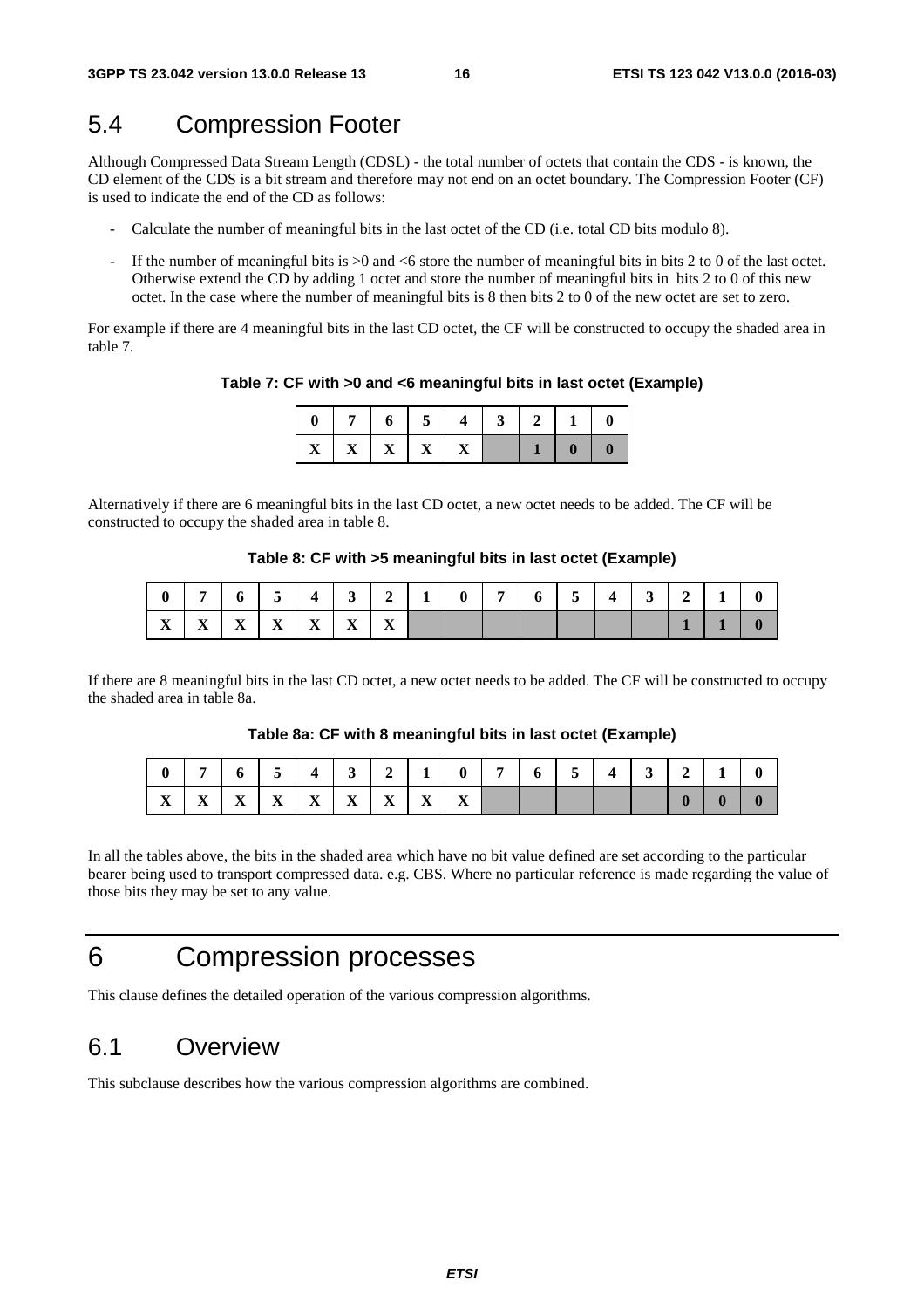# 6.1.1 Compression

#### **Table 9: Compression**

| Input   | 1) The nature of the compression to be performed.                                                                     |
|---------|-----------------------------------------------------------------------------------------------------------------------|
|         | 2) The input stream of characters to be compressed.                                                                   |
| Step 1  | Construct the Compression Header so as to fully describe the nature of the                                            |
|         | compression to be performed as requested by higher software layers.                                                   |
|         | Note that it is the responsibility of higher software layers that use the compression                                 |
|         | algorithms to ensure that only those aspects of the compression algorithms that are                                   |
|         | supported by a particular implementation are requested.                                                               |
| Step 2  | Initialize as defined by the CH the following components:                                                             |
|         | 1) Character Set Converter                                                                                            |
|         | 2) Punctuation Processor                                                                                              |
|         | 3) Keyword Processor                                                                                                  |
|         | 4) UCS2 Processor                                                                                                     |
|         | 5) Character Group Processor                                                                                          |
|         | 6) Huffman Processor                                                                                                  |
| Step 3  | If the Character set in which input stream is composed is different from that specified in                            |
|         | the CH, convert the input stream so that it is rendered in the Character set (UCS2 or                                 |
|         | otherwise) specified in the CH.                                                                                       |
|         | Note that if characters in the input stream cannot be rendered in the character set                                   |
|         | specified in the CH, it is the responsibility of higher software layers that use the                                  |
|         | compression algorithms to detect this situation and take appropriate action.                                          |
| Step 4  | If the Punctuation Processor is enabled, use it to encode the character set converted                                 |
|         | input stream produced by Step 3 above.                                                                                |
| Step 5  | Set the current character position to the start of the character stream produced as the                               |
|         | output of Step 4 above.                                                                                               |
| Step 6  | If the Keyword processor is not enabled goto Step 7.                                                                  |
|         | Examine the sequence of characters starting at the current character position in the                                  |
|         | input stream and determine if they can be represented by an entry in the keyword                                      |
|         | dictionary.                                                                                                           |
|         |                                                                                                                       |
|         | If an appropriate keyword is not found goto Step 7.                                                                   |
|         | If the Character Group processor is enabled, pass it the Keyword symbol and Huffman                                   |
|         | encode to the CD the sequence of symbols output by it.                                                                |
|         |                                                                                                                       |
|         | Huffman encode the Keyword symbol to the CD and then copy the bit sequence<br>describing the keyword entry to the CD. |
|         |                                                                                                                       |
|         | Goto Step 10.                                                                                                         |
| Step 7  | If the input stream is not UCS2 goto Step 8.                                                                          |
|         | If the character at the current character position in the input stream has a different                                |
|         | UCS2 row octet from the previous character Huffman encode the New UCS2 Row                                            |
|         | symbol to the CD and then copy the new row octet to the CD.                                                           |
|         |                                                                                                                       |
|         | Remove the row octet from the character at the current character position in the input                                |
|         | stream which will subsequently treated as an 8 bit value.                                                             |
| Step 8  | If the Character Group processor is not enabled goto Step 9.                                                          |
|         | Pass the character at the current character position in the input stream to the Character                             |
|         | Group processor and Huffman encode to the CD the sequence of symbols output by it.                                    |
|         | Goto Step 10.                                                                                                         |
| Step 9  | Huffman encode the character at the current character position in the input stream.                                   |
| Step 10 | Increment the current character position by the number if input characters processed in                               |
|         | steps 6 to 9 above.                                                                                                   |
|         |                                                                                                                       |
|         | If the entire input stream has not been processed goto Step 6 above.                                                  |
| Step 11 | Construct the Compression Footer.                                                                                     |
| Output  | The completed Compressed Data Stream.                                                                                 |
|         | Note that the possibility exists that the CDS may be larger than the original input stream.                           |
|         | In this case it is the responsibility of higher software layers that use the compression                              |
|         | algorithms to detect this situation and take appropriate action.                                                      |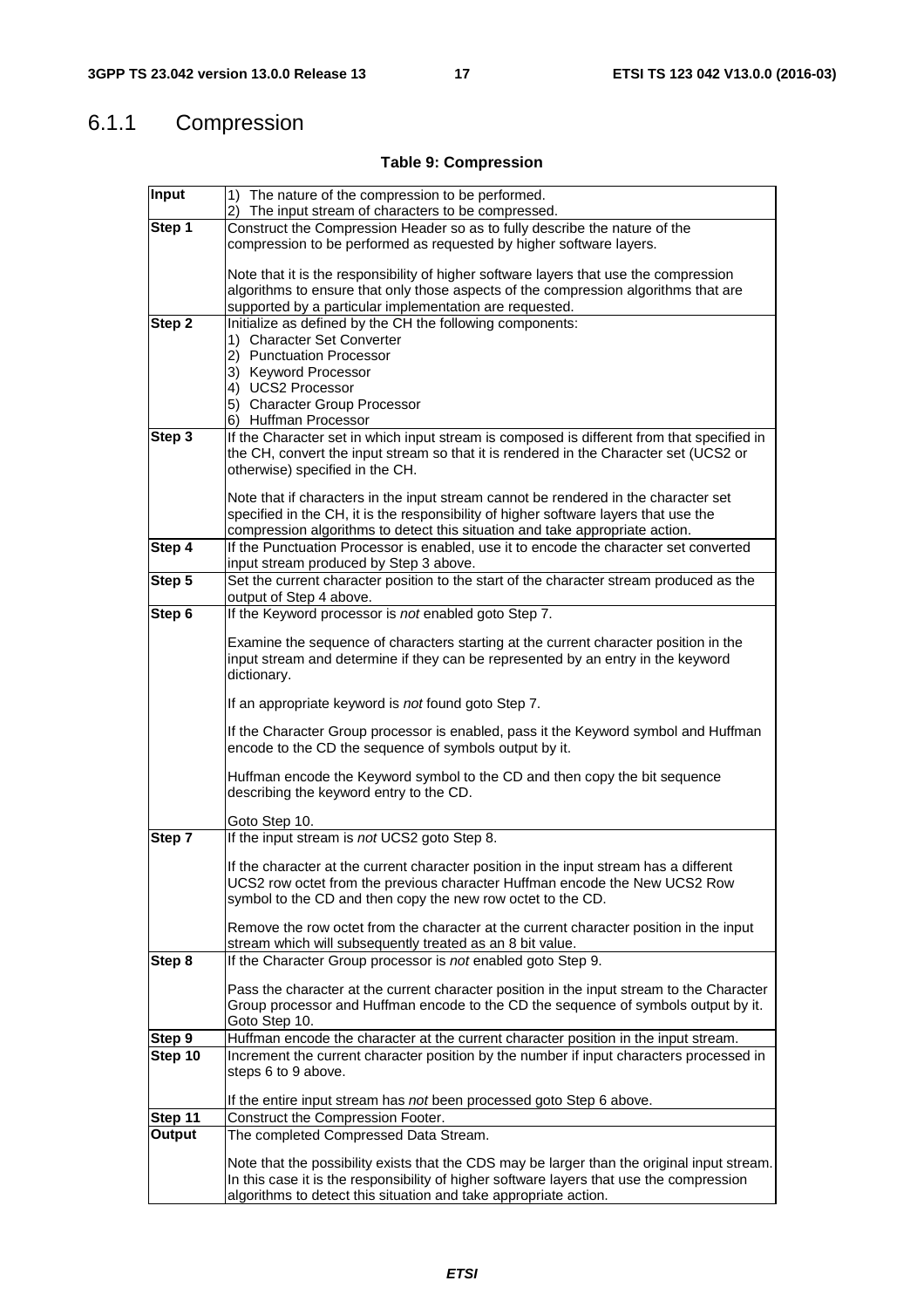# 6.1.2 Decompression

#### **Table 10: Decompression**

| Input         | The Compressed Data Stream                                                                 |
|---------------|--------------------------------------------------------------------------------------------|
| Step 1        | Interpret the Compression Header to determine the nature of the decompression to be        |
|               | performed.                                                                                 |
|               |                                                                                            |
|               | Note that it is the responsibility of higher software layers that use the decompression    |
|               | algorithms to handle appropriately the case where the nature of the decompression to       |
|               | be performed is not supported by a particular implementation.                              |
| Step 2        | Initialize as defined by the CH the following components:                                  |
|               | 1) Character Set Converter                                                                 |
|               | 2) Punctuation Processor                                                                   |
|               | 3) Keyword Processor                                                                       |
|               | 4) UCS2 Processor                                                                          |
|               | 5) Character Group Processor                                                               |
|               | 6) Huffman Processor                                                                       |
| Step 3        | Interpret the Compression Footer to determine the total number of significant bits in the  |
|               | Compressed Data (CD). Set the total number of bits processed to zero.                      |
| Step 4        | Read bits from the CD passing them to the Huffman decoder to generate the "current         |
|               | symbol". The bits should be read in the order bit 7 to bit 0 within each CD octet. CD      |
|               | octets are processed in the order 1 to n.                                                  |
| Step 5        | If the Keyword processor is not enabled, goto Step 6.                                      |
|               |                                                                                            |
|               | If the "current symbol" is the Keyword symbol, read the bit sequence describing the        |
|               | keyword entry from the CD. Pass the keyword entry description to the Keyword               |
|               | processor for decoding and add the resulting sequence of characters representing the       |
|               |                                                                                            |
|               | keyword to the output stream.                                                              |
|               | Goto Step 9.                                                                               |
| Step 6        | If the Character Group processor is not enabled goto Step 7.                               |
|               |                                                                                            |
|               | If the "current symbol" is a Character Group Transition symbol, pass it to the Character   |
|               | Group processor so that the current group can be updated and goto Step 9.                  |
|               |                                                                                            |
|               | If the value of the "current symbol" is in the range 0 to 255 (i.e. not a control symbol), |
|               | pass the "current symbol" to the Character Group processor and set the new value of        |
|               | the "current symbol" to that returned by the Character Group processor.                    |
| Step 7        | If the output stream is not UCS2 goto Step 8.                                              |
|               |                                                                                            |
|               | If the "current symbol" is the New USC2 Row symbol, read the new "current UCS2 row         |
|               | octet" from the CD and goto Step 9.                                                        |
|               |                                                                                            |
|               | Pre-pend the "current UCS2 row octet" to the 8 bit value of the "current symbol" to        |
|               | produce a 16 bit UCS2 character.                                                           |
| Step 8        | Add the "current symbol" to the output stream.                                             |
| Step 9        | Increment the total number of bits processed by the number of bits read from the CD in     |
|               | steps 4 to 8 above.                                                                        |
|               |                                                                                            |
|               | If the total number of bits processed is less than the total number of significant bits in |
|               | the CD goto Step 4.                                                                        |
| Step 10       | If the Punctuation Processor is enabled, use it to decode output stream produced by        |
|               | steps 3 to 9 above.                                                                        |
| Step 11       | If the Character set (UCS2 or otherwise) specified in the CH, is different from that       |
|               | required by higher level software layers, convert the output stream produced by step 10    |
|               | above so that it is rendered in the Character set (UCS2 or otherwise) required by higher   |
|               | level software layers.                                                                     |
|               |                                                                                            |
|               | Note that if characters in the stream cannot be converted, it is the responsibility of     |
|               | higher software layers that use the compression algorithms to detect this situation and    |
|               | take appropriate action.                                                                   |
| <b>Output</b> | The decompressed original input stream.                                                    |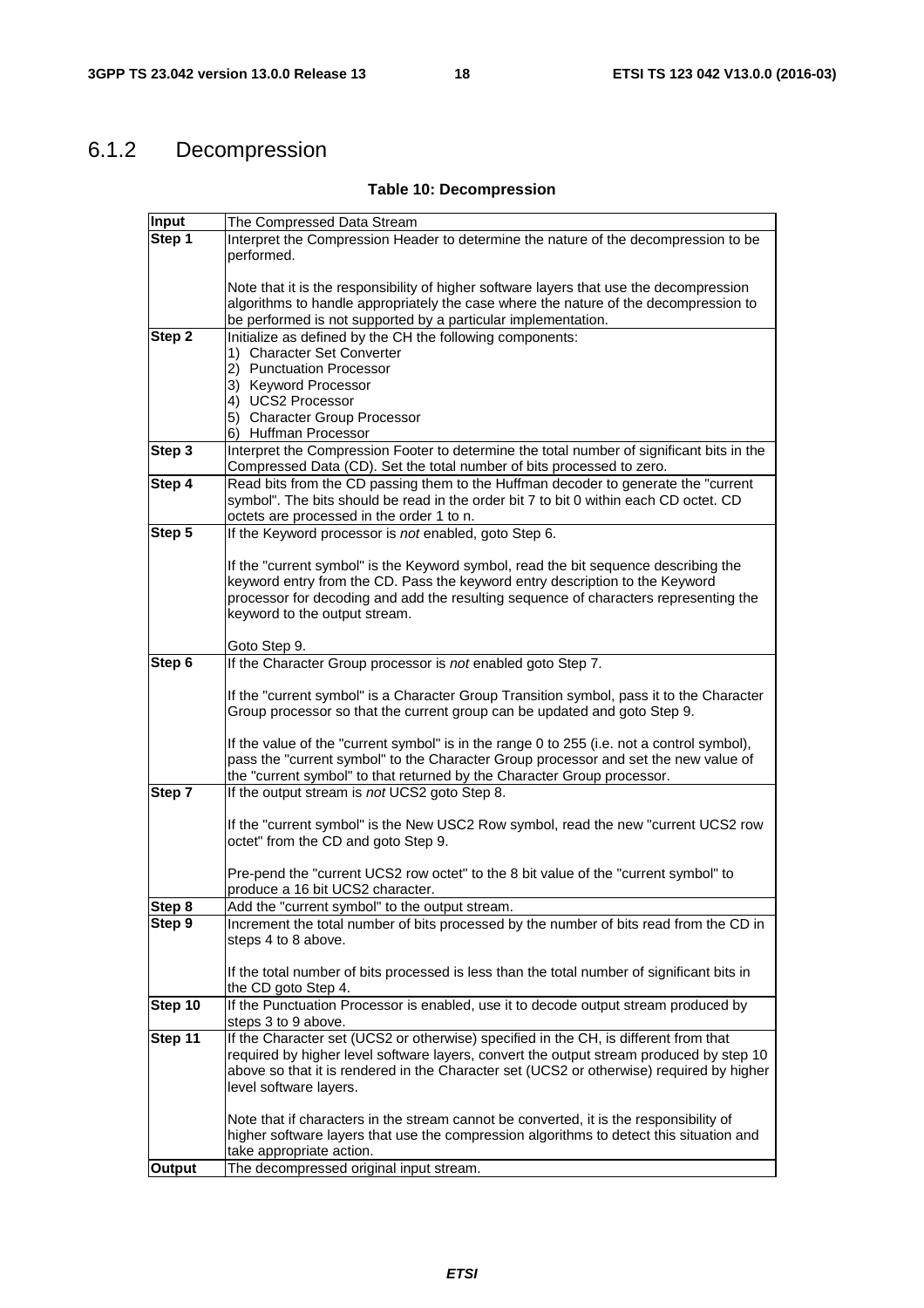# 6.2 Character sets

The need for character set conversion arises in that a number of the compression algorithms operate on the basis of "prior information" about the nature of human readable texts. For example Huffman frequency initializations may specify the an initial relative frequency for the letter "e" as opposed to the letter "x". Similarly, a keyword dictionary may contain the word "meeting".

Consider the case where a keyword dictionary contains the entry "£10,000" composed using the Code Page 850 character set. If an input stream containing the string "£10,000" also composed in Code Page 850 is processed, the string will be replace in the CD by a reference to the keyword entry. In contrast if the input string is composed using the GSM 7 bit default alphabet (3GPP TS 23.038 [1]) than a match between the input string and the keyword entry will not be found as the value of the "£" symbol in Code Page 850 is 156 decimal whereas in the GSM 7 bit default alphabet it is 2 decimal.

There can be no assumption that higher level software layers responsible for composing the original input stream to be compressed and displaying the resulting decompressed output stream use the same character set.

Thus:

- The character set used to compose initialization parameter sets and used for the compression of a given input stream shall be the same for both compression and decompression.
- Where an input stream is composed using a character set that is different from that used for compression it shall be converted prior to compression.
- Where an output stream is required in a character set that is different from that used for compression it shall be converted after decompression.

There is an additional requirement in that a number of the compression algorithms perform upper / lower case conversions upon the characters within the character set used for compression. The mapping between "lower" and "upper" case characters needs to therefore be known.

### 6.2.1 Initialization

Initialization of character set conversion processing will typically involve identifying and loading the appropriate tables to a) convert between character sets and b) convert between upper and lower case characters.

As the character set(s) in which uncompressed data is required to be rendered is largely an implementation specific matter, so is the precise specification of the tables to convert these to/from the character set specified for compression. However, they need to be sufficient to support the following functions: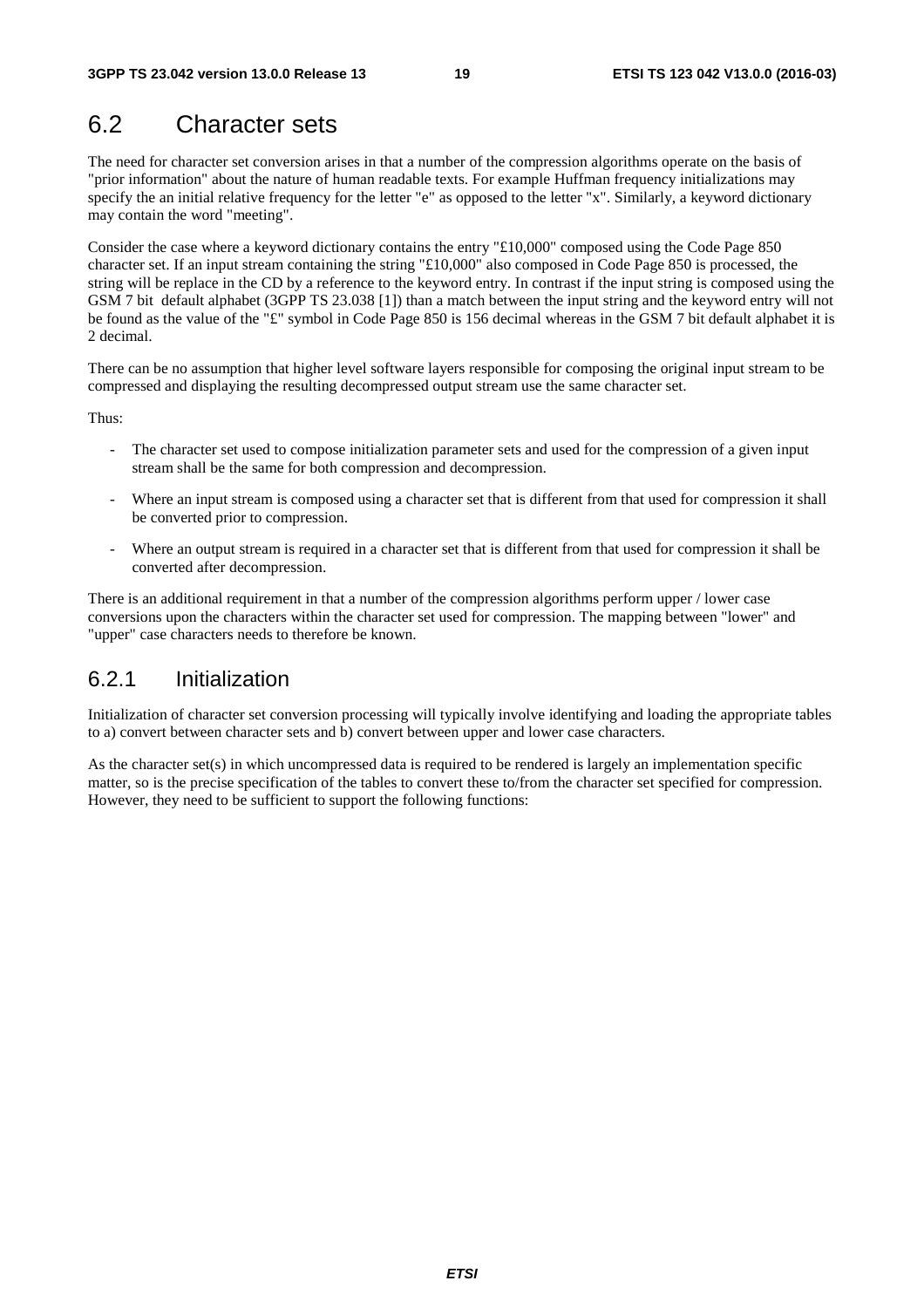### 6.2.2 Character set conversion

#### **Table 11: Character set conversion**

| Input          | 1)<br>The value of the source character.                                                                                                                                                                  |
|----------------|-----------------------------------------------------------------------------------------------------------------------------------------------------------------------------------------------------------|
|                | The character set in which the source character is rendered.<br>$\mathbf{2}$                                                                                                                              |
|                | 3)<br>The character set in which the source character is to be rendered.                                                                                                                                  |
| Output         | $\left( \begin{matrix} 1 \end{matrix} \right)$<br>The value of the converted character.                                                                                                                   |
|                | A Boolean value indicating whether a successful conversion has been performed.<br>2)                                                                                                                      |
| <b>Process</b> | If the source character can be rendered in the target character set, its value in the target<br>characterset is returned and a successful conversion is indicated.                                        |
|                | Otherwise, the value of the source character is returned unchanged, a conversion<br>failure is indicated and higher software layers need to take appropriate action.                                      |
|                | For example:<br>The character "A", 65 decimal in Code Page 850 is rendered in the GSM 7 bit<br>default alphabet also as 65 decimal so this value is returned and a successful<br>conversion is indicated. |
|                | The character " $E$ ", 156 decimal in Code Page 850 is rendered in the GSM 7 bit<br>default alphabet as 1 decimal so the value 1 is returned and a successful<br>conversion is indicated.                 |
|                | The character "Û" 234 decimal in Code Page 850 cannot be rendered in the GSM 7<br>bit default alphabet so the value 234 is returned unchanged and a conversion failure<br>is indicated.                   |

### 6.2.3 Character case conversion

Conversion between upper and lower case for characters within the character set used for compression will also typically be supported by conversion tables that indicate for each character in the character set, the value of any lower case or upper case equivalent character such that the following function can be supported.

#### **Table 12: Character case conversion**

| Input          | The value of the source character.<br>The case (lower or upper) in which the source character is to be rendered.                                                                                                                                                                                                                                                                                                             |
|----------------|------------------------------------------------------------------------------------------------------------------------------------------------------------------------------------------------------------------------------------------------------------------------------------------------------------------------------------------------------------------------------------------------------------------------------|
| Output         | The value of the case converted character.                                                                                                                                                                                                                                                                                                                                                                                   |
| <b>Process</b> | If the character can be rendered in the case requested and the value of this case<br>converted character is different from that of the source character, the value of the case<br>converted character is returned.<br>Otherwise (i.e. the source character is already in the requested case or the character<br>does not have upper and lower case equivalents), the value of the source character is<br>returned unchanged. |

### 6.3 Punctuation processing

The punctuation processor achieves compression by using the "prior information" that the uncompressed stream is human readable and is constructed of sentences that conform to a known set of punctuation rules. Essentially this means that certain characters within the input stream, of themselves imply information about subsequent characters and this may therefore be omitted from the compressed stream. In this way the algorithm achieves some significant compression in a very simple manner.

However, because the algorithm operates on information about sentence structure rather than the exact sequence of characters used to render this, it is non-symmetric. In other words, although the overall meaning of the human readable input stream is preserved between compression and decompression, the exact sequence of characters is not. Higher level software layers or even user inspection may therefore be required to determine if the use of this processor is appropriate for a given input stream.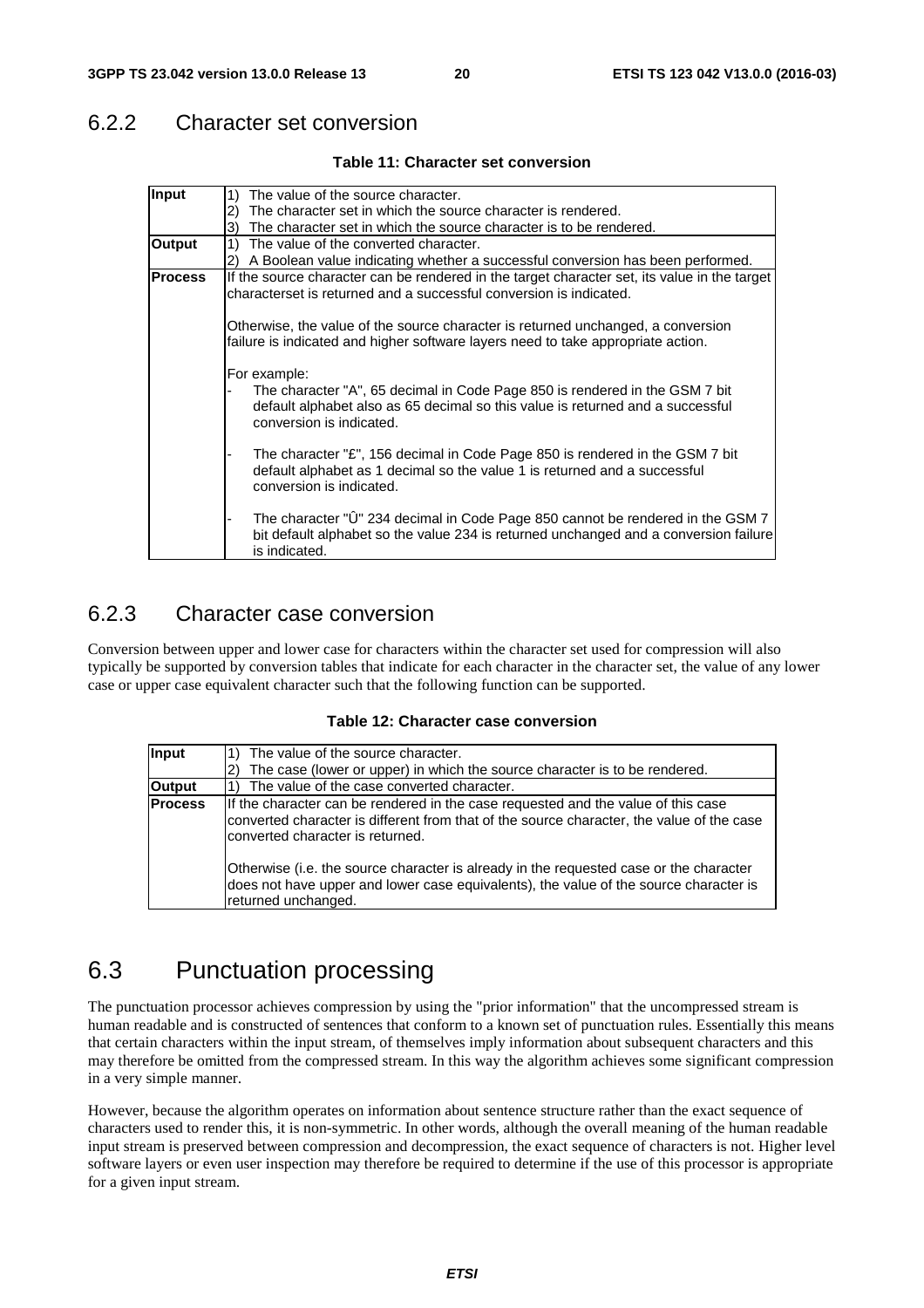In addition to the ability to handle the conversion of characters between upper and lower case (as described in the previous subclause), the processor requires that certain characters (expressed in the character set to be used for compression) are assigned special attributes. These are:

**Table 13: special attributes** 

| <b>Attribute</b> | <b>Description</b>                                                                                                                                                                                                                                                                  |
|------------------|-------------------------------------------------------------------------------------------------------------------------------------------------------------------------------------------------------------------------------------------------------------------------------------|
| <b>PU-IWS</b>    | Inter-word separator. A character with this attribute is that typically used to separate                                                                                                                                                                                            |
|                  | words within the input stream.                                                                                                                                                                                                                                                      |
|                  | Only one character in the character set may have this attribute.                                                                                                                                                                                                                    |
|                  | This attribute is typically set for the "space" character (32 decimal).                                                                                                                                                                                                             |
| <b>PU-LST</b>    | Last Sentence Terminator. A character with this attribute is that typically used to                                                                                                                                                                                                 |
|                  | terminate the last sentence in the input stream.                                                                                                                                                                                                                                    |
|                  | Only one character in the character set may have this attribute.                                                                                                                                                                                                                    |
|                  | This attribute is typically set for the "." full stop character (46 decimal).                                                                                                                                                                                                       |
| <b>PU-WSF</b>    | Word Separator Follows. A character with this attribute is expected to be followed by                                                                                                                                                                                               |
|                  | one or more characters which have the PU-IWS attribute set.                                                                                                                                                                                                                         |
|                  | Any number of characters within the character set may have this attribute.                                                                                                                                                                                                          |
|                  | Examples of characters that would normally have this attribute set are the exclamation                                                                                                                                                                                              |
|                  | mark (!), comma (,), full stop (.), colon (:), semi-colon (;) and question mark (?).                                                                                                                                                                                                |
| PU-UCF           | Upper Case Follows. A character with this attribute is expected to be followed by an                                                                                                                                                                                                |
|                  | upper case character such as occurs at the start of a sentence or paragraph.                                                                                                                                                                                                        |
|                  | Any number of characters within the character set may have this attribute.                                                                                                                                                                                                          |
|                  | Typically, characters with this attribute set will also have the PU-WSF attribute set.                                                                                                                                                                                              |
|                  | Examples are the exclamation mark (!), full stop (.), and question mark (?).                                                                                                                                                                                                        |
|                  | Other examples associated with new paragraphs might include the carriage return (13<br>decimal) and line feed (10 decimal) symbols.                                                                                                                                                 |
| <b>PU-UCW</b>    | Upper Case Word. A character with this attribute set is expected to be upper case if it is<br>a word i.e. if it is both preceded and succeeded by character with the PU-IWS attribute                                                                                               |
|                  | set.                                                                                                                                                                                                                                                                                |
|                  | Any number of characters within the character set may have this attribute.                                                                                                                                                                                                          |
|                  | An example in the English language is the letter "I".                                                                                                                                                                                                                               |
| <b>PU-NSI</b>    | No Separator Insertion. A character with this attribute set is does not have the PU-IWS                                                                                                                                                                                             |
|                  | attribute set but is none the less expected to be preceded by a character for which the<br>PU-WSF attribute is set.                                                                                                                                                                 |
|                  | Any number of characters within the character set may have this attribute.                                                                                                                                                                                                          |
|                  | Typically, characters with this attribute set will be numeric digits so that the case can be<br>resolved where characters which have the PU-WSF attribute set such as comma (,)<br>and full stop (.) can be used in number formatting as in the case of the string<br>"£10,000.25". |

### 6.3.1 Initialization

Initialization of the punctuation processor will typically involve loading a table containing the combination of attributes defined for each character in the character set to be used for compression for the language defined by the CLC.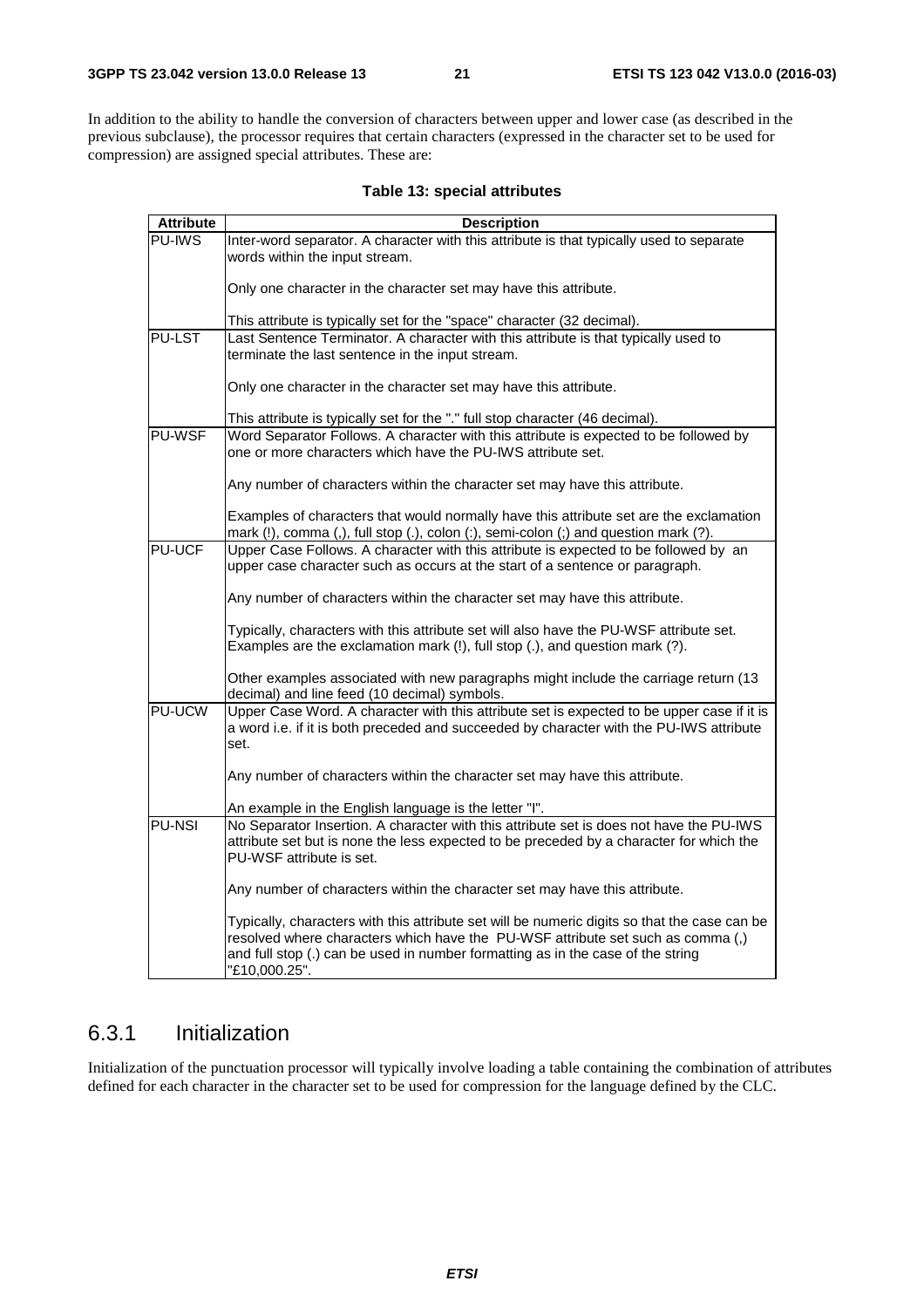# 6.3.2 Compression

For compression, the punctuation processor operates as follows:

| Input         | The input stream of characters to be compressed, rendered in the appropriate character                                |
|---------------|-----------------------------------------------------------------------------------------------------------------------|
|               | set.                                                                                                                  |
| Step 1        | Set the current character position to the start of the input stream.                                                  |
| Step 2        | Determine the attributes of the current character.                                                                    |
|               |                                                                                                                       |
|               | If some previous character in the input stream has not had the PU-IWS attribute set<br>goto Step 3.                   |
|               |                                                                                                                       |
|               | If the current character has the PU-IWS attribute set goto Step 8.                                                    |
|               | Convert the current character to lower case and store the returned value as that of the                               |
|               | "previous character". Store the attributes of the current character as those of the                                   |
|               | "previous character" after clearing any PU-UCW attribute.                                                             |
|               |                                                                                                                       |
|               | Goto Step 8.                                                                                                          |
| Step 3        | If the previous character has the PU-WSF attribute and the current character has the<br>PU-IWS attribute goto Step 8. |
|               |                                                                                                                       |
|               | Otherwise clear the PU-WSF attribute for the "previous character".                                                    |
| Step 4        | If the previous character has the PU-UCF attribute, convert the current character to                                  |
|               | lower case and clear the PU-UCF attribute for the "previous character".                                               |
| Step 5        | If the previous character has the PU-UCW attribute and the current character has the                                  |
|               | PU-IWS attribute, convert the previous character to lower case.                                                       |
| Step 6        | If the previous character has the PU-IWS attribute and the current character has the                                  |
|               | PU-IWS attribute, goto Step 8.                                                                                        |
|               | Otherwise add the previous character to the output stream and set the value of the                                    |
|               | previous character to that of the current character.                                                                  |
| Step 7        | If the current character has the PU-UCW attribute and the previous character attributes                               |
|               | do not contain the PU-IWS attribute, clear the PU-UCW attribute for the current                                       |
|               | character.                                                                                                            |
|               | Set the attributes for the "previous character" to those of the current character.                                    |
| Step 8        | If the current character is the last character in the input stream and if some previous                               |
|               | character in the input stream has not had the PU-IWS attribute set and if the previous                                |
|               | character attributes contain neither the PU-IWS not the PU-LST attribute, add the                                     |
|               | previous character to the output stream.                                                                              |
| Step 9        | If the current character is not the last character in the input stream, read the next                                 |
|               | character from the input stream, set the current character to this value and goto Step 2.                             |
| <b>Output</b> | The de-punctuated data stream.                                                                                        |

#### **Table 14: compression punctuation processor**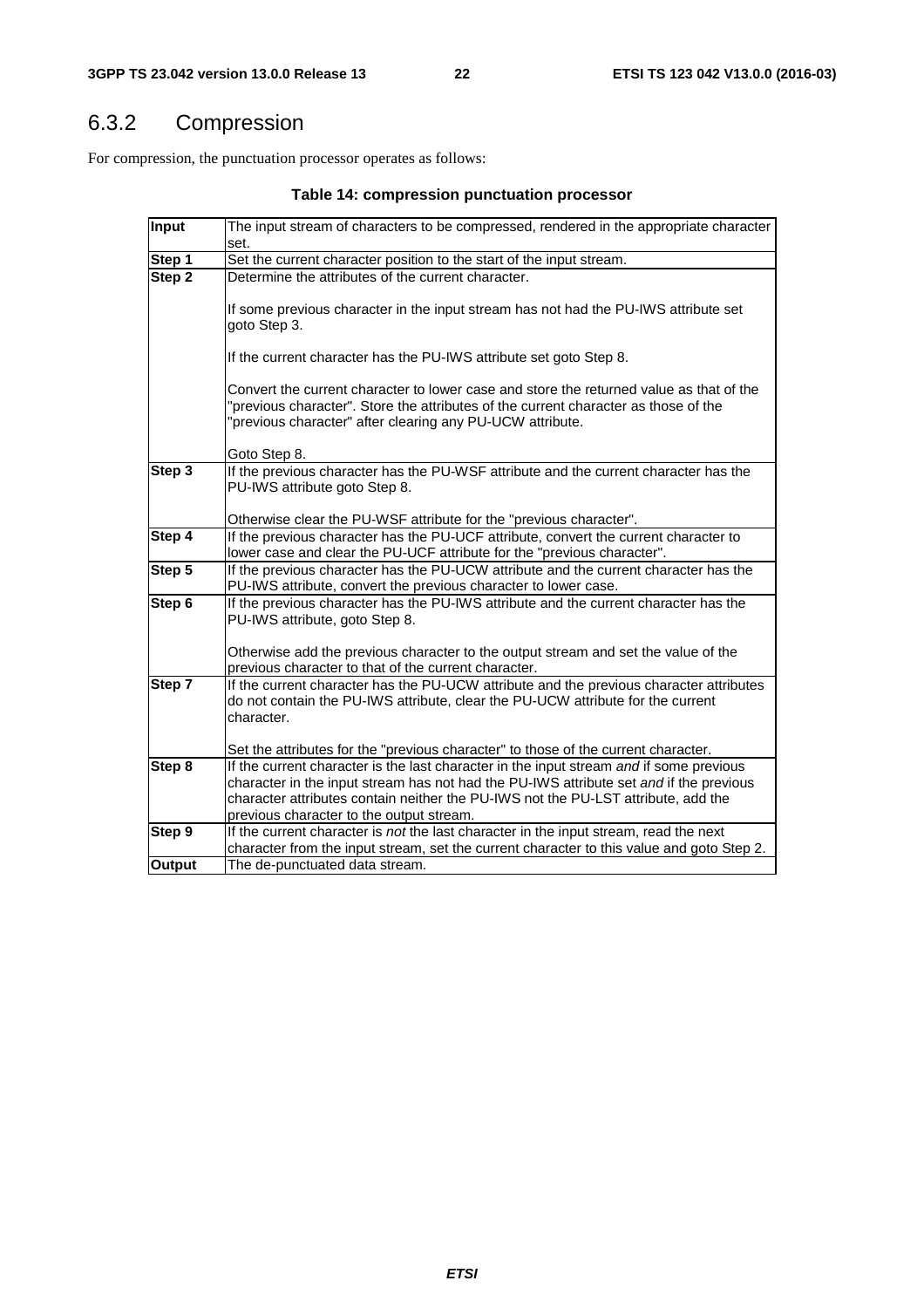### 6.3.3 Decompression

For decompression, the punctuation processor operates as follows:

| Input         | The de-punctuated stream of characters to be punctuated, rendered in the character set      |
|---------------|---------------------------------------------------------------------------------------------|
|               | used for compression.                                                                       |
| Step 1        | Set the current character position to the start of the de-punctuated stream.                |
| Step 2        | Determine the attributes of the current character.                                          |
|               |                                                                                             |
|               | If the current character is the first character in the stream, convert it to upper case and |
|               | goto Step 8.                                                                                |
| Step 3        | If the current character has the PU-IWS attribute and the "previous character" attributes   |
|               | has the PU-UCW attribute, convert the stored value of the "previous character" to upper     |
|               | case.                                                                                       |
| Step 4        | If the "previous character" attributes contain the PU-UCF attribute, and the current        |
|               | character was not generated by Step 10 below, convert the current character to upper        |
|               | case and clear the PU-UCF attribute for the "previous character" attributes.                |
| Step 5        | If the "previous character" was generated as a result of Step 10 and the current            |
|               | character contains the PU-NSI attribute goto Step 7.                                        |
| Step 6        | Add the "previous character" value to the output stream.                                    |
| Step 7        | If "previous character" attributes contain the PU-IWS attribute and the current character   |
|               | has the PU-UCW attribute, add the PU-UCW attribute to those of the "previous"               |
|               | character". Otherwise clear any PU-UCW attribute stored for the "previous character".       |
| Step 8        | Set the value of the "previous character" to be that of the current character.              |
| Step 9        | If the attributes of the current character contain the PU-UCF attribute set this attribute  |
|               | for the "previous character".                                                               |
| Step 10       | If the attributes of the current character contain the PU-WSF attribute and the current     |
|               | character is not the last character in the de-punctuated stream, insert the character       |
|               | containing the PU-IWS attribute at the position following the current character in the de-  |
| Step 11       | punctuated stream.                                                                          |
|               | If the current character is not the last character in the de-punctuated stream, read the    |
| Step 12       | next character from the stream, set the current character to this value and goto Step 2.    |
|               | Add the previous character to the output stream.                                            |
|               | If the current character attributes do not contain the PU-UCF attribute or the previous     |
|               | character value equals that of the character which has the PU-LST attribute set, add the    |
|               | character which has the PU-LST attribute set to the output stream.                          |
| <b>Output</b> | The punctuated data stream.                                                                 |
|               |                                                                                             |

### 6.4 Keywords

The operation of the Keyword processor is controlled by the set of parameters defined by a Keyword Dictionary that is uniquely defined (within a CLC) by the value of the Keyword Dictionary ID (KD-ID) specified in the CH.

### 6.4.1 Dictionaries

A Keyword Dictionary specifies the following items:

1) Character Set ID

 This is the character set in which the dictionary is composed and shall therefore be equal to the character set to be used for compression as specified in the CH.

2) Match Options

 This is a collection of bit flags that control how text in the input stream is to be matched against key word dictionary entries. These are described in the table below in which Bit 0 is considered to be the lease significant bit of the Match Options value.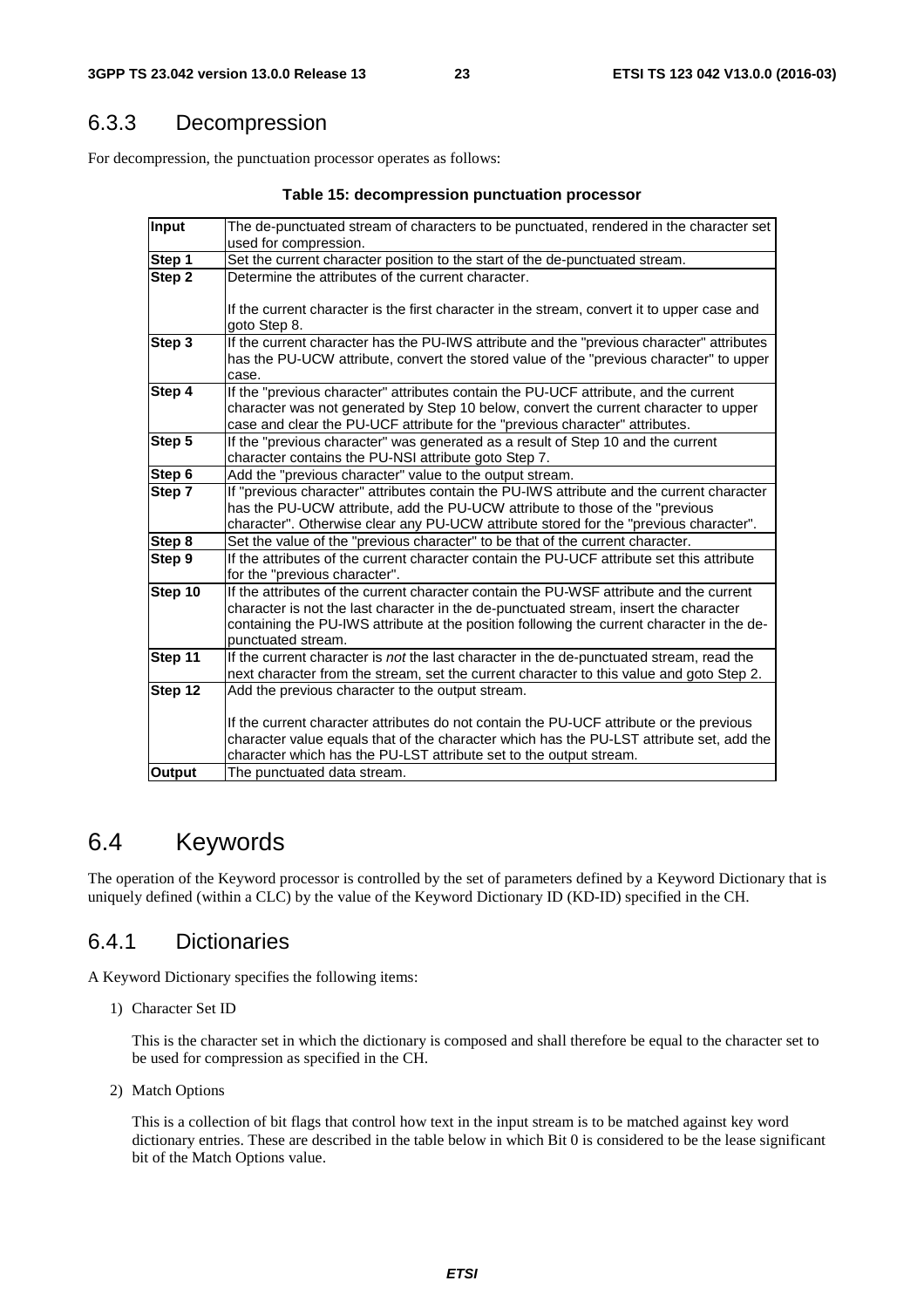| <b>Bit</b>   | <b>Description</b>                                                                                                                                                                                                     |
|--------------|------------------------------------------------------------------------------------------------------------------------------------------------------------------------------------------------------------------------|
| $\bf{0}$     | If set, input stream text shall exactly match the dictionary entry.                                                                                                                                                    |
| 1            | If set, input stream text may match the lower case conversion of a dictionary entry.                                                                                                                                   |
| $\mathbf{2}$ | If set, input stream text may match the upper case conversion of a dictionary entry.                                                                                                                                   |
| $\mathbf{3}$ | If set, input stream text may match the upper case conversion of the 1st character of a<br>dictionary entry followed by the lower case conversion of the remaining characters of<br>the dictionary entry.              |
| 4            | If set, input stream text may match a dictionary entry prefixed by the keyword prefix<br>characters (if any) described below.                                                                                          |
| 5            | If set, input stream text may match a dictionary entry suffixed by the keyword suffix<br>characters (if any) described below.                                                                                          |
| 6            | If set, input stream text may match a part of a dictionary entry. A partial match occurs<br>when, a dictionary entry contains n characters and a match is found with the first m<br>characters where m is less than n. |
| 7-           | All other bits are reserved.                                                                                                                                                                                           |

#### **Table 16: Match options**

3) Keyword Prefix

 The 1st octet is the Keyword Prefix Length which specifies the number of characters that form the prefix string. The length octet is followed by the actual characters of the prefix string.

4) Keyword Suffix

 The 1st octet is the Keyword Suffix Length which specifies the number of characters that form the suffix string. The length octet is followed by the actual characters of the suffix string.

5) Keyword Threshold

 This value determines the minimum number of characters in the input stream that needs to be replaced by a full match with a keyword entry. For a partial match the value of the threshold needs to be incremented by 2.

 If a match occurs involving fewer characters than that specified by the threshold, keyword substitution does not take place.

6) Maximum Partial Match Length

 This value determines the maximum number of characters in the input stream that needs to be replaced by a partial match with a keyword entry.

 If a partial match occurs involving fewer characters than that specified by this value, keyword substitution does not take place.

7) Key Word Group List

 The actual key word dictionary entries are not directly specified within the Keyword Dictionary. Instead, a set of key word dictionary entries is explicitly identified by a Key Word Group ID - an octet value that is unique within the language specified by the CLC. This approach allows the same set of keyword dictionary entries to be used in conjunction with different values for the parameters specified within the Keyword Dictionary and for Keyword Dictionaries to be defined that combine multiple Key Word Groups.

 The 1st octet of the Key Word Group List specifies the number of Key Word Group IDs that follow, each of the following octets specifies a Key Word Group ID.

### 6.4.2 Groups

A Keyword Group specifies the following items:

1) Character Set ID

 This is the character set in which the keyword dictionary entries are composed and shall therefore be equal to the character set to be used for compression as specified in the CH.

2) Number of Entries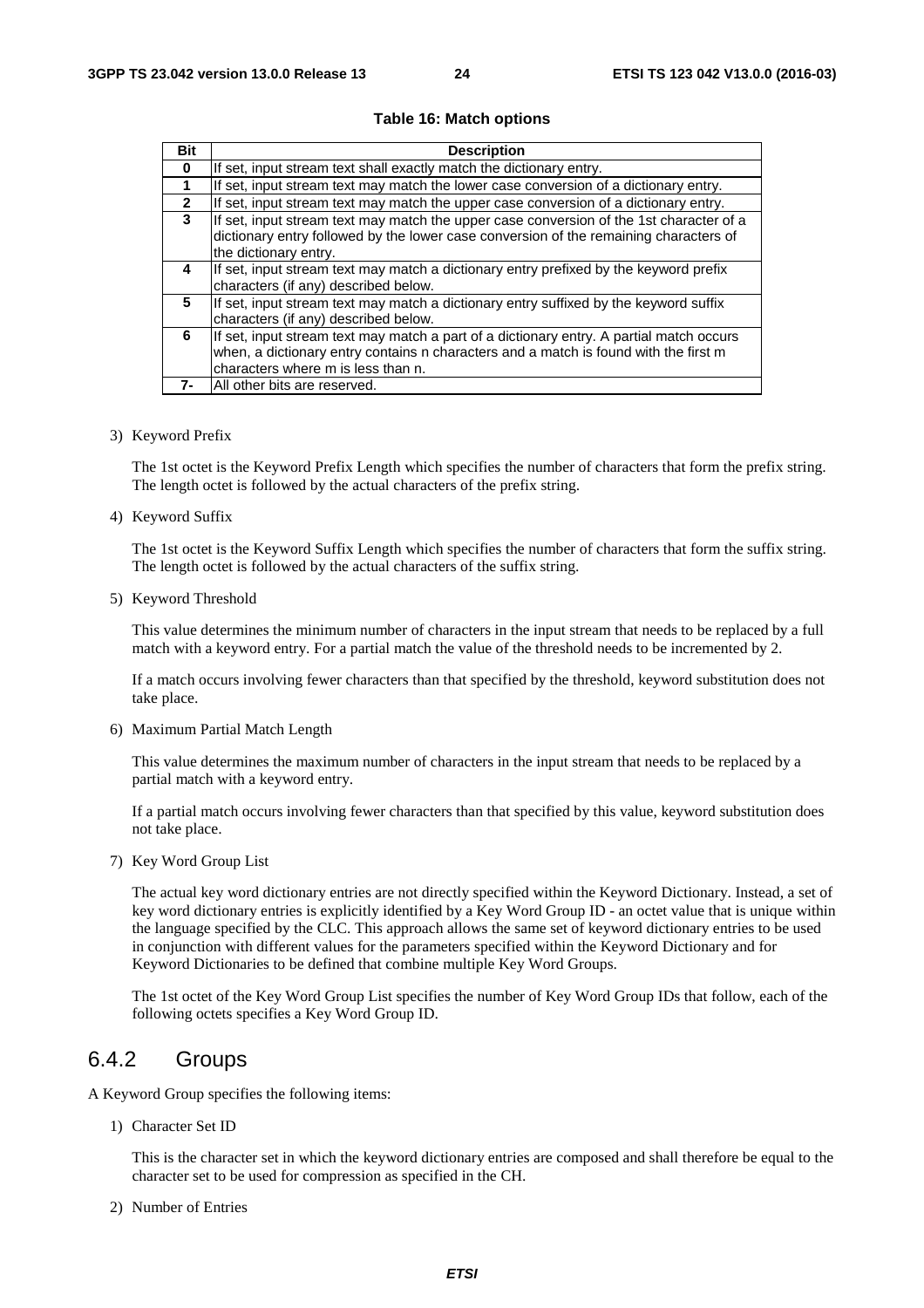The value specifies the number of keyword dictionary entries contained in the Keyword Group.

3) Keyword Entry

 The 1st octet is the Keyword Entry Length which specifies the number of characters that form the keyword entry string. The length octet is followed by the actual characters of the entry string.

The sequence of entries within a dictionary needs to be known by both coder and decoder. Thus keyword entries in a Keyword Group needs to be sorted in ascending sequence of the actual characters of the entry string. Furthermore if a dictionary defines multiple Keyword Groups, the combined set of entries needs to be resorted as part of initialization of the Keyword processor so that the ascending alphanumeric sequence of entries is achieved for all entries in the combined set.

A further requirement is that all entries in the combined set shall be unique.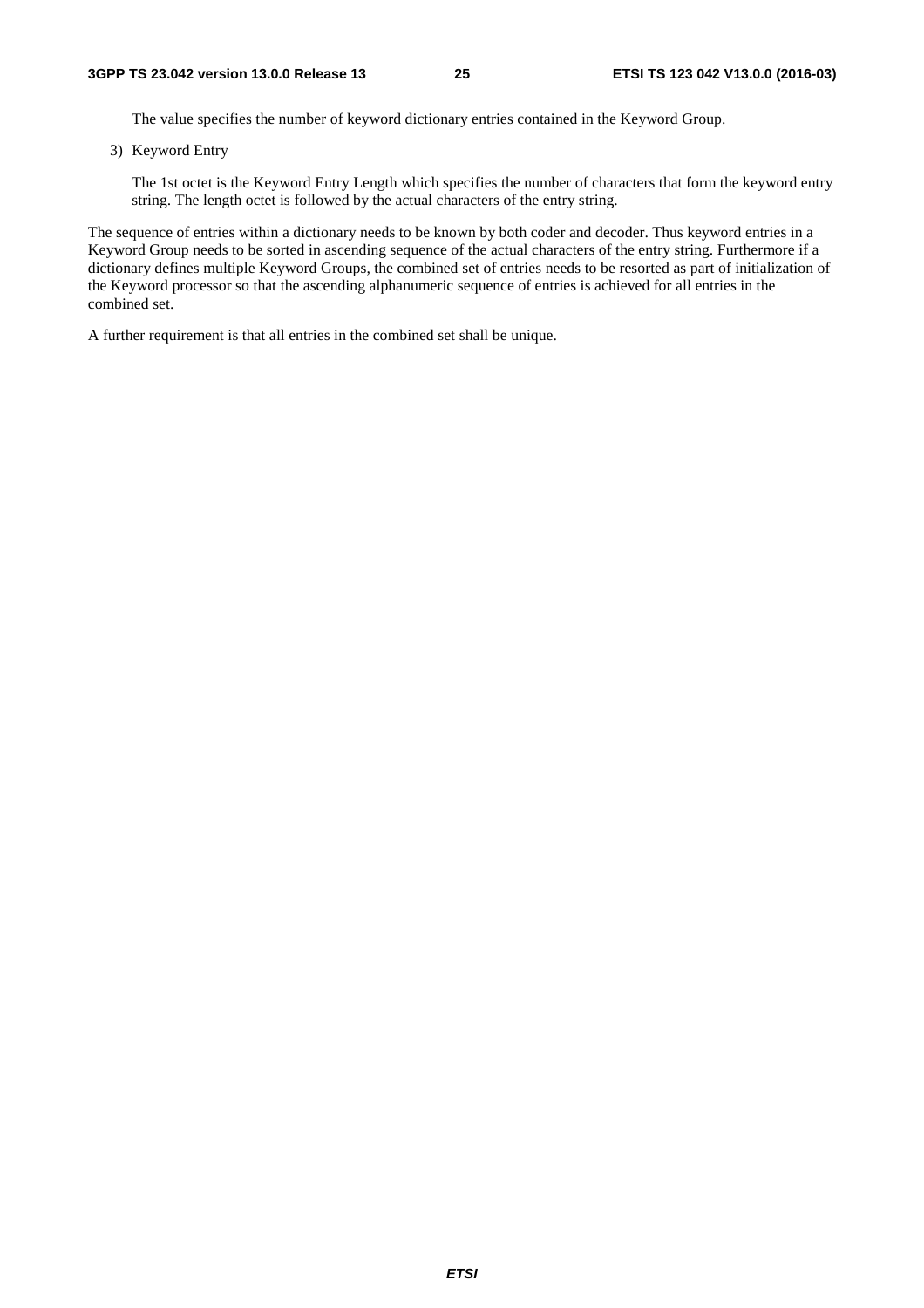# 6.4.3 Matches

A Keyword Match specifies how a sequence of characters in the input stream is represented by a keyword dictionary entry. A Keyword Match is a bit stream that is interpreted left to right as described on the table below wherein Bit 0 refers to the most significant, left most bit.

| <b>Bits</b>      | <b>Description</b>                                                                                                                                                                                                                                                                                                                            |
|------------------|-----------------------------------------------------------------------------------------------------------------------------------------------------------------------------------------------------------------------------------------------------------------------------------------------------------------------------------------------|
| 0 to $N_1$       | Case conversion.                                                                                                                                                                                                                                                                                                                              |
|                  | If bit 0 of the Dictionary Match Options is set (i.e. Exact matching is enabled), the Case<br>conversion bits are omitted and the Keyword Match starts with the Keyword Entry ID<br>described below.                                                                                                                                          |
|                  | Otherwise, if the match involves a lower case conversion, a single Case conversion bit<br>with value 0 is used.                                                                                                                                                                                                                               |
|                  | Otherwise, 2 case conversion bits are used with the following value:<br>10 Upper Case.                                                                                                                                                                                                                                                        |
|                  | 11 1st character Upper case, remainder Lower case.<br>$N_1+1$ to $N_2$ Keyword Entry ID.                                                                                                                                                                                                                                                      |
|                  |                                                                                                                                                                                                                                                                                                                                               |
|                  | This value represents the position in the list of keyword dictionary entries of the entry<br>with which a match has been found. A value of 0 indicates the first entry.                                                                                                                                                                       |
|                  | The number of bits used to express the Keyword Entry ID is minimum number of bits<br>required to represent the total number of keyword dictionary entries defined for the<br>Keyword Dictionary minus 1.                                                                                                                                      |
|                  | $N_2+1$ to $N_3$ Prefix Match.                                                                                                                                                                                                                                                                                                                |
|                  | If bit 4 of the Dictionary Match Options is set (i.e. Prefix matching is enabled), a single<br>bit is used to indicate whether a prefix match applies (1) or not (0).                                                                                                                                                                         |
|                  | If prefix matching is not enabled, this bit is omitted from the Keyword Match.<br>$N_3+1$ to $N_4$ Partial Match.                                                                                                                                                                                                                             |
|                  | If bit 6 of the Dictionary Match Options is set (i.e. Partial matching is enabled), a single<br>bit is used to indicate whether a partial match has occurred (1) or not (0).                                                                                                                                                                  |
|                  | If partial matching is not enabled, this bit is omitted from the Keyword Match.                                                                                                                                                                                                                                                               |
|                  | If partial matching is enabled and a full match has occurred, no further bits are required<br>to describe the match.                                                                                                                                                                                                                          |
|                  | If partial matching is enabled and a partial match has occurred, it is necessary to<br>encode the length of the partial match as follows:                                                                                                                                                                                                     |
|                  | The partial match length equals the total number of characters in the input stream<br>represented by the Keyword Match (excluding any characters represented by any<br>prefix and suffix matches) less the value of the partial match threshold (i.e. Keyword<br>Threshold +2).                                                               |
|                  | If the partial match length is less than 8 a single bit (0) is added to the bit stream to<br>indicate this fact followed by 3 bits containing the partial match length.                                                                                                                                                                       |
|                  | Otherwise a single bit (1) is added to the bit stream to indicate that more than 3 bits<br>follow containing the partial match length. In this case the number of bits used to<br>represent the partial match length is the minimum number of bits required to represent<br>the value (Maximum Partial Match Length - (Keyword Threshold +2)) |
| $N_4+1$ to $N_5$ | Suffix Match.                                                                                                                                                                                                                                                                                                                                 |
|                  | If bit 5 of the Dictionary Match Options is set (i.e. Suffix matching is enabled), a single<br>bit is used to indicate whether a suffix match applies (1) or not (0).                                                                                                                                                                         |
|                  | If suffix matching is not enabled, this bit is omitted from the Keyword Match.                                                                                                                                                                                                                                                                |

#### **Table 17:**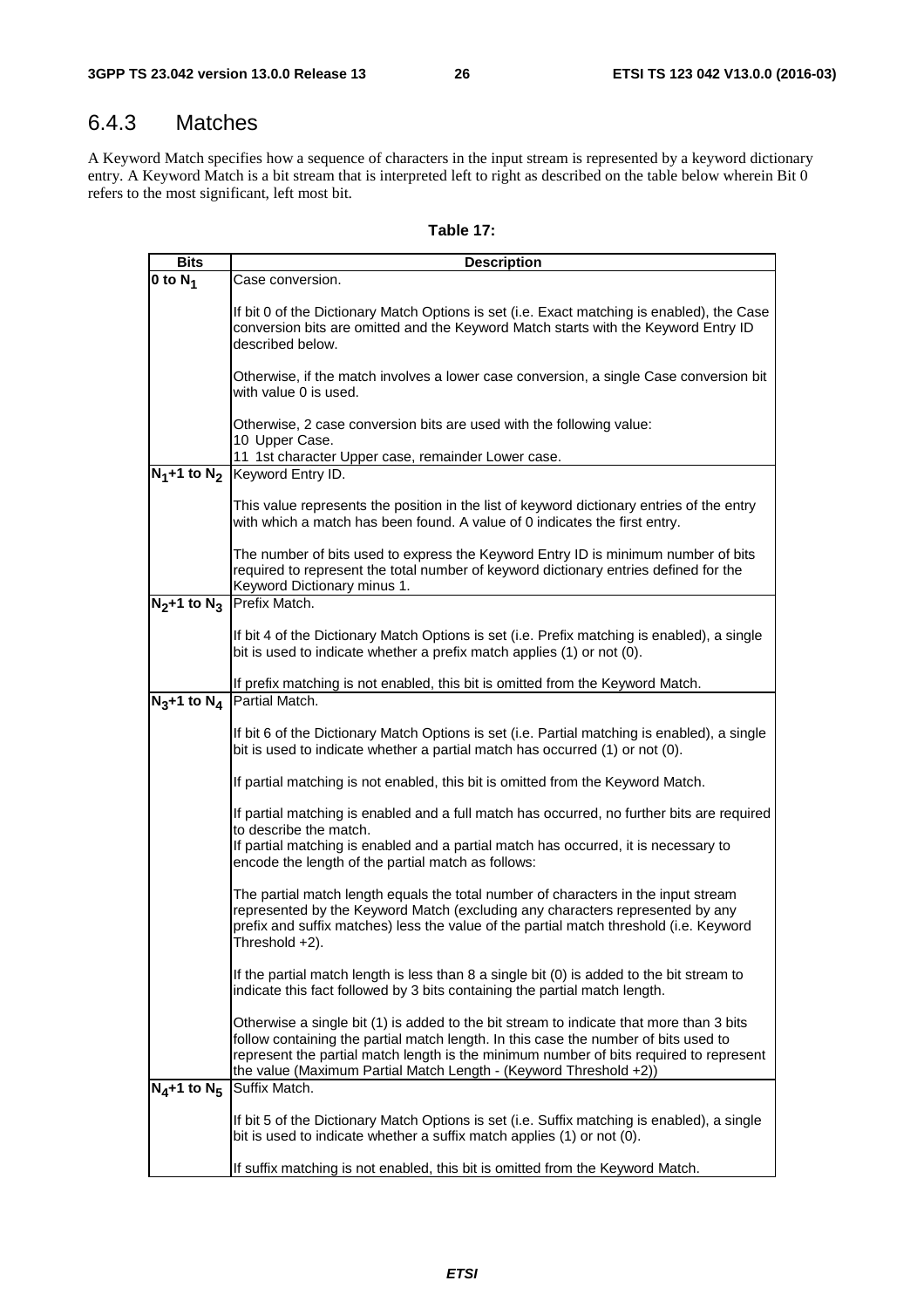### 6.4.4 Initialization

Initialization of the Keyword processor involves loading the various parameters specified by the KD-ID contained in the CH.

As noted above, if the dictionary is composed on more than 1 Keyword Group, the combined set of keyword entries needs to be resorted so that the full set conforms to an ascending alphanumeric sequence.

Clearly,as it is the total combined and sorted set of keyword entries that is required, implementors may choose to construct this from the component keyword groups at run time or to produce such a combination and use it directly as indicated by the constituent keyword group ID"s.

### 6.4.5 Compression

For compression, the Keyword processor operates as follows:

| <b>Input</b> | A offset into the input stream of characters from which a matching keyword is to be                                                                                                                                                                                                                                                       |  |  |  |  |
|--------------|-------------------------------------------------------------------------------------------------------------------------------------------------------------------------------------------------------------------------------------------------------------------------------------------------------------------------------------------|--|--|--|--|
|              | found.                                                                                                                                                                                                                                                                                                                                    |  |  |  |  |
| Step 1       | Set the current character position to the input offset.                                                                                                                                                                                                                                                                                   |  |  |  |  |
| Step 2       | If Prefix matching is not enabled goto Step 3.                                                                                                                                                                                                                                                                                            |  |  |  |  |
|              | If the string starting at the current character position exactly matches Keyword Prefix,<br>record this fact and increment the current character position by the length of the prefix<br>string.                                                                                                                                          |  |  |  |  |
| Step 3       | Identify the Keyword Entry ID and if enabled Case Conversion and Partial Match details<br>for the longest match (i.e. that what whereby the greatest number of characters in the<br>input stream are represented) between a dictionary entry and the string starting at the<br>current character position subject to the following rules: |  |  |  |  |
|              | An exact match shall be greater than or equal to the Keyword Threshold to be<br>1)<br>considered.                                                                                                                                                                                                                                         |  |  |  |  |
|              | A partial match shall be greater than or equal to the Keyword Threshold +2 to be<br>2)<br>considered.                                                                                                                                                                                                                                     |  |  |  |  |
|              | 3)<br>If more than 1 partial match of equal length is found, the one with the greater<br>Keyword Entry ID is used.                                                                                                                                                                                                                        |  |  |  |  |
|              | If an exact match and a partial match are found, the length of the partial match shall<br>4)<br>be at least 2 greater than that of the exact match for it to be used.                                                                                                                                                                     |  |  |  |  |
|              | Although the case of more than 1 exact match of equal length being found is not<br>5)<br>possible as entries are unique, should such a case arise, the one with the greater<br>Keyword Entry ID is used.                                                                                                                                  |  |  |  |  |
|              | If the longest match is a partial match with length greater than the Maximum Partial<br>Match Length, the match length is limited to the Maximum Partial Match Length.                                                                                                                                                                    |  |  |  |  |
|              | If no match has been found goto Step 5.                                                                                                                                                                                                                                                                                                   |  |  |  |  |
| Step 4       | If Suffix matching is not enabled goto Step 5.                                                                                                                                                                                                                                                                                            |  |  |  |  |
|              | If the string starting at the current character position exactly matches Keyword Prefix,<br>record this fact and increment the current character position by the length of the prefix<br>string.                                                                                                                                          |  |  |  |  |
| Step 5       | If a matching keyword has been found, construct the Keyword Match bitstream.                                                                                                                                                                                                                                                              |  |  |  |  |
| Output       | A Keyword Match bitstream or an indication that no suitable match is available.                                                                                                                                                                                                                                                           |  |  |  |  |

#### **Table 18: compression Keyword processor**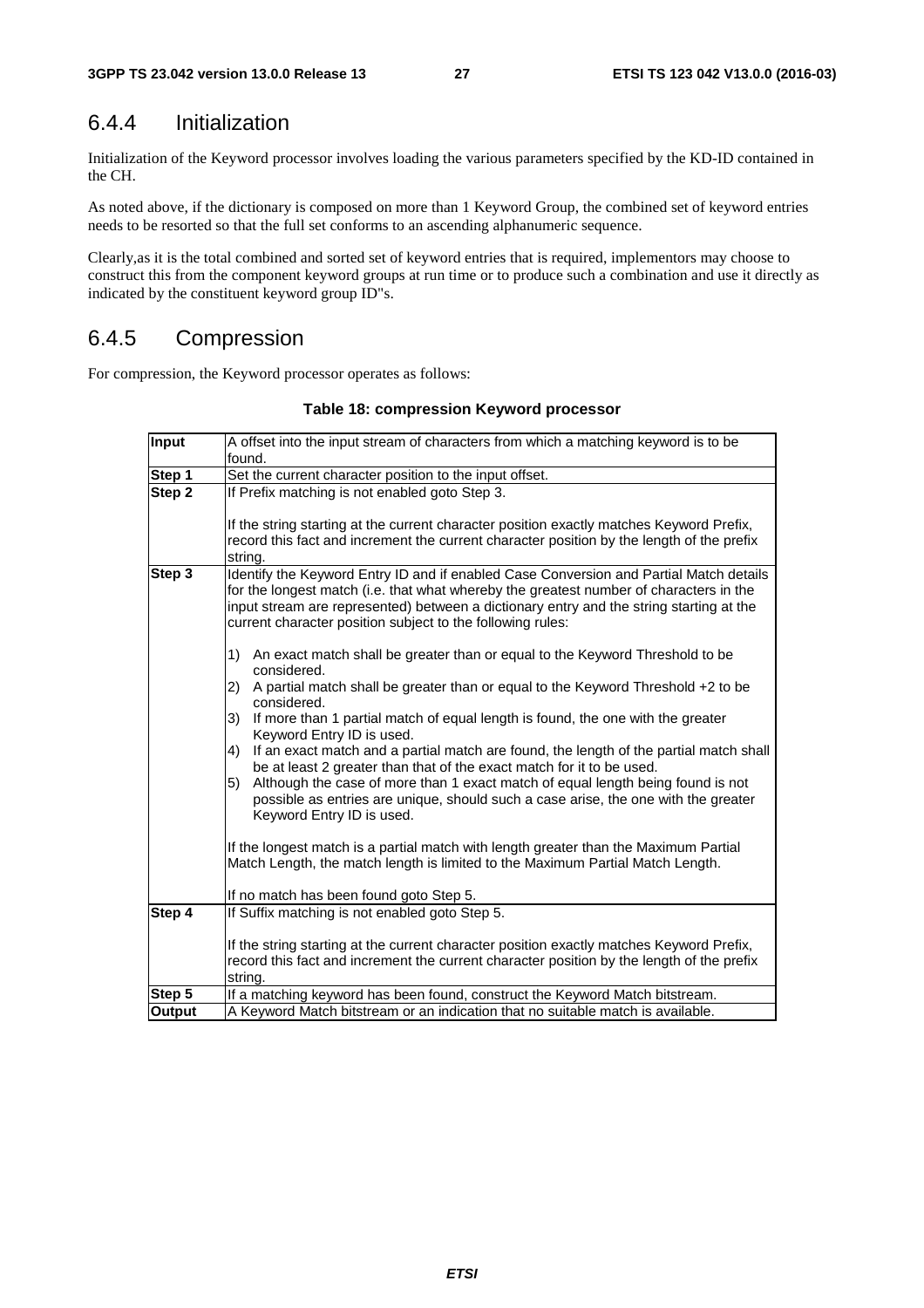#### 6.4.6 Decompression

For decompression, the Keyword processor operates as follows:

#### **Table 19: decompression Keyword processor**

| Input         | A Keyword Match bitstream.                                                                                                                                        |
|---------------|-------------------------------------------------------------------------------------------------------------------------------------------------------------------|
| Step 1        | Interpret the Keyword Match bitstream to determine if there is a Prefix match. If so add                                                                          |
|               | the Keyword Prefix string to the string to be output.                                                                                                             |
| Step 2        | Interpret the Keyword Match bitstream to identify the dictionary entry or part thereof as<br>indicated by any Partial Match details.                              |
|               | Perform any case conversion (indicated by the Keyword Match bitstream) on the<br>dictionary entry string and add the resulting string to the string to be output. |
| Step 3        | Interpret the Keyword Match bitstream to determine if there is a Suffix match. If so add<br>the Keyword Suffix string to the string to be output.                 |
| <b>Output</b> | The character string represented by the input Keyword Match bitstream.                                                                                            |

### 6.5 UCS2

#### 6.5.1 Initialization

Initialization of the USC2 processor involves storing the default UCS2 row as specified by the CH.

#### 6.5.2 Compression

For compression, the UCS2 processor operates as follows:

#### **Table 20:**

| Input         | A 16 bit UCS2 character value.                                                             |
|---------------|--------------------------------------------------------------------------------------------|
| Step 1        | If the row octet of the input character is different from the "current UCS2 row" store the |
|               | lrow octet of the input character as the new "current UCS2 row".                           |
| <b>Output</b> | A Boolean value indicating whether the current UCS2 row has been changed.                  |

### 6.5.3 Decompression

For decompression, the USC2 processor needs to set and sense the "current UCS2 row" as required by the higher level software described in subclause 6.1.2 above.

# 6.6 Character group processing

The operation of the Character Group processor is controlled by the set of parameters defined by a Character Group that is uniquely defined (within a CLC) by the value of the Character Group ID (CG-ID) specified in the CH.

Character grouping operates by defining 2 or more subsets (groups) of characters within the character set used for compression with the following properties:

- Each sub set contains the same number of characters.
- One subset (referred to as Group 0 or the "base group" contains the characters expected to have higher frequencies in a input stream than those of the characters in other subsets.
- Input stream are expected to contain contiguous sequences of characters belonging to a single group.

Compression is achieved by assigning a 1:1 mapping between the characters in the base group and those in the other groups and when appropriate signalling a transition between groups and then continuing to encode base group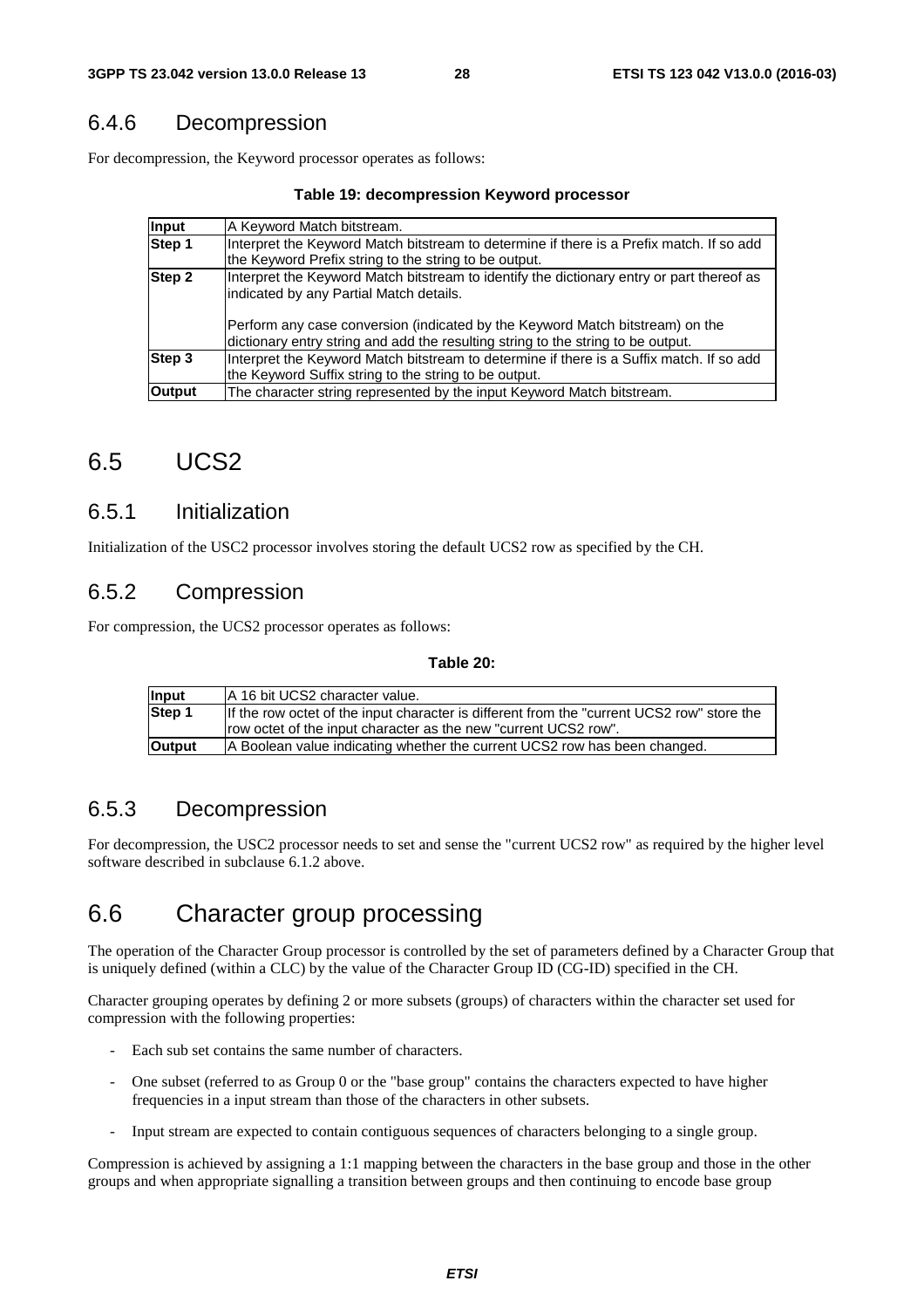characters. This has the effect of improving the performance of the Huffman encoder by reducing the need to add new characters to the tree and by maintaining a smaller overall tree with a more distinct frequency distribution.

For example, assume that we have a character set that comprises just the numeric digits 0 to 9 and the letters A to B and 3 groups containing the digits 1 to 3, 4 to 6 and 0 and 7 to 9. The digits 1 to 3 are considered to be the most frequent and are therefore the base group. The digit 0 is defined to exist in all the groups and the letters A and B do not occur in any group.

Encoding and decoding of characters is achieved using the various items in table 21.

| <b>Item</b> | <b>Element</b> |  |   |   |  |   |   |   | <b>Comment</b> |    |    |                         |
|-------------|----------------|--|---|---|--|---|---|---|----------------|----|----|-------------------------|
| Value       | 0              |  | 2 |   |  | 5 | 6 | 8 | 9              | 10 | 11 | Decimal character value |
| Character   | 0              |  | າ | 3 |  | 5 | 6 | 8 | 9              | А  | B  | Character symbol        |
| Group 0     |                |  |   |   |  | C | 0 |   | 0              |    | 0  | Bit flags for Group 0   |
| Group 1     |                |  | 0 |   |  |   |   |   | 0              |    | 0  | Bit flags for Group 1   |
| Group 2     |                |  | 0 |   |  | 0 | 0 |   |                | 0  | 0  | Bit flags for Group 2   |
| Fold 0      | 0              |  |   | 3 |  | 2 | 3 |   | 3              | Α  | B  | Group 0 Conversions     |
| Fold 1      | 0              |  | 5 | 6 |  | 5 | 6 | 8 | 9              | Α  | B  | Group 1 Conversions     |
| Fold 2      | 0              |  | 8 | 9 |  | 5 | 6 | я | 9              | А  | B  | Group 2 Conversions     |

**Table 21: Encoding and decoding of characters** 

The items Group 0, Group 1 and Group 2 simply enable the determination of whether a given character is a member of the given group by checking the value of the Group x element associated with the value of the character.

The elements of the Fold 0 item associated with the members of a given group represent the characters within Group 0 to which the characters of the given group are mapped. For example character 4 in Group 1 is mapped to character 1 in Group 0.

The elements of the Fold 1 and Fold 2 items provide the reverse mapping in that the elements associated with membership of Group 0 represent the characters in Groups 1 or 2 that are associated with the Group 0 characters.

Thus if the "current group" is Group x, a character with value c can be encoded as follows:

- If c is a member of Group x or not a member of any group, element c of Fold 0 is output.
- If c is not a member of Group x it can be output as a "literal" which is element c of Fold y where Group y has c as a member alternatively a change of group can be signalled.

Similarly, if the "current group" is Group x, a character with value c can be decoded as follows:

- If c is a member of Group x or x is not 0 then, element c of Fold x is output.
- Otherwise the value c is output unchanged.

The detailed operation of the Character Group processor (described below) primarily extends these simple rules to optimize the case where a choice between a "literal" or a group change arises.

#### 6.6.1 Character Groups

A Character Group specifies the following items:

1) Character Set ID

 This is the character set in which the character group is composed and shall therefore be equal to the character set to be used for compression as specified in the CH.

2) Number of Groups

This value specifies the number of groups to be defined. The maximum value is 8.

3) Group Transition Controls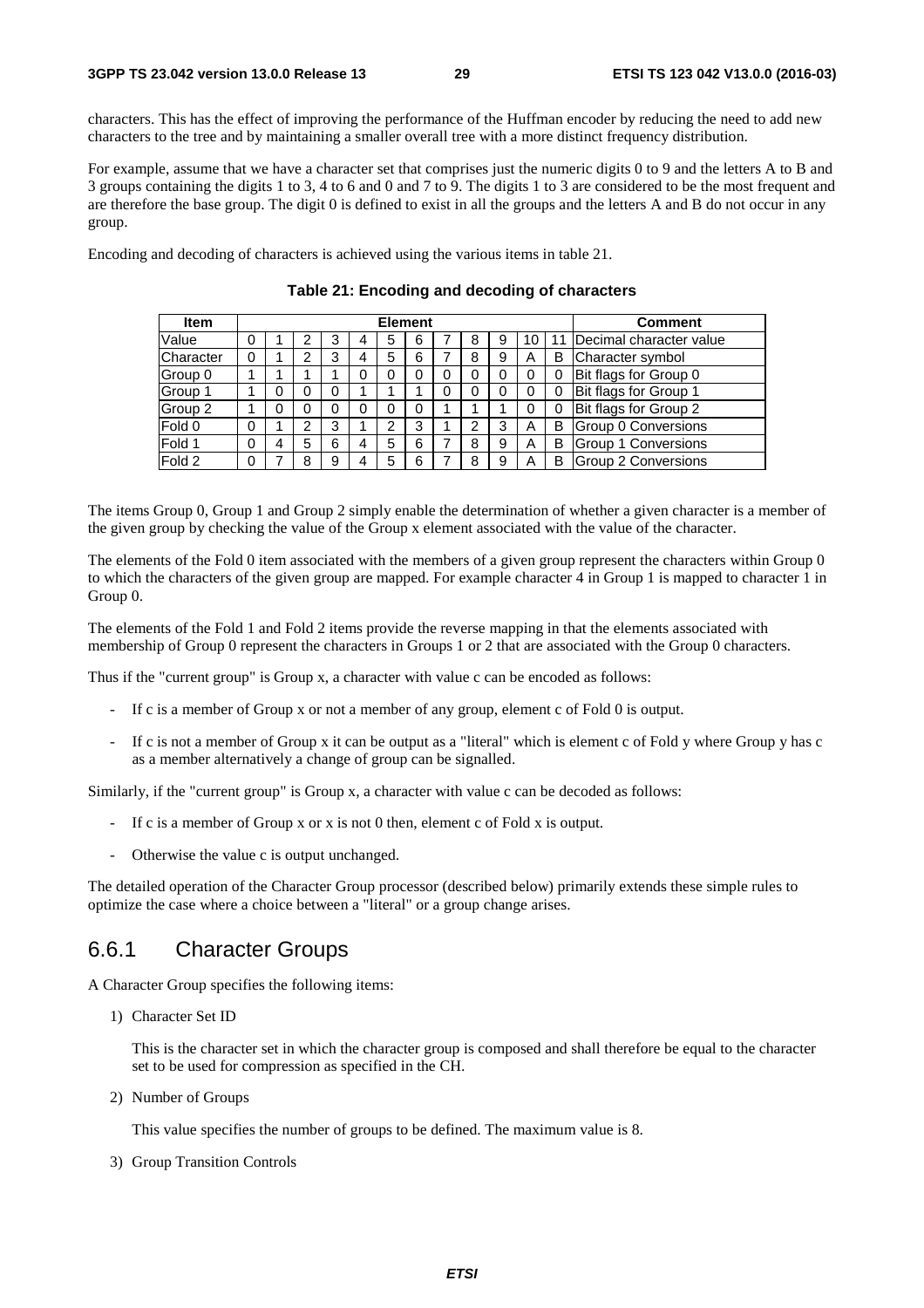Group transitions are signalled through the use of the Character Group Transition symbols in the decimal range 259 to 265.

 If the Number of Groups is N, (N-1) Character Group Transition symbols shall be specified such that if the "current group" is x one Character Group Transition symbol is allocated to signify a transition to each of the other (N-1) groups.

4) Fold Tables

These are the inter-group character conversion tables described above. One is required for each group defined.

5) Group Membership

 This is an array of octets, one for each character in the character set. The 1st octet in the array contains bit flags indicating the group membership of the character value 0 and so on.

Within each octet, bit 0 (least significant) indicates membership of Group 0, bit 1 that of Group 1 and so on.

### 6.6.2 Initialization

Initialization of the Character Group processor involves loading the various parameters specified by the CG-ID contained in the CH.

Additionally on initialization, the "current group" is assumed to be Group 0.

#### 6.6.3 Compression

For compression, the Character Group processor operates as follows: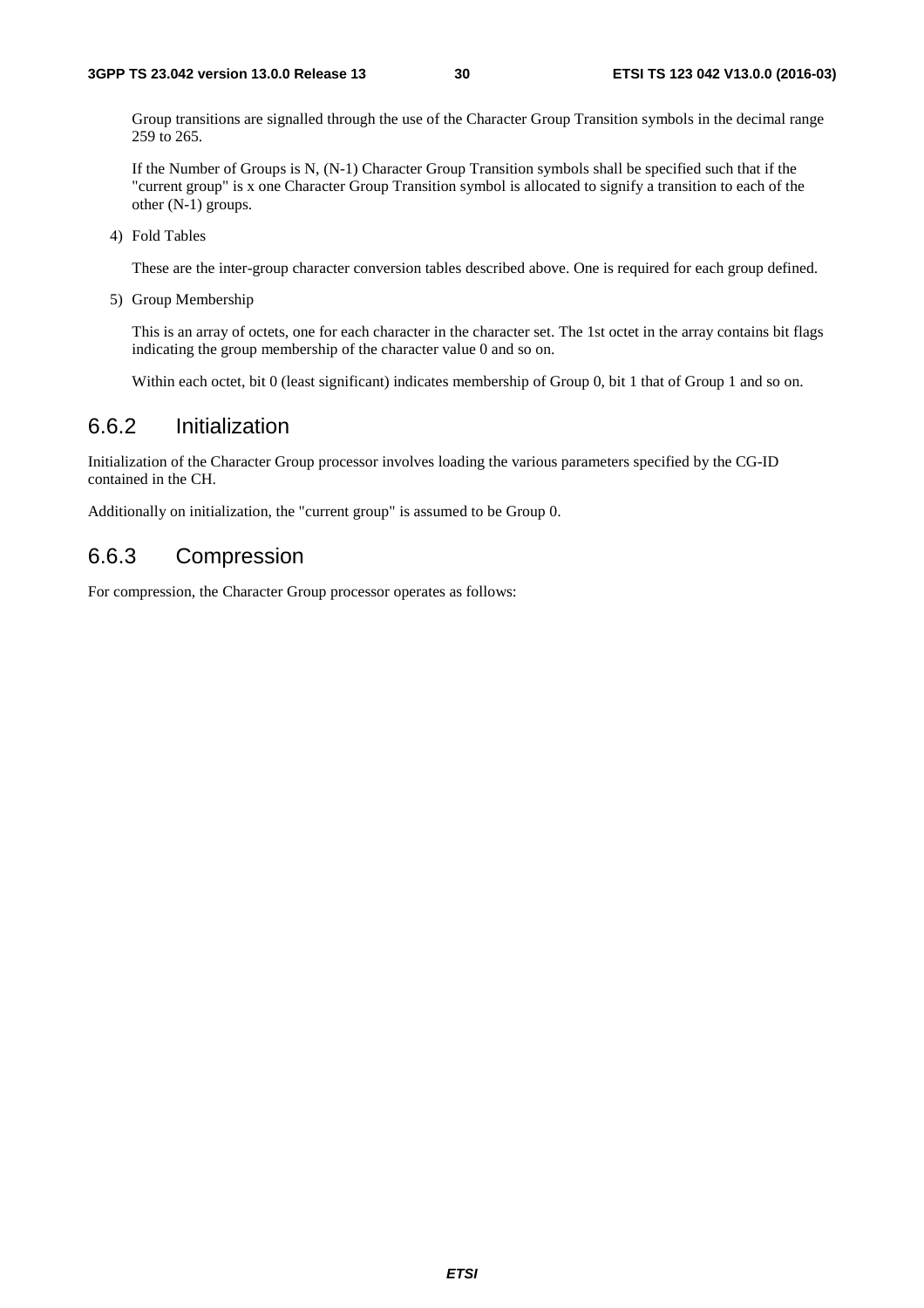| Input               | 1) A single symbol to be encoded.                                                                                                                                                                                                                                                                                                                |  |  |  |  |  |  |
|---------------------|--------------------------------------------------------------------------------------------------------------------------------------------------------------------------------------------------------------------------------------------------------------------------------------------------------------------------------------------------|--|--|--|--|--|--|
| Step 1              | 2) An indication that this is the last symbol to be encoded.<br>Set the number of output symbols to zero.                                                                                                                                                                                                                                        |  |  |  |  |  |  |
| Step 2              | If the input symbol is not the Keyword symbol, goto Step 3.                                                                                                                                                                                                                                                                                      |  |  |  |  |  |  |
|                     | If a previous input symbol is being held, add this as a "literal" to the output sequence by<br>calculating the value of the element indicated by the value of the previous symbol in the<br>fold table associated with the group of the previous symbol and increment the number of<br>output symbols and clear the previous symbol.             |  |  |  |  |  |  |
|                     | Goto Step 9.                                                                                                                                                                                                                                                                                                                                     |  |  |  |  |  |  |
| Step 3              | If the input symbol is a member of no group or a member of the current group, set the<br>group for the input symbol to be the current group.                                                                                                                                                                                                     |  |  |  |  |  |  |
|                     | Otherwise, if a previous input symbol is being held and the input symbol is a member of<br>the group of the previous symbol, set the group for the input symbol to be that of the<br>previous symbol.                                                                                                                                            |  |  |  |  |  |  |
|                     | Otherwise, test the input symbol for membership of each group in ascending order of<br>groups starting with group 0 and set the group for the input symbol to be that for which<br>membership is first detected.                                                                                                                                 |  |  |  |  |  |  |
| Step 4              | If a previous input symbol is not being held goto Step 5.                                                                                                                                                                                                                                                                                        |  |  |  |  |  |  |
|                     | If the input symbol group equals the previous symbol group:                                                                                                                                                                                                                                                                                      |  |  |  |  |  |  |
|                     | Add the Character Group Transition symbol that indicates a transition from the<br>current group to the previous symbol group to the output sequence and increment<br>the number of output symbols.                                                                                                                                               |  |  |  |  |  |  |
|                     | Set the current group to the previous symbol group.                                                                                                                                                                                                                                                                                              |  |  |  |  |  |  |
|                     | Encode the previous symbol by calculating the value of the element indicated by the<br>value of the previous symbol in the fold table associated with the base group and<br>add this value to the output sequence and increment the number of output symbols.                                                                                    |  |  |  |  |  |  |
|                     | Encode the input symbol by calculating the value of the element indicated by the<br>value of the input symbol in the fold table associated with the base group and add<br>this value to the output sequence and increment the number of output symbols.                                                                                          |  |  |  |  |  |  |
|                     | Clear the previous symbol.                                                                                                                                                                                                                                                                                                                       |  |  |  |  |  |  |
|                     | Goto Step 9.                                                                                                                                                                                                                                                                                                                                     |  |  |  |  |  |  |
|                     | Otherwise, encode the previous symbol as a "literal" by calculating the value of the<br>element indicated by the value of the previous symbol in the fold table associated with<br>the group of the previous symbol group and add this value to the output sequence and<br>increment the number of output symbols and clear the previous symbol. |  |  |  |  |  |  |
| этер э              | If the input symbol group is the base group and the current group is not the base group,<br>add the Character Group Transition symbol that indicates a transition from the current<br>group to the base group to the output sequence and increment the number of output<br>symbols. Set the current group to be the base group.                  |  |  |  |  |  |  |
| Step 6              | If the input symbol group is the base group or the current group:                                                                                                                                                                                                                                                                                |  |  |  |  |  |  |
|                     | Encode the input symbol by calculating the value of the element indicated by the<br>value of the input symbol in the fold table associated with the base group and add<br>this value to the output sequence and increment the number of output symbols.                                                                                          |  |  |  |  |  |  |
|                     | Goto Step 9.                                                                                                                                                                                                                                                                                                                                     |  |  |  |  |  |  |
| Step $\overline{7}$ | If the input symbol is the last symbol to be encoded:                                                                                                                                                                                                                                                                                            |  |  |  |  |  |  |
|                     | Encode the input symbol as a "literal" by calculating the value of the element<br>indicated by the value of the input symbol in the fold table associated with the<br>group of the input symbol and add this value to the output sequence and increment<br>the number of output symbols.                                                         |  |  |  |  |  |  |
|                     | Goto Step 9.                                                                                                                                                                                                                                                                                                                                     |  |  |  |  |  |  |
| Step 8              | Set the previous symbol to be the value of the input symbol and set the group for the<br>previous symbol to be that of the input symbol.                                                                                                                                                                                                         |  |  |  |  |  |  |
| Step 9              | Output the number of output symbols and the associated symbols.                                                                                                                                                                                                                                                                                  |  |  |  |  |  |  |
| Output              | A count of the number of encoded symbols output and a sequence of encoded symbols.                                                                                                                                                                                                                                                               |  |  |  |  |  |  |

|  | Table 22: compression Character Group processor |  |  |  |
|--|-------------------------------------------------|--|--|--|
|--|-------------------------------------------------|--|--|--|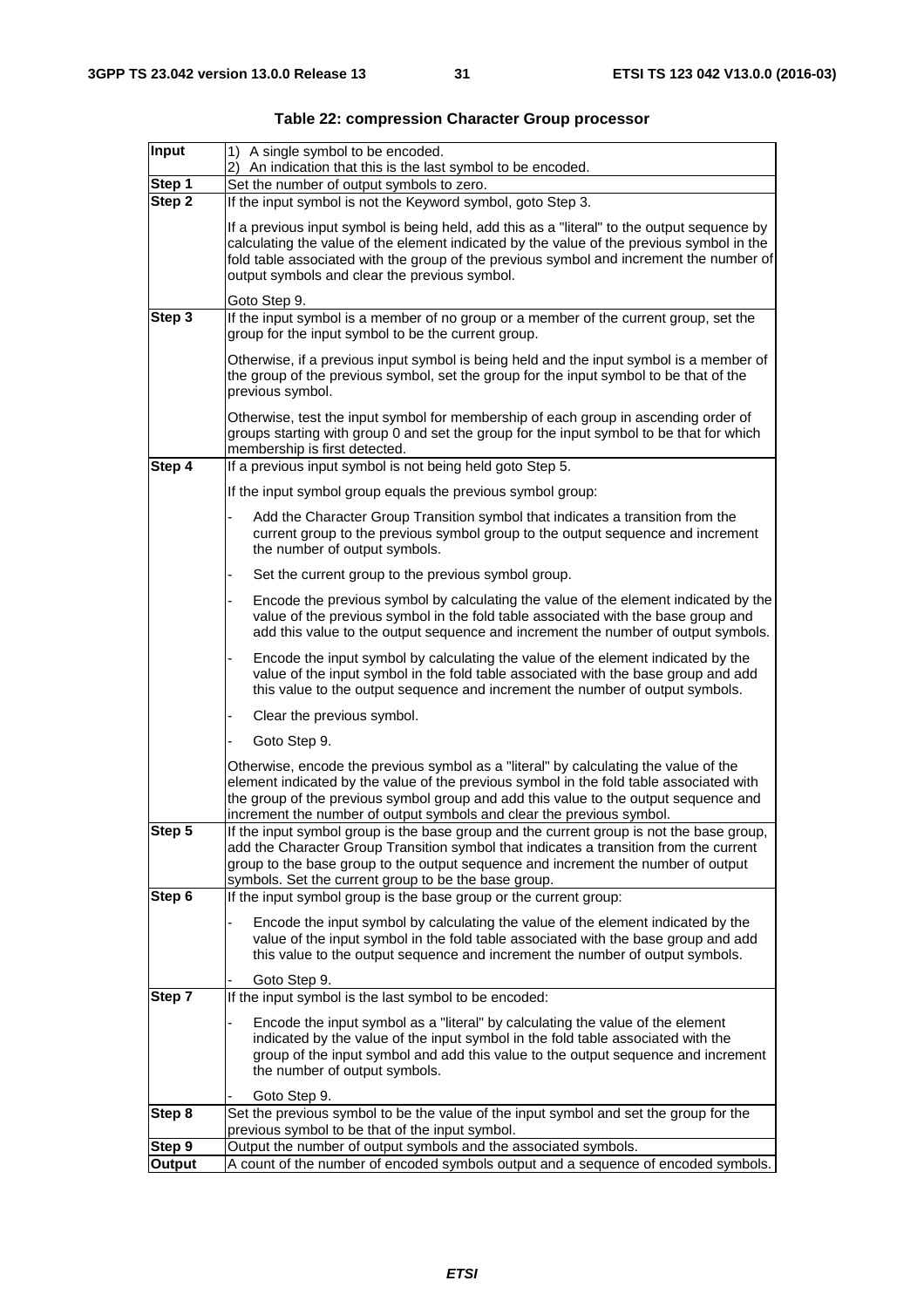### 6.6.4 Decompression

For decompression, the Character Group processor operates as follows:

| Table 23: Decompression Character Group processor |  |  |  |
|---------------------------------------------------|--|--|--|
|---------------------------------------------------|--|--|--|

| Input         | A single symbol to be decoded.                                                                                                                                                                                                                                                         |
|---------------|----------------------------------------------------------------------------------------------------------------------------------------------------------------------------------------------------------------------------------------------------------------------------------------|
| Step 1        | If the symbol is a Character Group Transition symbol, update the "current group" to be<br>that indicated by the Character Group Transition.<br>Goto Step 3.                                                                                                                            |
| Step 2        | If the input symbol is a member of the "current group" or the "current group" is not the<br>base group, calculate the value of the decoded symbol as that given by the element<br>indicated by the value of the input symbol in the fold table associated with the "current<br>group". |
|               | Otherwise set the value of the decoded symbol to that of the input symbol.                                                                                                                                                                                                             |
| Step 3        | If a decoded symbol has been generated indicate this fact.                                                                                                                                                                                                                             |
| <b>Output</b> | The decoded symbol or an indication that no symbol has been generated.                                                                                                                                                                                                                 |

# 6.7 Huffman coding

As described in subclause 4.2, Huffman encoding requires the set of characters that may be encoded to be represented within a binary tree structure. The tree is constructed of "nodes" which have the following properties:

- A Parent node. A node that has no parent is the "root" node.
- Up to 2 Child nodes. A node that has no children is a "leaf" node.
- Character value. If the node is a leaf node it represents a character represented within the tree.
- Weight. If the node is a leaf node, the weight is the frequency with which the associated character has occurred in the input stream. Otherwise the weight is simply the sum of the weights of the nodes children.

Typically, a tree will be implemented as an array of node structures and parent / child details for a given node will be represented by the index of the appropriate node within the array.

Every node in the tree (except the root node or in the case where the tree contains just a single leaf node) has a "sibling" - the other node that shares the same parent node.

For the binary tree to be a Huffman tree its construction needs to display a further property. This is that the nodes can be listed in ascending order of weight and in so doing every node is adjacent to its sibling in the list. This property needs to be preserved at all times - when the tree is initially created, when a new leaf node is added to the tree to represent a new character and when the frequency of a leaf node is incremented as a new instance of that character is processed.

The ordering of nodes is also significant in that it will determine which of the siblings is the "left-hand" as opposed to "right-hand" of the sibling pair. Encoding a symbol involves navigating the tree from leaf to root and emitting a bit to the encoded stream the value of which depends on whether the current node is the left or right hand sibling. If the node is a left hand node, the bit value is 0 and if it is a right hand node, the bit value is 1. Assuming that the 1st element of the array of nodes has an index value of 0, this means that left hand nodes will have even numbered indices and right hand nodes will have odd numbered indices.

Node weights are assumed to be 16 bit unsigned values and this means that the potential exists for these values to overflow. To handle this case, the algorithm defines a maximum weight value for the root node. If this is to be exceeded, the weights of all leaf nodes are divided by 2 and the tree is rebuilt. The maximum value for the root weight is defined to be 8000 (hex).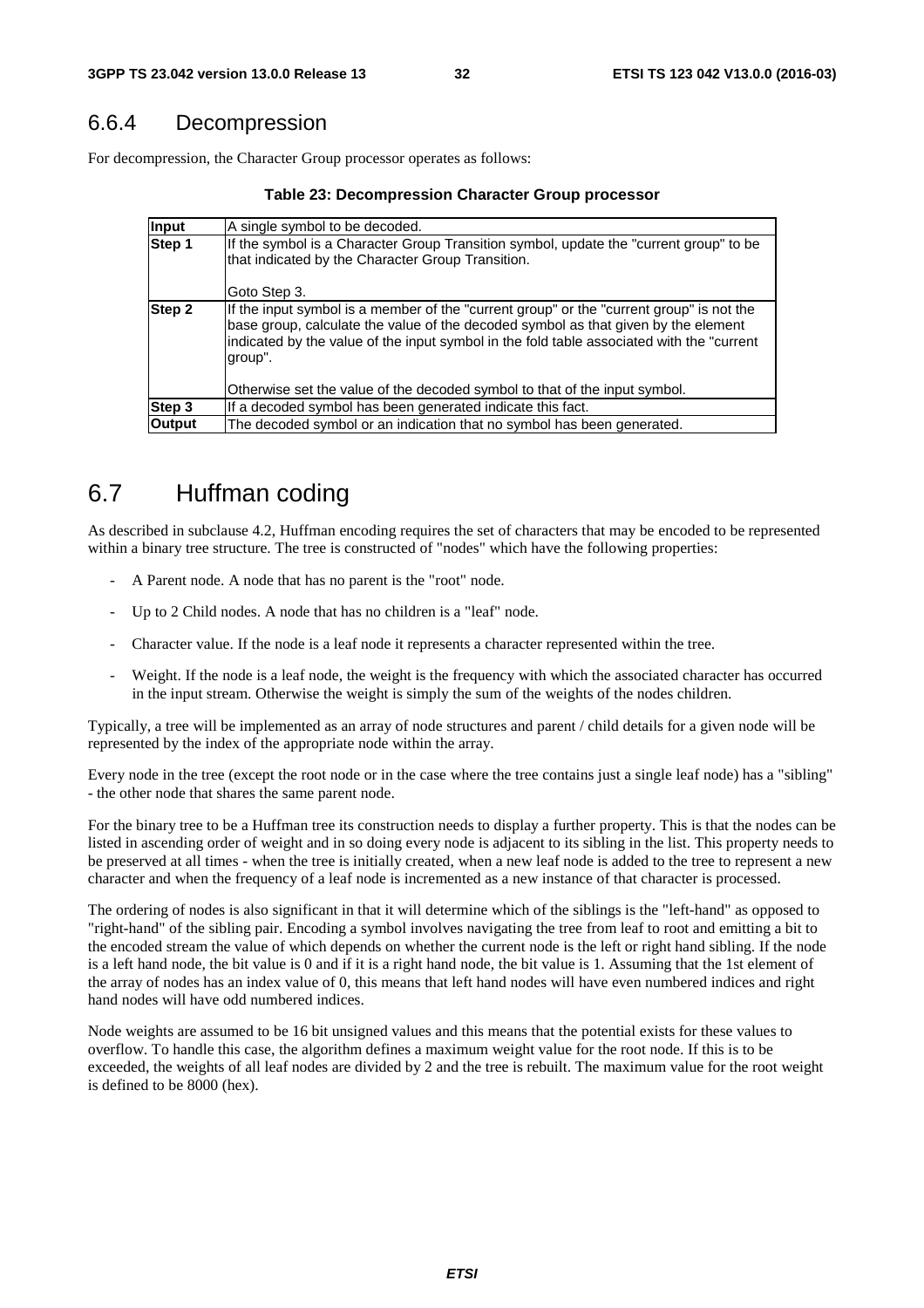Although the bit sequence representing the encoded symbol is discovered in the order of traversing the tree from leaf to root, for decoding the bit sequence needs to be processed in the order that describes the navigation of the tree from root to leaf. Thus the entire encoding bit sequence needs to be collected in some temporary variable and emitted to the output stream in reverse order. For example if the passage from leaf to root is described by the sequence 010011, the bits added to the output stream would be 110010. The need to collect the bits in a temporary variable also introduces the potential for this value to overflow. Given the maximum value for the root node weight described above, a 32bit variable is suitable of containing all possible bit sequences.

If a symbol that does not already exist in the tree is to be encoded, either the "New 7bit Character" or the "New 8bit Character" is encoded, the lower 7 bits of the new character value are then added literally to the out put stream and the new character needs to be added to the tree. This is done by splitting the "lightest" node (the first node in the list ordered by ascending weight) such that it becomes a parent node whose right hand child is the leaf node that was originally represented by the node being split and the left hand child is a new leaf node representing the new character. The new leaf is initially created with a weight of 0 but this is immediately updated as described below.

If a new symbol has been added to the tree or a new instance of an existing symbol processed, the weight for the associated leaf node needs to be incremented and the tree updated to preserve the "sibling" property.

The tree is updated in the following manner. If the node a position x in the ascending weight ordered list has had its weight incremented by 1, the list needs to be scanned from position x in ascending weight order to identify the node at position y such that the node at position  $(y+1)$  is the first node encountered that has a weight greater than or equal to the new weight of the node at position x. The nodes at x and y are then "swapped" in terms of their position in the list and their parents while maintaining all other attributes. This process of weight increment and swapping is then repeated for the parent of the node at position y until the root node is reached.

The operation of the Huffman processor is controlled by the set of parameters defined by a Huffman Initialization that is uniquely defined (within a CLC) by the value of the Huffman Initialization ID (HI-ID) specified in the CH.

#### 6.7.1 Initialization Overview

A Huffman Initialization specifies the following items:

1) Character Set ID

 This is the character set in which the Huffman Initialization is composed and shall therefore be equal to the character set to be used for compression as specified in the CH.

2) Options

 This is a collection of bit flags that control how the processor is to operate. These are described in table 24 in which Bit 0 is considered to be the lease significant bit of the Match Options value.

| <b>Bit</b> | <b>Description</b>                                                                 |
|------------|------------------------------------------------------------------------------------|
|            |                                                                                    |
|            | If set, weights for leaf nodes representing control symbols (other than New 7 bit) |
|            | character and New 8 bit character symbols) are to be updated.                      |
|            |                                                                                    |
|            | If set, weights for leaf nodes representing control symbols are to be updated.     |
|            |                                                                                    |
| າ          | All other bits are reserved.                                                       |
|            |                                                                                    |

**Table 24: collection of bit flags** 

- 3) The Character Group ID with which these initializations may operate.
- 4) Number of initial symbol frequencies

2 values representing the cases where the Character Group processor is enabled or disabled.

 These are counts of the number of characters or control symbols for which there are following initial frequencies defined.

 As this initializations will vary significantly depending on whether the Character Group processor is enabled 2 sets of initializations are provided to cover both cases.

#### 5) Initial frequencies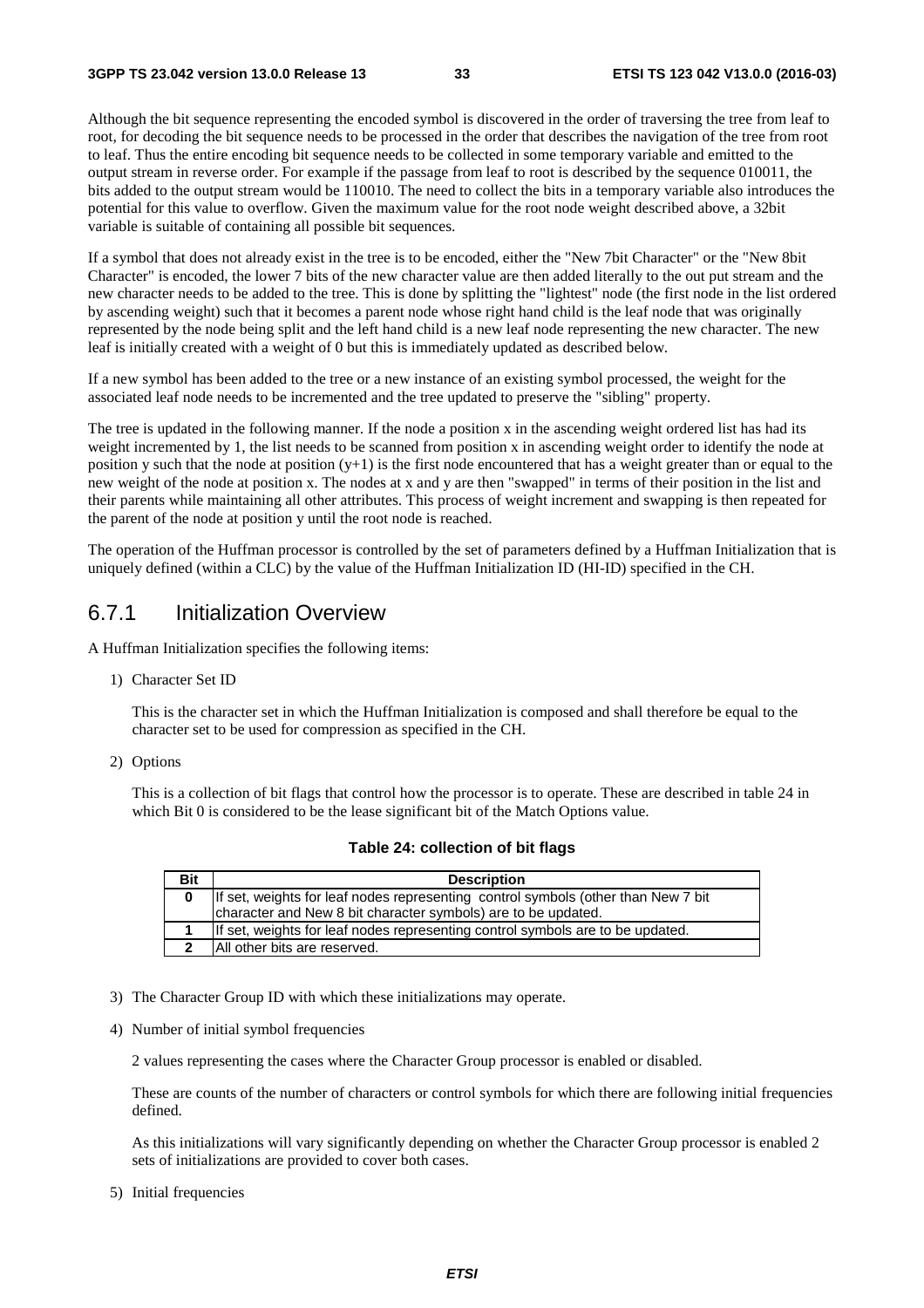Two sets of initialization values are supplied as described above.

 Any control symbol that may occur when processing an input stream needs to be represented within the tree, prior to the first character of the input stream being processed. These symbols shall therefore be handled by the initialization process. This is achieved by :

- The frequency initialization *data* will always include all control symbols that *might* occur for any stream. Thus the New 7bit character, New 8bit character, New UCS2 Row and Keyword symbols will always be included and if the initialization set is that for the case where the specified Character Group ID is enabled, the associated Character Group Transition symbols will also be included.
- For a given input stream, the frequency initialization *process* (described in subclause 6.7.2 below) will determine whether a control symbol contained in the frequency initialization *data* can occur in the input stream based on the information contained in the CH. If it is determined that a control symbol contained in the frequency initialization *data* can NOT occur in the input stream, this symbol will not be added to the Huffman tree.

 Frequency initialization data comprises the value of the character or symbol and the initial frequency for that symbol.

The order in which character or symbol values and their associated initial frequencies are stated is significant and this order must be preserved when these items are loaded as part of the Huffman Initialisation process. Frequency Initialisation data must be stated in ascending order of character or symbol initial frequency.

#### 6.7.2 Initialization

Initialization of the Huffman processor involves loading the various parameters specified by the HI-ID contained in the CH.

The appropriate set of frequency initialization data is selected depending on whether the Character Group processor is enabled.

Leaf nodes are created for each symbol for which a frequency initialization is specified, subject to the following rules:

- Leaf nodes must be created within the array of Huffman tree nodes in exactly the same ascending order in which they are stated in the Huffman Initialisation data.
- If the character set specified for compression is the GSM 7 bit default alphabet, leaf nodes are not created for the New 8bit Character and the New UCS2 Row symbols.
- If the character set specified for compression is not UCS2 a leaf node is not created for the New UCS2 Row symbol.
- If the Keyword processor is disabled, no leaf node is created for the Keyword symbol.

The initial tree is then built as described below - rescaling is not indicated.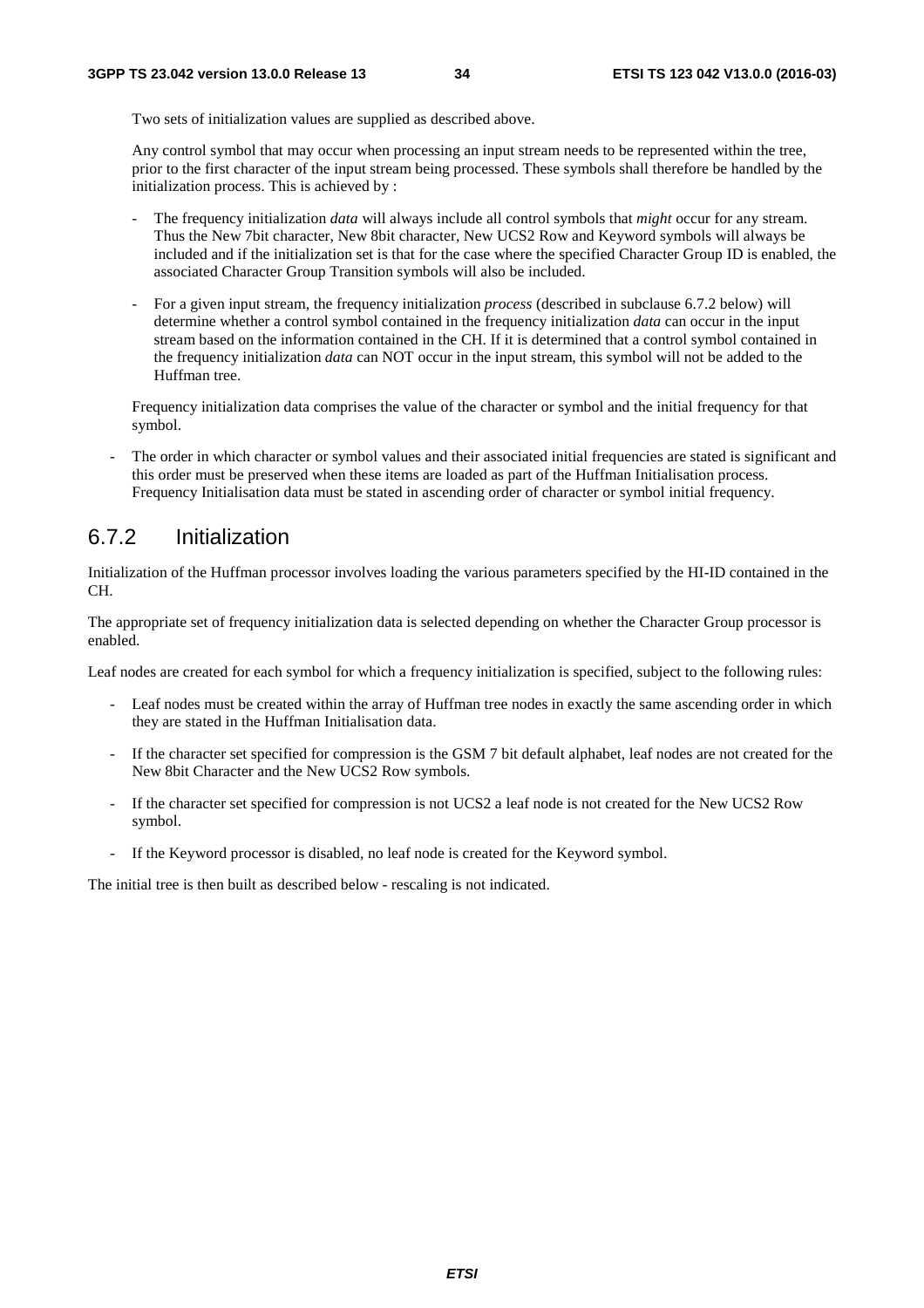### 6.7.3 Build Tree

To build the tree, the Huffman processor operates as follows:

#### **Table 25: Build Tree, Huffman processor operation**

| Input         | The array of Huffman tree nodes.                                                                                                                                                                                                                                                                                                                                                                                                                                                                                                                                                                                |
|---------------|-----------------------------------------------------------------------------------------------------------------------------------------------------------------------------------------------------------------------------------------------------------------------------------------------------------------------------------------------------------------------------------------------------------------------------------------------------------------------------------------------------------------------------------------------------------------------------------------------------------------|
|               | A Boolean value indicating whether frequencies need to be rescaled as a result of<br>2)                                                                                                                                                                                                                                                                                                                                                                                                                                                                                                                         |
|               | the root node weight becoming the maximum value.                                                                                                                                                                                                                                                                                                                                                                                                                                                                                                                                                                |
| Step 1        | Assemble all leaf nodes, preserving their ascending weight order at the start of the<br>node array. This is achieved by setting the 'current node' and 'assembled leaf' node<br>position to the base of the array. If the current node is a leaf node, set the symbol and<br>frequency associated with assembled leaf node to those of the current node and<br>increment the assembled leaf node position. Increment the current node position and<br>repeat this process until the current node becomes the root node.<br>If rescaling is requested recalculate each leaf node weight as (current weight+1)/2. |
|               | Set the current node to the start of the array.                                                                                                                                                                                                                                                                                                                                                                                                                                                                                                                                                                 |
| Step 2        | Create a parent node for the current node and the next node and insert it into the array<br>at position x where the node at position $(x+1)$ is the first node with a weight greater than<br>that of the newly created node.                                                                                                                                                                                                                                                                                                                                                                                    |
|               | If the newly created node is not the root node, increment the current node by 2 and goto<br>Step 2.                                                                                                                                                                                                                                                                                                                                                                                                                                                                                                             |
| <b>Output</b> | A completed Huffman tree.                                                                                                                                                                                                                                                                                                                                                                                                                                                                                                                                                                                       |

# 6.7.4 Update Tree

To update the tree, the Huffman processor operates as follows:

#### **Table 26: Update Tree, Huffman processor operation**

| <b>Input</b>  | The symbol whose frequency is to be incremented by 1.                                                                                                                                                                                                                                                          |
|---------------|----------------------------------------------------------------------------------------------------------------------------------------------------------------------------------------------------------------------------------------------------------------------------------------------------------------|
| Step 1        | If the weight of the root node $+1$ is greater than 0 x 8000 build the tree indicating that<br>resealing is required.                                                                                                                                                                                          |
| Step 2        | Increment the weight of the leaf node associated with the input symbol by 1 and "swap"<br>It with the node at position y such that the node at position $(y+1)$ is the first node<br>encountered in the order list that has a weight greater than or equal to the new weight of<br>Ithe incremented leaf node. |
|               | Repeat this process of weight increment and "swap" for the parent of the node at<br>position y until the node at position y becomes the root node.                                                                                                                                                             |
| <b>Output</b> | An updated Huffman tree.                                                                                                                                                                                                                                                                                       |

### 6.7.5 Add New Node

To add a new node, the Huffman processor operates as follows:

#### **Table 27: Add New Node, Huffman processor operation**

| Input         | The symbol to be added to the tree.                                                                                                                                                                                                                                                                                                                                             |
|---------------|---------------------------------------------------------------------------------------------------------------------------------------------------------------------------------------------------------------------------------------------------------------------------------------------------------------------------------------------------------------------------------|
| Step 1        | Splitting the "lightest" node (the first node in the list ordered by ascending weight) such<br>that it becomes a parent node whose right hand child is the leaf node that was originally<br>represented by the node being split and the left hand child is a new leaf node<br>representing the new input symbol. The new leaf node is initially created with a weight<br>lof 0. |
| Step 2        | Update the tree (as above) passing the new symbol as the input parameter.                                                                                                                                                                                                                                                                                                       |
| <b>Output</b> | An updated Huffman tree.                                                                                                                                                                                                                                                                                                                                                        |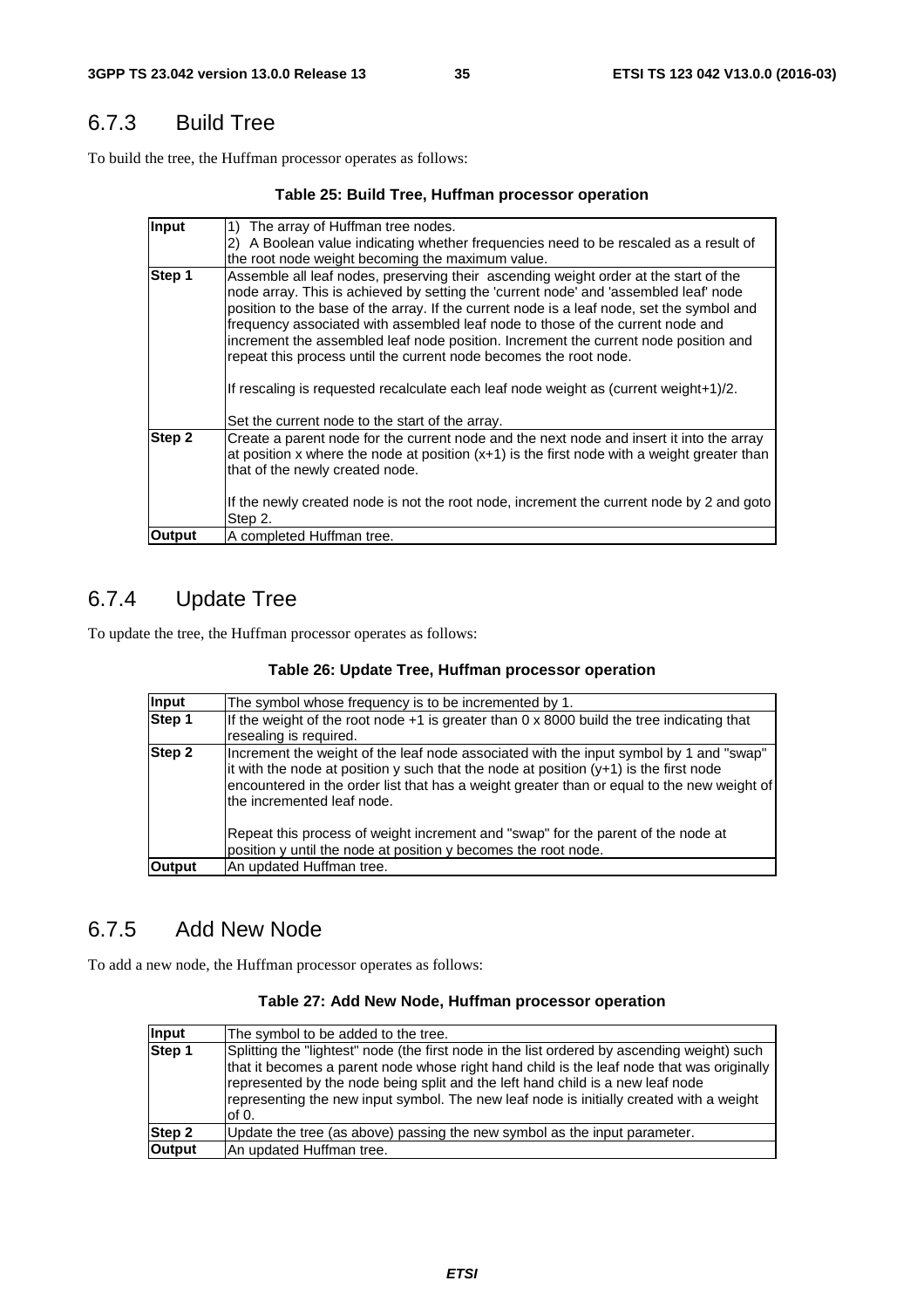### 6.7.6 Compression

For compression, the Huffman processor operates as follows:

#### **Table 28: Compression, Huffman processor operation**

| Input  | A character from the input stream or control symbol.                                                                                                                       |  |  |  |  |  |  |
|--------|----------------------------------------------------------------------------------------------------------------------------------------------------------------------------|--|--|--|--|--|--|
| Step 1 | If there is no existing leaf node for the input symbol set the "source" symbol to be either<br>the New 7bit or New 8bit symbol depending on the value of the input symbol. |  |  |  |  |  |  |
|        | Otherwise set the source symbol to be the input symbol.                                                                                                                    |  |  |  |  |  |  |
| Step 2 | Traverse the tree from the leaf node associated with the source symbol to the root node<br>while generating the Huffman bit sequence.                                      |  |  |  |  |  |  |
| Step 3 | Reverse the generated Huffman bit sequence and add it to the output bitstream.                                                                                             |  |  |  |  |  |  |
| Step 4 | If the source symbol equals the input symbol goto Step 5.                                                                                                                  |  |  |  |  |  |  |
|        | Add the lower 7 bits of the input symbol to the output bitstream.                                                                                                          |  |  |  |  |  |  |
|        | Add a new node for the input symbol.                                                                                                                                       |  |  |  |  |  |  |
|        | Update the tree for the input symbol.                                                                                                                                      |  |  |  |  |  |  |
|        | Goto Output.                                                                                                                                                               |  |  |  |  |  |  |
| Step 5 | If the input symbol value is less than 256 and bit 0 of the Huffman Initialization Options<br>value is set, update the tree for the input symbol and goto Output.          |  |  |  |  |  |  |
| Step 6 | If the input symbol value is greater than or equal 256 and bit 1 of the Huffman<br>Initialization Options value is set, update the tree for the input symbol.              |  |  |  |  |  |  |
| Output | A Huffman bitstream.                                                                                                                                                       |  |  |  |  |  |  |

### 6.7.7 Decompression

For decompression, the Huffman processor operates as follows:

#### **Table 29: Decompression, Huffman processor operation**

| Input         | A bit stream.                                                                                                                                                       |  |  |  |  |  |
|---------------|---------------------------------------------------------------------------------------------------------------------------------------------------------------------|--|--|--|--|--|
| Step 1        | Traverse the tree from the root node to a leaf node as indicated by the value of the bits<br>read from the front of the input bitstream.                            |  |  |  |  |  |
| Step 2        | If the symbol associated with the leaf node identified in step 1 is neither the New 7bit<br>nor New 8bit symbol, goto Step 3.                                       |  |  |  |  |  |
|               | Set the lower 7 bits of the output symbol to be next 7 bits read from the input bitstream<br>and set bit 7 as indicated.                                            |  |  |  |  |  |
|               | Add a new node for the output symbol.                                                                                                                               |  |  |  |  |  |
|               | Update the tree for the output symbol.                                                                                                                              |  |  |  |  |  |
|               | Goto Output.                                                                                                                                                        |  |  |  |  |  |
| Step 3        | Set the output symbol to the symbol associated with the leaf node from Step 1.                                                                                      |  |  |  |  |  |
| Step 4        | If the output symbol value is less than 256 and bit 0 of the Huffman Initialization Options<br>value is set, update the tree for the output symbol and goto Output. |  |  |  |  |  |
| Step 5        | If the input symbol value is greater than or equal 256 and bit 1 of the Huffman<br>Initialization Options value is set update the tree for the output symbol.       |  |  |  |  |  |
| <b>Output</b> | A decoded symbol.                                                                                                                                                   |  |  |  |  |  |

### 7 Test Vectors

In order to assist implementors of the compression algorithm described in this specification, a suite of test vectors and "help" information are available in electronic format. The test vectors are supplied on a single diskette attached to this specification.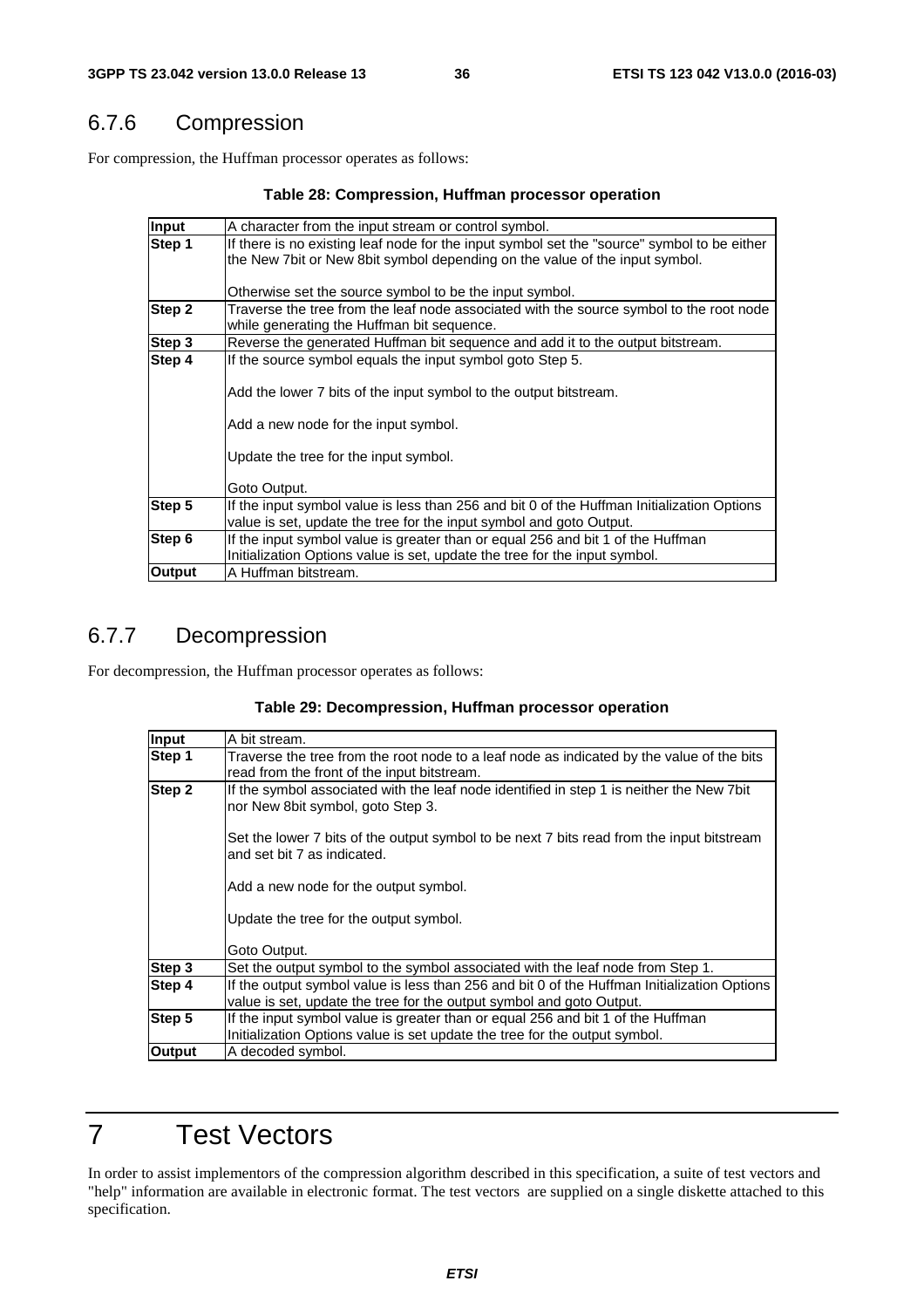These test vectors provide checks for most of the commonly expected parameter value variants in this specification and may be updated as the need arises.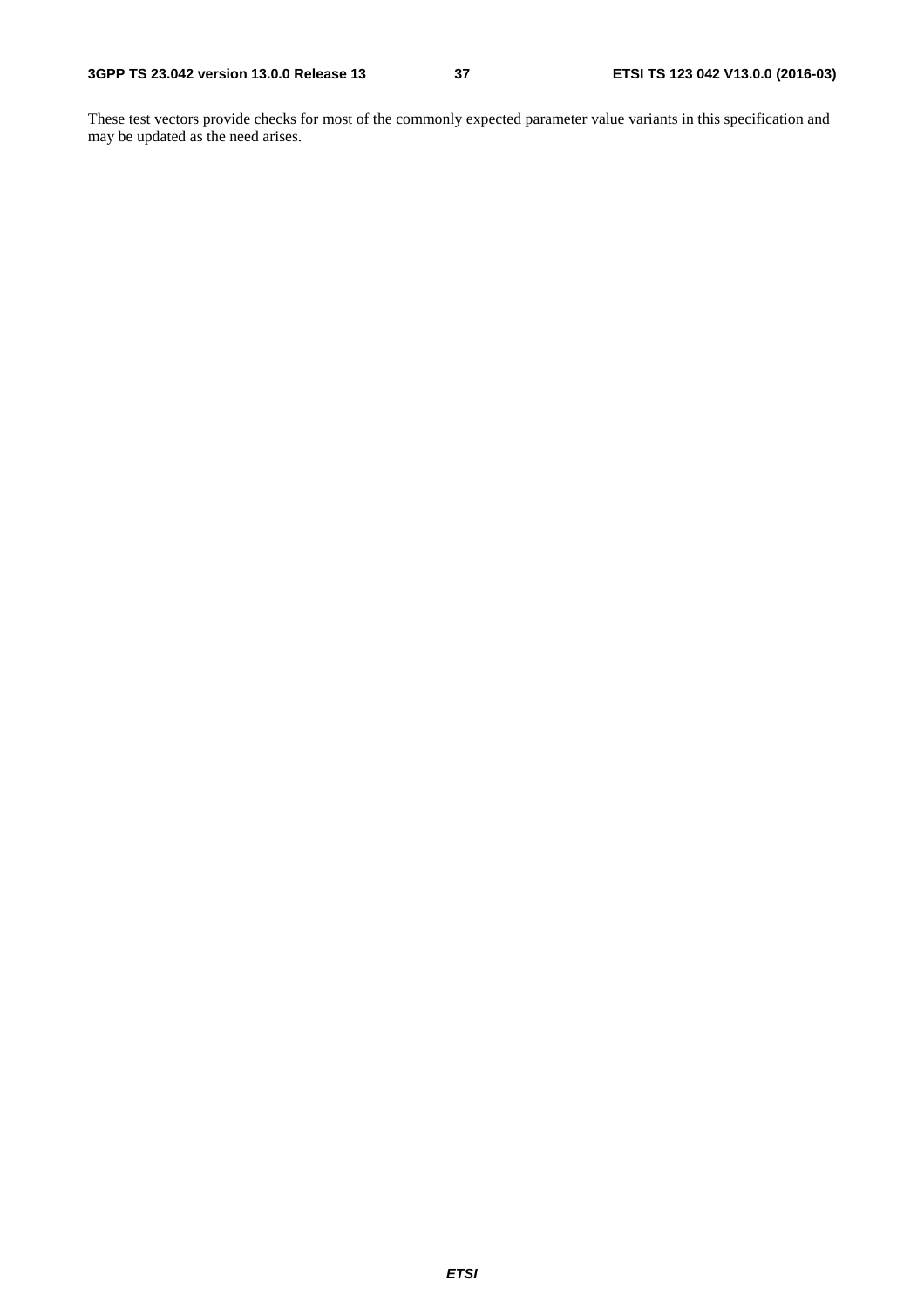### Annex A (normative): German Language parameters

## A.1 Compression Language Context

#### **CLC Value: 0 (decimal)**

#### **This specifies the following items as defaults:**

| 1) Language                  | German                                         |
|------------------------------|------------------------------------------------|
| 2) Character set             | Character Set ID 3 (decimal) = Code Page $850$ |
| 3) Punctuator ID             | 0 (decimal)                                    |
| 4) Keyword Dictionary ID     | $0$ (decimal)                                  |
| 5) Character Group ID        | 1 (decimal)                                    |
| 6) Huffman Initialization ID | 1 (decimal)                                    |

## A.2 Punctuators

#### **Punctuator ID 0 (decimal)**

This punctuator ID has the special meaning that no punctuator is defined (or therefore enabled) and the value of bit 2 of octet 1 of the CH is always to be interpreted as zero.

#### **Punctuator ID 1 (decimal)**

The punctuator is rendered in Character Set ID 3 (decimal) = Code Page 850.

The following characters have punctuator attributes set: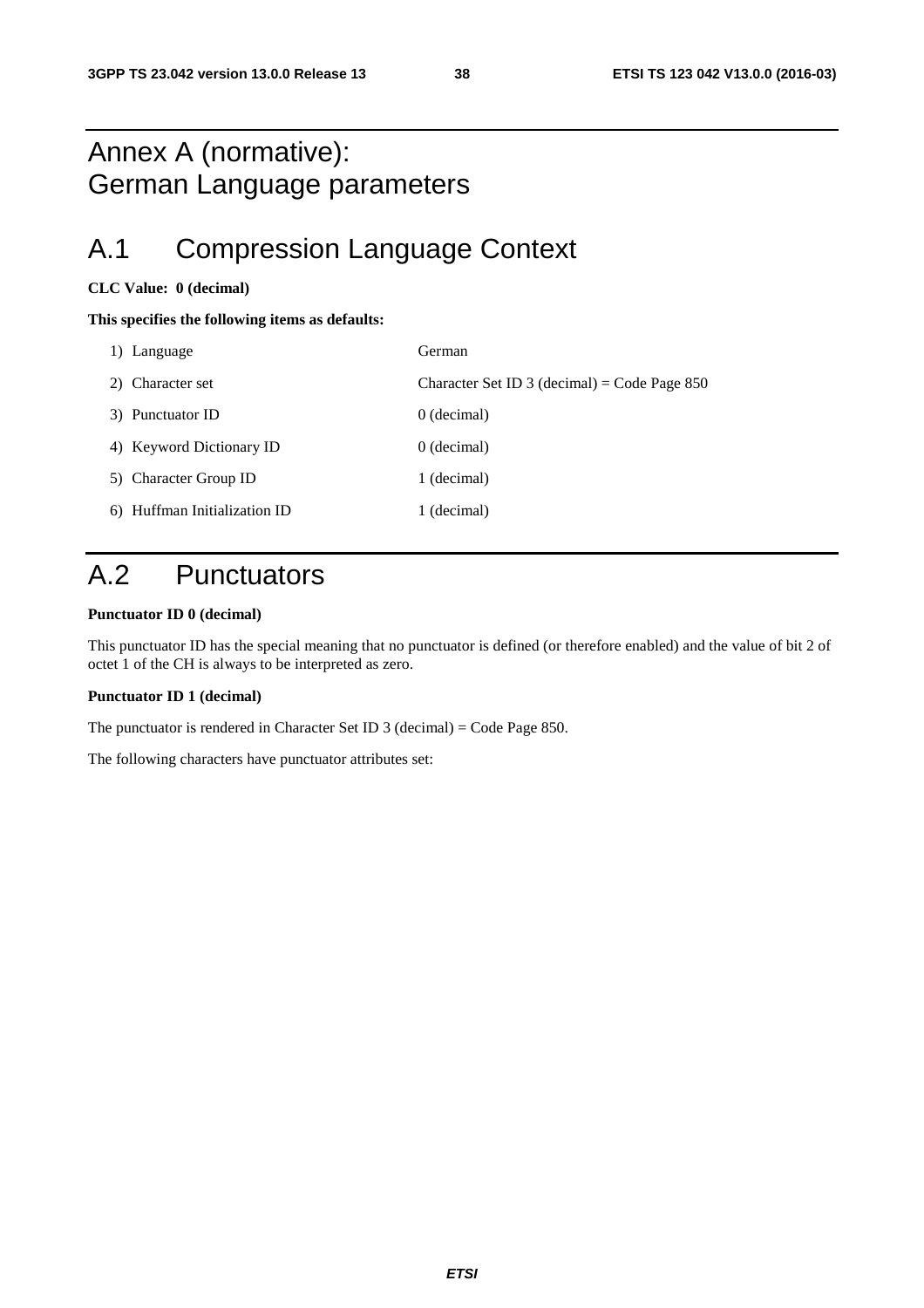| Char                                                                                                                                                                                         | Value | <b>PU-IWS</b>    | <b>PU-LST</b> | <b>PU-WSF</b> | <b>PU-UCF</b>    | <b>PU-UCW</b> | <b>PU-NSI</b> |
|----------------------------------------------------------------------------------------------------------------------------------------------------------------------------------------------|-------|------------------|---------------|---------------|------------------|---------------|---------------|
| $<$ LF>                                                                                                                                                                                      | 010   | 0                | 0             | 0             | 1                | 0             | 0             |
| $<$ CR $>$                                                                                                                                                                                   | 013   | $\mathbf 0$      | 0             | 0             | $\mathbf{1}$     | 0             | 0             |
| <sp< td=""><td>032</td><td><math>\mathbf{1}</math></td><td>0</td><td>0</td><td><math>\mathbf 0</math></td><td><math>\mathbf 0</math></td><td>0</td></sp<>                                    | 032   | $\mathbf{1}$     | 0             | 0             | $\mathbf 0$      | $\mathbf 0$   | 0             |
| Ţ                                                                                                                                                                                            | 033   | $\mathbf 0$      | 0             | $\mathbf 1$   | 1                | $\mathbf 0$   | 0             |
| $\mathbf{r}$                                                                                                                                                                                 | 044   | 0                | 0             | 1             | $\boldsymbol{0}$ | 0             | 0             |
|                                                                                                                                                                                              | 046   | 0                | 1             | 1             | 1                | 0             | 0             |
| $\mathbf 0$                                                                                                                                                                                  | 048   | $\mathbf 0$      | 0             | 0             | $\mathbf 0$      | 0             | 1             |
| $\mathbf{1}$                                                                                                                                                                                 | 049   | $\mathbf 0$      | 0             | 0             | 0                | $\mathbf 0$   | 1             |
| $\overline{2}$                                                                                                                                                                               | 050   | $\boldsymbol{0}$ | 0             | 0             | $\boldsymbol{0}$ | 0             | 1             |
| 3                                                                                                                                                                                            | 051   | 0                | 0             | 0             | 0                | 0             | 1             |
| 4                                                                                                                                                                                            | 052   | $\mathbf 0$      | 0             | 0             | $\mathbf 0$      | 0             | 1             |
| 5                                                                                                                                                                                            | 053   | $\mathbf 0$      | 0             | 0             | 0                | $\mathbf 0$   | $\mathbf{1}$  |
| 6                                                                                                                                                                                            | 054   | $\boldsymbol{0}$ | 0             | 0             | 0                | 0             | 1             |
| 7                                                                                                                                                                                            | 055   | 0                | 0             | 0             | $\mathbf 0$      | 0             | 1             |
| 8                                                                                                                                                                                            | 056   | $\mathbf 0$      | 0             | 0             | $\mathbf 0$      | 0             | 1             |
| 9                                                                                                                                                                                            | 057   | $\mathbf 0$      | 0             | 0             | 0                | $\mathbf 0$   | $\mathbf{1}$  |
| $\ddot{\phantom{a}}$                                                                                                                                                                         | 058   | 0                | 0             | 1             | 0                | 0             | 0             |
| $\ddot{i}$                                                                                                                                                                                   | 059   | 0                | 0             | 1             | 0                | 0             | 0             |
| $\ddot{\phantom{0}}$                                                                                                                                                                         | 063   | $\mathbf 0$      | 0             | 1             | 1                | 0             | 0             |
| The characters " <sp>" are used to represent the "space" character, the characters<br/>NOTE:<br/>"<lf>" the "line feed" character and "<cr>" the "carriage return" character.</cr></lf></sp> |       |                  |               |               |                  |               |               |

#### **Table A.1: punctuator attributes set:**

#### **Punctuator ID >1 (decimal)**

No other punctuators are defined and all other values are reserved.

## A.3 Keyword Dictionaries

#### **Keyword Dictionary ID 0 (decimal)**

This Keyword Dictionary ID has the special meaning that no Keyword Dictionary is defined (or therefore enabled) and the value of bit 1 of octet 1 of the CH is always to be interpreted as zero.

#### **Keyword Dictionary ID 1 (decimal)**

The Keyword Dictionary is rendered in Character Set ID 3 (decimal) = Code Page 850.

The Match Options value is 94 (decimal) indicating the following:

- Partial matching is enabled.
- Suffix matching is not enabled.
- Prefix matching is enabled.
- 1st char upper case, remainder lower case matching is enabled.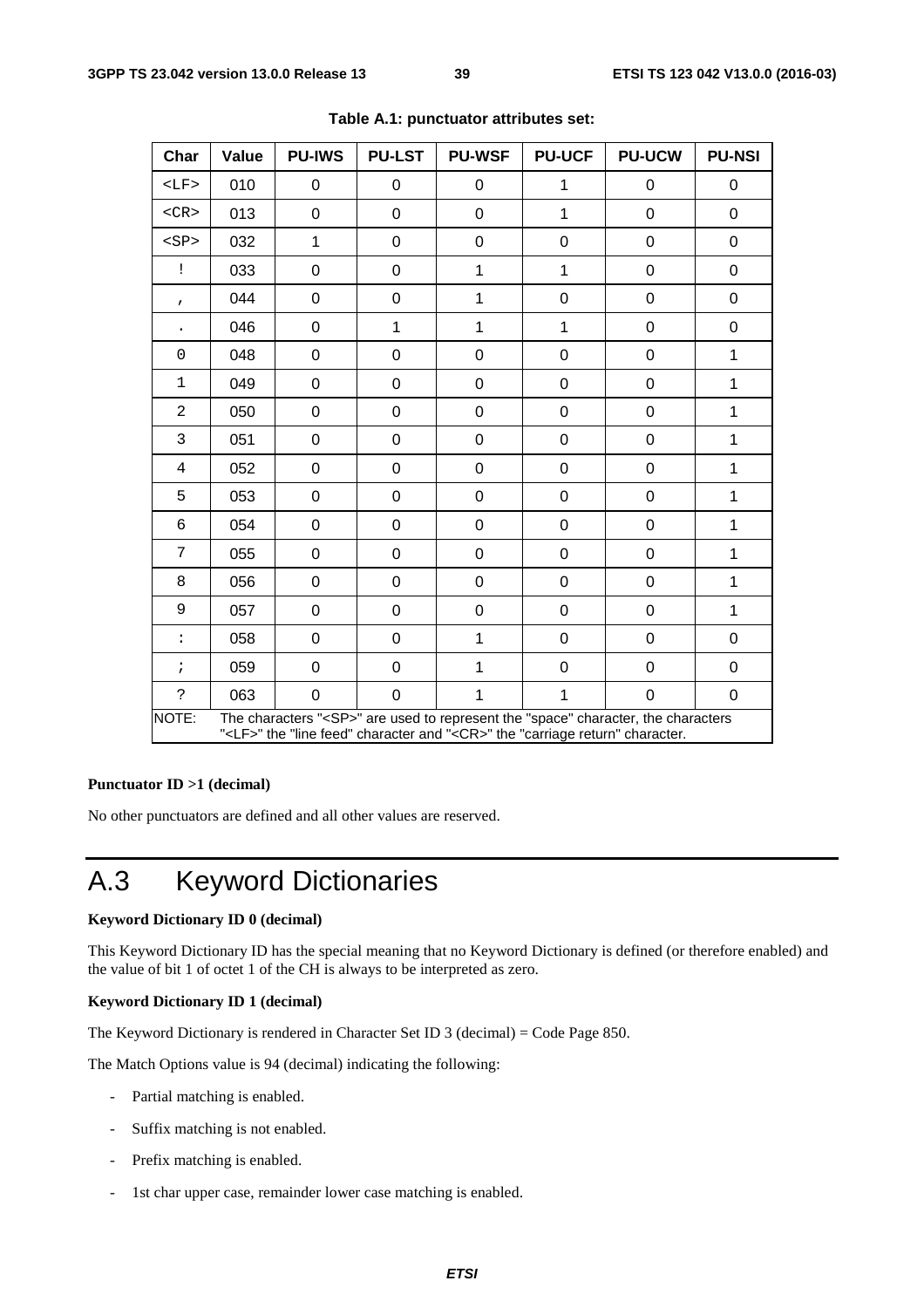- Upper case matching is enabled.
- Lower case matching is enabled.
- Exact matching is not enabled.

The Keyword Prefix Length is 1 and the prefix string contains a single character with value 32 decimal (a space).

The Keyword Suffix Length is 0.

The Keyword Threshold value is 4.

The Maximum Partial Match Length value is 20 (decimal).

The Key Word Group List contains only 1 Key Word Group ID. The value of this Key Word Group ID is 0.

#### **Keyword Dictionary ID >1 (decimal)**

No other Keyword Dictionaries are defined and all other values are reserved.

#### **Key Word Group ID 0 (decimal)**

The entries within this Key Word Group are rendered in Character Set ID 3 (decimal) = Code Page 850.

The Number of Entries value is 128 (decimal).

The entries are defined in table A.2 wherein the characters "<SP>" are used to represent the "space" character of decimal value 32.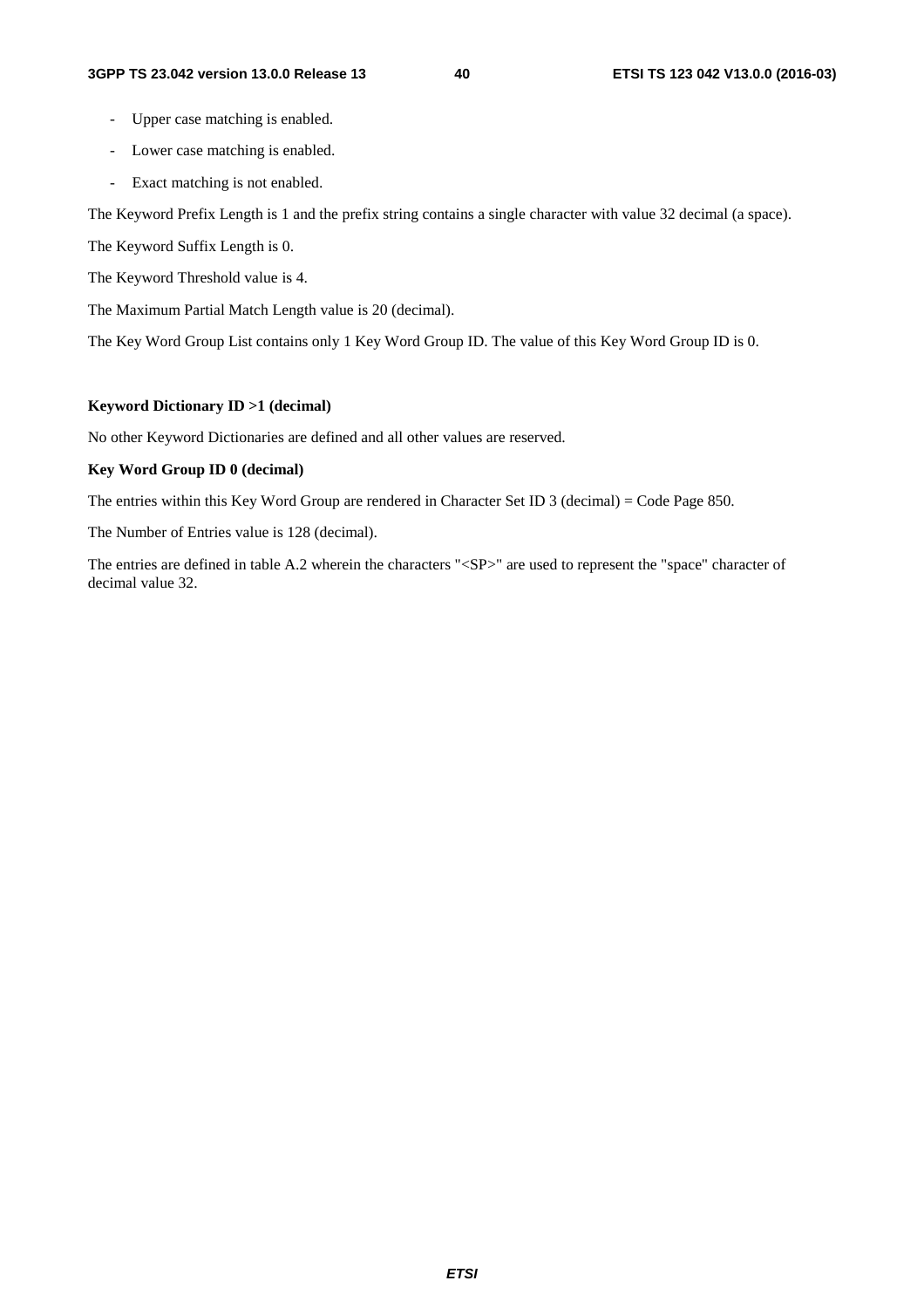| <b>Entry ID</b> | <b>Entry Length</b> | <b>Entry String</b>   |
|-----------------|---------------------|-----------------------|
| 1               | 5                   | Abend                 |
| $\overline{c}$  | $\overline{7}$      | Abholen               |
| 3               | 6                   | Alles <sp></sp>       |
| 4               | 10                  | Angekommen            |
| 5               | 9                   | Angerufen             |
| 6               | 7                   | Anrufen               |
| 7               | $\overline{7}$      | Antwort               |
| 8               | 6                   | Anzahl                |
| 9               | 6                   | Arbeit                |
| 10              | 5                   | Auch <sp></sp>        |
| 11              | 8                   | Bekommen              |
| 12              | 8                   | Bescheid              |
| $\overline{13}$ | 6                   | Besser                |
| 14              | 5                   | Bitte                 |
| $\overline{15}$ | 7                   | <b>Brauche</b>        |
| 16              | 5                   | Dabei                 |
| 17              | 6                   | Damit <sp></sp>       |
| 18              | 5                   | Danke                 |
| 19              | 5                   | Dann <sp></sp>        |
| $\overline{20}$ | 8                   | Dienstag              |
| 21              | 5                   | Doch <sp></sp>        |
| $\overline{22}$ | 10                  | Donnerstag            |
| 23              | 8                   | Dringend              |
| 24              | 10                  | Eigentlich            |
| 25              | 7                   | Einfach               |
| 26              | 6                   | Einmal                |
| $\overline{27}$ | $\overline{7}$      | Empfang               |
| 28              | 7                   | Endlich               |
| 29              | 11                  | Erfolgreich           |
| 30              | 9                   | Eröffnung             |
| 31              | 8                   | Erhalten              |
| 32              | 10                  | Erreichbar            |
| $\overline{33}$ | 5                   | Essen                 |
| 34              | 6                   | Etwas <sp></sp>       |
| 35              | 6                   | Fahren                |
| 36              | 10                  | Feierabend            |
| 37              | 6                   | Fertig                |
| 38              | 7                   | Freitag               |
| 39              | 6                   | Freund                |
| 40              | 5                   | Gegen                 |
| 41              | 5                   | Gehen                 |
| 42              | 5                   | Geht_                 |
| 43              | 6                   | Gerade                |
| 44              | 8                   | Gespräch              |
| 45              | 7                   | Gestern               |
| 46              | 6                   | Glaube                |
| $\overline{47}$ | 6                   | Gleich                |
| 48              | 6                   | Grüsse                |
| 49              | 5                   | Guten                 |
| 50              | 5                   | Haben                 |
| 51              | 6                   | Hallo <sp></sp>       |
| $\overline{52}$ | 6                   | Heute <sp></sp>       |
| 53              | 12                  | Hoffentlich <sp></sp> |
| 54              | $\overline{6}$      | Immer <sp></sp>       |
| 55              | 6                   | Jetzt <sp></sp>       |
| 56              | 6                   | Kaufen                |
| 57              | 6                   | Können                |
| 58              | 5                   | Komme                 |
| 59              | 6                   | Konnte                |
| 60              | 5                   | Konto                 |
| 61              | 5                   | Lange                 |

### **Table A.2: Key Word Group ID 0 (decimal)**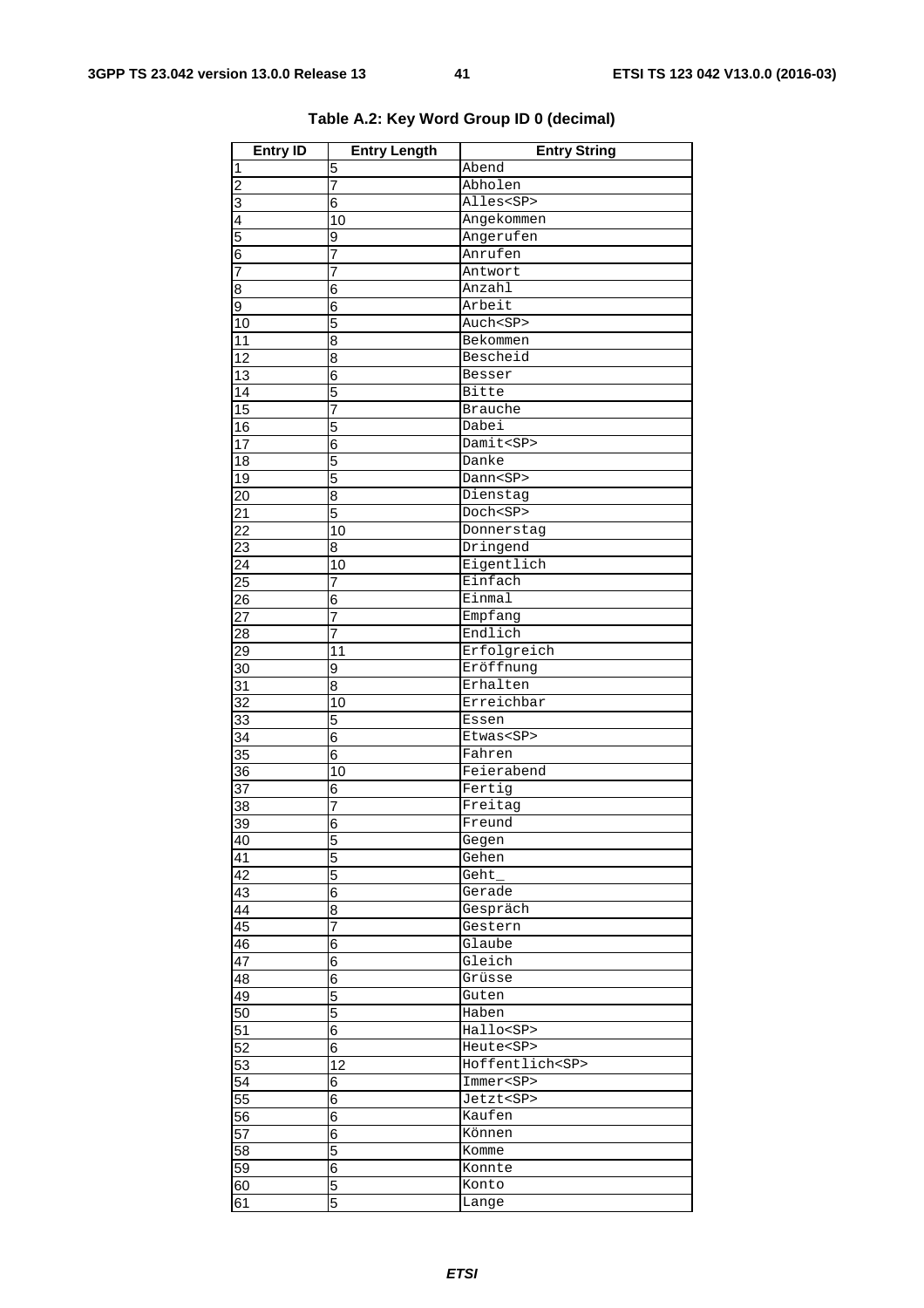| <b>Entry ID</b>  | <b>Entry Length</b> | <b>Entry String</b>  |
|------------------|---------------------|----------------------|
| 62               | 7                   | Langsam              |
| 63               | 6                   | Lassen               |
| 64               | 6                   | Laufen               |
| 65               | 7                   | Leider <sp></sp>     |
| 66               | 6                   | Letzte               |
| 67               | 5                   | Liebe                |
| 68               | 6                   | Machen               |
| 69               | 5                   | Macht                |
| 70               | 6                   | Melden               |
| 71               | 6                   | Mittag               |
| 72               | 8                   | Mittwoch             |
| 73               | 6                   | Montag               |
| 74               | 6                   | Morgen               |
| 75               | 7                   | Nachher              |
| 76               | 10                  | Nachmittag           |
| 77               | 9                   | Nachricht            |
| 78               | 5                   | Nacht                |
| 79               | 9                   | Natürlich            |
| 80               | 5                   | Nicht                |
| 81               | 6                   | Nummer               |
| 82               | 7                   | Nutzung              |
| 83               | 5                   | Pause                |
| 84               | 7                   | Problem              |
| 85               | 7                   | Rückruf              |
| 86               | 8                   | Rechnung             |
| 87               | 5                   | Reden                |
| 88               | 7                   | Richtig              |
| 89               | 5                   | Sagen                |
| 90               | 7                   | Samstag              |
| 91               | 8                   | Schlafen             |
| 92               | 8                   | Schlecht             |
| 93               | 7                   | Schnell              |
| 94               | 6                   | Schon <sp></sp>      |
| 95               | 5<br>$\overline{7}$ | Schön<br>Schreib     |
| 96<br>97         |                     | Schule               |
| 98               | 6<br>5              | Sehen                |
| 99               | 6                   | Sicher               |
| 100              | 6                   | Sofort               |
| 101              |                     | Sonntag              |
| 102              | ſ<br>$\overline{5}$ | Sonst                |
| 103              | 6                   | Später               |
| 104              | 6                   | Stunde               |
| 105              | 7                   | Telefon              |
| $\overline{106}$ | 6                   | Termin               |
| 107              | 5                   | Total                |
| 108              | 7                   | Treffen              |
| 109              | 7                   | Trinken              |
| 110              | 10                  | Unterwegs <sp></sp>  |
| 111              | 6                   | urlaub               |
| 112              | 9                   | Vergessen            |
| 113              | 7                   | Versuch              |
| 114              | 11                  | Vielleicht <sp></sp> |
| 115              | 14                  | Wahrscheinlich       |
| 116              | 5                   | Wann <sp></sp>       |
| 117              | $\overline{6}$      | Warum <sp></sp>      |
| $\overline{118}$ | $\overline{6}$      | Wegen <sp></sp>      |
| 119              | 5                   | Wenn <sp></sp>       |
| 120              | 6                   | Werden               |
| 121              | $\overline{7}$      | Wichtig              |
| 122              | 6                   | Wieder               |
| 123              | $\overline{8}$      | Wirklich             |
| 124              | 6                   | Wissen               |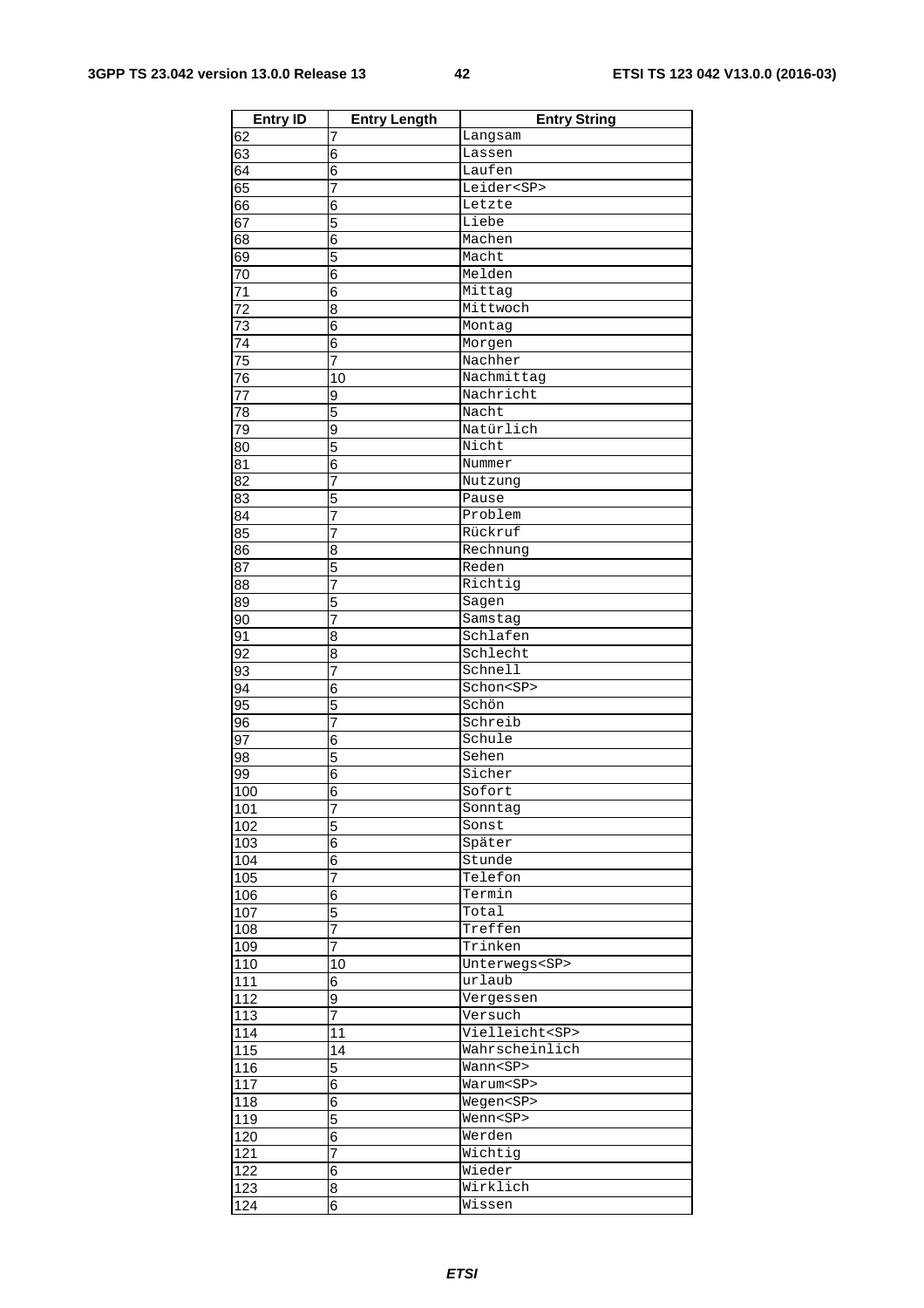| Entry ID | <b>Entry Length</b> | <b>Entry String</b> |
|----------|---------------------|---------------------|
| 125      |                     | Woche               |
| 126      |                     | Wochenende          |
| 127      |                     | Zurück              |
| 128      |                     | Zusammen            |

#### **Key Word Group ID >0 (decimal)**

No other Key Word Groups are defined and all other values are reserved.

## A.4 Character Groups

#### **Character Group ID 0 (decimal)**

This Character Group ID has the special meaning that no Character Group is defined (or therefore enabled) and the value of bit 0 of octet 1 of the CH is always to be interpreted as zero.

#### **Character Group ID 1 (decimal)**

The Character Group is rendered in Character Set ID 3 (decimal) = Code Page 850.

The Number of Groups value is 3.

There are 2 Group Transition symbols used these have the decimal values 259 and 260. Their use in signalling transitions between the 3 groups are shown in the table A.3.

|                      | New Group |     |     |  |
|----------------------|-----------|-----|-----|--|
| <b>Current Group</b> |           |     | 2   |  |
|                      |           | 260 | 259 |  |
|                      | 260       |     | 259 |  |
|                      | 260       | 259 |     |  |

#### **Table A.3: Character Group ID 1 (decimal)**

The fold tables and Group Membership bit flags are set out in the following table A.4.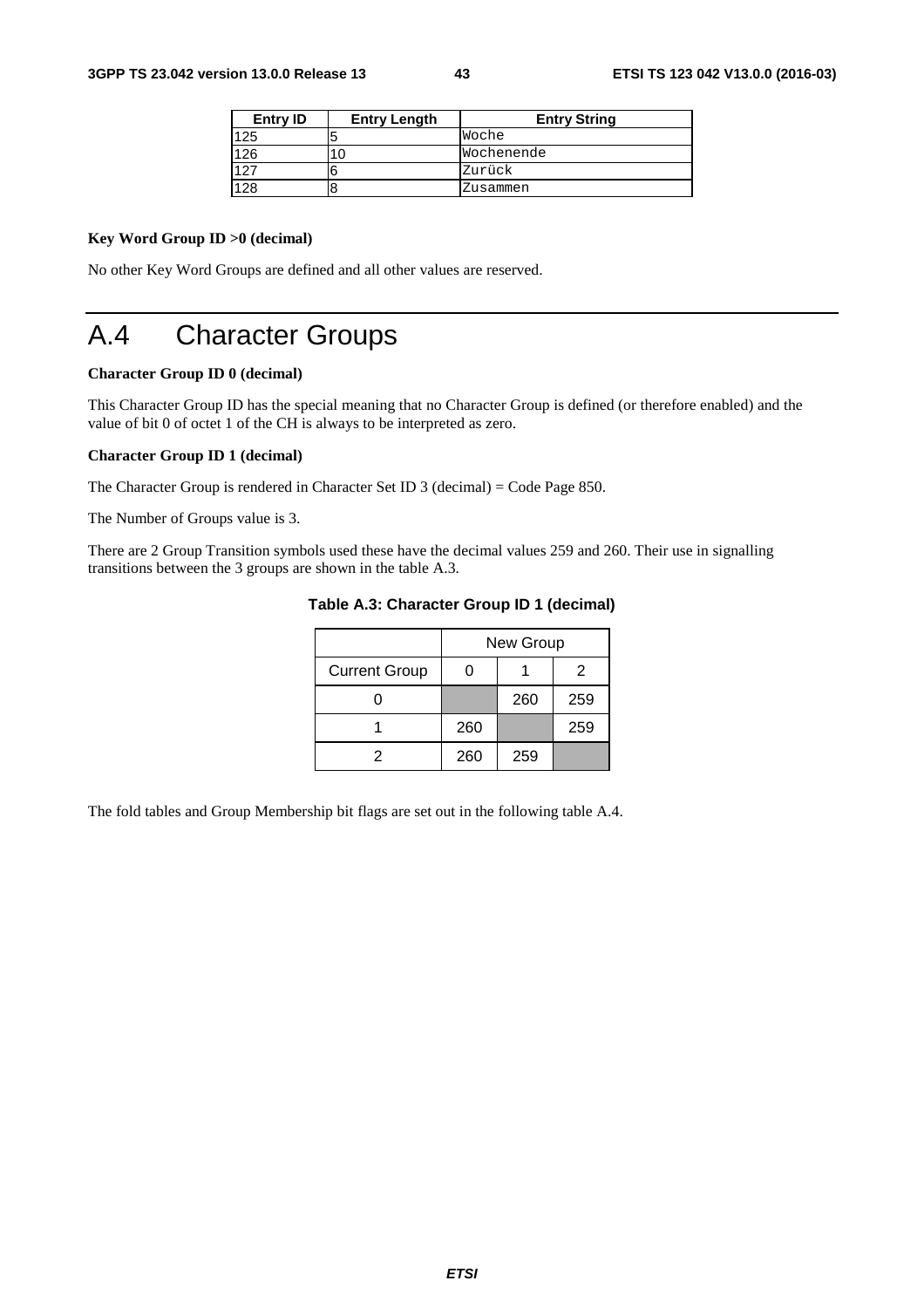| Char                     | Value            | Group 0<br><b>Fold</b><br><b>Table</b> | Group 1<br><b>Fold</b><br><b>Table</b> | Group 2<br><b>Fold Table</b> | Group 2<br><b>Member</b> | Group 1<br><b>Member</b> | Group 0<br><b>Member</b> |
|--------------------------|------------------|----------------------------------------|----------------------------------------|------------------------------|--------------------------|--------------------------|--------------------------|
| $<$ SP $>$               | 032              | 032                                    | 032                                    | 032                          | 1                        | 1                        | 1                        |
|                          | 033              | 033                                    | 033                                    | 033                          | 1                        | 1                        | 1                        |
| π                        | 034              | 034                                    | 034                                    | 012                          | 1                        | 1                        | 1                        |
| $\#$                     | 035              | 107                                    | 035                                    | 035                          | 1                        | $\mathbf 0$              | 0                        |
| \$                       | 036              | 113                                    | 035                                    | 035                          | 1                        | $\mathbf 0$              | 0                        |
| $\%$                     | 037              | 118                                    | 037                                    | 037                          | 1                        | 0                        | 0                        |
| &                        | 038              | 112                                    | 038                                    | 038                          | 1                        | $\mathbf 0$              | 0                        |
| $\mathbf{r}$             | 039              | 111                                    | 039                                    | 039                          | 1                        | $\mathbf 0$              | 0                        |
|                          | 040              | 119                                    | 040                                    | 040                          | 1                        | 0                        | 0                        |
|                          | 041              | 098                                    | 041                                    | 041                          | 1                        | 0                        | 0                        |
| $\star$                  | 042              | 109                                    | 042                                    | 042                          | 1                        | $\mathbf 0$              | 0                        |
| +                        | 043              | 103                                    | 043                                    | 043                          | 1                        | $\mathbf 0$              | 0                        |
| $\,$                     | 044              | 044                                    | 044                                    | 044                          | 1                        | 1                        | 1                        |
| ۰                        | 045              | 097                                    | 045                                    | 045                          | 1                        | $\mathbf 0$              | 0                        |
|                          | 046              | 046                                    | 046                                    | 046                          | 1                        | 1                        | 1                        |
|                          | 047              | 102                                    | 047                                    | 047                          | 1                        | $\mathbf 0$              | 0                        |
| 0                        | 048              | 110                                    | 048                                    | 048                          | 1                        | $\mathbf 0$              | 0                        |
| 1                        | 049              | 101                                    | 049                                    | 049                          | 1                        | $\mathbf 0$              | $\mathbf 0$              |
| 2                        | 050              | 105                                    | 050                                    | 050                          | 1                        | $\mathbf 0$              | 0                        |
| 3                        | 051              | 104                                    | 051                                    | 051                          | 1                        | 0                        | 0                        |
| $\overline{\mathbf{4}}$  | 052              | 114                                    | 052                                    | 052                          | 1                        | $\mathbf 0$              | 0                        |
| 5                        | 053              | 100                                    | 053                                    | 053                          | 1                        | $\pmb{0}$                | 0                        |
| $\overline{6}$           | 054              | 108                                    | 054                                    | 054                          | 1                        | $\mathbf 0$              | 0                        |
| $\overline{7}$           | $\overline{055}$ | 115                                    | 055                                    | 055                          | 1                        | $\mathbf 0$              | $\mathbf 0$              |
| 8                        | 056              | 117                                    | 056                                    | 056                          | 1                        | $\mathbf 0$              | 0                        |
| 9                        | 057              | 099                                    | 057                                    | 057                          | 1                        | 0                        | 0                        |
| Ì.                       | 058              | 116                                    | 058                                    | 058                          | 1                        | 0                        | 0                        |
| $\blacksquare$           | 059              | 121                                    | 059                                    | 059                          | 1                        | $\pmb{0}$                | 0                        |
| $\,$<br>$\,<\,$          | 060              | 106                                    | 060                                    | 060                          | 1                        | $\mathbf 0$              | $\mathbf 0$              |
| $=$                      | 061              | 120                                    | 061                                    | 061                          | 1                        | $\mathbf 0$              | 0                        |
| $\geq$                   | 062              | 122                                    | 062                                    | 062                          | 1                        | $\mathbf 0$              | 0                        |
| $\overline{\mathcal{C}}$ | 063              | 063                                    | 063                                    | 063                          | 1                        | 1                        | 1                        |
| Α                        | 065              | 097                                    | 065                                    | 065                          | 0                        | 1                        | 0                        |
| В                        | 066              | 098                                    | 066                                    | 066                          | 0                        | 1                        | 0                        |
| C                        | 067              | 099                                    | 067                                    | 067                          | 0                        | 1                        | $\,0\,$                  |
| D                        | 068              | 100                                    | 068                                    | 068                          | 0                        | 1                        | 0                        |
| $\overline{\mathsf{E}}$  | 069              | 101                                    | 069                                    | 069                          | 0                        | 1                        | $\mathbf 0$              |
| F                        | 070              | 102                                    | 070                                    | 070                          | 0                        | 1                        | 0                        |
| G                        | 071              | 103                                    | 071                                    | 071                          | 0                        | 1                        | 0                        |
| н                        | 072              | 104                                    | 072                                    | 072                          | 0                        | 1                        | 0                        |
| I                        | 073              | 105                                    | 073                                    | 073                          | 0                        | 1                        | 0                        |
| J                        | 074              | 106                                    | 074                                    | 074                          | 0                        | 1                        | 0                        |
| K                        | 075              | 107                                    | 075                                    | 075                          | 0                        | 1                        | 0                        |
| L                        | 076              | 108                                    | 076                                    | 076                          | 0                        | 1                        | 0                        |
| M                        | 077              | 109                                    | 077                                    | 077                          | 0                        | 1                        | $\pmb{0}$                |
| N                        | 078              | 110                                    | 078                                    | 078                          | 0                        | 1                        | 0                        |
| O                        | 079              | 111                                    | 079                                    | 079                          | 0                        | 1                        | 0                        |
| P                        | 080              | 112                                    | 080                                    | 080                          | 0                        | 1                        | 0                        |
| Q                        | 081              | 113                                    | 081                                    | 081                          | 0                        | 1                        | 0                        |
| $\mathsf R$              | 082              | 114                                    | 082                                    | 082                          | 0                        | 1                        | 0                        |
| $\overline{s}$           | 083              | 115                                    | 083                                    | 083                          | 0                        | 1                        | $\pmb{0}$                |
| T                        | 084              | 116                                    | 084                                    | 084                          | 0                        | 1                        | 0                        |
| U                        | 085              | 117                                    | 085                                    | 085                          | 0                        | 1                        | 0                        |
| V                        | 086              | 118                                    | 086                                    | 086                          | 0                        | 1                        | 0                        |
| W                        | 087              | 119                                    | 087                                    | 087                          | 0                        | 1                        | 0                        |
| Χ                        | 088              | 120                                    | 088                                    | 088                          | 0                        | 1                        | 0                        |
| Υ                        | 089              | 121                                    | 089                                    | 089                          | 0                        | 1                        | 0                        |
| Z                        | 090              | 122                                    | 090                                    | 090                          | 0                        | 1                        | 0                        |
| a                        | 097              | 097                                    | 065                                    | 045                          | 0                        | 0                        | 1                        |
|                          |                  |                                        |                                        |                              |                          |                          |                          |

**Table A.4: fold tables and Group Membership bit flags**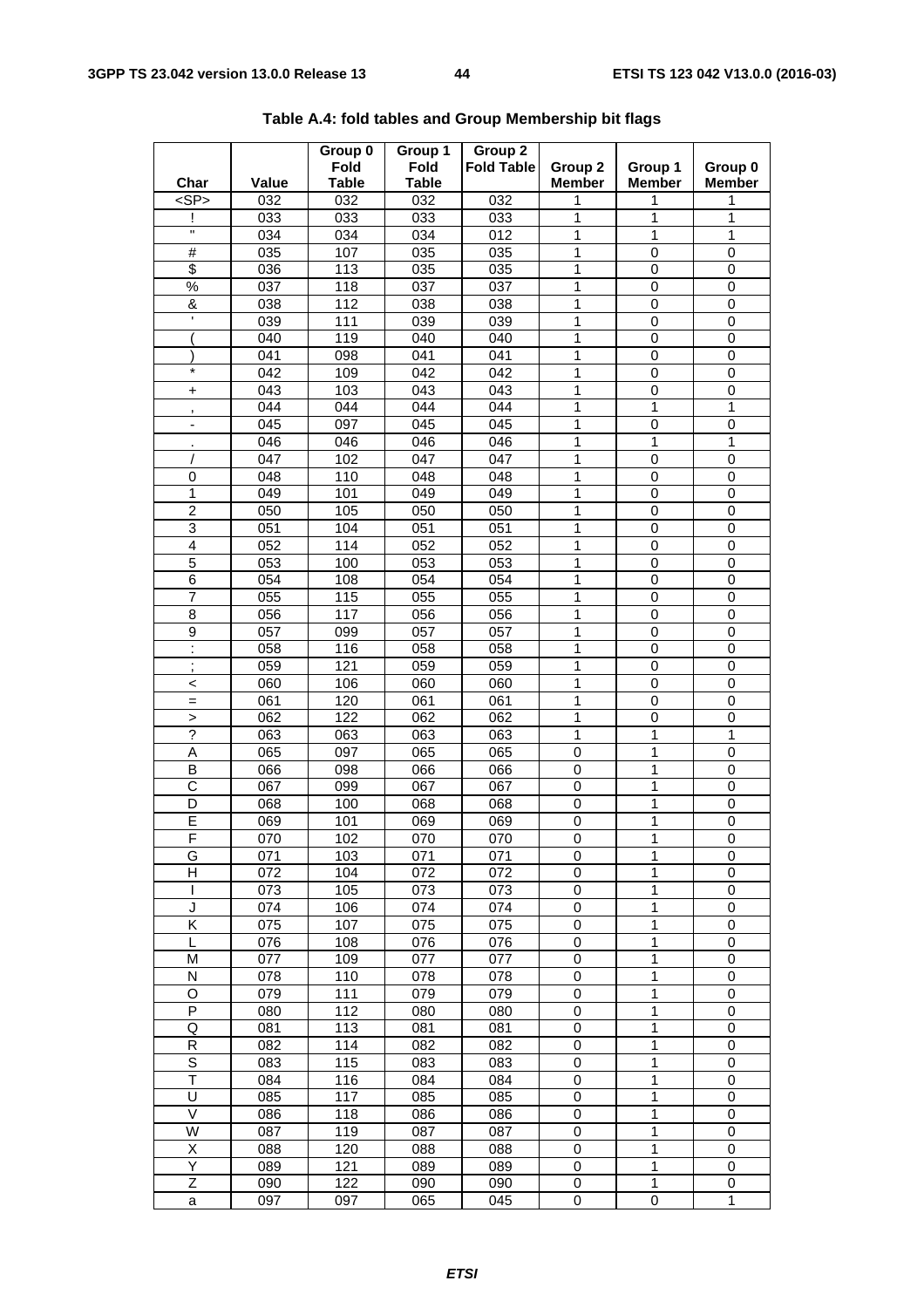|              |       | Group 0              | Group 1                     | Group 2           |                          |                          |                          |
|--------------|-------|----------------------|-----------------------------|-------------------|--------------------------|--------------------------|--------------------------|
| Char         | Value | Fold<br><b>Table</b> | <b>Fold</b><br><b>Table</b> | <b>Fold Table</b> | Group 2<br><b>Member</b> | Group 1<br><b>Member</b> | Group 0<br><b>Member</b> |
| b            | 098   | 098                  | 066                         | 041               | 0                        | $\Omega$                 | 1                        |
| C            | 099   | 099                  | 067                         | 057               | 0                        | $\Omega$                 | 1                        |
| d            | 100   | 100                  | 068                         | 053               | $\mathbf 0$              | $\Omega$                 | 1                        |
| e            | 101   | 101                  | 069                         | 049               | 0                        | $\Omega$                 | 1                        |
| f            | 102   | 102                  | 070                         | 047               | 0                        | $\mathbf 0$              | 1                        |
| g            | 103   | 103                  | 071                         | 043               | 0                        | $\mathbf 0$              | 1                        |
| h            | 104   | 104                  | 072                         | 051               | 0                        | $\Omega$                 | 1                        |
| i            | 105   | 105                  | 073                         | 050               | 0                        | $\mathbf 0$              | 1                        |
|              | 106   | 106                  | 074                         | 060               | 0                        | $\mathbf 0$              | 1                        |
| k            | 107   | 107                  | 075                         | 035               | 0                        | $\Omega$                 | 1                        |
|              | 108   | 108                  | 076                         | 054               | 0                        | $\mathbf 0$              | 1                        |
| m            | 109   | 109                  | 077                         | 042               | 0                        | $\mathbf 0$              | 1                        |
| n            | 110   | 110                  | 078                         | 048               | 0                        | $\mathbf 0$              | 1                        |
| o            | 111   | 111                  | 079                         | 039               | 0                        | $\mathbf 0$              | 1                        |
| р            | 112   | 112                  | 080                         | 038               | 0                        | $\Omega$                 | 1                        |
| q            | 113   | 113                  | 081                         | 036               | 0                        | $\mathbf 0$              | 1                        |
| r            | 114   | 114                  | 082                         | 052               | 0                        | $\mathbf 0$              | 1                        |
| S            | 115   | 115                  | 083                         | 055               | $\Omega$                 | $\Omega$                 | 1                        |
| t            | 116   | 116                  | 084                         | 058               | 0                        | $\mathbf 0$              | 1                        |
| u            | 117   | 117                  | 085                         | 056               | 0                        | $\mathbf 0$              | 1                        |
| $\mathsf{v}$ | 118   | 118                  | 086                         | 037               | 0                        | $\mathbf 0$              | 1                        |
| W            | 119   | 119                  | 087                         | 040               | $\mathbf 0$              | $\mathbf 0$              | 1                        |
| x            | 120   | 120                  | 088                         | 061               | 0                        | $\mathbf 0$              | 1                        |
| v            | 121   | 121                  | 089                         | 059               | 0                        | $\Omega$                 | 1                        |
| z            | 122   | 122                  | 090                         | 062               | 0                        | $\mathbf 0$              | 1                        |

NOTE: The characters "<SP>" are used to represent the "space" character.

Characters with any other value in the range 0 to 255 are not a member of any group and therefore the fold table values will be equal to the character value in all cases.

#### **Character Group ID >1 (decimal)**

No other Character Groups are defined and all other values are reserved.

### A.5 Huffman Initializations

#### **Huffman Initialization ID 0 (decimal)**

The Huffman Initialization is rendered in Character Set ID 3(decimal) = Code Page 850.

The Options value indicates that both character and control symbol updating are enabled.

As described is subclause 6.7.1, the tables below include initialization values for *all* control symbols that *might* occur in conjunction with the use of this Huffman Initialization. However, initialization values for control symbols that *cannot* occur for a *particular* use of this Huffman Initialization are identified as part of the Huffman initialization process and are *not* added to the Huffman tree as described in subclause 6.7.2.

The Character Group ID value is 1.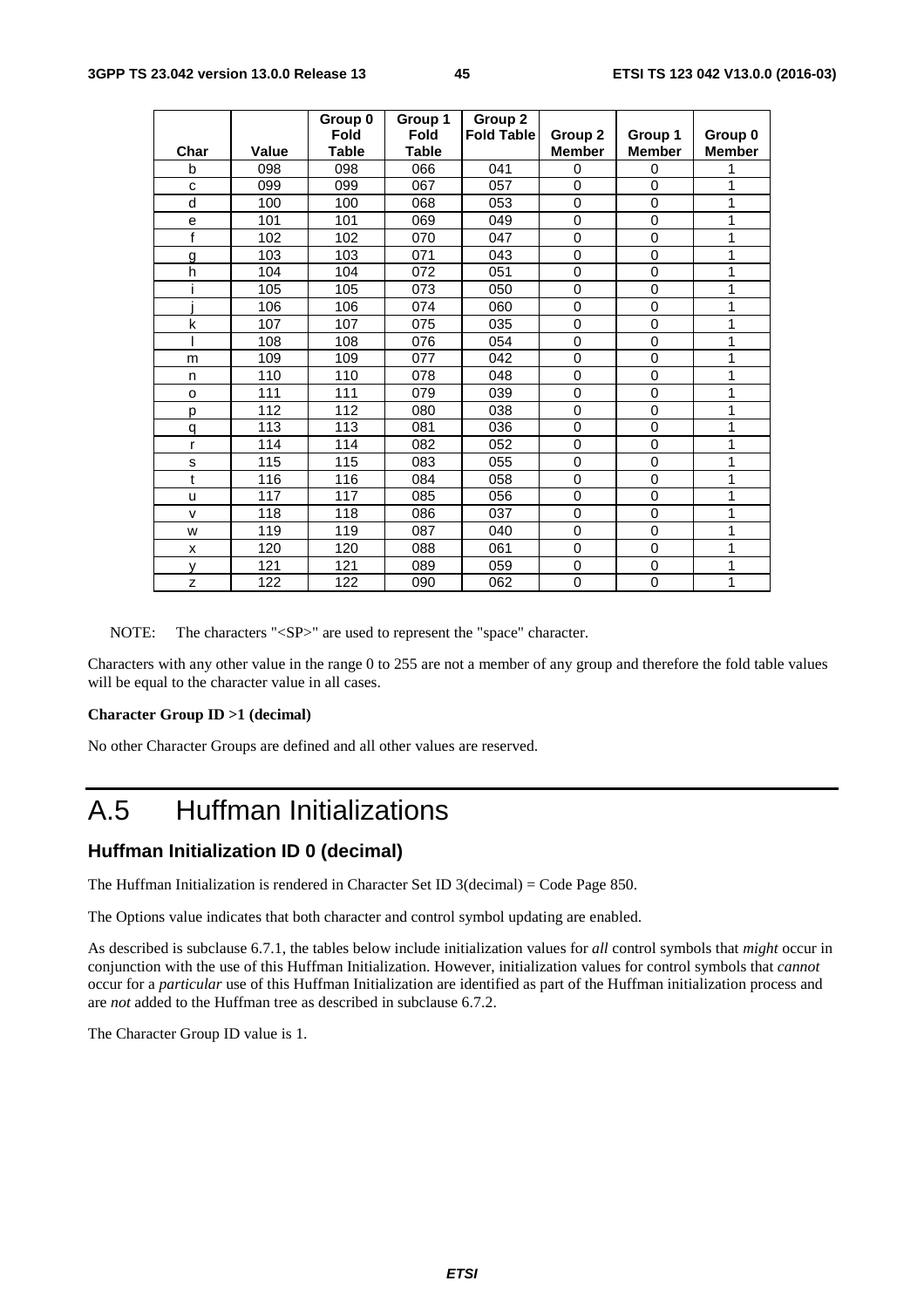#### **Character Group Processing is disabled:**

The number of frequency initializations is 4.

The initial frequencies are:

#### **Table A.5: Character Group Processing is disabled: initial frequencies**

| Symbol       | <b>Value</b> | <b>Frequency</b> |
|--------------|--------------|------------------|
| New UCS2 Row | 266          |                  |
| Keyword      | 258          |                  |
| New 8bit     | 257          |                  |
| New 7bit     | 256          |                  |

#### **Character Group Processing is enabled:**

The number of frequency initializations is 6.

The initial frequencies are:

#### **Table A.6: Character Group Processing is enabled: initial frequencies**

| Symbol       | <b>Value</b> | <b>Frequency</b> |
|--------------|--------------|------------------|
| New UCS2 Row | 266          |                  |
| Change CG1   | 260          |                  |
| Change CG0   | 259          |                  |
| Keyword      | 258          |                  |
| New 8bit     | 257          |                  |
| New 7bit     | 256          |                  |

#### **Huffman Initialization ID 1 (decimal)**

The Huffman Initialization is rendered in Character Set ID 3 (decimal) = Code Page 850.

The Options value indicates that both character and control symbol updating are enabled.

As described is subclause 6.7.1, the tables below include initialization values for *all* control symbols that *might* occur in conjunction with the use of this Huffman Initialization. However, initialization values for control symbols that *cannot* occur for a *particular* use of this Huffman Initialization are identified as part of the Huffman initialization process and are *not* added to the Huffman tree as described in subclause 6.7.2.

The Character Group ID value is 1.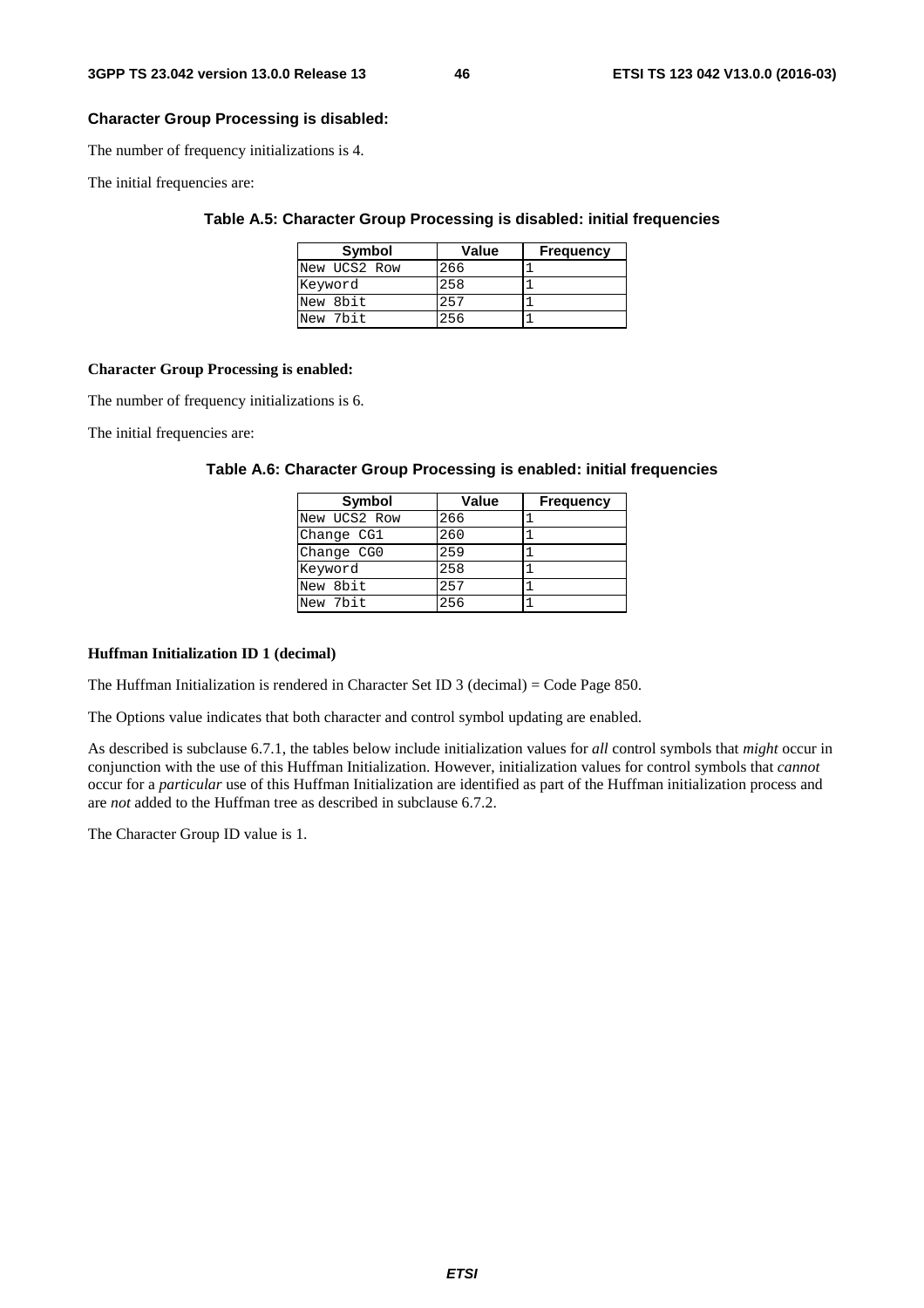#### **Character Group Processing is disabled:**

The number of frequency initializations is 32.

The initial frequencies are:

| Symbol                  | Value            | <b>Frequency</b> |
|-------------------------|------------------|------------------|
| New UCS2 Row            | 266              | 00001            |
| $\mathsf{q}$            | $\overline{113}$ | 00001            |
| $\overline{\mathbf{x}}$ | 120              | 00001            |
|                         | 121              | 00001            |
| y<br>j<br>v             | 106              | 00001            |
|                         | 118              | 00001            |
| p                       | 112              | 00001            |
| New 8bit                | 257              | 00002            |
| Z                       | 122              | 00002            |
| l,                      | 46               | 00003            |
| $\mathsf k$             | 107              | 00003            |
| $\overline{\mathsf{f}}$ | 102              | 00003            |
| W                       | 119              | 00003            |
| Keyword                 | 258              | 00004            |
| b                       | 98               | 00004            |
|                         | 103              | 00004            |
| $\frac{g}{o}$           | $\overline{111}$ | 00005            |
| m                       | 109              | 00006            |
| Τ                       | 108              | 00006            |
| u                       | 117              | 00007            |
| $\overline{c}$          | 99               | 00007            |
| d                       | 100              | 00007            |
| New 7bit                | 256              | 00009            |
|                         | 114              | 00009            |
| $\frac{r}{t}$           | 116              | 00009            |
| $\frac{S}{i}$           | 115              | 00010            |
| h                       | 104              | 00010            |
| a                       | 97               | 00012            |
| ī                       | $\overline{105}$ | 00013            |
| $\overline{a}$          | 110              | 00014            |
| e                       | 101              | 00021            |
| $<$ SP $>$              | 32               | 00032            |

#### **Table A.7: Character Group Processing is disabled: initial frequencies**

NOTE: In the above table, the characters "<SP>" are used to represent the "space" character.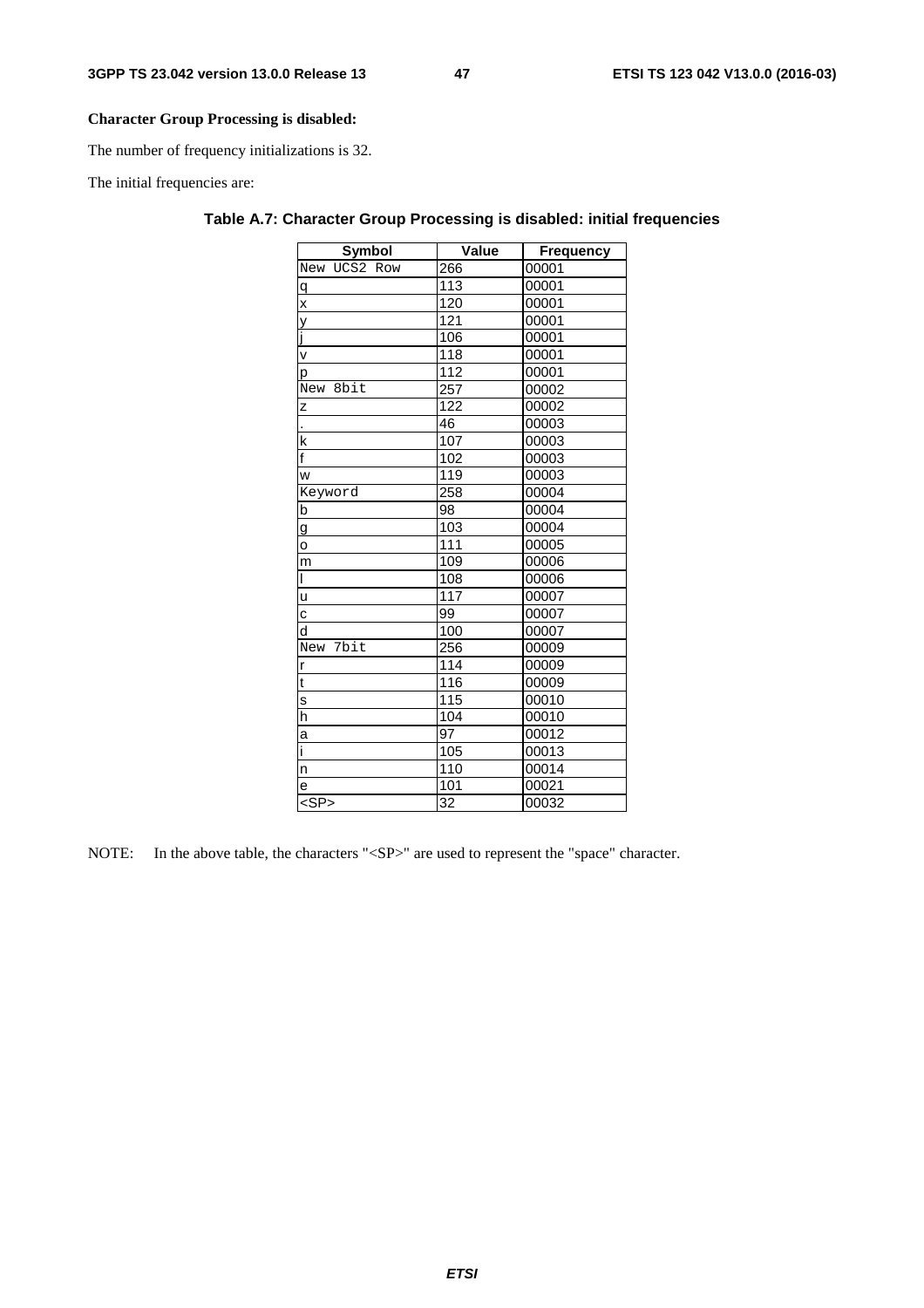#### **Character Group Processing is enabled:**

The number of frequency initializations is 34.

The initial frequencies are:

| <b>Symbol</b>  | Value            | <b>Frequency</b> |
|----------------|------------------|------------------|
| New UCS2 Row   | 266              | 00001            |
| q              | 113              | 00001            |
| $\mathsf{x}$   | 120              | 00001            |
|                | 121              | 00001            |
| y<br>j         | 106              | 00001            |
| $\mathsf{v}$   | 118              | 00001            |
| p              | $\overline{112}$ | 00001            |
| New 8bit       | 257              | 00002            |
| Z              | 122              | 00002            |
| Change CG0     | 259              | 00002            |
|                | 46               | 00003            |
| $\mathsf k$    | 107              | 00003            |
| f              | 102              | 00003            |
| W              | 119              | 00003            |
| Keyword        | 258              | 00004            |
| Change CG1     | 260              | 00004            |
| $\overline{b}$ | 98               | 00004            |
| $\mathsf g$    | 103              | 00004            |
| o              | 111              | 00005            |
| m              | 109              | 00006            |
| $\mathsf{I}$   | 108              | 00006            |
| ū              | 117              | 00007            |
| C              | 99               | 00007            |
| d              | 100              | 00007            |
| New 7bit       | 256              | 00009            |
| $\overline{r}$ | 114              | 00009            |
| t              | 116              | 00009            |
| s              | $\overline{115}$ | 00010            |
| h              | 104              | 00010            |
| a              | 97               | 00012            |
| ī              | 105              | 00013            |
| n              | 110              | 00014            |
| e              | 101              | 00021            |
| $<$ SP $>$     | 32               | 00032            |

#### **Table A.8: Character Group Processing is enabled: initial frequencies**

Note in the above table, the characters "<SP>" are used to represent the "space" character.

#### **Huffman Initialization ID >1 (decimal)**

No other Huffman Initializations are defined and all other values are reserved.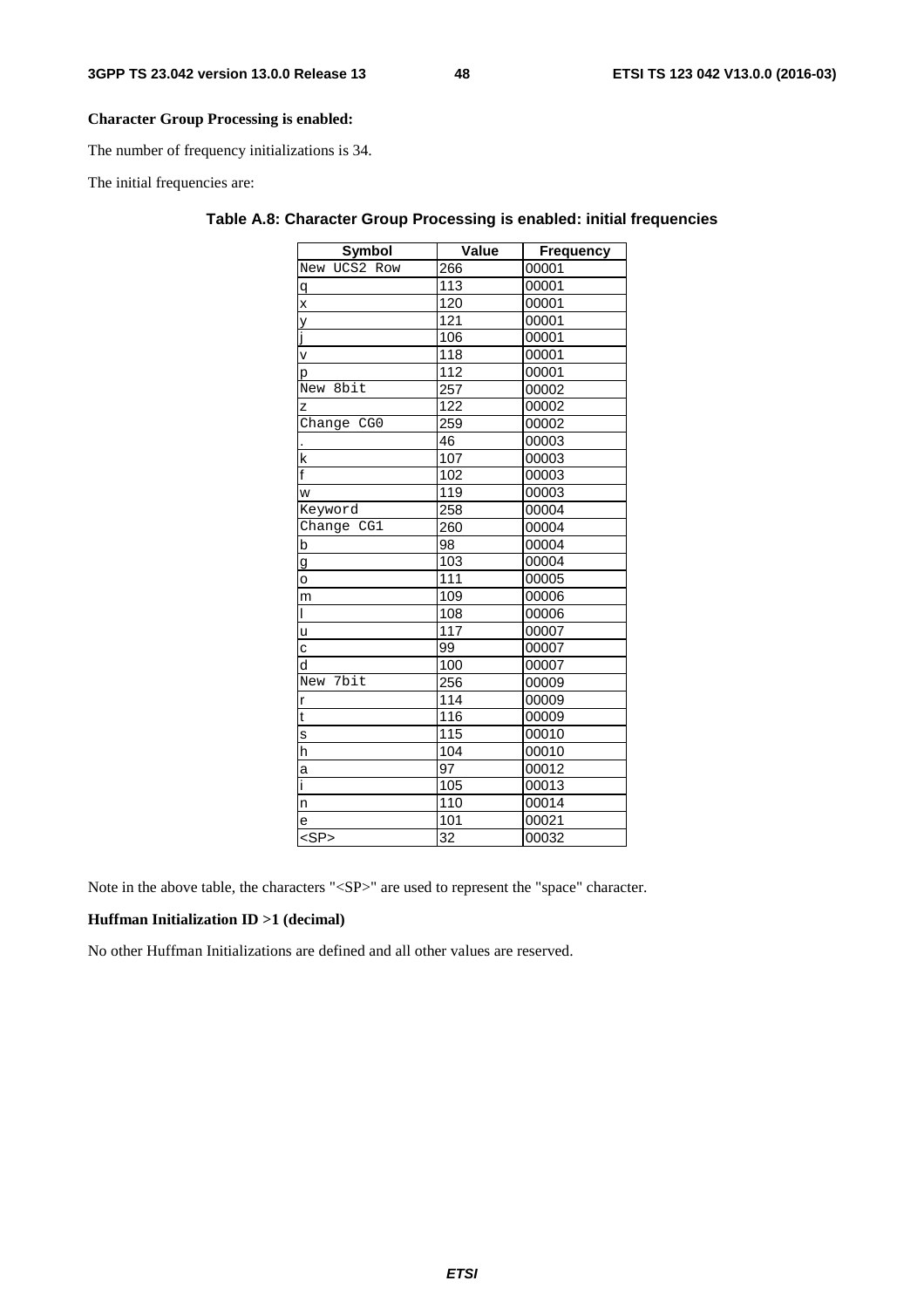## Annex B (normative): English language parameters

## B.1 Compression Language Context

#### **CLC Value: 1 (decimal)**

#### **This specifies the following items as defaults:**

| 1) Language                  | English                                      |
|------------------------------|----------------------------------------------|
| 2) Character set             | Character Set ID 2 (decimal) = Code page 437 |
| 3) Punctuator ID             | 1 (decimal)                                  |
| 4) Keyword Dictionary ID     | $0$ (decimal)                                |
| 5) Character Group ID        | 1 (decimal)                                  |
| 6) Huffman Initialization ID | 1 (decimal)                                  |

## B.2 Punctuators

#### **Punctuator ID 0 (decimal)**

This punctuator ID has the special meaning that no punctuator is defined (or therefore enabled) and the value of bit 2 of octet 1 of the CH is always to be interpreted as zero.

#### **Punctuator ID 1 (decimal)**

The punctuator is rendered in Character Set ID 2 (decimal) = Code Page 437.

The following characters have punctuator attributes set: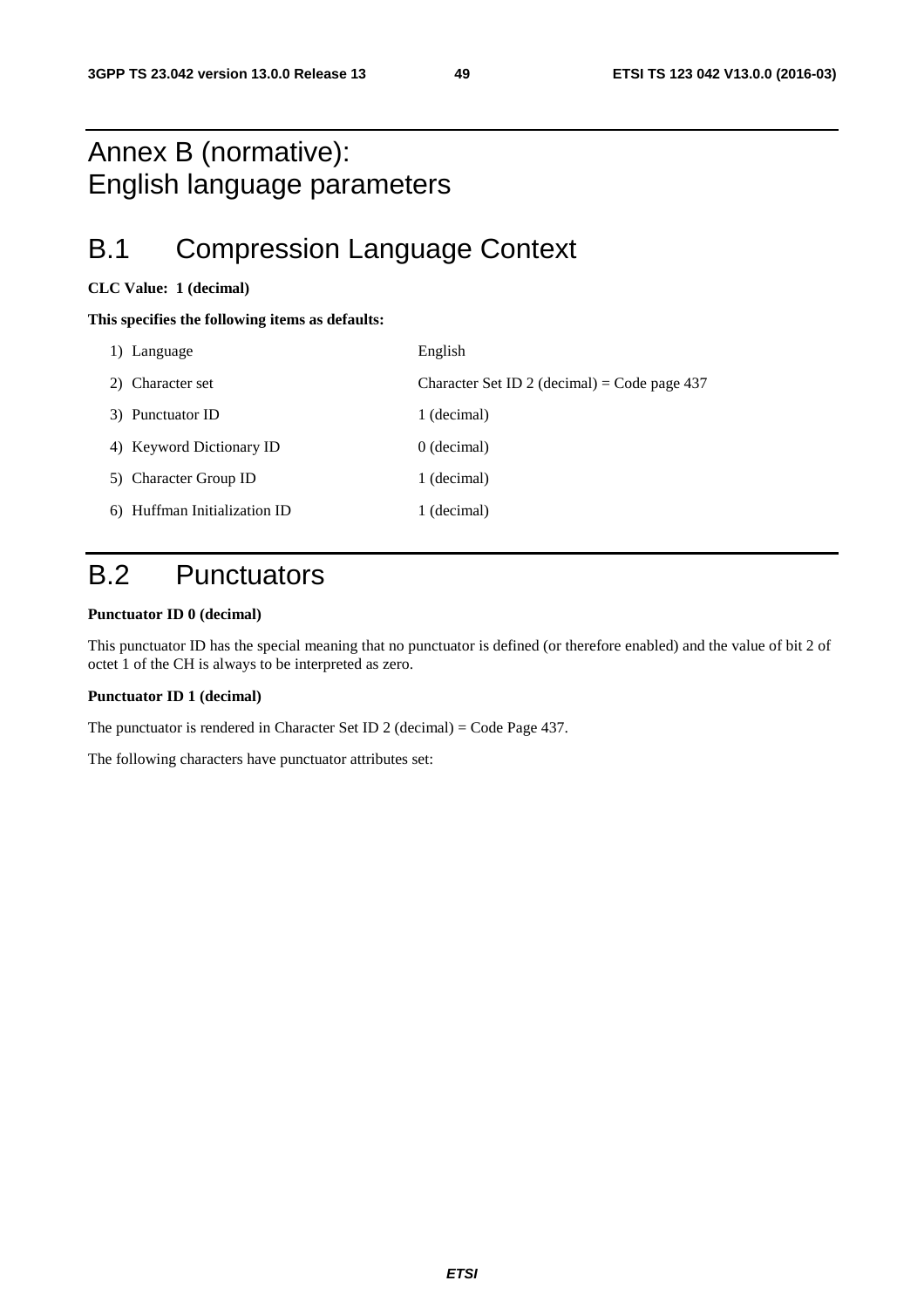| Char                                                                                                                                                                                        | Value | <b>PU-IWS</b>    | <b>PU-LST</b>  | <b>PU-WSF</b>  | <b>PU-UCF</b> | <b>PU-UCW</b>    | <b>PU-NSI</b> |
|---------------------------------------------------------------------------------------------------------------------------------------------------------------------------------------------|-------|------------------|----------------|----------------|---------------|------------------|---------------|
| $<$ LF>                                                                                                                                                                                     | 010   | 0                | 0              | 0              | 1             | 0                | 0             |
| $<$ CR $>$                                                                                                                                                                                  | 013   | $\boldsymbol{0}$ | $\pmb{0}$      | $\mathbf 0$    | $\mathbf{1}$  | $\pmb{0}$        | 0             |
| <sp< td=""><td>032</td><td>1</td><td>0</td><td>0</td><td>0</td><td><math display="inline">\pmb{0}</math></td><td>0</td></sp<>                                                               | 032   | 1                | 0              | 0              | 0             | $\pmb{0}$        | 0             |
| ï                                                                                                                                                                                           | 033   | 0                | $\mathbf 0$    | 1              | 1             | $\pmb{0}$        | 0             |
| $\pmb{r}$                                                                                                                                                                                   | 044   | 0                | $\mathbf 0$    | $\mathbf 1$    | 0             | $\pmb{0}$        | 0             |
|                                                                                                                                                                                             | 046   | 0                | $\mathbf{1}$   | $\mathbf{1}$   | $\mathbf{1}$  | $\mathbf 0$      | 0             |
| $\mathbf 0$                                                                                                                                                                                 | 048   | 0                | $\mathbf 0$    | $\mathbf 0$    | 0             | $\pmb{0}$        | $\mathbf 1$   |
| $\mathbf 1$                                                                                                                                                                                 | 049   | 0                | $\mathbf 0$    | $\mathbf 0$    | 0             | $\mathbf 0$      | $\mathbf{1}$  |
| $\overline{a}$                                                                                                                                                                              | 050   | 0                | 0              | 0              | 0             | $\pmb{0}$        | 1             |
| 3                                                                                                                                                                                           | 051   | $\boldsymbol{0}$ | $\pmb{0}$      | $\pmb{0}$      | 0             | $\pmb{0}$        | 1             |
| 4                                                                                                                                                                                           | 052   | 0                | $\mathbf 0$    | $\mathbf 0$    | 0             | $\pmb{0}$        | 1             |
| 5                                                                                                                                                                                           | 053   | $\mathbf 0$      | $\mathbf 0$    | $\mathbf 0$    | 0             | $\pmb{0}$        | 1             |
| 6                                                                                                                                                                                           | 054   | 0                | $\mathbf 0$    | $\mathbf 0$    | 0             | $\pmb{0}$        | 1             |
| 7                                                                                                                                                                                           | 055   | 0                | $\mathbf 0$    | $\mathbf 0$    | 0             | $\mathbf 0$      | 1             |
| 8                                                                                                                                                                                           | 056   | $\mathbf 0$      | $\mathbf 0$    | $\mathbf 0$    | 0             | $\mathbf 0$      | 1             |
| 9                                                                                                                                                                                           | 057   | 0                | $\mathbf 0$    | $\mathbf 0$    | 0             | $\boldsymbol{0}$ | 1             |
| $\vdots$                                                                                                                                                                                    | 058   | 0                | $\mathbf 0$    | 1              | 0             | $\pmb{0}$        | 0             |
| $\ddot{ }$                                                                                                                                                                                  | 059   | 0                | 0              | $\mathbf{1}$   | 0             | 0                | 0             |
| $\ddot{ }$                                                                                                                                                                                  | 063   | 0                | $\pmb{0}$      | 1              | 1             | $\pmb{0}$        | 0             |
| $\mathbf I$                                                                                                                                                                                 | 073   | $\overline{0}$   | $\overline{0}$ | $\overline{0}$ | 0             | $\mathbf{1}$     | $\mathbf 0$   |
| NOTE:<br>The characters " <sp>" are used to represent the "space" character, the characters<br/>"<lf>" the "line feed" character and "<cr>" the "carriage return" character.</cr></lf></sp> |       |                  |                |                |               |                  |               |

**Table B.1: punctuator attributes set:** 

#### **Punctuator ID >1 (decimal)**

No other punctuators are defined and all other values are reserved.

## B.3 Keyword Dictionaries

#### **Keyword Dictionary ID 0 (decimal)**

This Keyword Dictionary ID has the special meaning that no Keyword Dictionary is defined (or therefore enabled) and the value of bit 1 of octet 1 of the CH is always to be interpreted as zero.

#### **Keyword Dictionary ID 1 (decimal)**

The Keyword Dictionary is rendered in Character Set ID 2 (decimal) = Code Page 437.

The Match Options value is 94 (decimal) indicating the following:

- Partial matching is enabled.
- Suffix matching is not enabled.
- Prefix matching is enabled.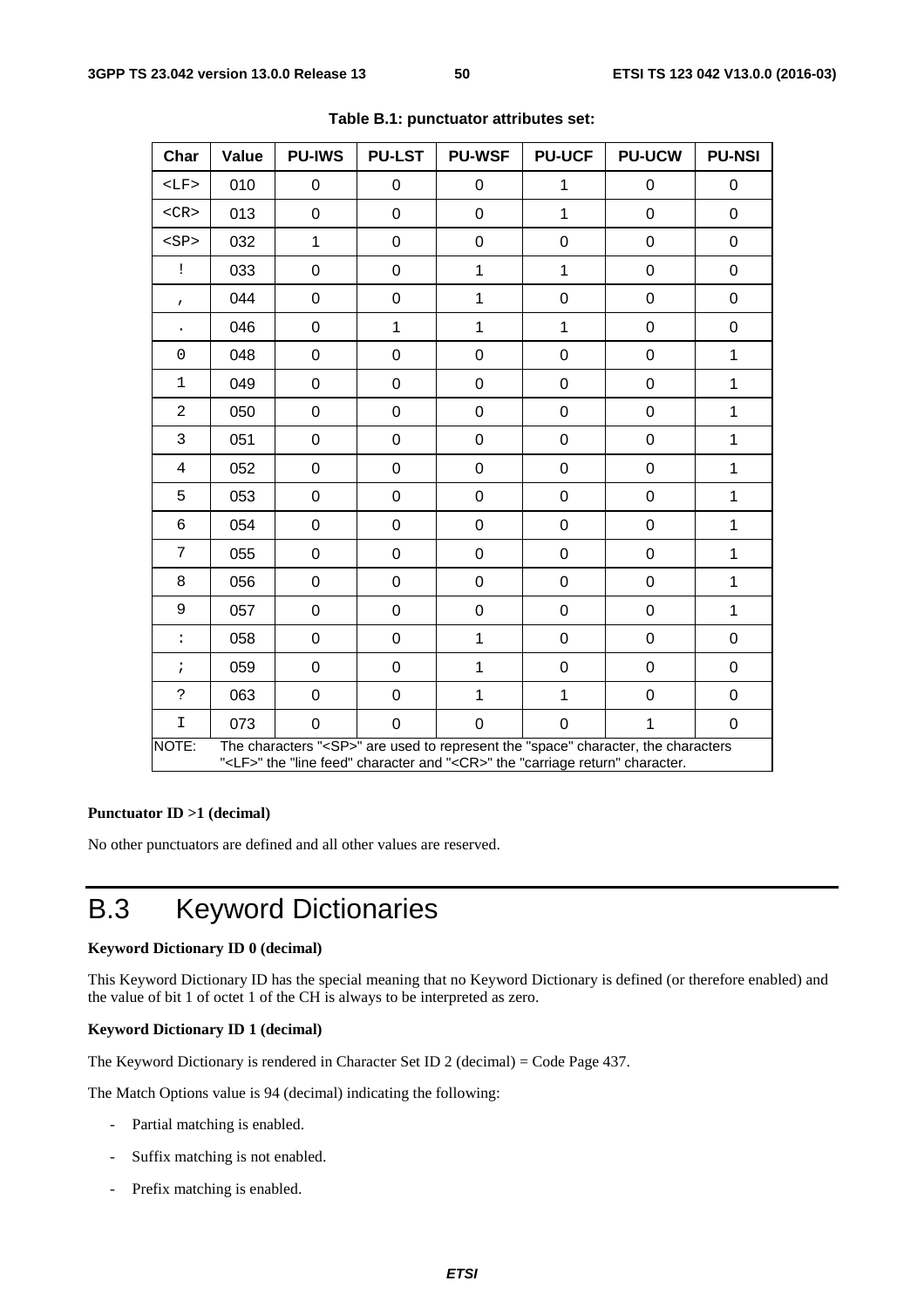- 1st char upper case, remainder lower case matching is enabled.
- Upper case matching is enabled.
- Lower case matching is enabled.
- Exact matching is not enabled.

The Keyword Prefix Length is 1 and the prefix string contains a single character with value 32 decimal (a space).

The Keyword Suffix Length is 0.

The Keyword Threshold value is 4.

The Maximum Partial Match Length value is 46 (decimal).

The Key Word Group List contains only 1 Key Word Group ID. The value of this Key Word Group ID is 0.

#### **Keyword Dictionary ID >1 (decimal)**

No other Keyword Dictionaries are defined and all other values are reserved.

#### **Key Word Group ID 0 (decimal)**

The entries within this Key Word Group are rendered in Character Set ID 2 (decimal) = Code Page 437.

The Number of Entries value is 128 (decimal).

The entries are defined in table B.2wherein the characters "<SP>" are used to represent the "space" character of decimal value 32.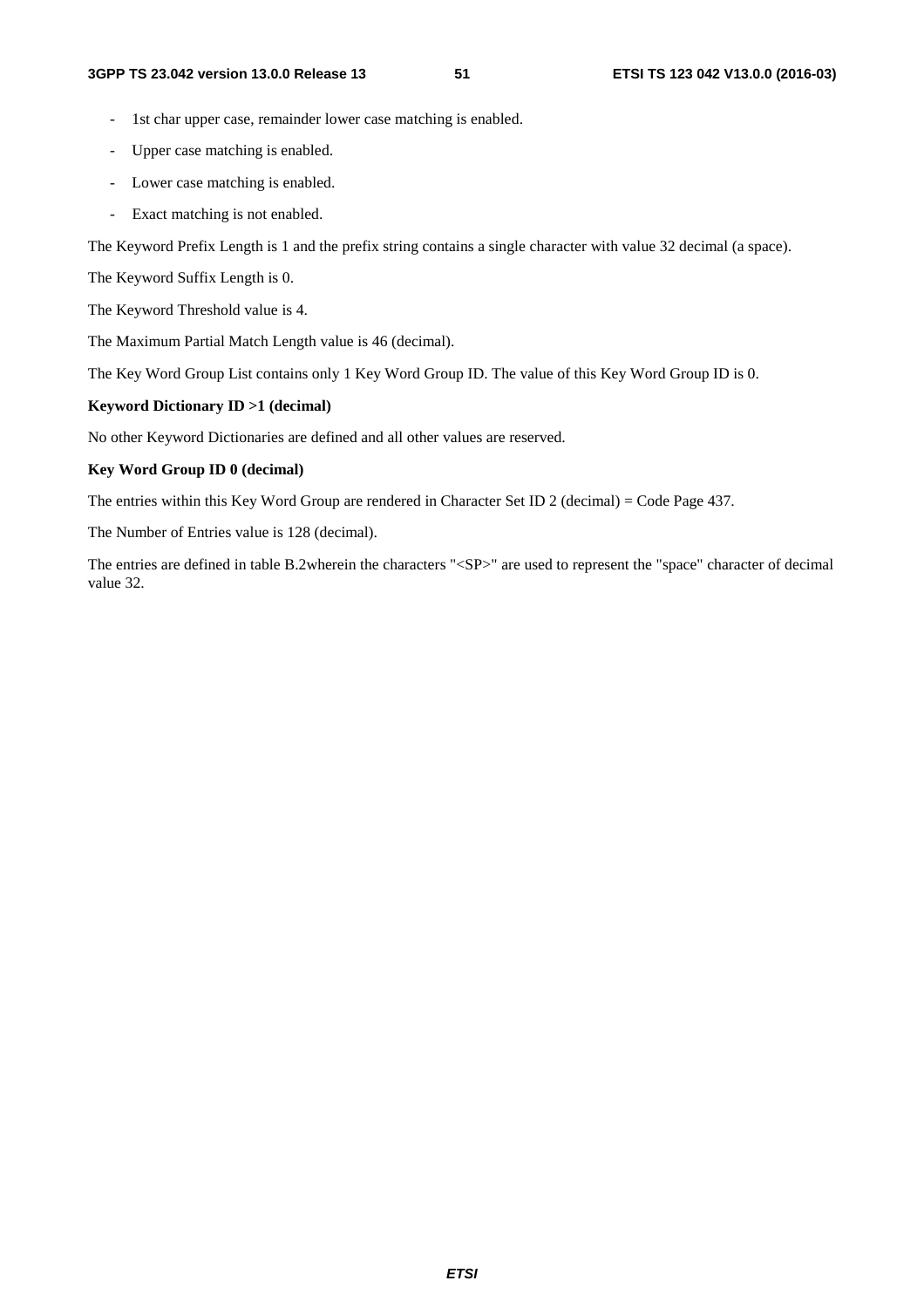| <b>Entry ID</b> | <b>Entry Length</b>     | <b>Entry String</b> |
|-----------------|-------------------------|---------------------|
| 1               | 5                       | About               |
| $\overline{2}$  | 9                       | Afternoon           |
| 3               | 5                       | Again               |
| 4               | 6                       | Agenda              |
| 5               | 6                       | Agreed              |
| 6               | 4                       | And <sp></sp>       |
| 7               | 11                      | Appointment         |
| 8               | 4                       | Are <sp></sp>       |
| 9               | 7                       | Arrange             |
| 10              | 6                       | Arrive              |
| 11              | 6                       | Attend              |
| 12              | 9                       | Available           |
| $\overline{13}$ | $\overline{4}$          | Away                |
| 14              | 7                       | Because             |
| $\overline{15}$ | 6                       | Before              |
| 16              | 7                       | Benefit             |
| 17              | 8                       | <b>Business</b>     |
| 18              | 4                       | But <sp></sp>       |
| 19              | 4                       | Call                |
| 20              | 6                       | Can't <sp></sp>     |
| 21              | 6                       | Cancel              |
| $\overline{22}$ | $\overline{6}$          | Commit              |
| $\overline{23}$ | 7                       | Company             |
| 24              | 8                       | Complete            |
| 25              | 7                       | Confirm             |
| 26              | 7                       | Contact             |
| $\overline{27}$ | 10                      | Convenient          |
| 28              | 5                       | Could               |
| 29              | 7                       | Deliver             |
| 30              | 6                       | Demand              |
| 31              | 10                      | Department          |
| 32              | 6                       | Dinner              |
| 33              | $\overline{7}$          | Discuss             |
| 34              | 6                       | Don't <sp></sp>     |
| $\overline{35}$ | 5                       | Exist               |
| 36              | 6                       | Flight              |
| 37              | $\overline{\mathbf{4}}$ | For <sp></sp>       |
| 38              | 7                       | Forward             |
| 39              | 6                       | Friday              |
| 40              | 5                       | From <sp></sp>      |
| 41              | 5                       | Going               |
| $\overline{42}$ | $\overline{7}$          | Goodbye             |
| 43              | 8                       | Hardware            |
| 44              | 5                       | Have <sp></sp>      |
| 45              | 4                       | Hear                |
| 46              | 5                       | Hello               |
| 47              | 4                       | Help                |
| 48              | 4                       | Home                |
| 49              | 5                       | Hotel               |
| $\overline{50}$ | $\overline{4}$          | How <sp></sp>       |
| $\overline{51}$ | 9                       | Immediate           |
| $\overline{52}$ | 9                       | Important           |
| $\overline{53}$ | 11                      | Information         |
| 54              | 4                       | Its <sp></sp>       |
| 55              | 5                       | Later               |
| 56              | 6                       | Letter              |
| 57              | $\overline{7}$          | Machine             |
| 58              | 5                       | Make <sp></sp>      |
| 59              | 6                       | Manage              |
| 60              | 7                       | Meeting             |
| 61              | 7                       | Message             |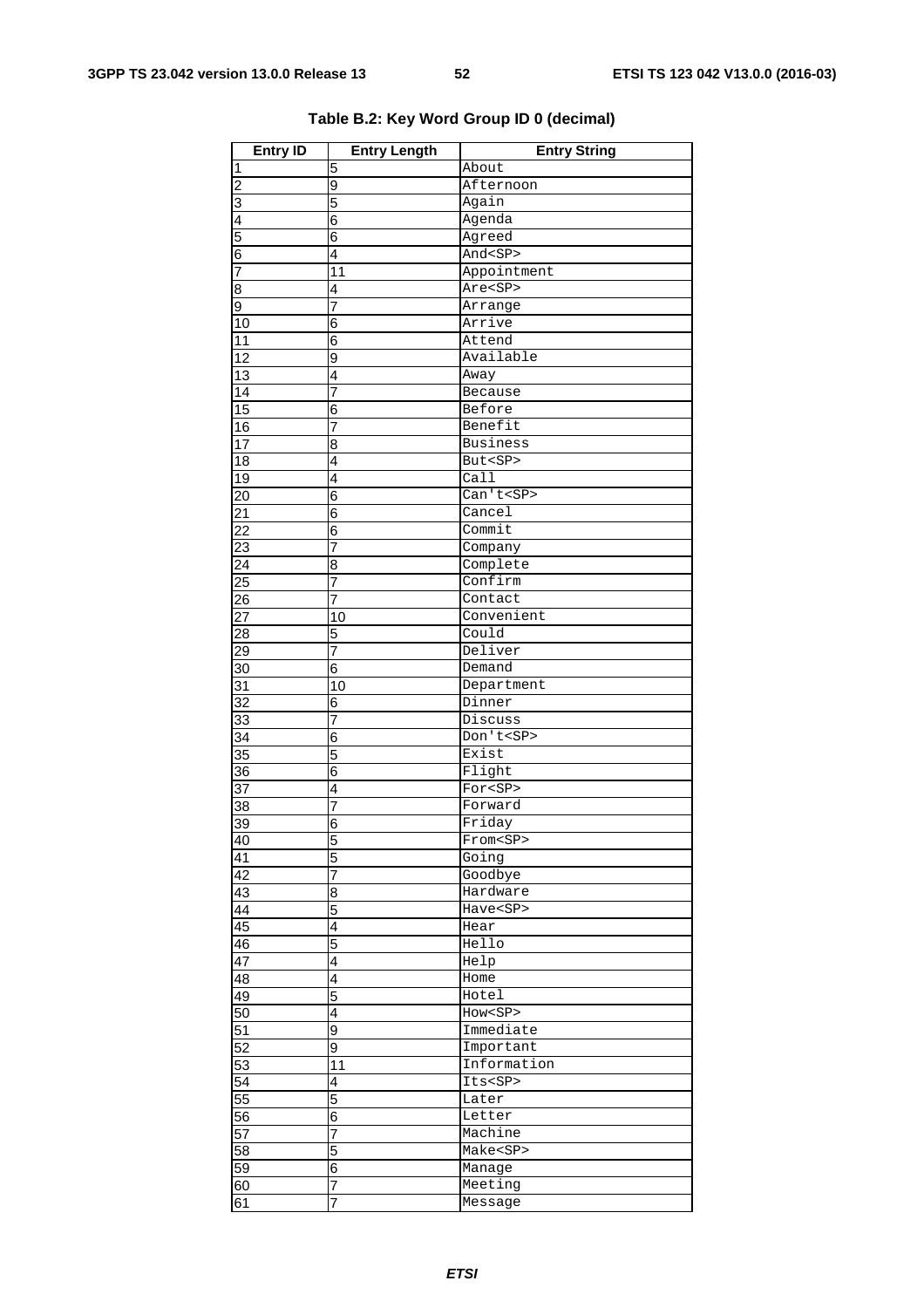| <b>Entry ID</b>  | <b>Entry Length</b> | <b>Entry String</b>      |
|------------------|---------------------|--------------------------|
| 62               | 6                   | Mobile                   |
| 63               | 6                   | Monday                   |
| 64               | 7                   | Morning                  |
| 65               | 5                   | Need <sp></sp>           |
| 66               | 6                   | Office                   |
| 67               | 5                   | Other                    |
| 68               | 6                   | Passed                   |
| 69               | 8                   | Personal                 |
| 70               | 5                   | Phone                    |
| 71               | 6                   | Please                   |
| $\overline{72}$  | 8                   | Possible                 |
| 73               | 4                   | Post                     |
| 74               | 8                   | Postpone                 |
| 75               | 5                   | Price                    |
| 76               | 8                   | Priority                 |
| $\overline{77}$  | $\overline{7}$      | Product                  |
| 78               | 7                   | Project                  |
| 79               | 5                   | Quick                    |
| 80               | 7                   | Receive                  |
| 81               | 9                   | Reference                |
| $\overline{82}$  | 7                   | Regards                  |
| 83               | 8                   | Remember                 |
| 84               | 6                   | Return                   |
| 85               | 4                   | Ring                     |
| 86               | 8                   | Saturday                 |
| 87               | $\overline{4}$      | Send                     |
| 88               | 7                   | Service                  |
| 89               | 6                   | Should                   |
| 90               | 5                   | Since                    |
| 91               | 8                   | Software                 |
| 92               | $\overline{4}$      | Soon                     |
| 93               | 5                   | Speak                    |
| 94               | 5                   | $\overline{\text{Stil}}$ |
| 95               | 7                   | Subject                  |
| 96               | 7                   | Success                  |
| 97               | $\overline{6}$      | Sunday                   |
| 98               | $\overline{4}$      | Talk                     |
| 99               | 9                   | Telephone                |
| 100              | 5                   | Thank                    |
| 101              | 4                   | That                     |
| 102              | $\overline{4}$      | The <sp></sp>            |
| 103              | 5                   | Them <sp></sp>           |
| 104              | 5                   | There                    |
| 105              | 5                   | They <sp></sp>           |
| 106              | 5                   | Think                    |
| 107              | $\overline{4}$      | This                     |
| 108              | 8                   | Thursday                 |
| 109              | 5                   | Today                    |
| 110              | 8                   | Tomorrow                 |
| 111              | $\overline{7}$      | Tonight                  |
| $\overline{112}$ | 5                   | Total                    |
| 113              | 6                   | Travel                   |
| 114              | 7                   | Tuesday                  |
| 115              | 6                   | Until <sp></sp>          |
| 116              | 6                   | Update                   |
| 117              | $\overline{6}$      | Urgent                   |
| 118              | 5                   | Using                    |
| 119              | 4                   | Want                     |
| 120              | 9                   | Wednesday                |
| 121              | $\overline{7}$      | Weekend                  |
| 122              | $\overline{7}$      | Welcome                  |
| 123              | $\overline{5}$      | When <sp></sp>           |
| 124              | 6                   | Where <sp></sp>          |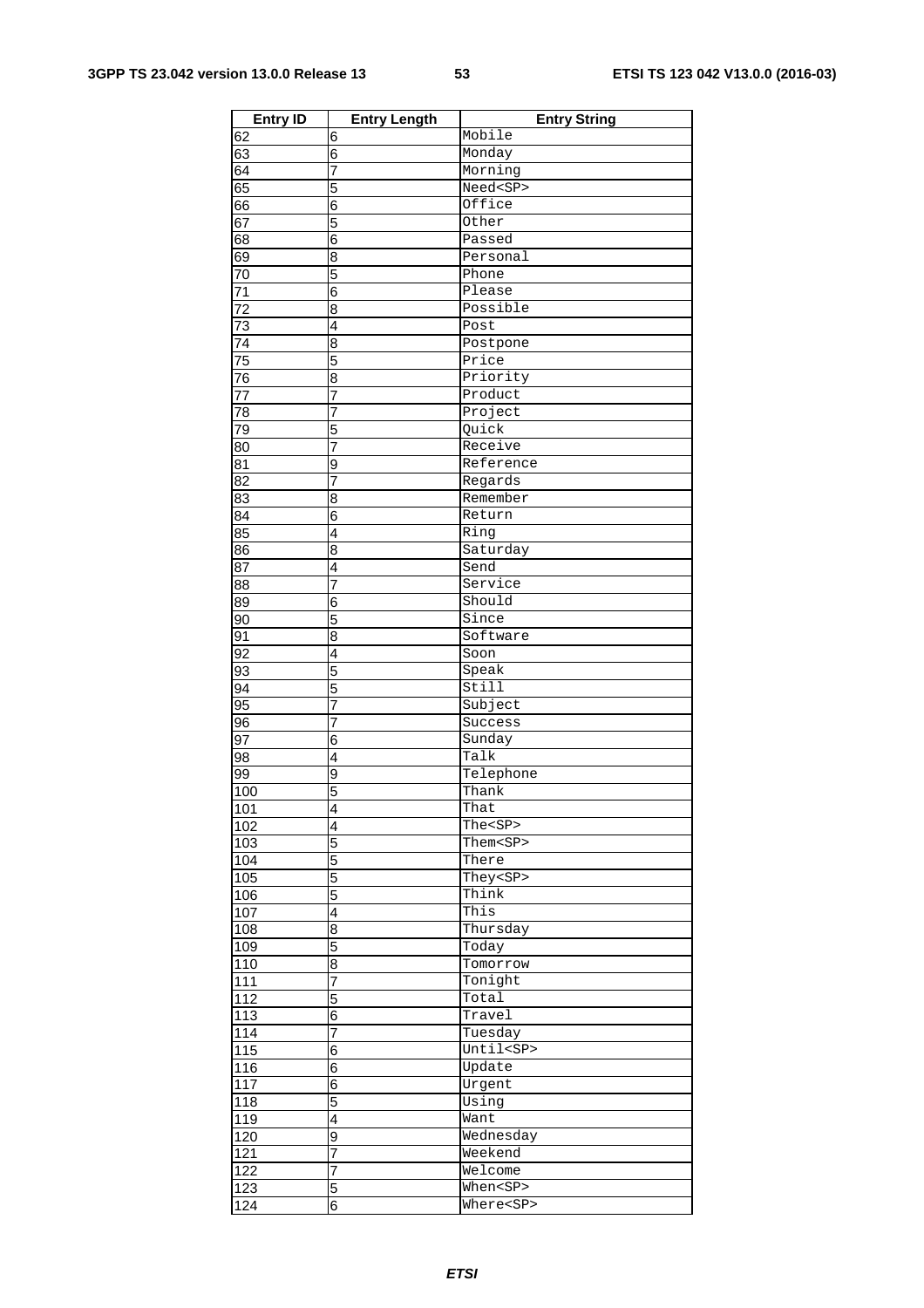| Entry <b>ID</b> | <b>Entry Length</b> | <b>Entry String</b> |  |  |
|-----------------|---------------------|---------------------|--|--|
| 125             |                     | Will                |  |  |
| 126             |                     | Would               |  |  |
| 127             |                     | Yesterday           |  |  |
| 128             |                     | You <sp></sp>       |  |  |

#### **Key Word Group ID >0 (decimal)**

No other Key Word Groups are defined and all other values are reserved.

## B.4 Character Groups

#### **Character Group ID 0 (decimal)**

This Character Group ID has the special meaning that no Character Group is defined (or therefore enabled) and the value of bit 0 of octet 1 of the CH is always to be interpreted as zero.

#### **Character Group ID 1 (decimal)**

The Character Group is rendered in Character Set ID 2 (decimal) = Code Page 437.

The Number of Groups value is 3.

There are 2 Group Transition symbols used these have the decimal values 259 and 260. Their use in signalling transitions between the 3 groups are shown in the table B.3.

|                      | New Group |     |     |  |
|----------------------|-----------|-----|-----|--|
| <b>Current Group</b> |           |     | 2   |  |
|                      |           | 260 | 259 |  |
|                      | 260       |     | 259 |  |
|                      | 260       | 259 |     |  |

#### **Table B.3: Character Group ID 1 (decimal)**

The fold tables and Group Membership bit flags are set out in the following table B.4.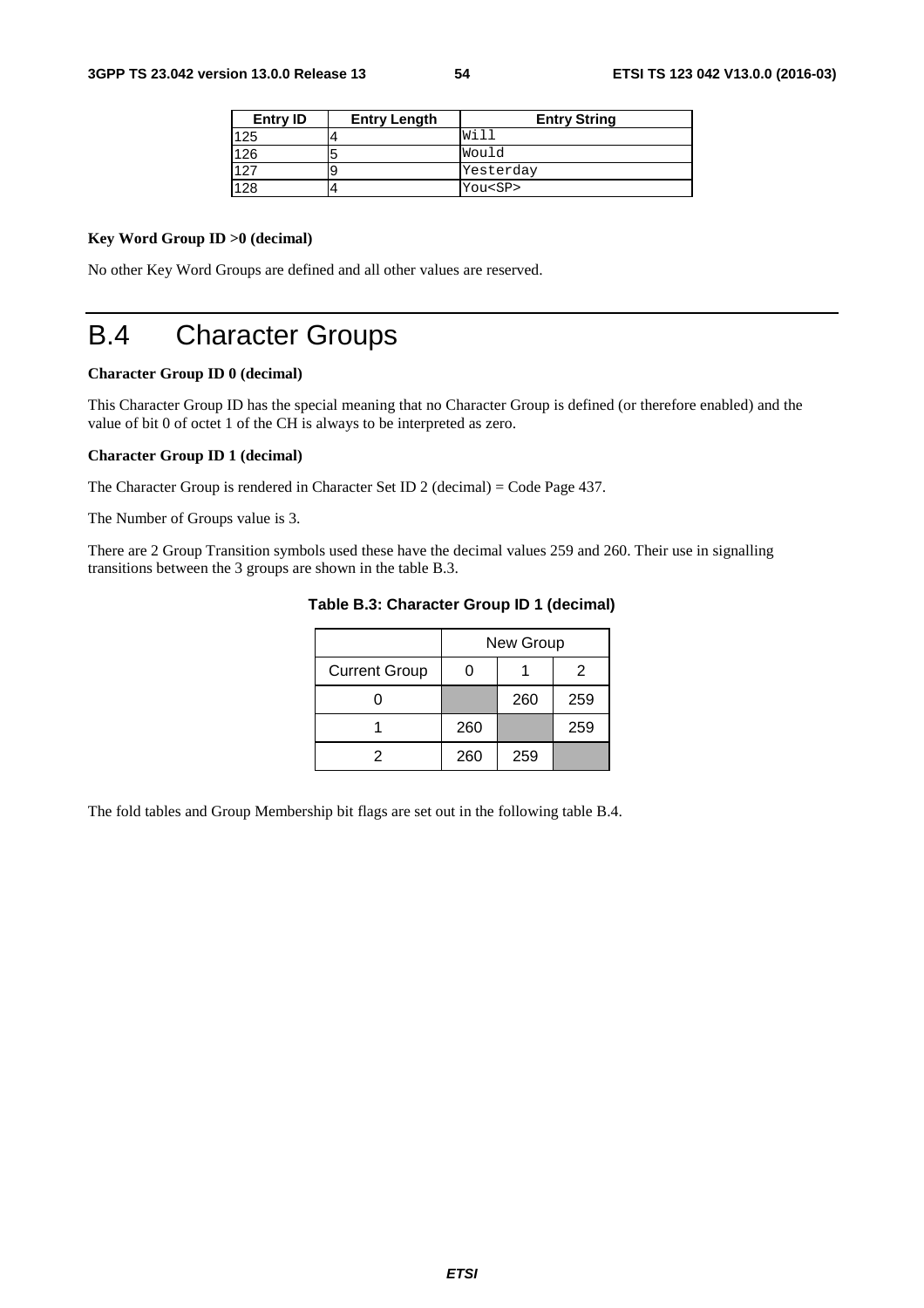| Char                           | Value            | Group 0<br><b>Fold</b><br><b>Table</b> | Group 1<br><b>Fold</b><br><b>Table</b> | Group 2<br><b>Fold Table</b> | Group 2<br><b>Member</b> | Group 1<br><b>Member</b> | Group 0<br><b>Member</b> |
|--------------------------------|------------------|----------------------------------------|----------------------------------------|------------------------------|--------------------------|--------------------------|--------------------------|
|                                | 012              | 034                                    | 012                                    | 012                          | 1                        | 0                        | 0                        |
| $<$ SP $>$                     | 032              | 032                                    | 032                                    | 032                          | 1                        | $\mathbf{1}$             | 1                        |
|                                | 033              | 118                                    | 033                                    | 033                          | 1                        | $\mathbf 0$              | 0                        |
| H                              | 034              | 034                                    | 034                                    | 012                          | $\pmb{0}$                | 1                        | 1                        |
| #                              | 035              | 102                                    | 035                                    | 035                          | 1                        | $\mathbf 0$              | 0                        |
| $\%$                           | 037              | 113                                    | 037                                    | 037                          | 1                        | $\mathbf 0$              | 0                        |
| &                              | 038              | 111                                    | 038                                    | 038                          | 1                        | $\mathbf 0$              | 0                        |
|                                | 039              | 039                                    | 039                                    | 039                          | 1                        | 1                        | 1                        |
|                                | 040              | 116                                    | 040                                    | 040                          | 1                        | 0                        | 0                        |
|                                | 041              | 117                                    | 041                                    | 041                          | 1                        | 0                        | 0                        |
| $\star$                        | 042              | 110                                    | 042                                    | 042                          | 1                        | $\mathbf 0$              | $\mathbf 0$              |
| +                              | 043              | 119                                    | 043                                    | 043                          | 1                        | $\mathbf 0$              | 0                        |
| $\mathbf{r}$                   | 044              | 044                                    | 044                                    | 062                          | 0                        | 1                        | 1                        |
| ۰                              | 045              | 120                                    | 045                                    | 045                          | 1                        | $\mathbf 0$              | 0                        |
|                                | 046              | 046                                    | 046                                    | 046                          | 1                        | 1                        | 1                        |
|                                | 047              | 114                                    | 047                                    | 047                          | 1                        | $\mathbf 0$              | 0                        |
| 0                              | 048              | 101                                    | 048                                    | 048                          | 1                        | $\mathbf 0$              | $\mathbf 0$              |
| $\overline{1}$                 | 049              | 097                                    | 049                                    | 049                          | 1                        | $\mathbf 0$              | $\mathbf 0$              |
| $\overline{c}$                 | 050              | 105                                    | 050                                    | 050                          | 1                        | $\mathbf 0$              | 0                        |
| 3                              | 051              | 099                                    | 051                                    | 051                          | 1                        | 0                        | 0                        |
| 4                              | 052              | 112                                    | 052                                    | 052                          | 1                        | $\mathbf 0$              | 0                        |
| 5                              | 053              | 100                                    | 053                                    | 053                          | 1                        | $\mathbf 0$              | 0                        |
| $\overline{6}$                 | 054              | 107                                    | 054                                    | 054                          | 1                        | $\mathbf 0$              | 0                        |
| $\overline{7}$                 | $\overline{055}$ | 104                                    | 055                                    | $\overline{055}$             | 1                        | $\mathbf 0$              | $\mathbf 0$              |
| 8                              | 056              | 103                                    | 056                                    | 056                          | 1                        | $\mathbf 0$              | 0                        |
| 9                              | 057              | 109                                    | 057                                    | 057                          | 1                        | 0                        | 0                        |
| ł,                             | 058              | 098                                    | 058                                    | 058                          | 1                        | $\mathbf 0$              | 0                        |
| ä,<br>$\,$                     | 059              | 106                                    | 059                                    | 059                          | 1                        | $\mathbf 0$              | 0                        |
| $\,<\,$                        | 060              | $\overline{122}$                       | 060                                    | 060                          | 1                        | $\mathbf 0$              | $\mathbf 0$              |
| $=$                            | 061              | 121                                    | 061                                    | 061                          | 1                        | $\mathbf 0$              | 0                        |
| $\, > \,$                      | 062              | 044                                    | 062                                    | 062                          | 1                        | $\mathbf 0$              | $\mathbf 0$              |
| $\overline{?}$                 | 063              | 063                                    | 063                                    | 093                          | $\pmb{0}$                | 1                        | 1                        |
| Α                              | 065              | 097                                    | 065                                    | 065                          | 0                        | 1                        | 0                        |
| В                              | 066              | 098                                    | 066                                    | 066                          | 0                        | 1                        | 0                        |
| C                              | 067              | 099                                    | 067                                    | 067                          | 0                        | 1                        | $\,0\,$                  |
| D                              | 068              | 100                                    | 068                                    | 068                          | 0                        | 1                        | 0                        |
| E                              | 069              | 101                                    | 069                                    | 069                          | $\pmb{0}$                | 1                        | $\mathbf 0$              |
| F                              | 070              | 102                                    | 070                                    | 070                          | 0                        | 1                        | 0                        |
| G                              | 071              | 103                                    | 071                                    | 071                          | 0                        | 1                        | $\mathbf 0$              |
| н                              | 072              | 104                                    | 072                                    | 072                          | 0                        | 1                        | 0                        |
| I                              | 073              | 105                                    | 073                                    | 073                          | 0                        | 1                        | 0                        |
| J                              | 074              | 106                                    | 074                                    | 074                          | 0                        | 1                        | 0                        |
| K                              | 075              | 107                                    | 075                                    | 075                          | 0                        | 1                        | 0                        |
| L                              | 076              | 108                                    | 076                                    | 076                          | $\pmb{0}$                | 1                        | $\mathbf 0$              |
| M                              | 077              | 109                                    | 077                                    | 077                          | $\pmb{0}$                | 1                        | $\pmb{0}$                |
| N                              | 078              | 110                                    | 078                                    | 078                          | 0                        | 1                        | 0                        |
| O                              | 079              | 111                                    | 079                                    | 079                          | 0                        | 1                        | 0                        |
| P                              | 080              | 112                                    | 080                                    | 080                          | $\pmb{0}$                | 1                        | 0                        |
| Q                              | 081              | 113                                    | 081                                    | 081                          | 0                        | 1                        | 0                        |
| R                              | 082              | 114                                    | 082                                    | 082                          | 0                        | 1                        | 0                        |
| $\overline{s}$<br>$\mathsf{T}$ | 083              | 115                                    | 083                                    | 083                          | $\pmb{0}$                | 1                        | $\mathbf 0$              |
|                                | 084              | 116                                    | 084                                    | 084                          | $\pmb{0}$                | 1                        | $\mathbf 0$              |
| U<br>$\vee$                    | 085              | 117                                    | 085                                    | 085                          | 0                        | 1                        | 0                        |
| W                              | 086              | 118                                    | 086                                    | 086                          | 0                        | 1                        | 0                        |
| Χ                              | 087<br>088       | 119<br>120                             | 087<br>088                             | 087<br>088                   | 0<br>0                   | 1<br>1                   | 0<br>0                   |
| Υ                              | 089              | 121                                    | 089                                    | 089                          | 0                        | $\mathbf 1$              | 0                        |
| Z                              | 090              | 122                                    | 090                                    | 090                          | $\pmb{0}$                | 1                        | 0                        |
|                                | 091              | 108                                    | 091                                    | 091                          | 1                        | 0                        | 0                        |
|                                |                  |                                        |                                        |                              |                          |                          |                          |

**Table B.4: fold tables and Group Membership bit flags**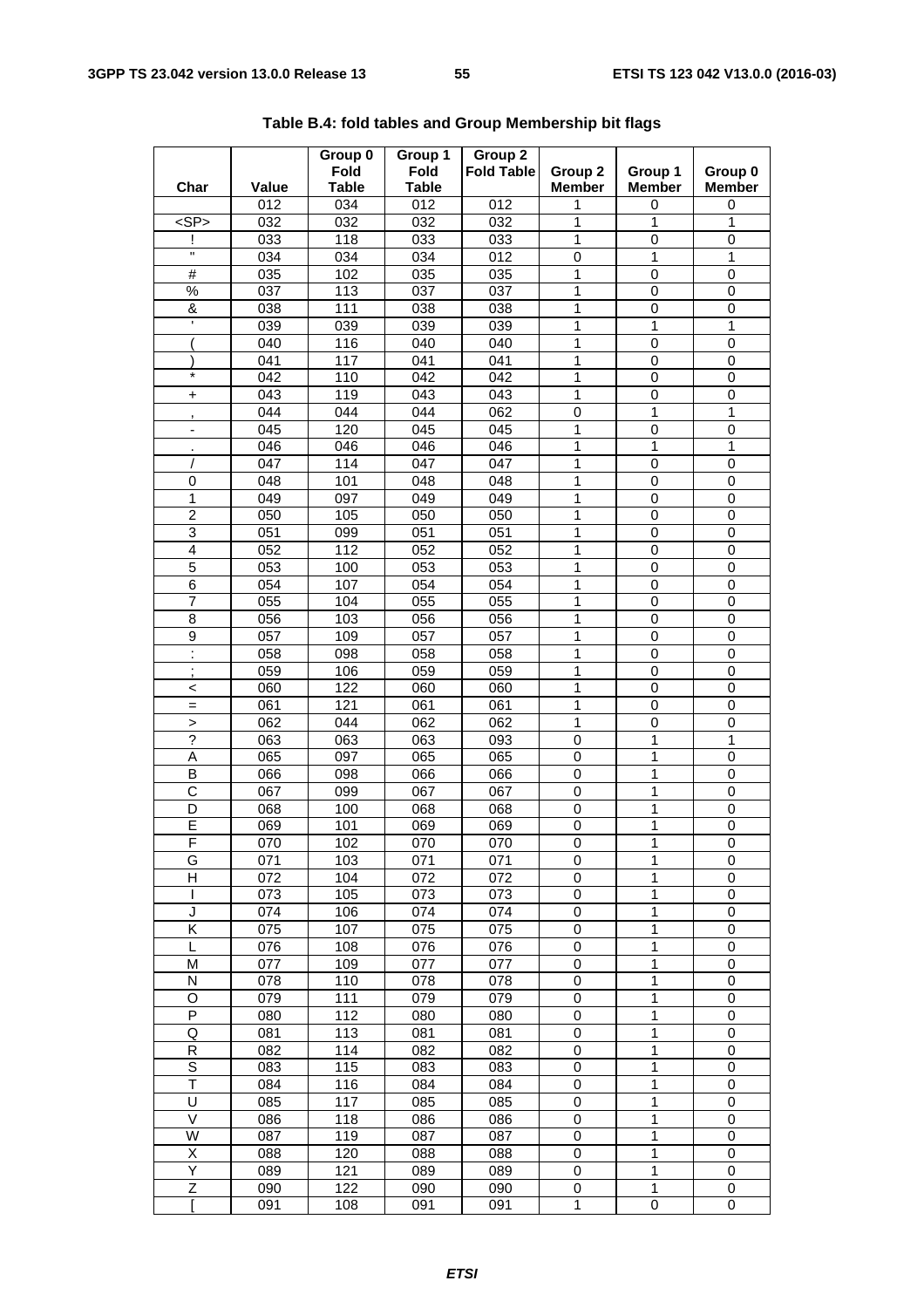|              |              | Group 0<br>Fold | Group 1<br><b>Fold</b> | Group 2<br><b>Fold Table</b> | Group 2       | Group 1        | Group 0       |
|--------------|--------------|-----------------|------------------------|------------------------------|---------------|----------------|---------------|
| Char         | <b>Value</b> | <b>Table</b>    | <b>Table</b>           |                              | <b>Member</b> | <b>Member</b>  | <b>Member</b> |
|              | 093          | 063             | 093                    | 093                          | 1             | $\mathbf 0$    | 0             |
| a            | 097          | 097             | 065                    | 049                          | $\mathbf{0}$  | $\overline{0}$ | 1             |
| b            | 098          | 098             | 066                    | 058                          | $\mathbf 0$   | $\mathbf 0$    | 1             |
| C            | 099          | 099             | 067                    | 051                          | $\mathbf 0$   | $\Omega$       | 1             |
| d            | 100          | 100             | 068                    | 053                          | $\mathbf 0$   | $\mathbf 0$    | 1             |
| е            | 101          | 101             | 069                    | 048                          | $\mathbf 0$   | $\mathbf 0$    | 1             |
| $\mathsf{f}$ | 102          | 102             | 070                    | 035                          | $\mathbf 0$   | $\overline{0}$ | 1             |
| g            | 103          | 103             | 071                    | 056                          | $\mathbf 0$   | $\mathbf 0$    | 1             |
| h            | 104          | 104             | 072                    | 055                          | 0             | $\mathbf 0$    | 1             |
|              | 105          | 105             | 073                    | 050                          | 0             | $\mathbf 0$    | 1             |
|              | 106          | 106             | 074                    | 059                          | $\mathbf 0$   | $\Omega$       | 1             |
| k            | 107          | 107             | 075                    | 054                          | $\mathbf 0$   | 0              | 1             |
|              | 108          | 108             | 076                    | 091                          | $\mathbf 0$   | $\mathbf 0$    | 1             |
| m            | 109          | 109             | 077                    | 057                          | $\mathbf 0$   | $\Omega$       | 1             |
| n            | 110          | 110             | 078                    | 042                          | $\mathbf 0$   | $\mathbf 0$    | 1             |
| $\circ$      | 111          | 111             | 079                    | 038                          | $\mathbf 0$   | $\Omega$       | 1             |
| p            | 112          | 112             | 080                    | 052                          | $\mathbf 0$   | 0              | 1             |
| q            | 113          | 113             | 081                    | 037                          | 0             | 0              | 1             |
| r            | 114          | 114             | 082                    | 047                          | $\mathbf 0$   | $\Omega$       | 1             |
| s            | 115          | 115             | 083                    | 156                          | $\mathbf 0$   | $\mathbf 0$    | 1             |
| t            | 116          | 116             | 084                    | 040                          | $\mathbf 0$   | 0              | 1             |
| u            | 117          | 117             | 085                    | 041                          | $\mathbf 0$   | $\mathbf 0$    | 1             |
| $\mathsf{v}$ | 118          | 118             | 086                    | 033                          | $\mathbf 0$   | $\Omega$       | 1             |
| W            | 119          | 119             | 087                    | 043                          | $\mathbf 0$   | 0              | 1             |
| X            | 120          | 120             | 088                    | 045                          | $\pmb{0}$     | $\mathbf 0$    | 1             |
| y            | 121          | 121             | 089                    | 061                          | 0             | $\Omega$       | 1             |
| Z            | 122          | 122             | 090                    | 060                          | $\pmb{0}$     | $\mathbf 0$    | 1             |
| £            | 156          | 115             | 156                    | 156                          | 1             | $\mathbf 0$    | 0             |

NOTE: The characters "<SP>" are used to represent the "space" character.

Characters with any other value in the range 0 to 255 are not a member of any group and therefore the fold table values will be equal to the character value in all cases.

#### **Character Group ID >1 (decimal)**

No other Character Groups are defined and all other values are reserved.

### B.5 Huffman Initializations

#### **Huffman Initialization ID 0 (decimal)**

The Huffman Initialization is rendered in Character Set ID 2 (decimal) = Code Page 437.

The Options value indicates that both character and control symbol updating are enabled.

As described is subclause 6.7.1, the tables below include initialization values for *all* control symbols that *might* occur in conjunction with the use of this Huffman Initialization. However, initialization values for control symbols that *cannot* occur for a *particular* use of this Huffman Initialization are identified as part of the Huffman initialization process and are *not* added to the Huffman tree as described in subclause 6.7.2.

The Character Group ID value is 1.

#### **Character Group Processing is disabled:**

The number of frequency initializations is 4.

The initial frequencies are: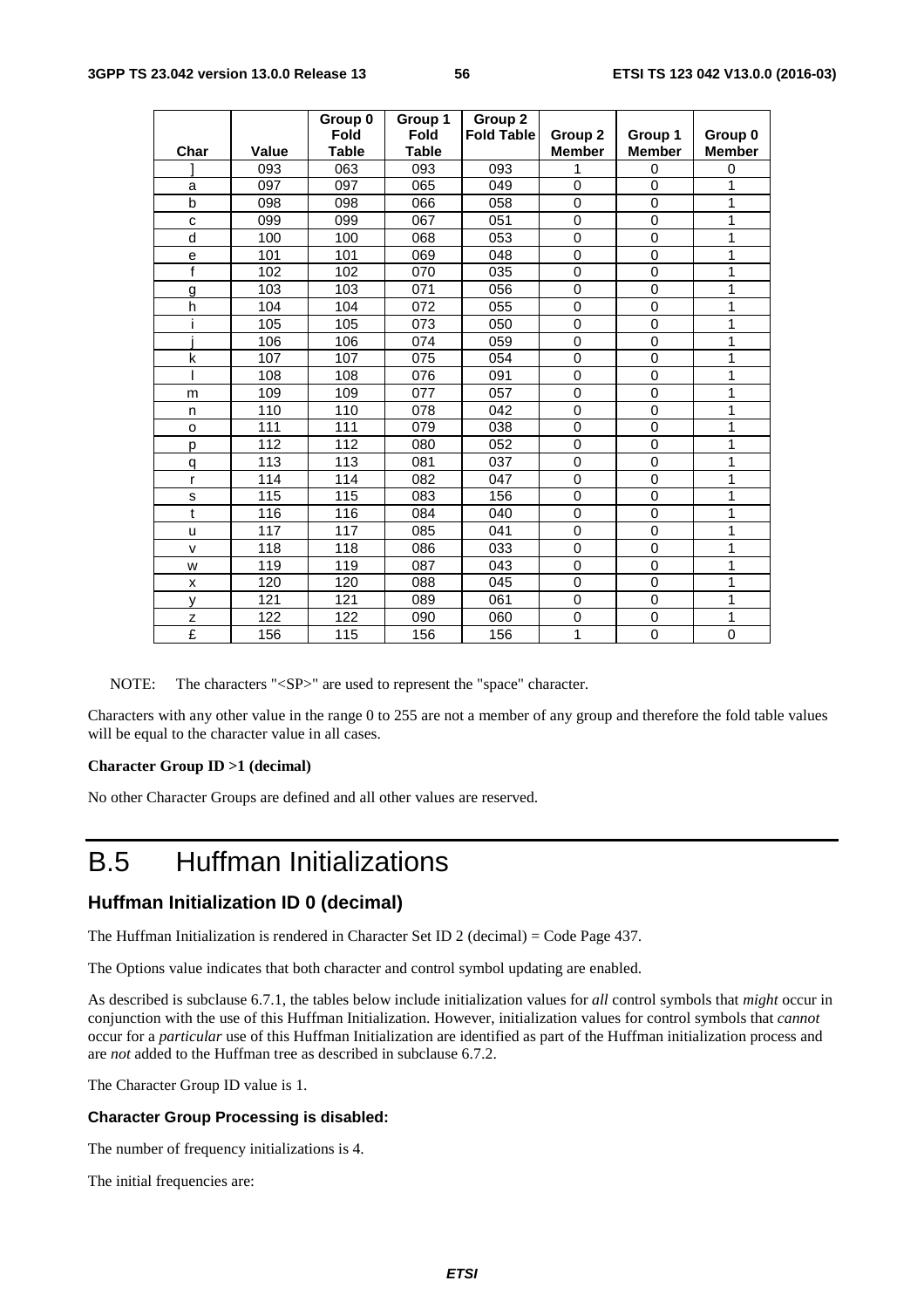| Symbol       | Value | <b>Frequency</b> |
|--------------|-------|------------------|
| New UCS2 Row | 266   |                  |
| Keyword      | 258   |                  |
| New 8bit     | 257   |                  |
| New 7bit     | 256   |                  |

#### **Table B.5: Character Group Processing is disabled: initial frequencies**

#### **Character Group Processing is enabled:**

The number of frequency initializations is 6.

The initial frequencies are:

| Symbol       | Value | <b>Frequency</b> |
|--------------|-------|------------------|
| New UCS2 Row | 266   |                  |
| Change CG1   | 260   |                  |
| Change CG0   | 259   |                  |
| Keyword      | 258   |                  |
| New 8bit     | 257   |                  |
| New 7bit     | 256   |                  |

#### **Table B.6: Character Group Processing is enabled: initial frequencies**

#### **Huffman Initialization ID 1 (decimal)**

The Huffman Initialization is rendered in Character Set ID 2 (decimal) = Code Page 437.

The Options value indicates that both character and control symbol updating are enabled.

As described is subclause 6.7.1, the tables below include initialization values for *all* control symbols that *might* occur in conjunction with the use of this Huffman Initialization. However, initialization values for control symbols that *cannot* occur for a *particular* use of this Huffman Initialization are identified as part of the Huffman initialization process and are *not* added to the Huffman tree as described in subclause 6.7.2.

The Character Group ID value is 1.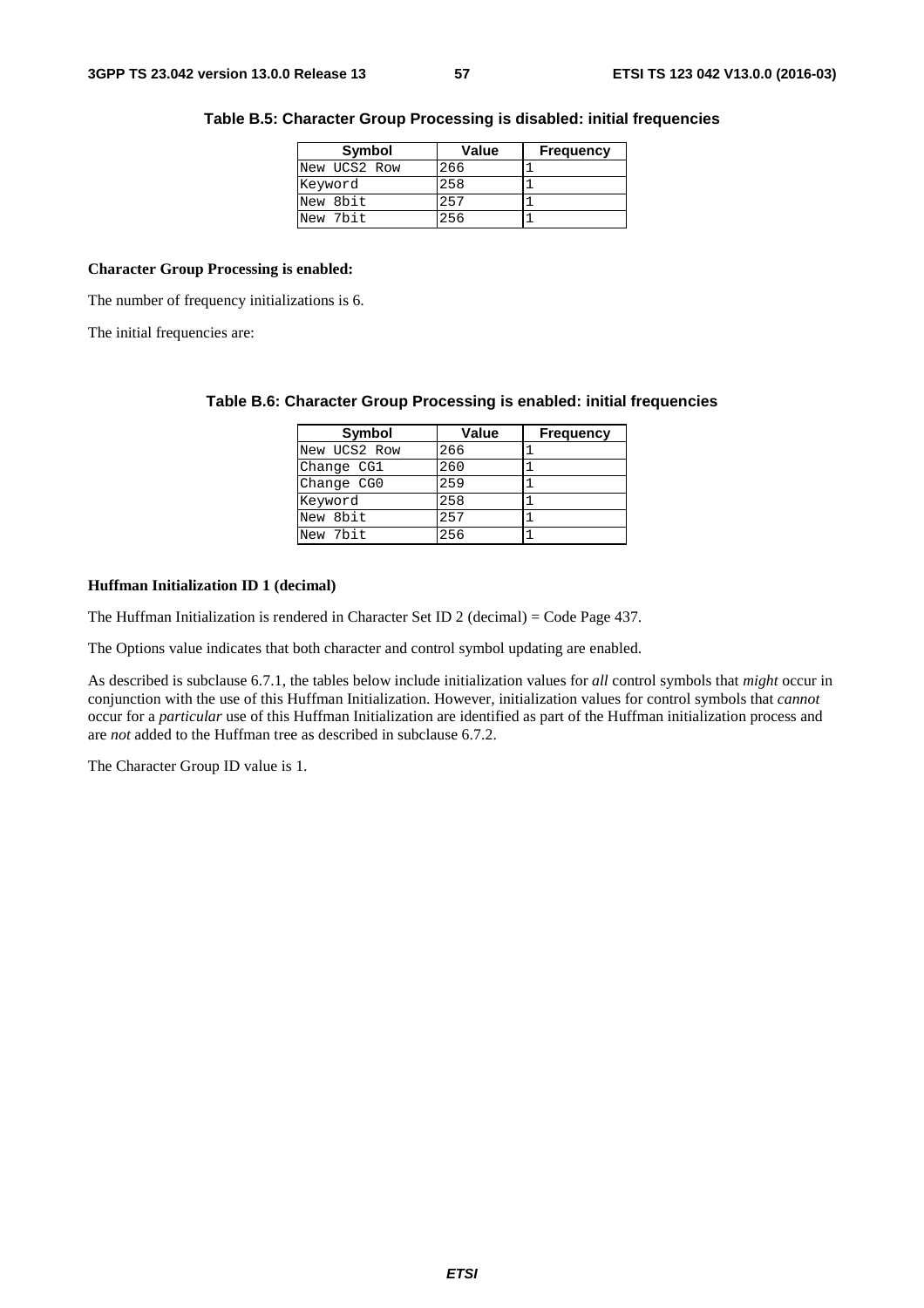#### **Character Group Processing is disabled:**

The number of frequency initializations is 32.

The initial frequencies are:

| Symbol                  | Value            | <b>Frequency</b> |
|-------------------------|------------------|------------------|
| New UCS2 Row            | 266              | 00001            |
| Z                       | 122              | 00001            |
| Keyword                 | 258              | 00001            |
| $\overline{q}$          | 113              | 00001            |
| j                       | 106              | 00003            |
| Χ                       | 120              | 00003            |
| New 7bit                | 256              | 00003            |
| New 8bit                | 257              | 00003            |
| $\mathsf{v}$            | 118              | 00008            |
| W                       | 119              | 00010            |
| $\overline{b}$          | 098              | 00010            |
|                         | 121              | 00011            |
| $\frac{y}{f}$           | 102              | 00011            |
| <u>u</u>                | $\overline{117}$ | 00012            |
|                         | 046              | 00014            |
| m                       | 109              | 00016            |
| g                       | 103              | 00017            |
| $\mathsf k$             | 107              | 00017            |
| h                       | 104              | 00018            |
| $\overline{d}$          | 100              | 00024            |
| p                       | 112              | 00029            |
| C                       | 099              | 00029            |
| ī                       | 105              | 00030            |
| $\overline{r}$          | 114              | 00038            |
| ī                       | 108              | 00038            |
| $\overline{\mathbf{s}}$ | 115              | 00040            |
| n                       | 110              | 00048            |
| t                       | 116              | 00050            |
| $\circ$                 | $\overline{111}$ | 00055            |
| $<$ SP $>$              | 032              | 00060            |
| a                       | 097              | 00066            |
| е                       | 101              | 00079            |

#### **Table B.7: Character Group Processing is disabled: initial frequencies**

NOTE: In the above table, the characters "<SP>" are used to represent the "space" character.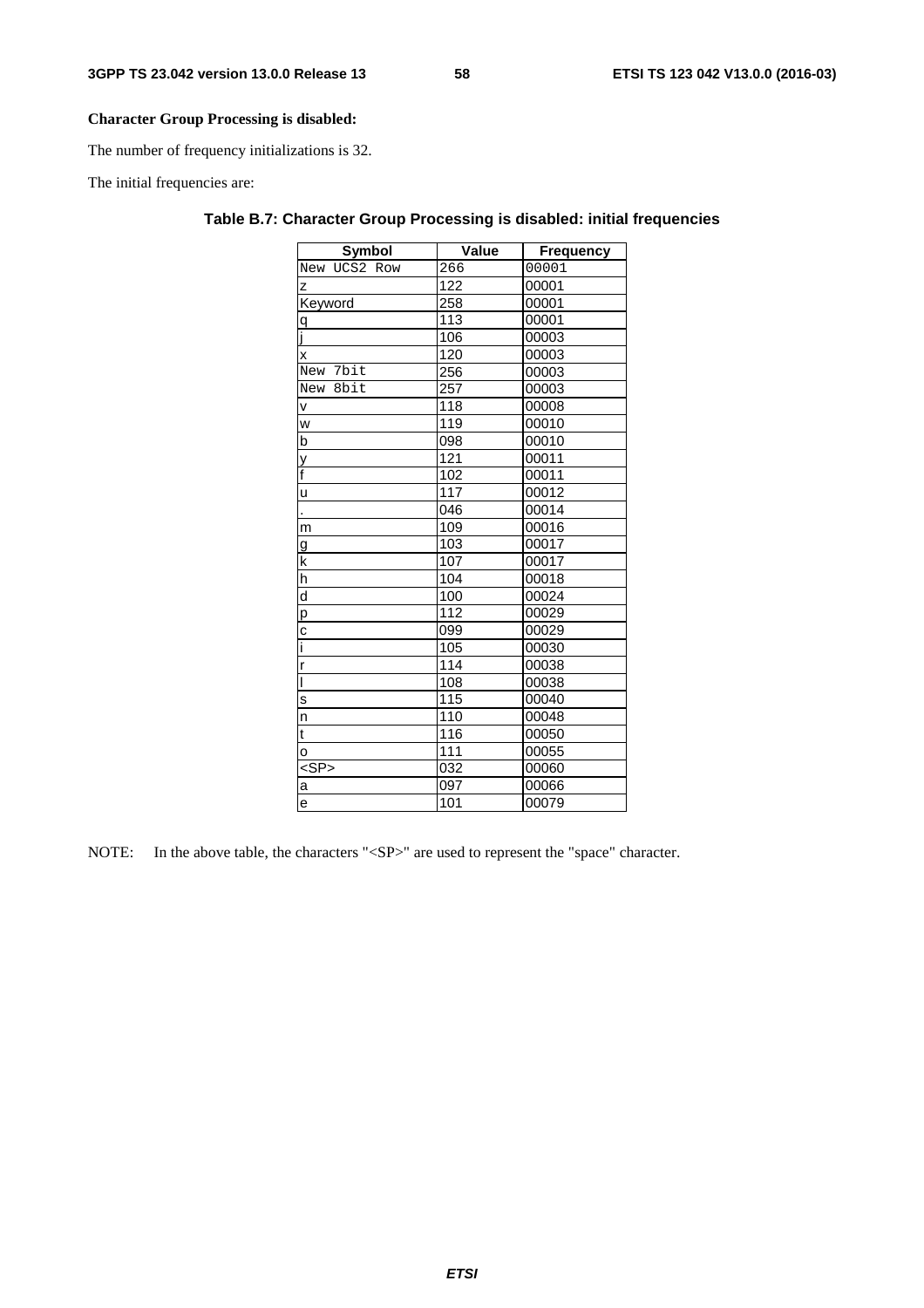#### **Character Group Processing is enabled:**

The number of frequency initializations is 34.

The initial frequencies are:

| Symbol                   | Value | <b>Frequency</b> |
|--------------------------|-------|------------------|
| New UCS2 Row             | 266   | 00001            |
| Change CG1               | 260   | 00001            |
| Z                        | 122   | 00001            |
| Keyword                  | 258   | 00001            |
| $\overline{q}$           | 113   | 00002            |
| ī                        | 106   | 00003            |
| X                        | 120   | 00003            |
| New 7bit                 | 256   | 00003            |
| New 8bit                 | 257   | 00003            |
| $\mathsf{v}$             | 118   | 00008            |
| w                        | 119   | 00010            |
| b                        | 098   | 00010            |
| Change CG0               | 259   | 00010            |
| y                        | 121   | 00011            |
| $\overline{f}$           | 102   | 00013            |
| u                        | 117   | 00013            |
| l,                       | 046   | 00015            |
| m                        | 109   | 00017            |
| g                        | 103   | 00017            |
| $\overline{\mathsf{k}}$  | 107   | 00019            |
| $\overline{h}$           | 104   | 00020            |
| $\overline{d}$           | 100   | 00026            |
| p                        | 112   | 00030            |
| C                        | 099   | 00030            |
| ī                        | 105   | 00031            |
| r                        | 114   | 00040            |
| Ī                        | 108   | 00040            |
| S                        | 115   | 00045            |
| n                        | 110   | 00050            |
| t                        | 116   | 00053            |
| o                        | 111   | 00054            |
| $\overline{\text{S}}$ P> | 032   | 00058            |
| a                        | 097   | 00064            |
| е                        | 101   | 00077            |

#### **Table B.8: Character Group Processing is enabled: initial frequencies**

Note in the above table, the characters "<SP>" are used to represent the "space" character.

#### **Huffman Initialization ID >1 (decimal)**

No other Huffman Initializations are defined and all other values are reserved.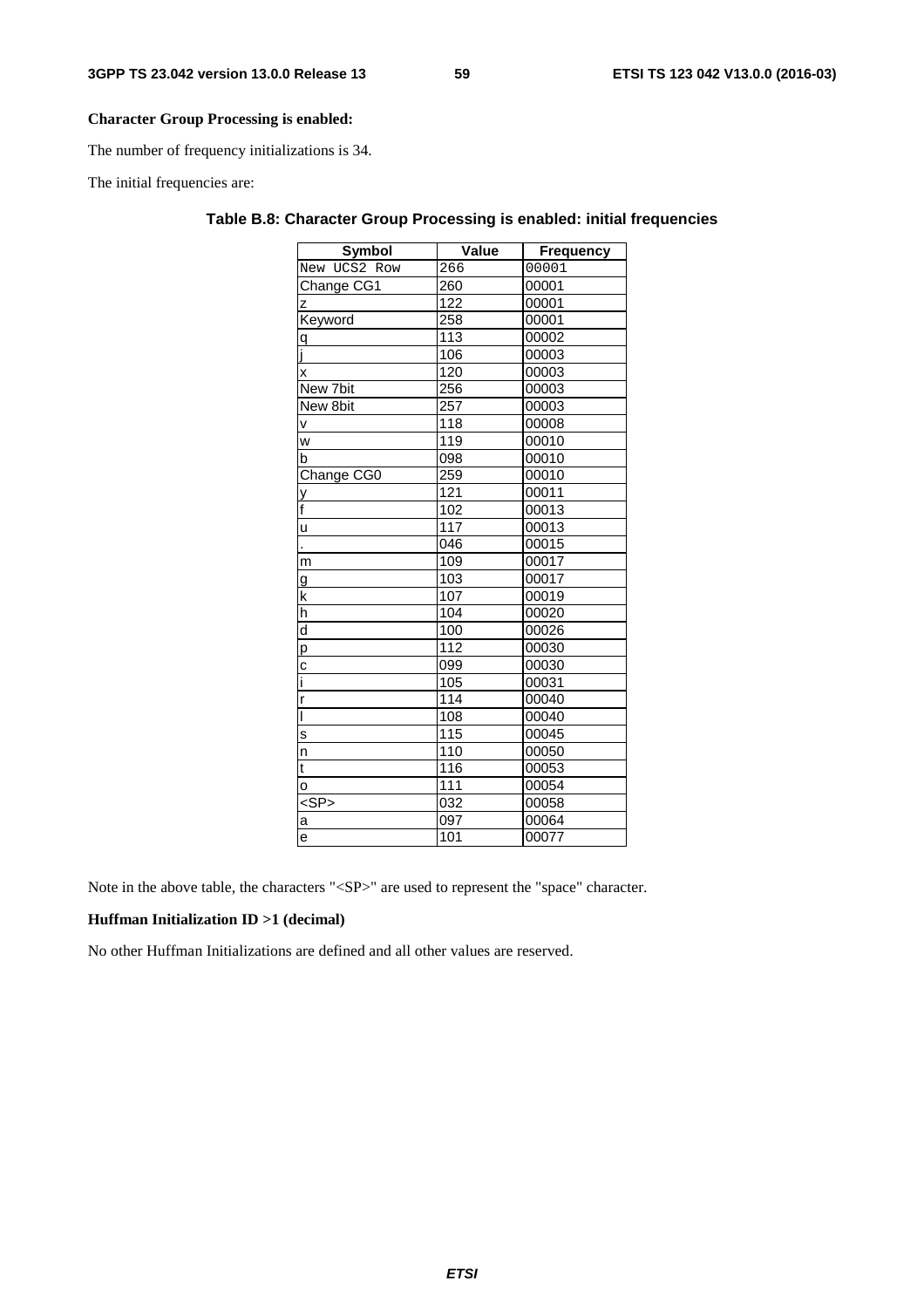### Annex C (normative): Italian Language parameters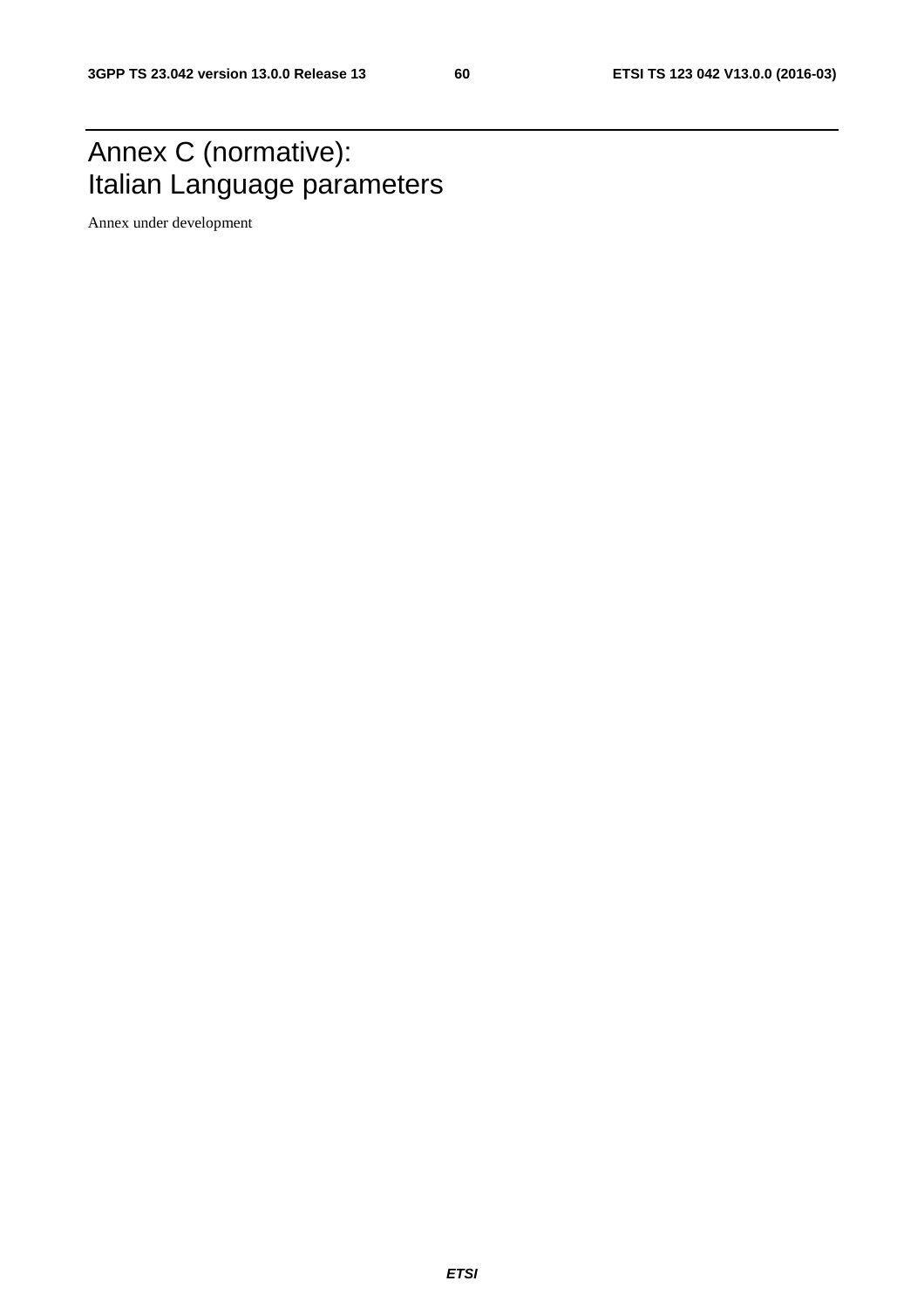### Annex D (normative): French Language parameters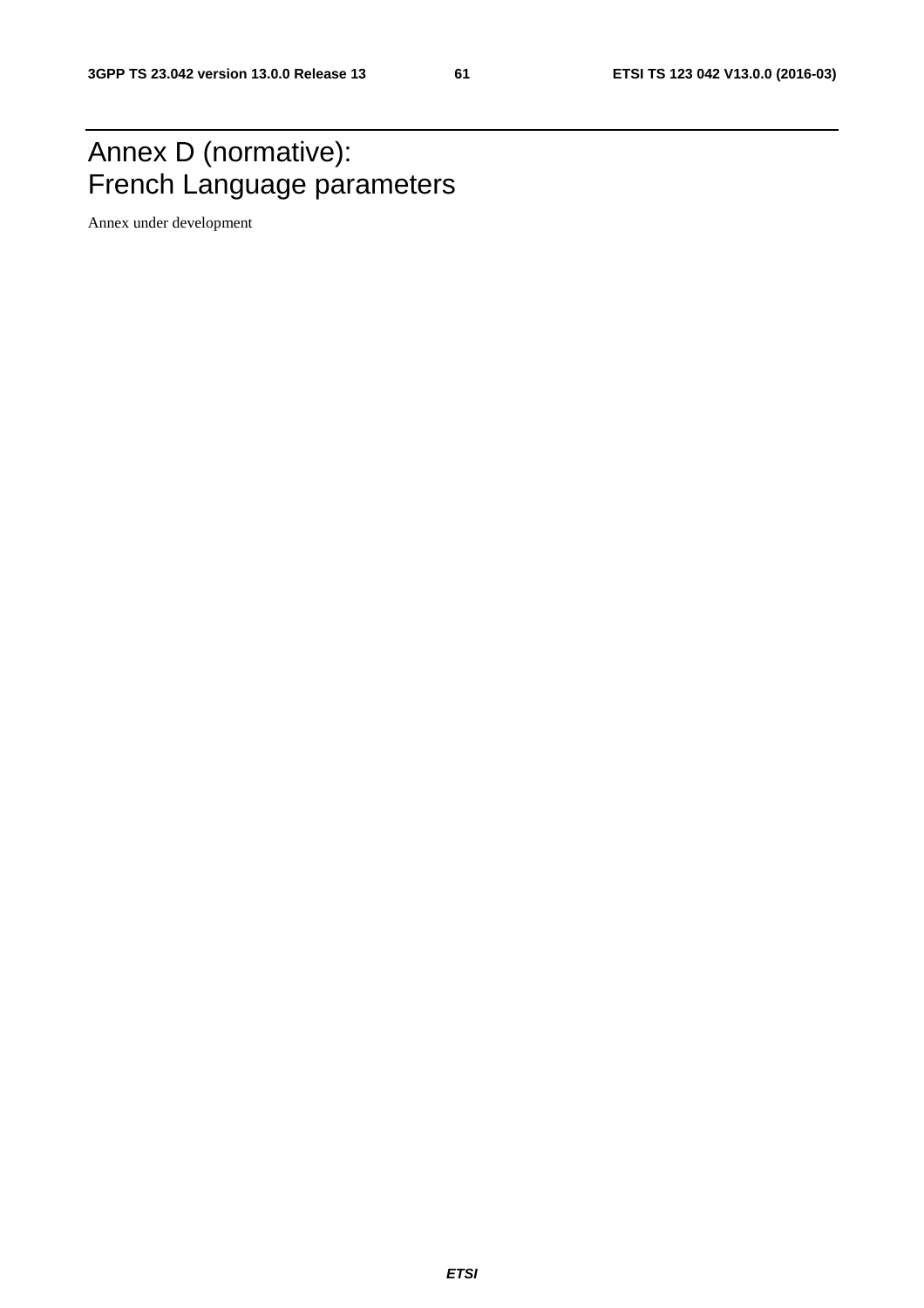### Annex E (normative): Spanish Language parameters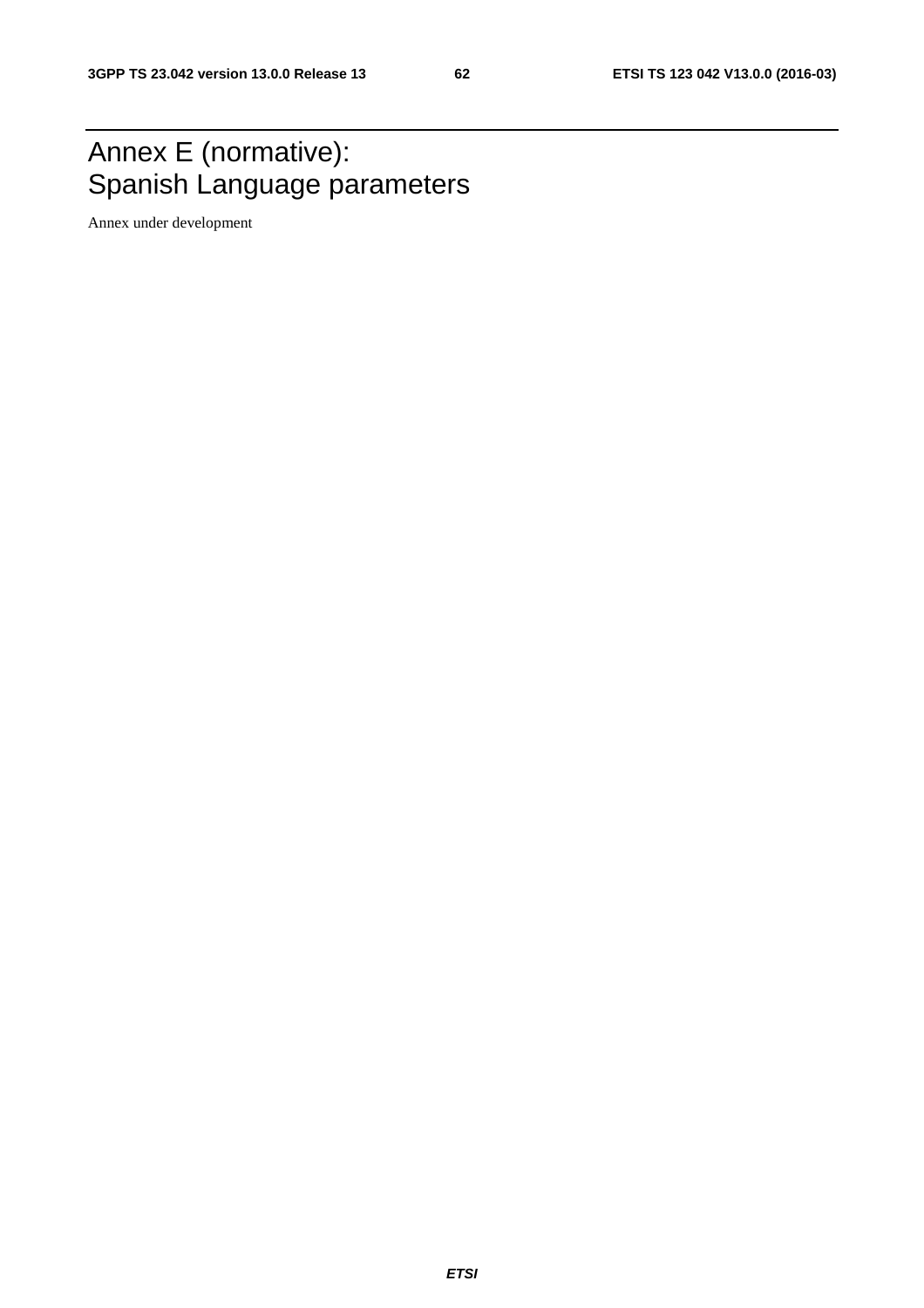### Annex F (normative): Dutch Language parameters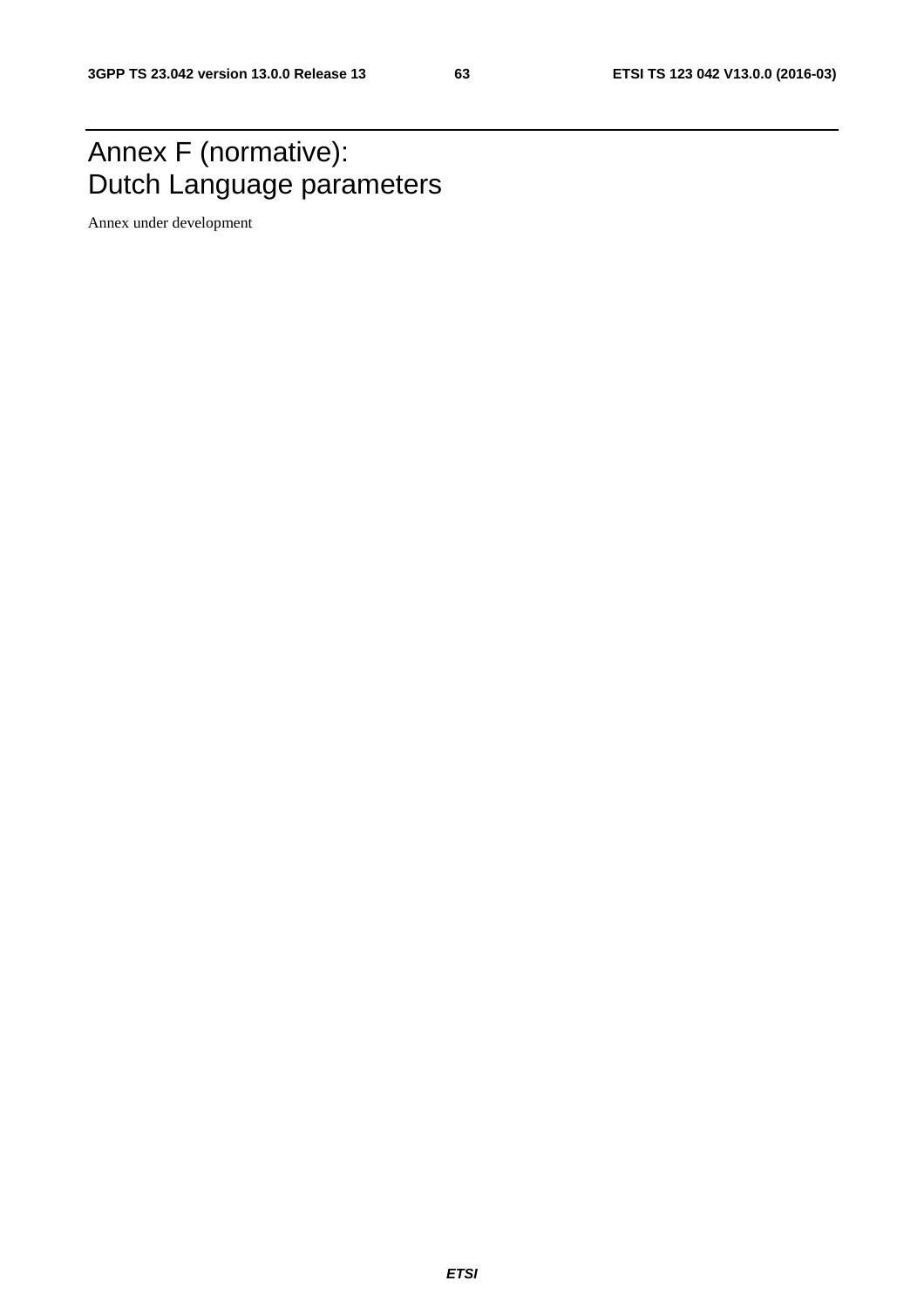# Annex G (normative): Swedish Language parameters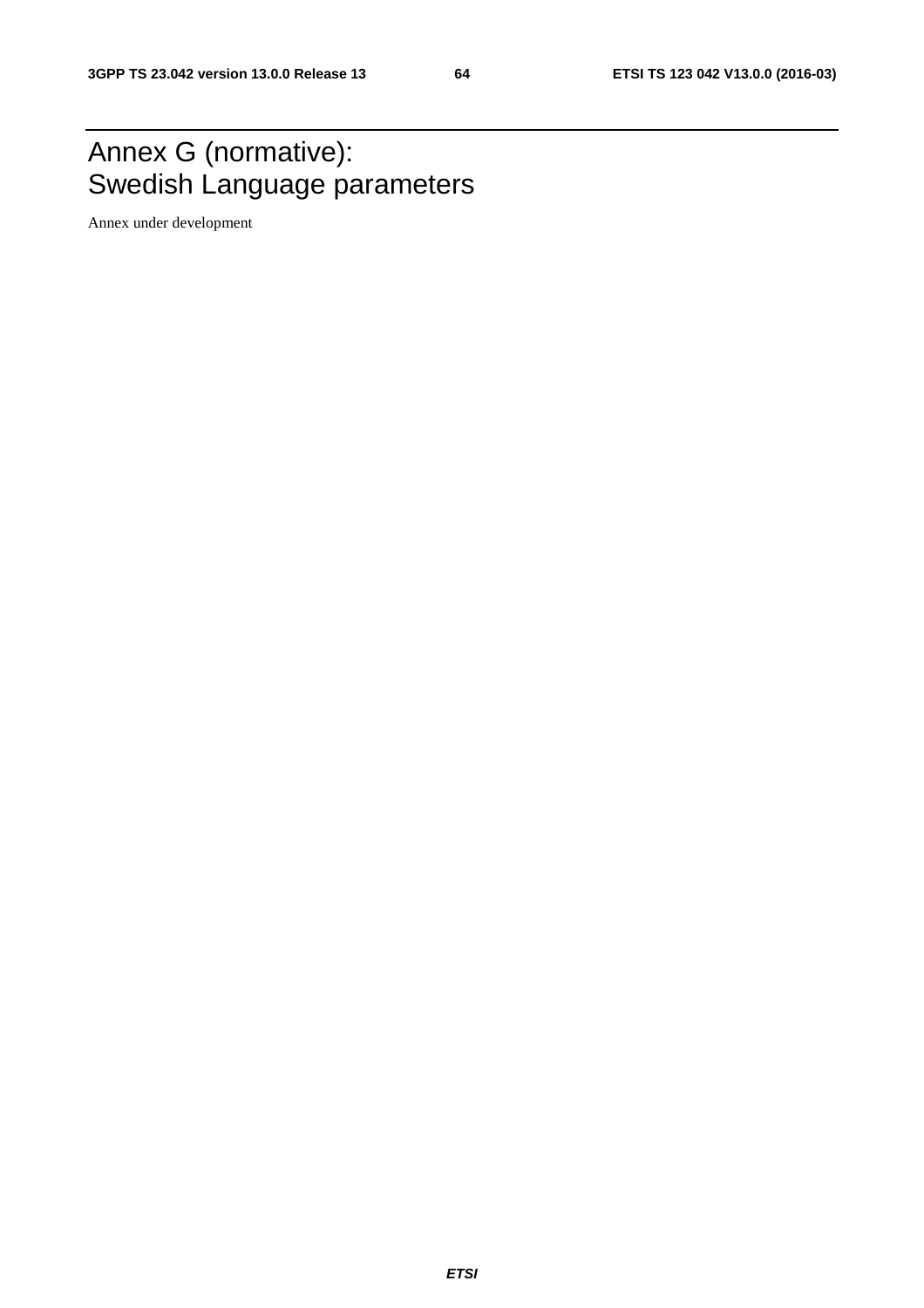## Annex H (normative): Danish Language parameters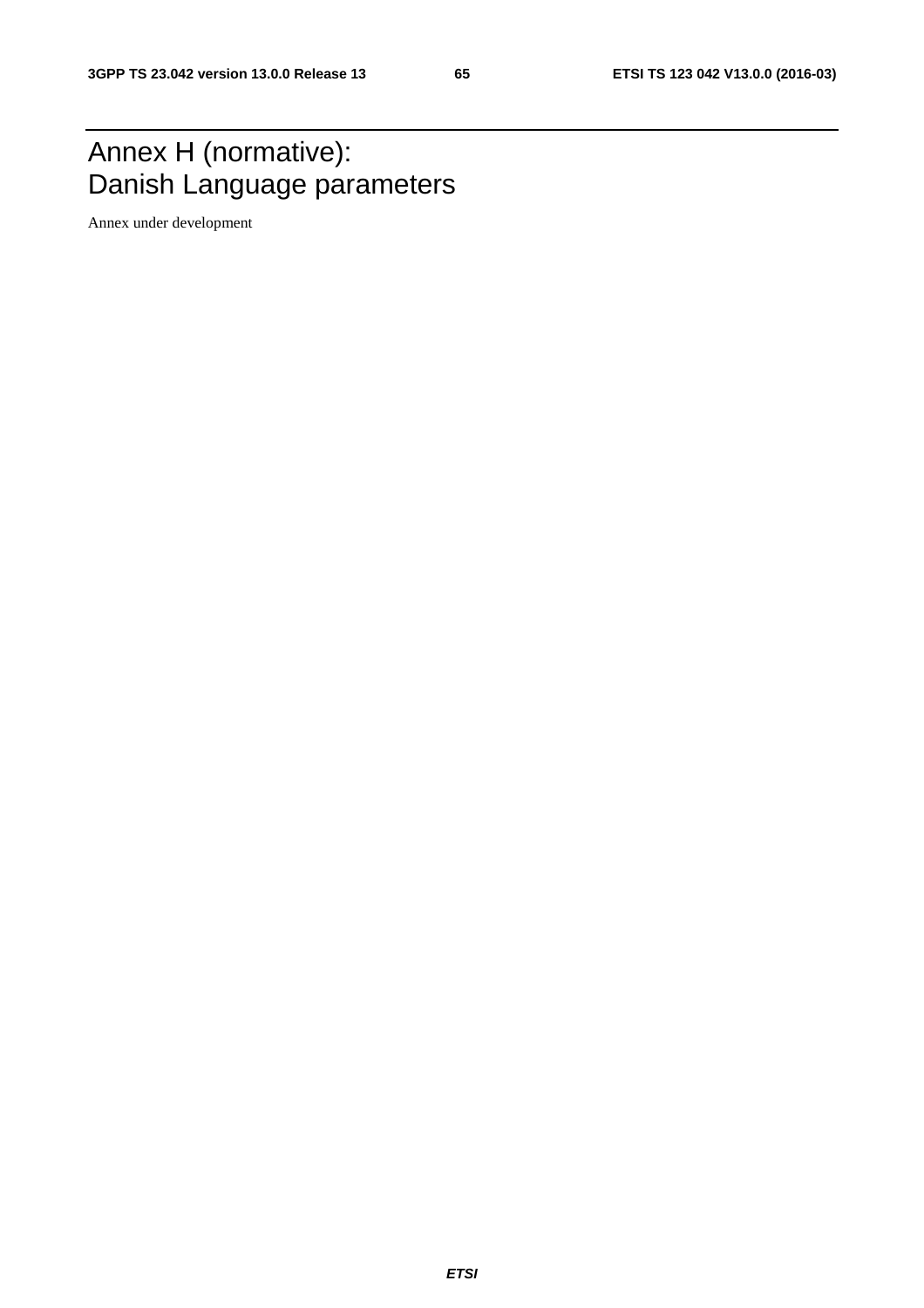# Annex J (normative): Portuguese Language parameters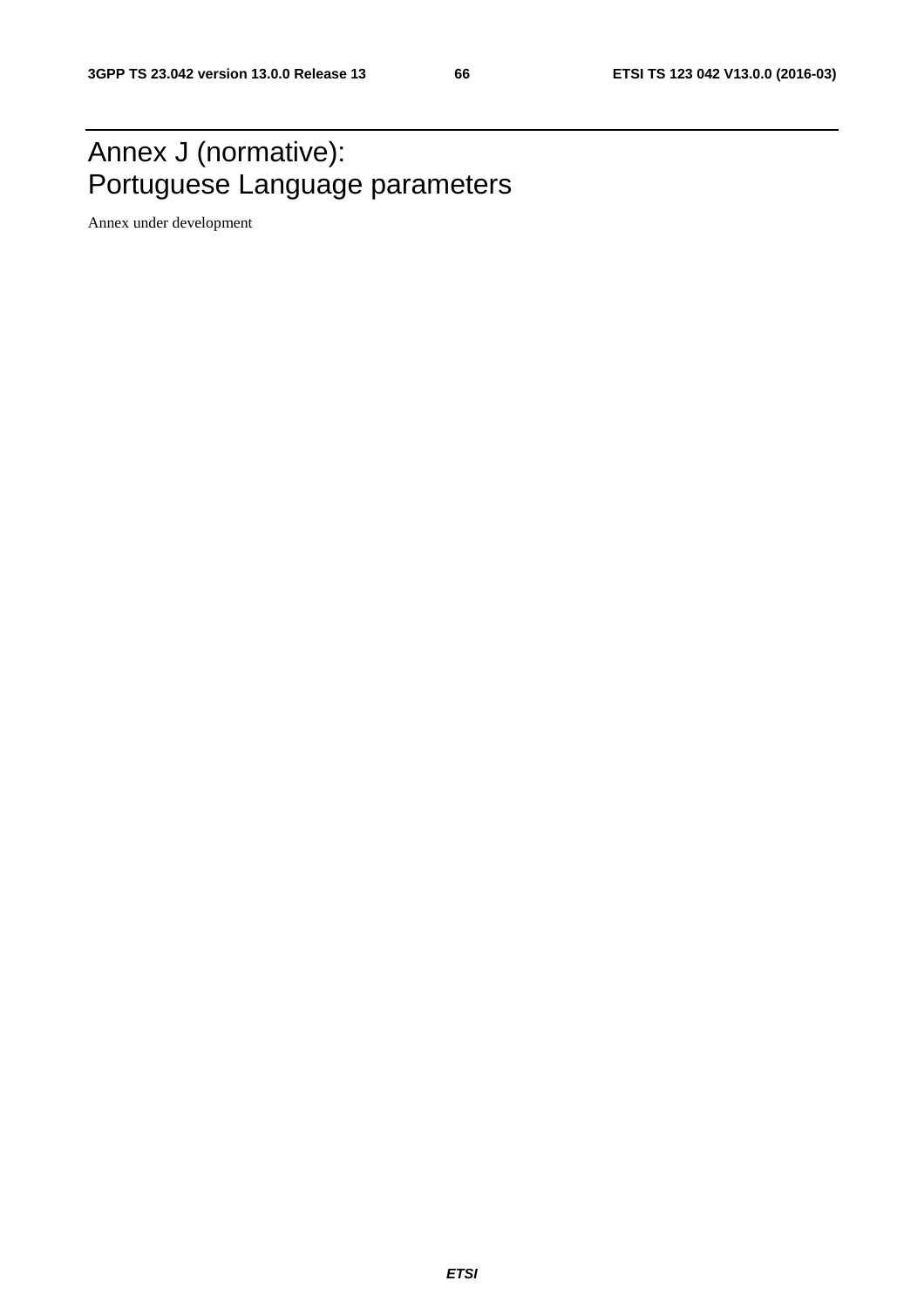# Annex K (normative): Finnish Language parameters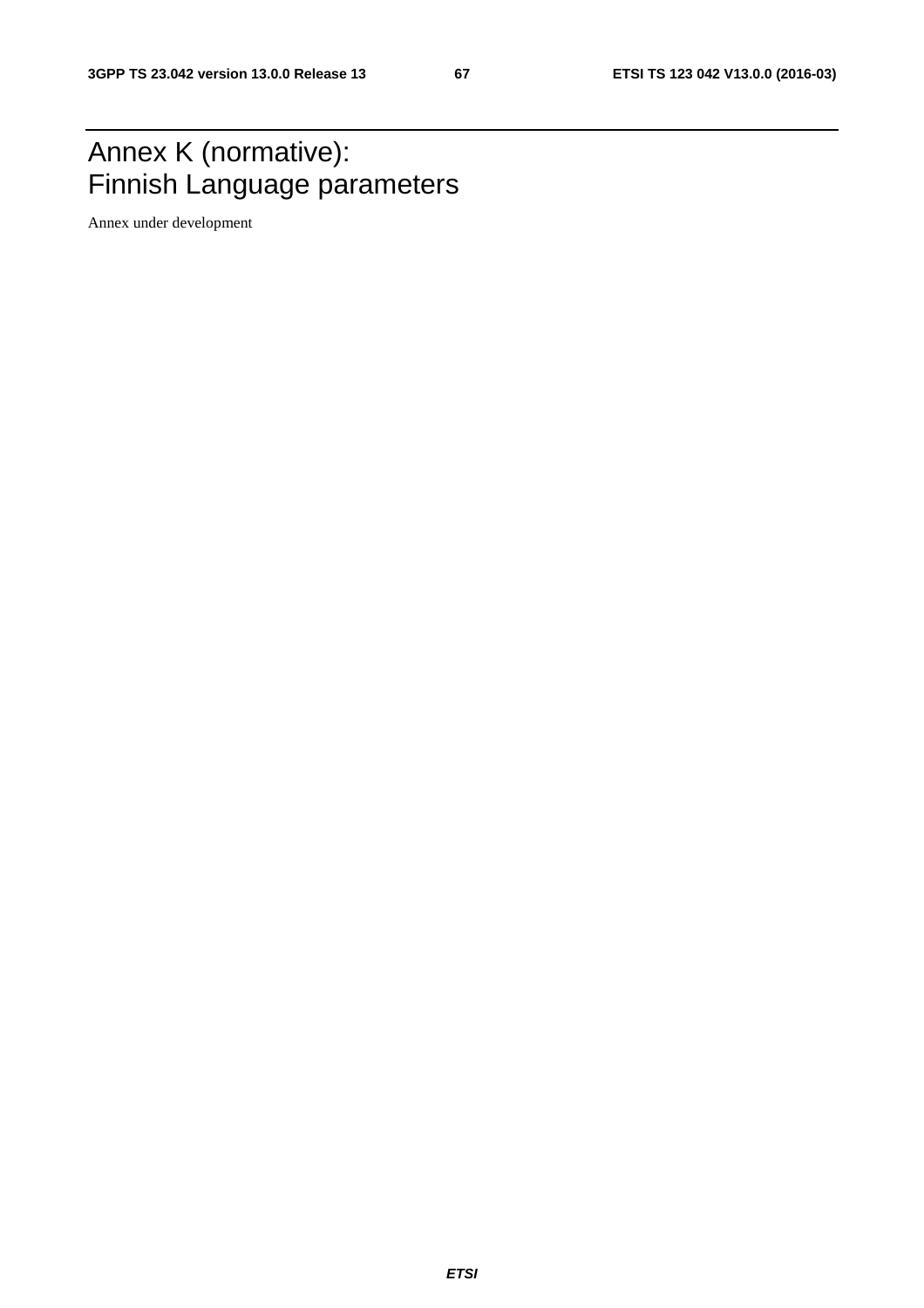# Annex L (normative): Norwegian Language parameters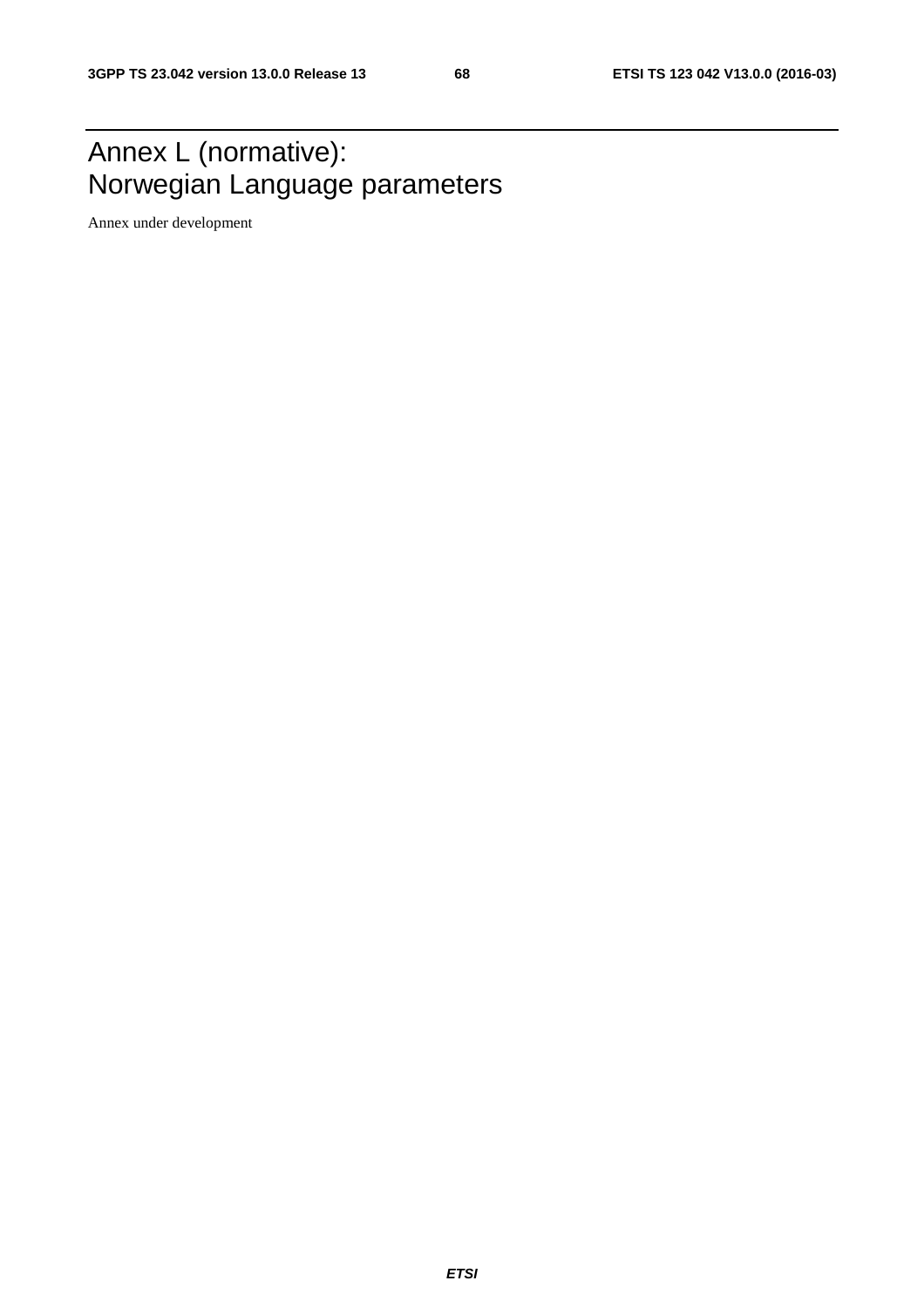# Annex M (normative): Greek Language parameters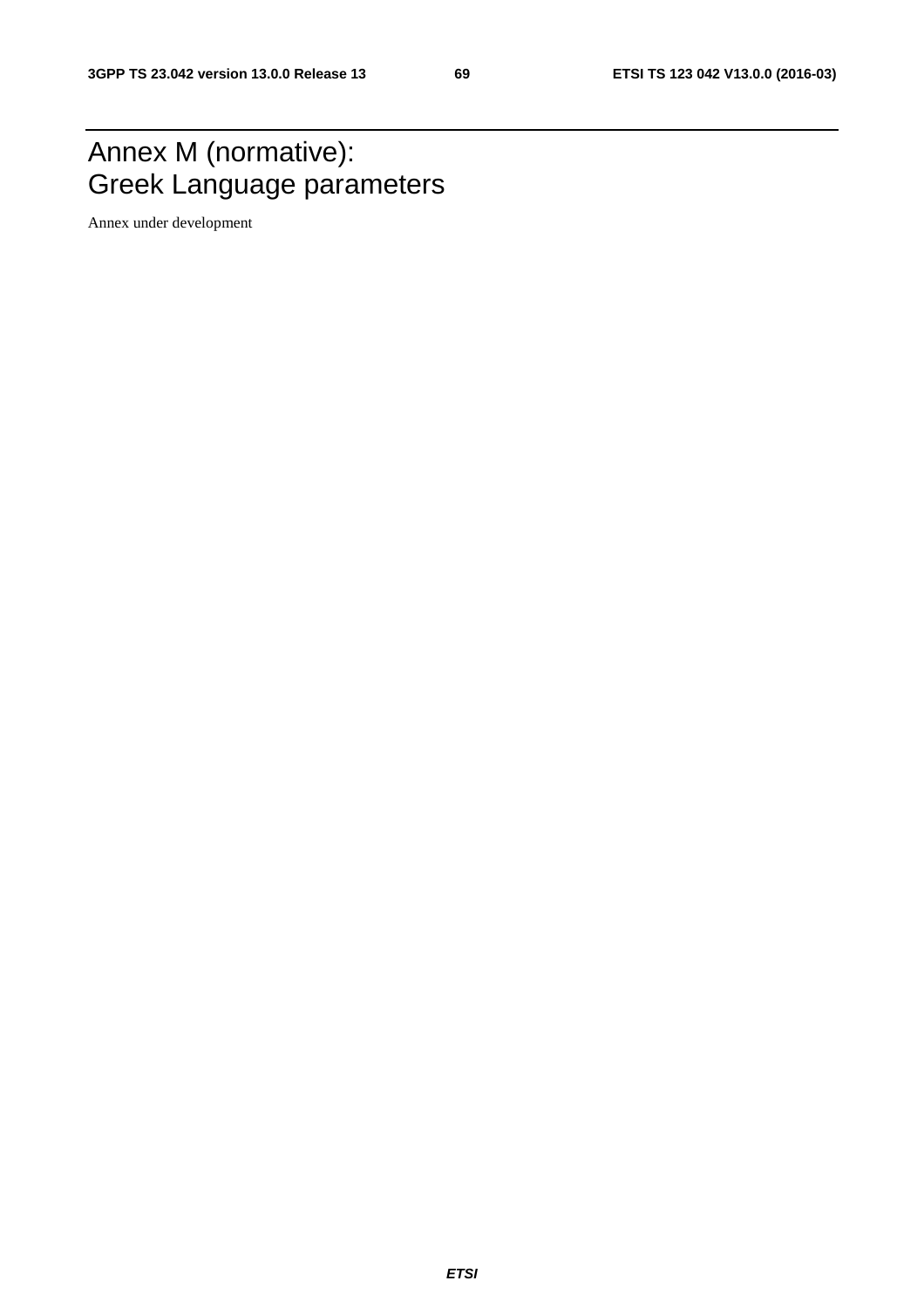### Annex N (normative): Turkish Language parameters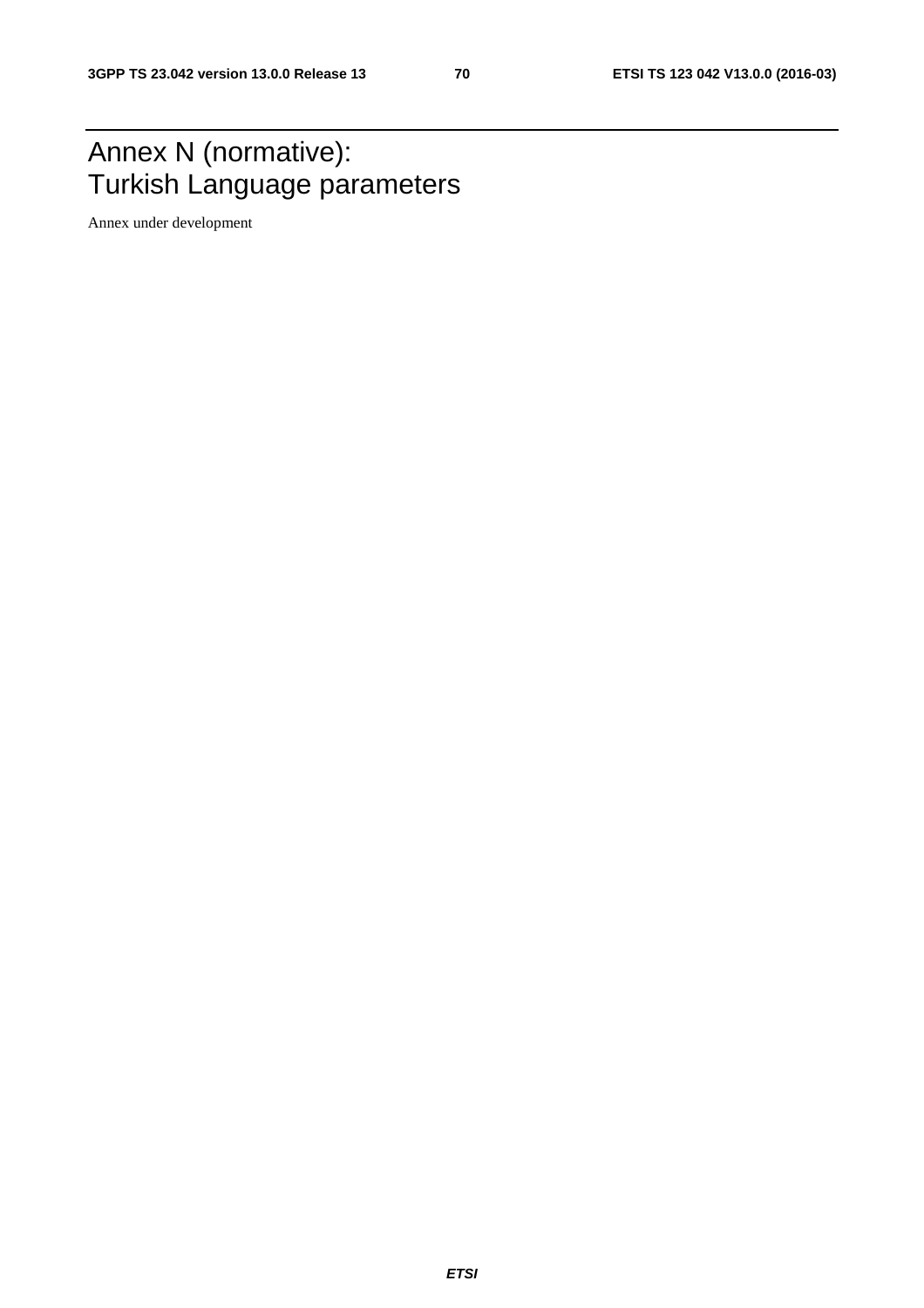## Annex P (normative): Reserved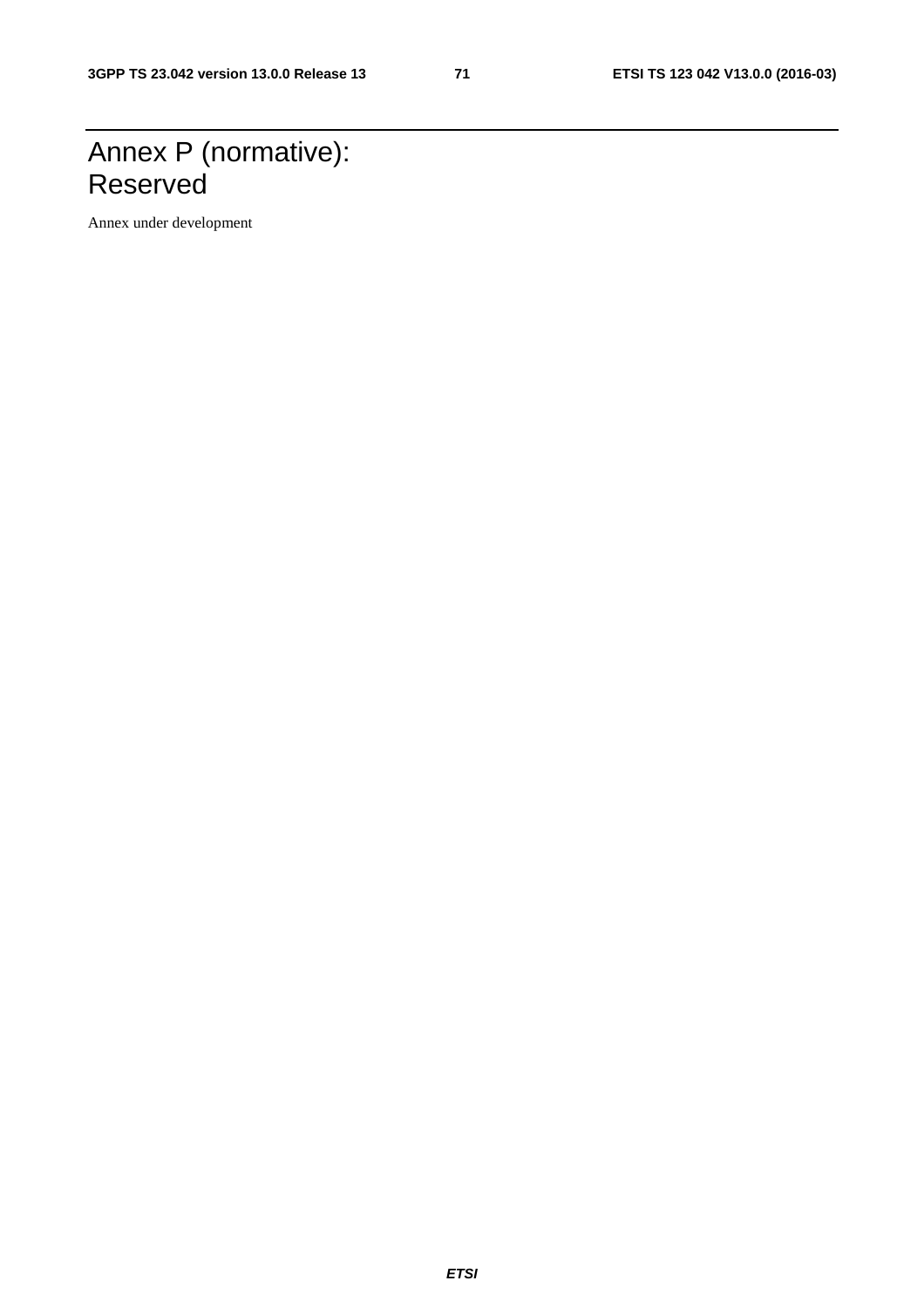## Annex Q (normative): Reserved

Annex under development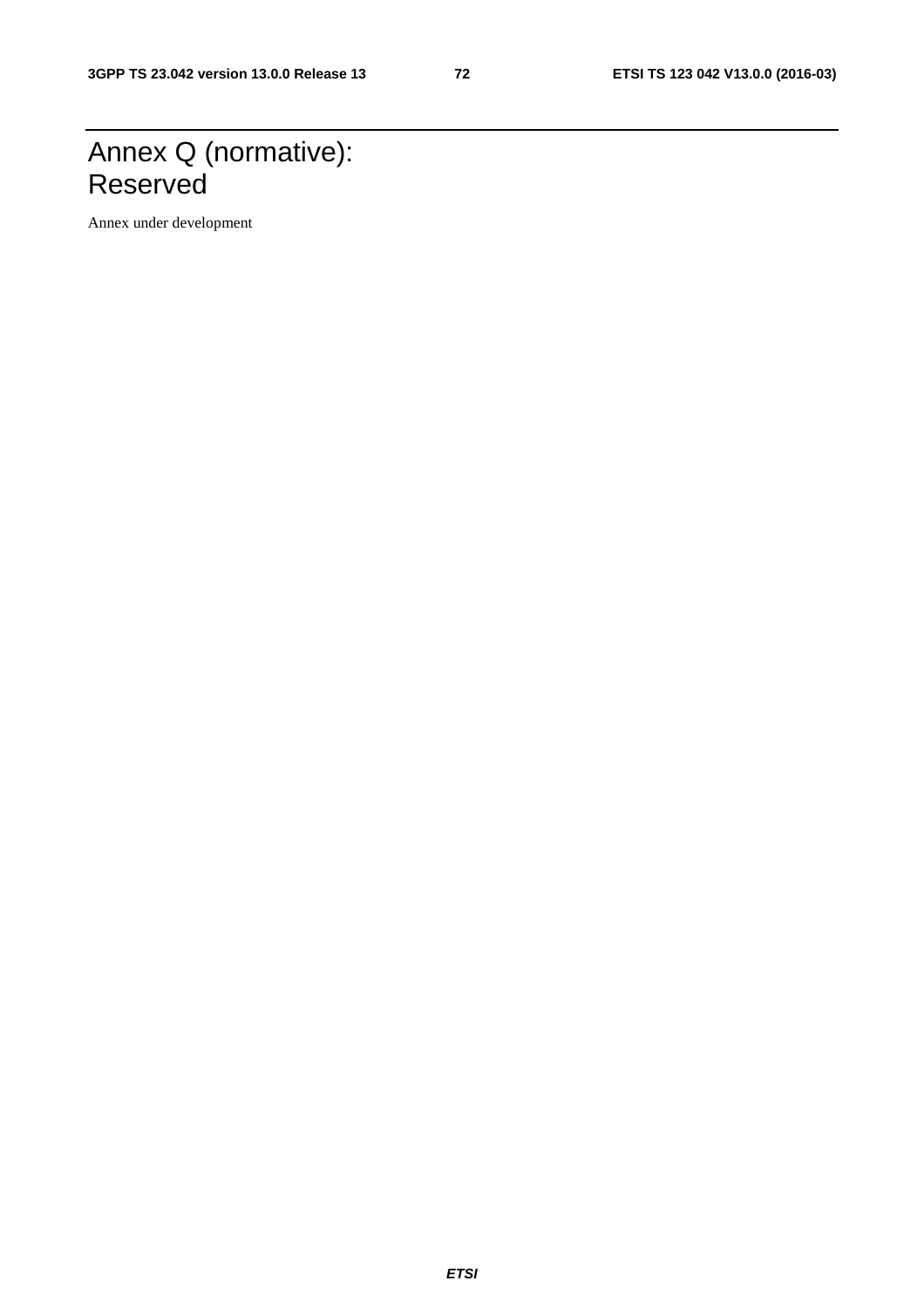### Annex R (normative): Default Parameters for Unspecified Language

### R.1 Compression Language Context

### **CLC Value: 15 (decimal)**

This specifies the following items as defaults:

| 1) Language                             | Unspecified                                             |
|-----------------------------------------|---------------------------------------------------------|
| 2) Character set<br>bitdefault alphabet | Character Set ID 1 (decimal) = 3GPP TS 23.038 [1] GSM 7 |
| 3) Punctuator ID                        | 0 (decimal)                                             |
| 4) Keyword Dictionary ID                | $0$ (decimal)                                           |
| 5) Character Group ID                   | $0$ (decimal)                                           |
| 6) Huffman Initialization ID            | $0$ (decimal)                                           |

### R.2 Punctuators

### **Punctuator ID 0 (decimal)**

This punctuator ID has the special meaning that no punctuator is defined (or therefore enabled) and the value of bit 2 of octet 1 of the CH is always to be interpreted as zero.

### **Punctuator ID >0 (decimal)**

No other punctuators are defined and all other values are reserved.

## R.3 Keyword Dictionaries

### **Keyword Dictionary ID 0 (decimal)**

This Keyword Dictionary ID has the special meaning that no Keyword Dictionary is defined (or therefore enabled) and the value of bit 1 of octet 1 of the CH is always to be interpreted as zero.

### **Keyword Dictionary ID >0 (decimal)**

No other Keyword Dictionaries are defined and all other values are reserved.

### R.4 Character Groups

### **Character Group ID 0 (decimal)**

This Character Group ID has the special meaning that no Character Group is defined (or therefore enabled) and the value of bit 0 of octet 1 of the CH is always to be interpreted as zero.

#### **Character Group ID >0 (decimal)**

No other Character Groups are defined and all other values are reserved.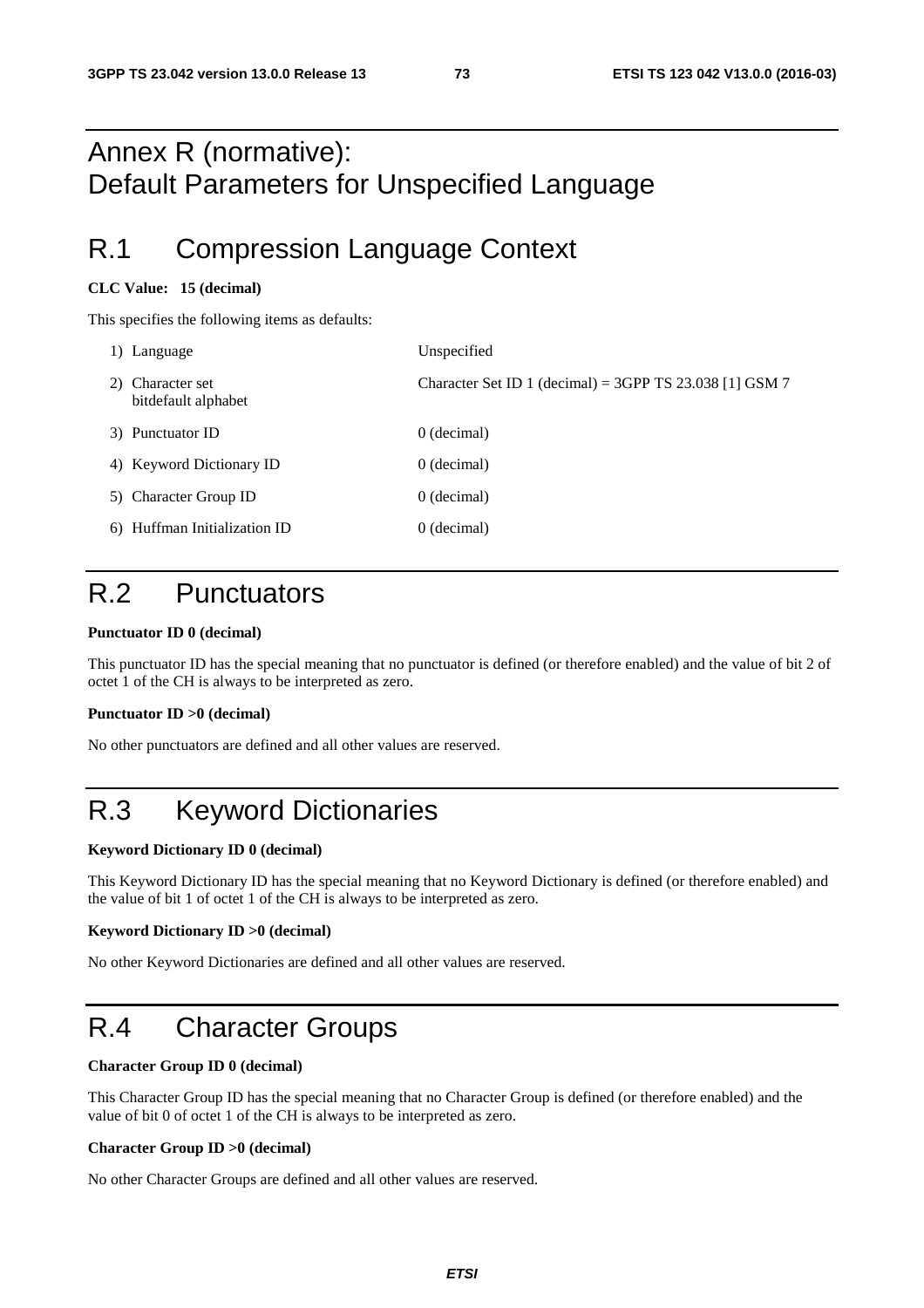## R.5 Huffman Initializations

### **Huffman Initialization ID 0 (decimal)**

Only control symbols are included in this initialization. It's rendition is therefore independent of character set.

The Options value indicates that both character and control symbol updating are enabled.

As described is subclause 6.7.1, the tables below include initialization values for *all* control symbols that *might* occur in conjunction with the use of this Huffman Initialization. However, initialization values for control symbols that *cannot* occur for a *particular* use of this Huffman Initialization are identified as part of the Huffman initialization process and are *not* added to the Huffman tree as described in subclause 6.7.2.

### **Character Group Processing is always disabled:**

The number of frequency initializations is 4.

The initial frequencies are:

| Table R.1: Character Group Processing is always disabled: initial frequencies |  |  |  |
|-------------------------------------------------------------------------------|--|--|--|
|-------------------------------------------------------------------------------|--|--|--|

| Symbol       | Value | <b>Frequency</b> |
|--------------|-------|------------------|
| New UCS2 Row | 266   |                  |
| Keyword      | 258   |                  |
| New 8bit     | 257   |                  |
| New 7bit     | 256   |                  |

### **Character Group Processing can not be enabled therefore:**

The number of frequency initializations is 0.

### **Huffman Initialization ID >0 (decimal)**

No other Huffman Initializations are defined and all other values are reserved.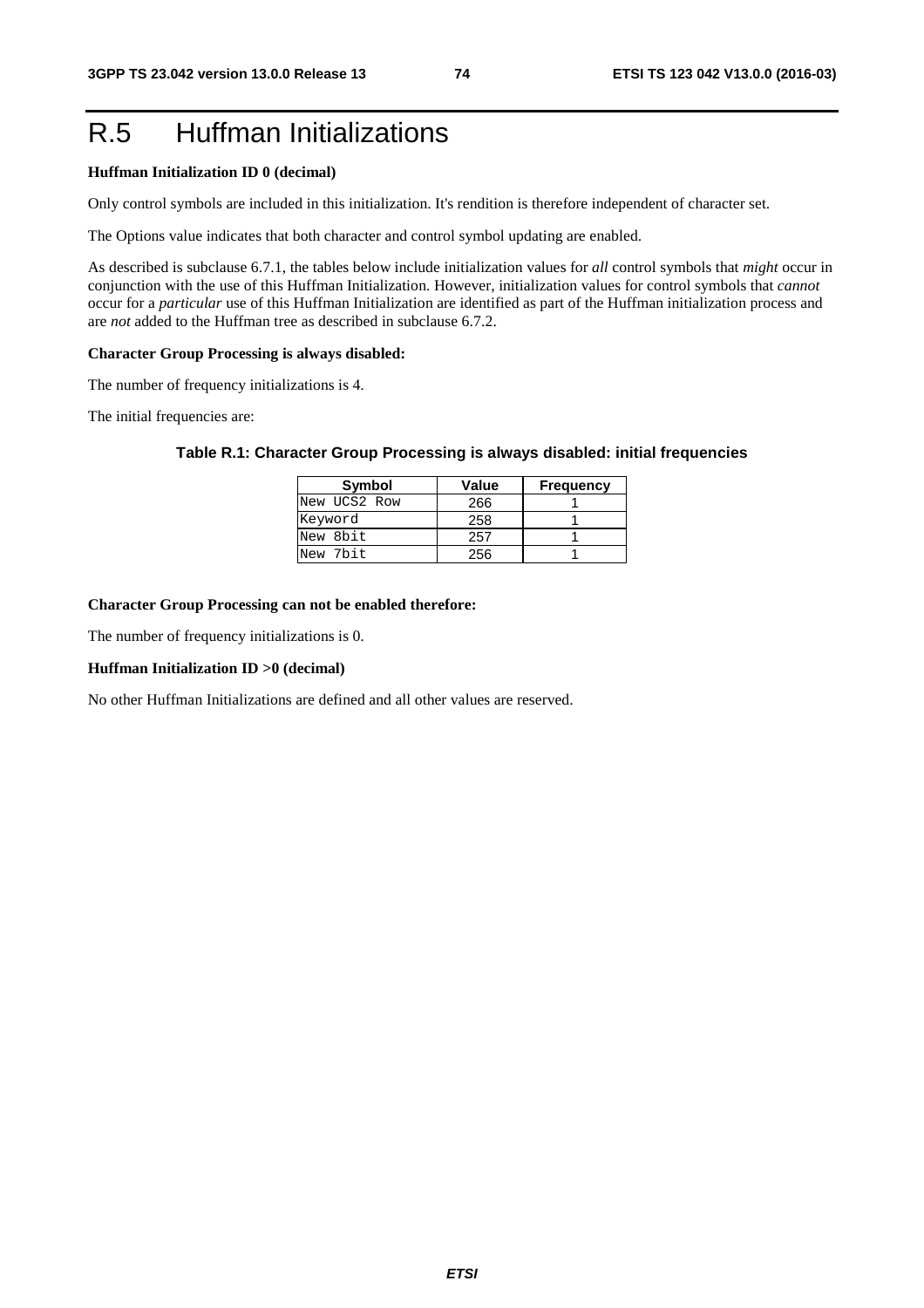## Annex S (informative): Change history

| TSG# | <b>TDoc</b> | <b>VERS</b> | <b>NEW</b><br><b>VERS</b> | <b>ICR</b> | R<br>E<br>$\mathbf v$ | <b>REL</b>    |   | <b>CAT WORKITEM</b> | <b>SUBJECT</b>                                                                  |
|------|-------------|-------------|---------------------------|------------|-----------------------|---------------|---|---------------------|---------------------------------------------------------------------------------|
| T#4  |             |             | 3.0.0                     | New        |                       |               |   |                     | Creation of 3GPP 23.042 out of GSM<br>$03.42$ v.7.1.0                           |
| T#6  | TP-99237    | 3.0.0       | 3.1.0                     | 001        |                       | R99           | F | TEI                 | <b>Adaptations for UMTS</b>                                                     |
| T#11 |             | 3.1.0       | 4.0.0                     |            |                       | Rel-4         |   |                     | Upgrade to Rel-4                                                                |
|      |             | 4.0.0       | 4.0.1                     |            |                       | Rel-4         |   |                     | 2001-10: Replacement of erroneous<br>R99 test vector file by correct Rel-4 one. |
| T#16 |             | 4.0.1       | 5.0.0                     | ۰          |                       | Rel-5         |   |                     | Upgrade to Rel-5                                                                |
| T#26 |             | 5.0.0       | 6.0.0                     |            |                       | Rel-6         |   |                     | Upgrade to Rel-6                                                                |
|      |             | 6.0.0       | 7.0.0                     |            |                       | Rel-7         |   |                     | Upgrade to Rel-7                                                                |
|      |             | 7.0.0       | 8.0.0                     |            |                       | Rel-8         |   |                     | Upgrade to Rel-8                                                                |
|      |             | 8.0.0       | 9.0.0                     |            |                       | Rel-9         |   |                     | Upgrade to Rel-9                                                                |
|      |             | 9.0.0       | 10.0.0                    |            |                       | <b>Rel-10</b> |   |                     | Upgrade to Rel-10                                                               |
|      |             | 10.0.0      | 11.0.0                    |            |                       | <b>Rel-11</b> |   |                     | Upgrade to Rel-11                                                               |
|      |             | 11.0.0      | 12.0.0                    |            |                       | <b>Rel-12</b> |   |                     | Upgrade to Rel-12                                                               |
|      |             | 12.0.0      | 13.0.0                    |            |                       | <b>Rel-13</b> |   |                     | Upgrade to Rel-13                                                               |